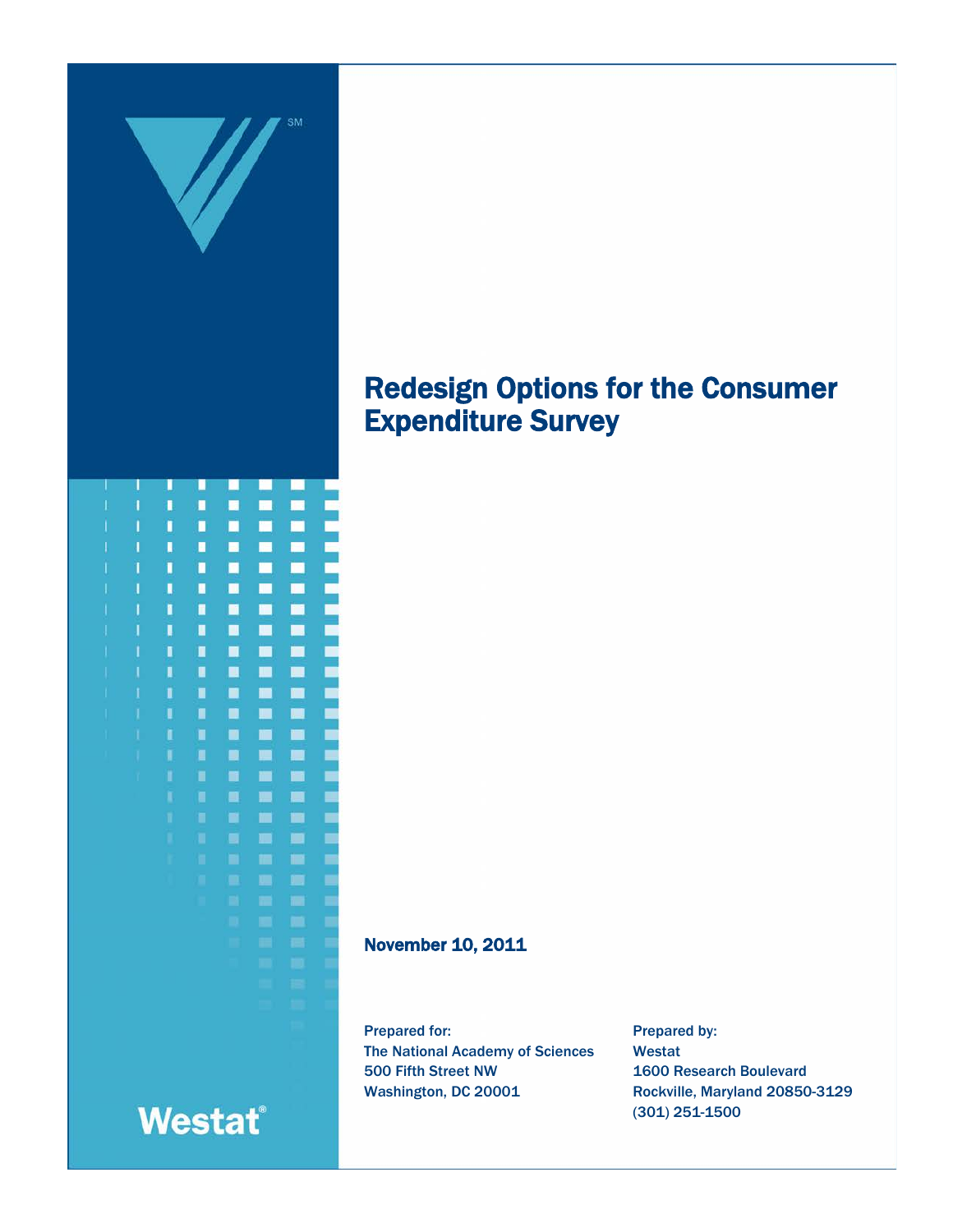## Authors

The principal authors of this report are David Cantor, Sid Schneider, and Brad Edwards. Bob Fay and David Judkins performed the analysis of the impact of the proposed Quarterly Interview survey on sampling variances. Lou Rizzo assisted in the computation of statistical power of the field tests. Pat Cunningham and Pat Ward assisted with developing the cost estimates.

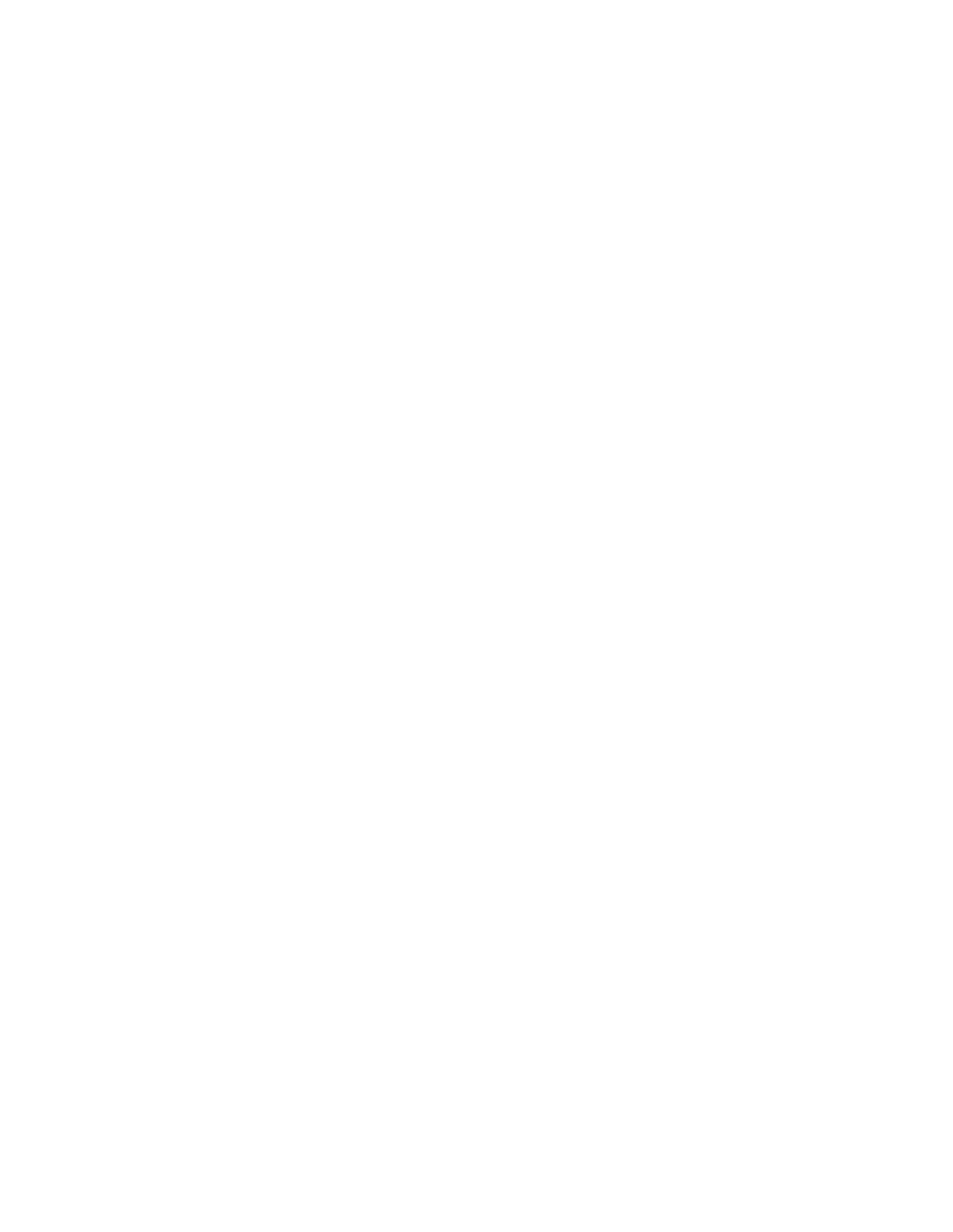## Table of Contents

| <b>Chapter</b> |                                                           | <b>Page</b>               |
|----------------|-----------------------------------------------------------|---------------------------|
|                |                                                           | X1                        |
| 1              |                                                           | 1                         |
| $\overline{2}$ |                                                           | 3                         |
|                |                                                           | 3<br>7                    |
| 3              |                                                           | 9                         |
|                |                                                           | 9<br>13<br>16<br>21<br>30 |
| 4              |                                                           | 33                        |
|                |                                                           | 33<br>35<br>46            |
| 5              |                                                           | 53<br>60<br>65<br>74      |
| 6              | Development and Testing of the Quarterly Interview Survey | 81<br>81<br>86<br>92      |
|                |                                                           | 97                        |

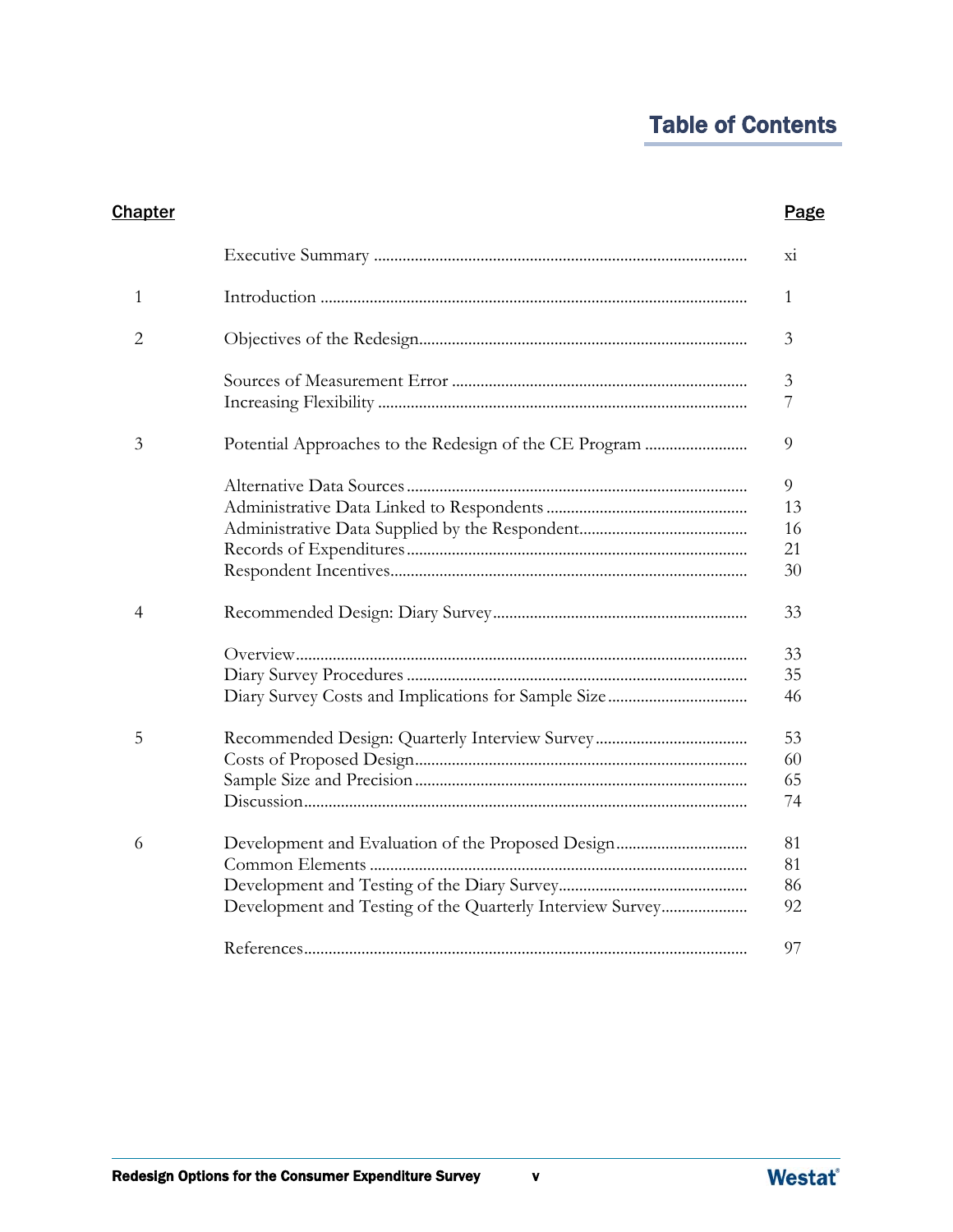#### Appendixes **Page**

| A | Survey Source of Data for Consumer                              | $A-1$ |
|---|-----------------------------------------------------------------|-------|
| В |                                                                 | $B-1$ |
| C | Total Variance Reductions for the Quarterly Interview Survey in |       |

#### Executive Summary Tables

| A |                                                                    | XV               |
|---|--------------------------------------------------------------------|------------------|
| B | Quarterly Interview survey schedule and procedures for sample      | xvii             |
| C | Comparison of design features of current and redesigned surveys    | $\dot{X}$        |
| D | Data requirements for CE analysts and redesigned CE program        | ${\bf XX}$       |
| Ε |                                                                    | $\overline{xxi}$ |
| F | Design for field test for interview survey that includes reference | xxi              |

#### **Tables**

| $\overline{1}$ | Use of payment instruments in a typical month, by type of       | 18 |
|----------------|-----------------------------------------------------------------|----|
| 2              | Use of payment instruments in a typical month, by type of       | 19 |
| 3              | Percentage of households using selected electronic banking      | 21 |
| $\overline{4}$ | Smartphone ownership and Internet use summary (from Smith,      | 27 |
| 5              | The demographics of smartphone ownership (from Smith, 2011)     | 28 |
| 6              | Comparison of design features of current and redesigned surveys | 35 |
| 7              |                                                                 | 36 |

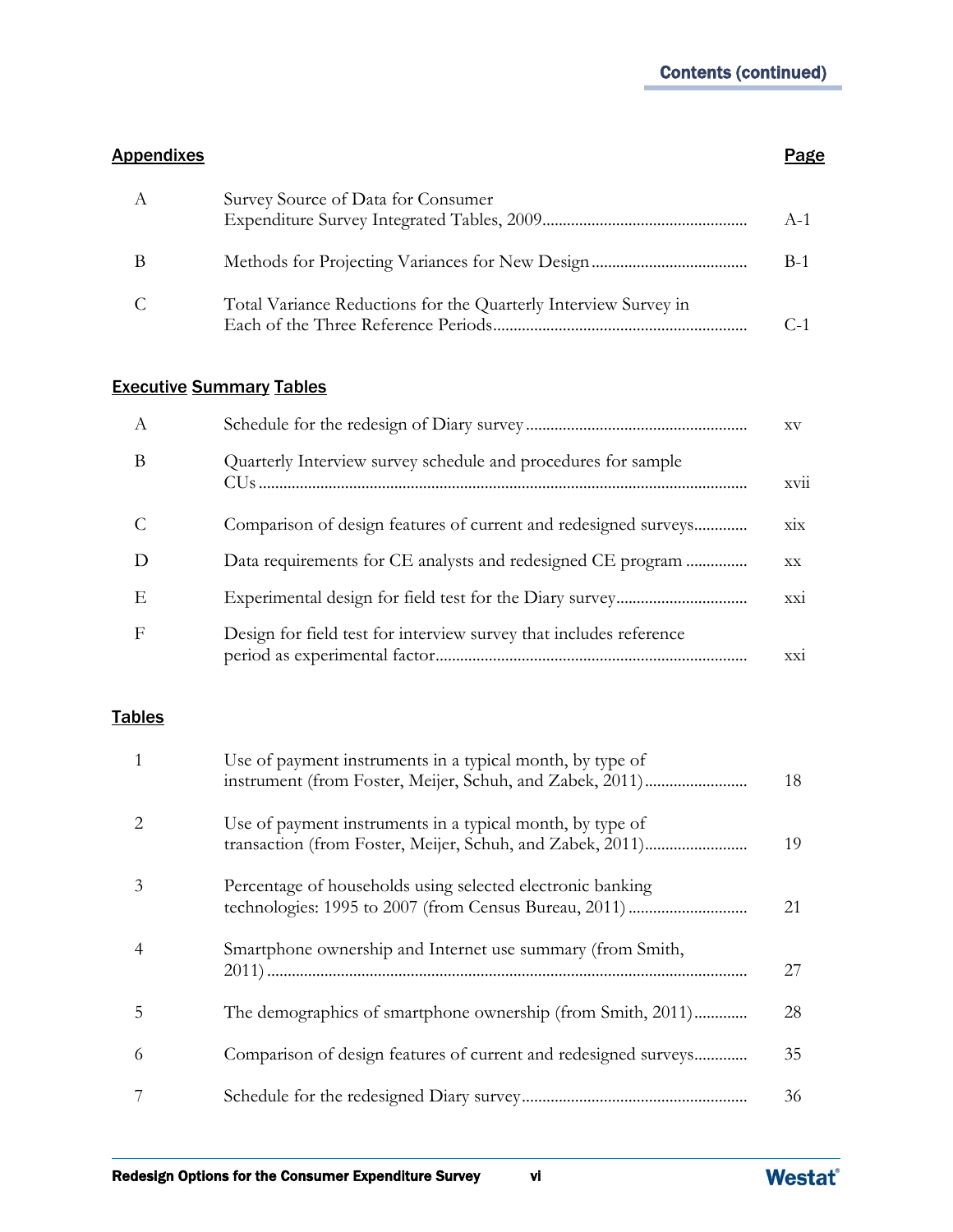### Tables (continued) **Page**

| $8\,$ | Information that appears on various kinds of records of                                                                          | 40 |
|-------|----------------------------------------------------------------------------------------------------------------------------------|----|
| 9     | Summary comparison of current and proposed CE designs                                                                            | 48 |
| 10    |                                                                                                                                  | 49 |
| 11    |                                                                                                                                  | 50 |
| 12    | Quarterly Interview survey schedule and procedures for sampled                                                                   | 56 |
| 13    |                                                                                                                                  | 61 |
| 14    | Quarterly Interview costs by mode (assume one respondent per                                                                     | 62 |
| 15    |                                                                                                                                  | 64 |
| 16    | Expenditure types used to simulate proposed design for the<br>Quarterly Interview survey by lowest level publication group       | 67 |
| 17    | Simulation of effects on within PSU variation of the redesigned<br>Quarterly Interview survey for 1-, 3-, and 12-month reference | 68 |
| 18    | Data requirements for CE analysts and redesigned CE program                                                                      | 77 |
| 19    | Additional costs of proposed design relative to current design (in                                                               | 78 |
| 20    |                                                                                                                                  | 89 |
| 21    | Power for difference in response rates by sample size, level of                                                                  | 91 |
| 22    | Power for difference in match rates by number of completes,                                                                      | 91 |

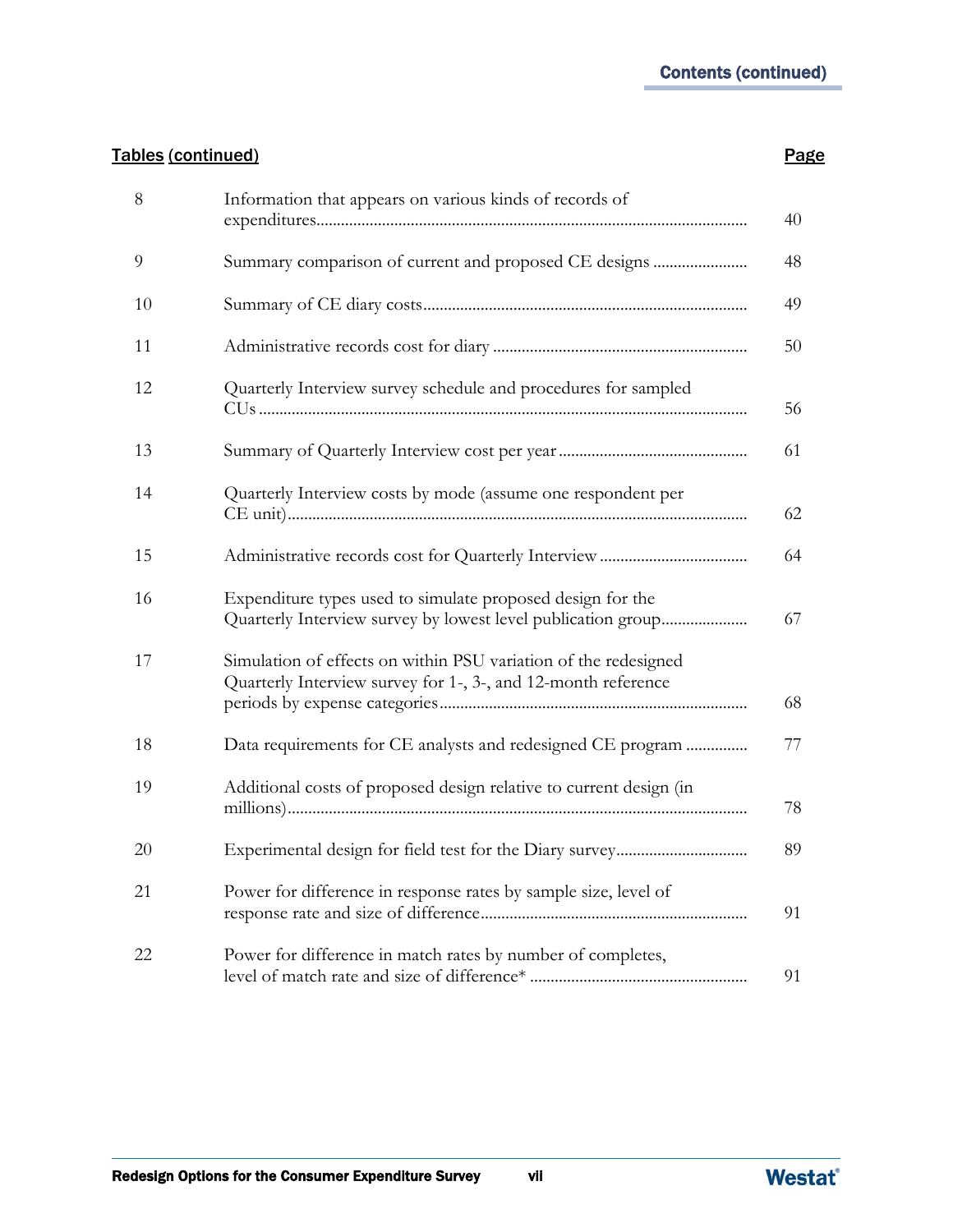#### Tables (continued) **Page**

| 23 | Power for difference of means for selected expenditures, number    | 91 |
|----|--------------------------------------------------------------------|----|
| 24 | Design for field test for interview survey that includes reference | 94 |
| 25 | Power for difference of means for selected expenditures,           | 95 |

#### Appendix Tables

| $A-1$          | Survey source of data for Consumer Expenditure Survey                                                                       | $A-1$ |  |  |
|----------------|-----------------------------------------------------------------------------------------------------------------------------|-------|--|--|
| $B-1$          |                                                                                                                             | $B-7$ |  |  |
| $B-2$          | $B-24$                                                                                                                      |       |  |  |
| $C-1$          | Simulation of effects on total variance of the redesigned<br>Quarterly Interview survey for a 1-month reference period and  | $C-1$ |  |  |
| $C-2$          | Simulation of effects on total variance of the redesigned<br>Quarterly Interview survey for a 3-month reference period and  | $C-3$ |  |  |
| $C-3$          | Simulation of effects on total variance of the redesigned<br>Quarterly Interview survey for a 12-month reference period and | $C-5$ |  |  |
|                | <b>Executive Summary Figure</b>                                                                                             |       |  |  |
| A              |                                                                                                                             | XIV   |  |  |
| <b>Figures</b> |                                                                                                                             |       |  |  |
|                |                                                                                                                             | 20    |  |  |

2 Weighted percent of medical expenditures for which the respondents used each recall method (from Schneider, Gustavson, Li, Göksel, DiGaetano, and Edwards, 2009)............................. 23

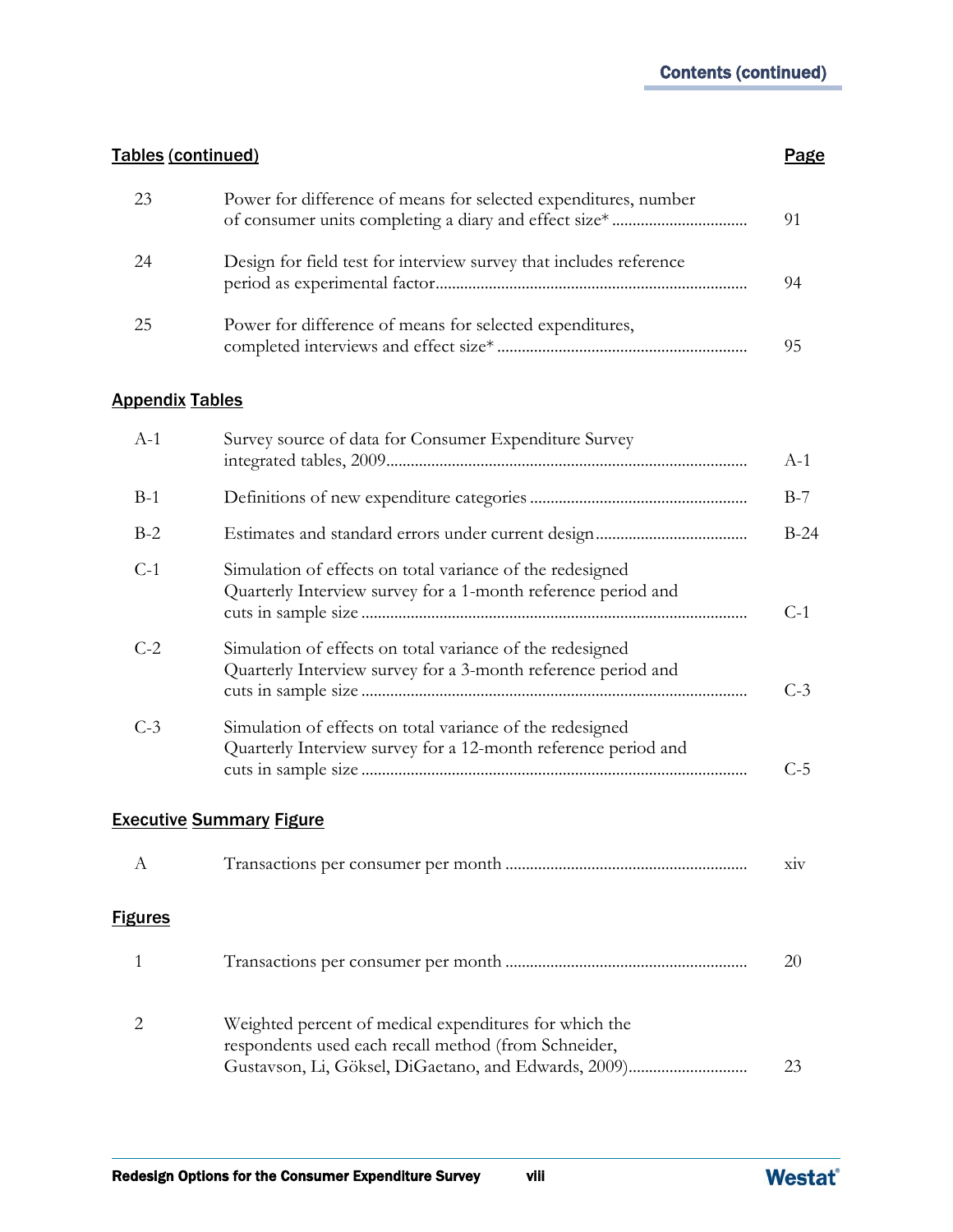### **Figures (continued) Page**

| 3 | Rotation schedule for proposed design for the Quarterly         |  |
|---|-----------------------------------------------------------------|--|
| 4 | Percent reduction in sampling variance for a 3-month reference  |  |
| 5 | Percent reduction in sampling variance for a 12-month reference |  |
| 6 | Percent reduction in sampling variance for 1-month reference    |  |

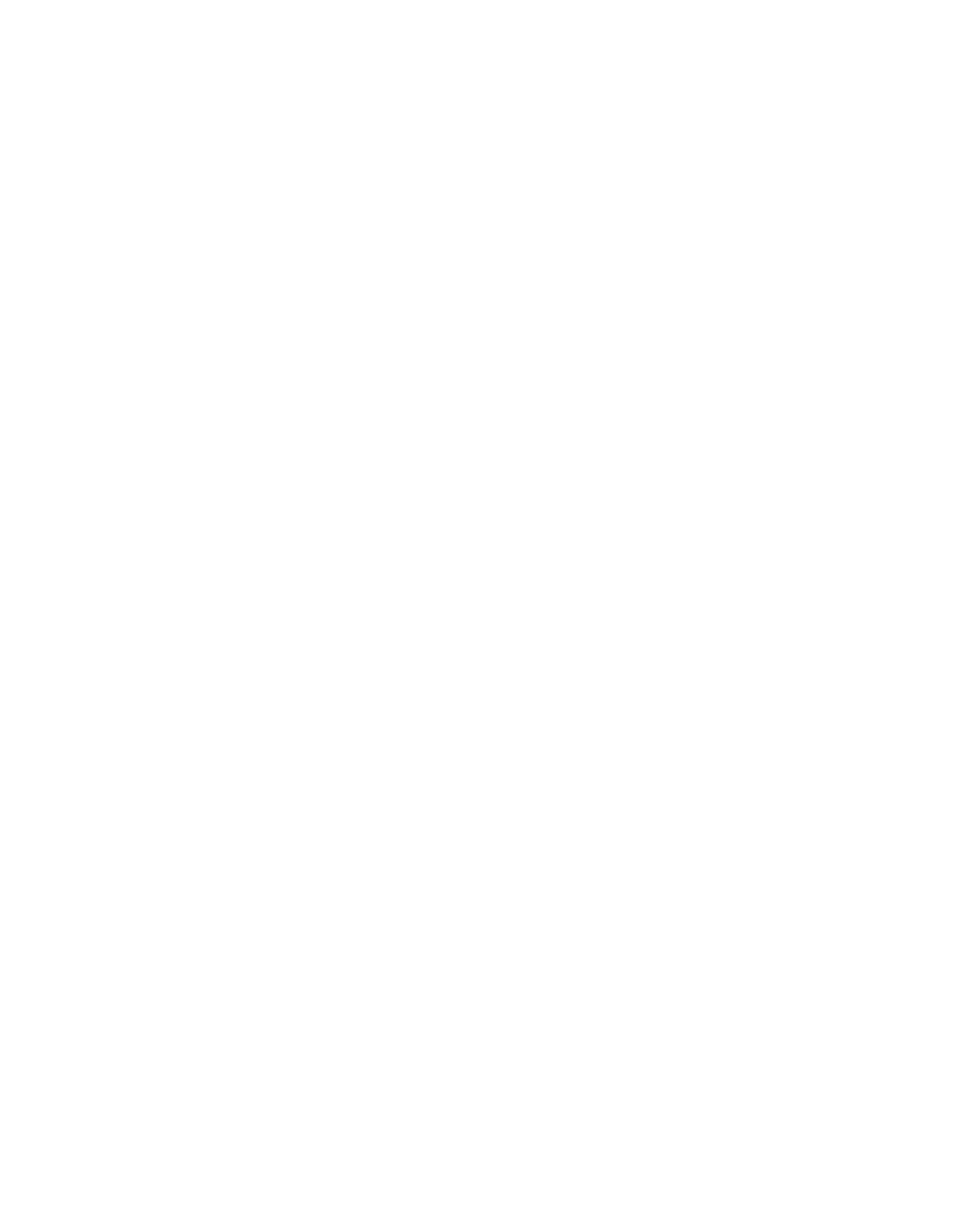## Executive Summary

## **Introduction**<br> *Introduction*

The Consumer Expenditure Survey (CE) program, consisting of the Diary survey and the Quarterly Interview survey, is an ongoing source of data about consumer purchasing in the United States. The program also provides data crucial to the calculation of the Consumer Price Index.

Estimates of consumer expenditures derived from CE data have tended to be lower than estimates derived from other sources. This discrepancy has grown larger in recent years. In addition, the response rate to the survey has declined significantly over the previous 10 years. These issues potentially increase the error in the estimates, as well as reduce the efficiency of the survey. Therefore, the Bureau of Labor Statistics (BLS) recently contracted with the National Academy of Sciences (NAS) to recommend approaches to the redesign of the CE program. NAS contracted with Westat to make recommendations for this redesign, with the goals of reducing measurement error; aligning the program with developments in the retail industry; and offering the respondents more flexibility in the way that they gather and report their data. In this paper, we propose several approaches to redesigning the CE program that address each of these goals.

#### General Approach of Redesign

The recommended redesign addresses the NAS objectives through three interrelated changes. The first recommended change is to reduce respondent burden. The burden on CE respondents is considerable, which may reduce the quality of the information collected, and make some respondents unwilling to cooperate. For example, the Quarterly Interview survey averages approximately one hour, is repeated five times over a 12-month period, involves asking respondents to recall very detailed information for extended periods of time, and requires a single respondent to proxy for all other household members. All of these requirements lead to significant time and cognitive burden.

A second recommended change to the design is to incorporate administrative and personal record information into the data collection, with the goals of improving data quality and reducing respondent burden. The third recommended change is to improve the methods used to collect the self-report information. Since the CE was designed in the early mid-1960s, there has been significant

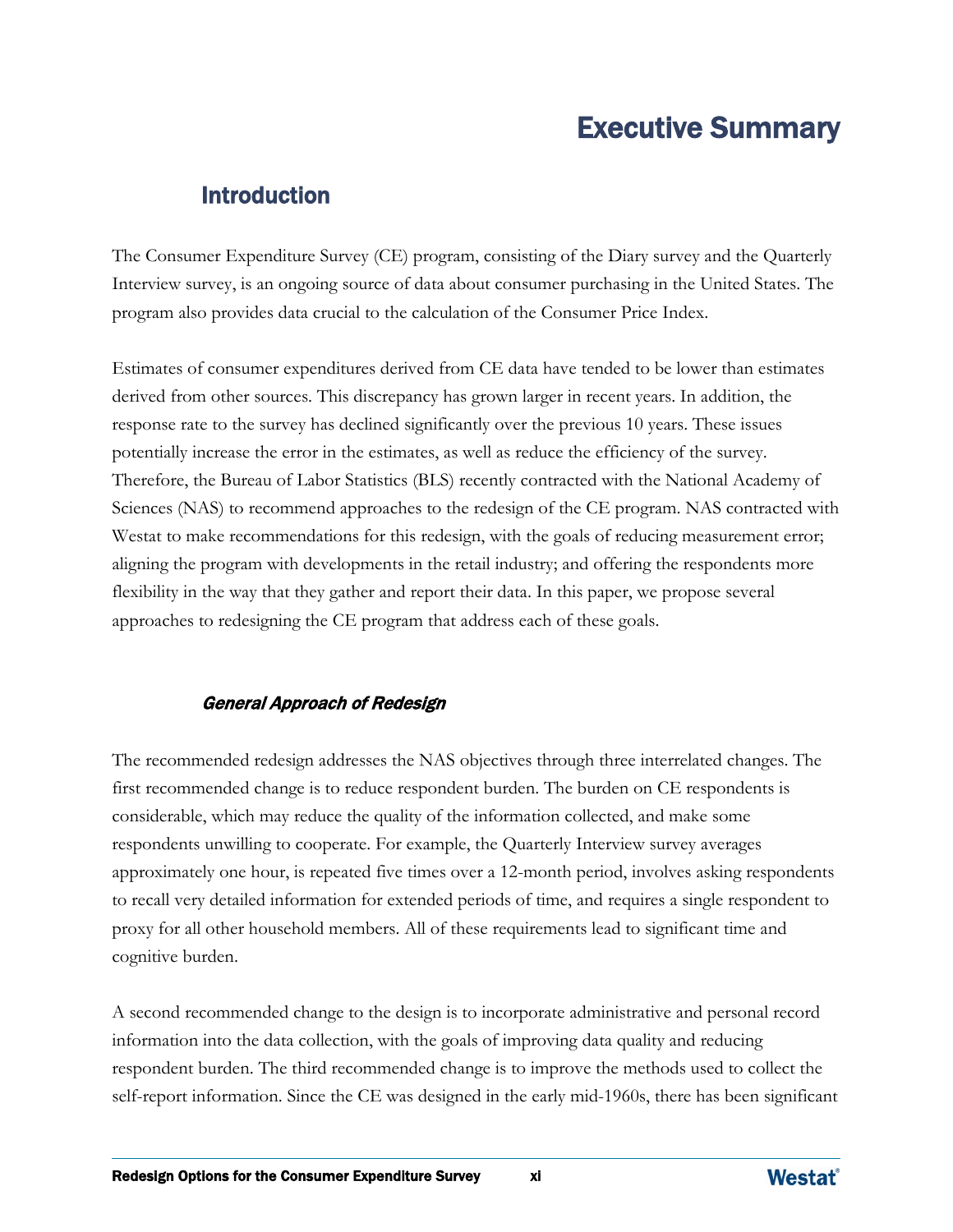progress in designing surveys. This includes reducing the amount of proxy reporting, using various types of incentives and improving the design of the recall interview. Also, many new technologies for collecting data have emerged in recent years.

This report is divided into three parts. The first part reviews literature on the potential role of alternative data sources. The second part provides the specific recommendations for a redesigned CE program. The third part sets forth potential evaluation studies to assess the impact of the proposed redesigned CE program.

#### Alternative Sources of Data

The proposed redesign of the CE program calls for less reliance on the respondents' memories of their expenditures and greater reliance on records. Records of the respondents' expenditures are potentially available from several sources.

**Other data collection activities**. First, data aggregators such as Neilsen and NPD obtain price and sales data from a large number of retailers. Neilsen claims to collect data from "virtually every major retail chain." However, data aggregators collect little data from small retailers. Moreover, data aggregators provide little information about the statistical properties of the data. Data aggregators may therefore not be a suitable source of data for the CE program.

Instead, the CE program might collect sales and price data directly from a sample of retailers and estimate expenditures for the purposes of the CPI. The retailers would have to provide microdata tailored to the needs of the CE program. Retailers might seriously consider providing such data if they were asked by the BLS.

The National Consumer Panel is a joint venture of Nielsen and SymphonyIRI involving over 52,500 households. Respondents in the households scan the bar codes of the products that they purchase. Although the National Consumer Panel is intended to collect comprehensive data about consumer expenditures, its methods are in many ways incompatible with the CE program. For example, documentation is absent on sampling, self-selection, nonresponse, and attrition. No studies have been conducted to measure the effect of any bias. The Department of Agriculture rejected the National Consumer Panel as a source of data about food purchases. It is probably also not suitable for the CE program.

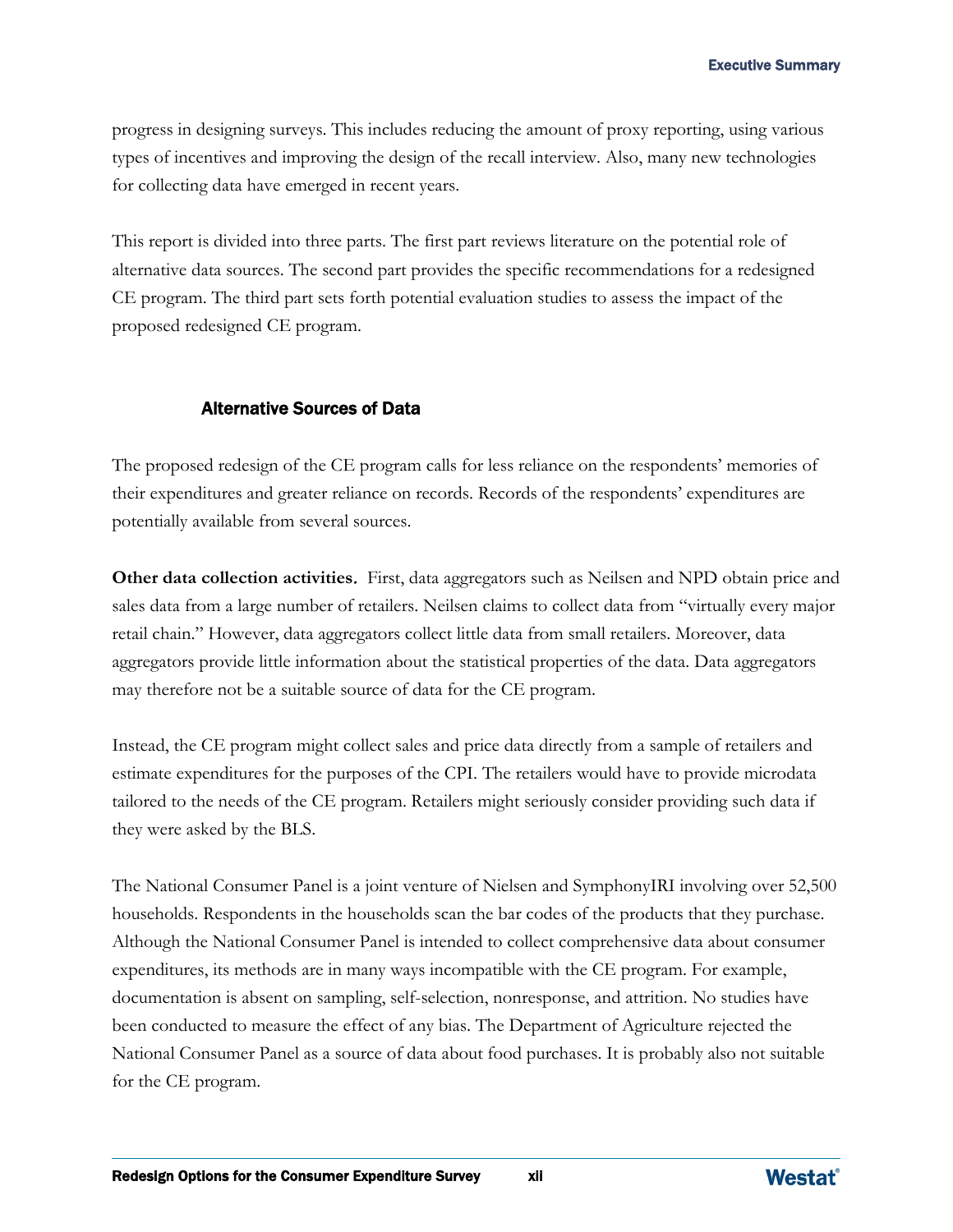The Department of Agriculture elected instead to recruit its own panel, which will provide data about food obtained for consumption at home or away from home. The methods of this program, known as the Food Acquisition and Purchase Survey (FoodAPS), appear to be compatible with the goals of the CE program in many ways. In some ways, however, the methods are not well suited to the CE program; for example, the data collection period and the sample size are not a good fit. Discussions between BLS and the Department of Agriculture seem to be warranted to determine whether the methods of FoodAPS could be adjusted to serve the purposes of both agencies.

Data mining firms such as Teradata and Catalina Marketing work with loyalty card data for great numbers of consumers. Catalina Marketing, for example, claims to work with data from 300 million retail transactions per week. These data mining firms do not analyze the spending of individual households. The potential utility of the data that data mining firms could provide to the CE program is unclear. However, BLS might be able to collect data about respondents' households directly from retailers that have loyalty card programs.

**Administrative Data.** Data obtained directly from retailers are likely to be more accurate than respondent-provided data are likely to be. Other federal surveys, such as the National Immunization Survey and the Residential Energy Consumption Survey, have employed administrative data to supplement and improve the quality of data reported by respondents.

Conceivably, CE respondents could provide their loyalty card numbers to interviewers, who would then ask the retailers to provide the purchasing histories for those loyalty cards. This method would not be perfect; a consumer may sometimes forget to give a loyalty card to the cashier or may lend the card to friends. Moreover, retailers do not routinely release purchasing histories. The BLS might explore the feasibility of obtaining purchasing history data by contacting large retailers with loyalty card programs. Expenditure data is also potentially available from utility companies, rental agents, and lenders.

**Respondent-supplied administrative data.** CE respondents would need to expend little effort to access electronic records for their purchases made by check, electronic fund transfer, credit card, debit card, and online payment service. They could download the files directly from the web sites of financial institutions, or use financial software packages such as Mint. Alternatively, respondents could use software that was developed specifically for the CE program. These data files would contain a portion of the data required by the CE program, such as the total amount and the approximate date of purchases.

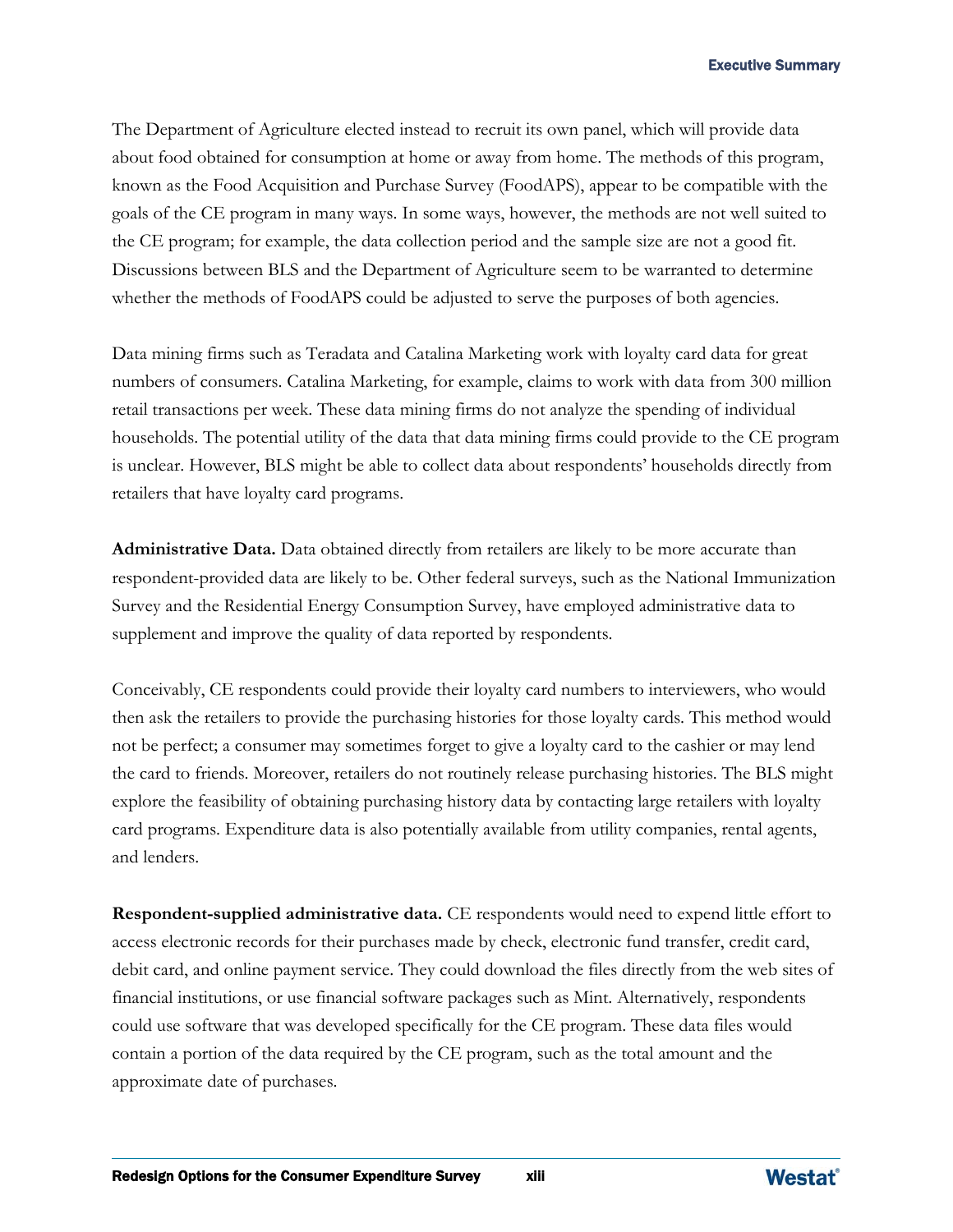Data files would usually not exist for purchases made by cash or by money order. However, the results of a survey by the Federal Reserve Bank of Boston revealed that only 29.3 percent of purchases are by cash or money order. The remaining purchases—over 70 percent—are transacted by credit card, check, debit card, or other method that creates an electronic record.



#### Figure A. Transactions per consumer per month

Respondents therefore can download files that potentially document over two-thirds of their purchases. The data would not be complete, however. The respondents would have to provide receipts or other documentation, or rely on their memories, to fill in the data required for the CE program.

**Records of expenditures.** Research from the Medical Expenditure Panel Survey, the National Immunization Survey, and other federal data collection efforts suggest that the quality of survey data is enhanced when respondents provide administrative data. In the case of the CE program, respondents could provide receipts that list the description and price of each individual product or service purchased, and the date of the purchase. Respondents who had no receipt for a purchase could create documentation by completing a short form. Alternatively, they could create documentation using a smart phone, by completing an on-screen form, photographing the purchase, or recording a voice memorandum at the time of the purchase.

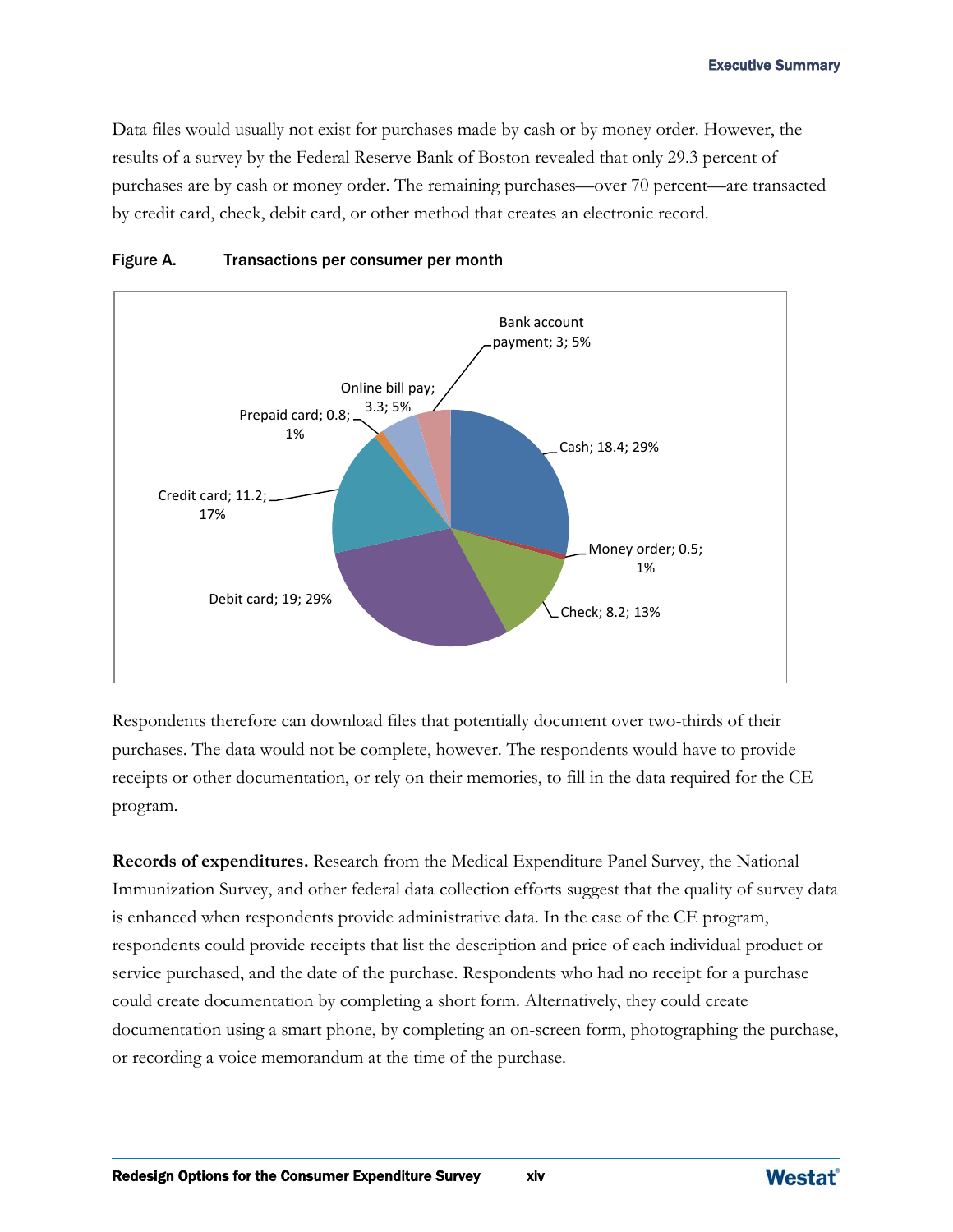#### Recommended Redesign: Diary Survey

We recommend that the CE program continue to collect data in separate Diary and Quarterly Interview surveys. Data collection in our proposed redesign of the Diary survey would follow this schedule:

#### Table A. Schedule for the redesign of Diary survey

Initial interviewer visit to the household – In person

- Respondent signs consent form to obtain information electronically
- The method that respondent will use to provide data is chosen (paper or electronic)
- Interviewer provides a scanner to respondents who will report electronically
- Interviewer provides an envelope or box for respondents to store receipts
- Interviewer provides diary forms to respondents who will neither mail nor scan receipts

2-3 days after initial visit – Telephone

- **Interviewer calls respondent, helps respondent overcome any barriers to providing data**
- $\blacksquare$  Interviewer continues to monitor respondent's data reporting activity

7 days after initial visit – Telephone/In person

- If the respondent appears to be sending data electronically or on paper diligently, interviewer telephones; otherwise interviewer visits in person
- $\blacksquare$  If interviewers visit in person, administer a recall interview
- Interviewer continues to monitor respondent's data reporting activity

10 days after the initial visit – Telephone

- **Interviewer calls respondent, helps respondent overcome any barriers to providing data**
- Interviewer continues to monitor respondent's data reporting activity

14 days after the initial visit – Telephone/In person

- If the respondent appears to be sending data electronically or on paper diligently, interviewer telephones; otherwise interviewer visits in-person
- Interviewers who call close out the data collection
- Interviewers who visit in person administer a recall interview and close out the data collection

The interviewer first visits the respondent, explains the survey, and helps the respondent choose a data collection technique. Every adult in the household is asked to provide expenditure data. The respondent provides the household's loyalty card numbers and signs a consent form for the interviewer to collect purchasing history data from the retailers. The interviewer supplies a box or envelope for the respondents to store receipts and other purchase documentation.

There are two alternative methods that respondents could use to report their data. They could report their expenditure data electronically or on paper. If they provide data electronically, they are given a small scanner. They then scan their receipts and send the scan files to a central repository. They also download data files for their checking, credit and debit cards, and other accounts from their financial

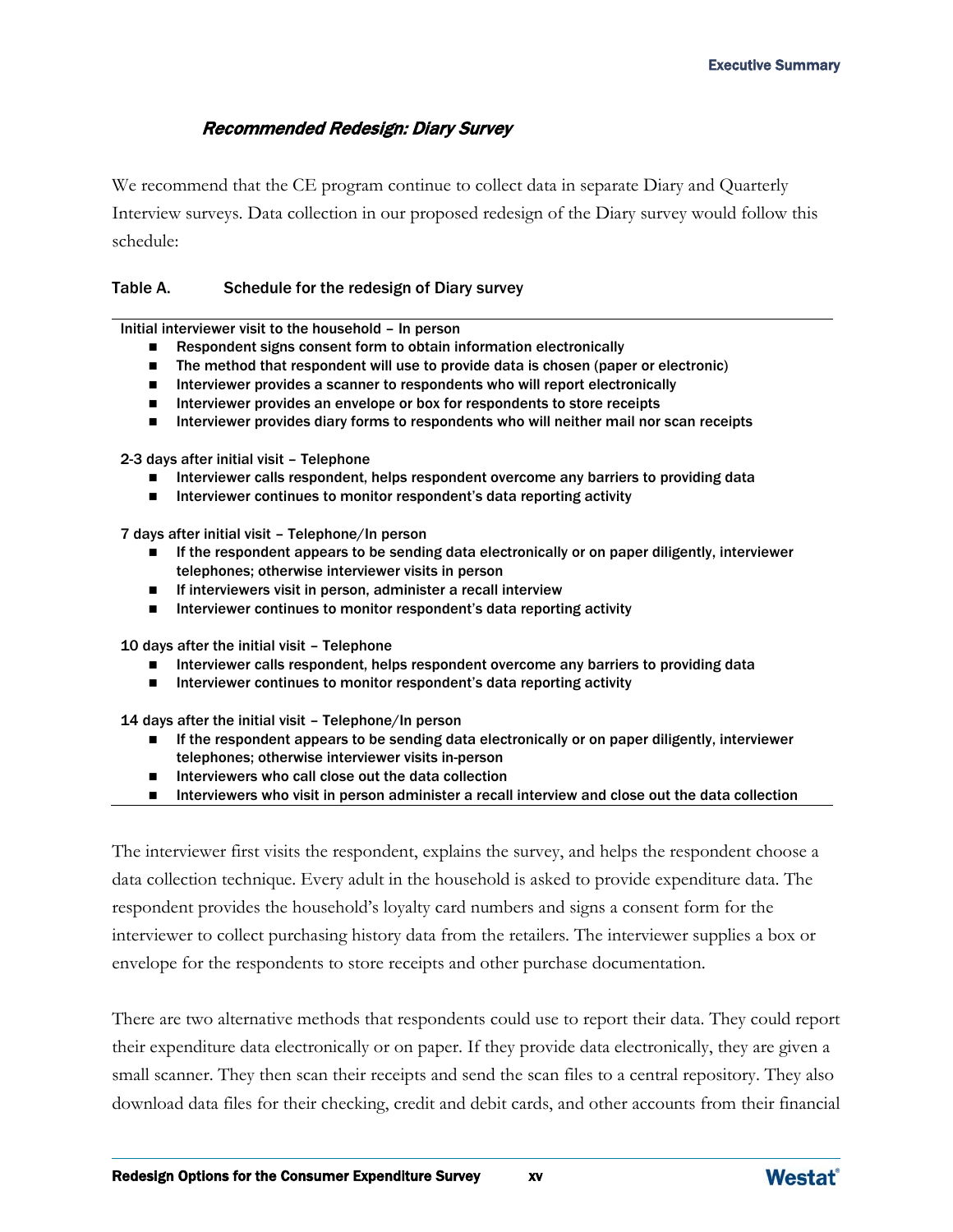institutions' web sites, and send these data files to the central repository. The repository system would extract purchase data from the receipts using optical character reading technology and software specially designed to extract data about individual purchases. The repository system would then generate a web survey that would ask the respondents to provide the remaining information that the CE program needs.

For example, if a respondent purchased 10 items at Macy's and paid with a credit card, the respondent would send a scan of that receipt and the credit card data file to the central repository. The repository system would match the entry for the purchase in the credit card data file with the receipt. The web survey would include questions such as "On July 5, 2011, you purchased shoes for \$55.25 and paid by credit card. Was this purchase for a male or a female?"

Respondents who do not provide data electronically would mail the envelopes containing their receipts to the central repository. They could also mail photocopies of monthly statements for their credit card, checking, and other accounts. Staff at the repository would scan the receipts and enter data from the statements. The system would generate a telephone survey for the interviewers to collect the remaining data needed by the CE program.

The interviewers also collect purchasing histories from retail chains, using the loyalty card numbers for the respondents' households. Of course, retail chains would have to be willing to provide these data.

The interviewers monitor the activity of each household. The interviewers telephone the households and encourage them to provide data, whether electronically or by U.S. mail. They determine whether any respondents are having difficulty providing data and attempt to resolve any problems. These calls occur about 2 days after the initial visit, and again 7 days after the initial visit.

If a household was not providing data adequately, an interviewer would visit the household in person 7 days after the initial interview. The interviewer would conduct a recall interview, in which the respondent would report the household expenditures during the 1-week reporting period. The interviewer would use an Event History Calendar technique to facilitate the respondent's recall.

Ten days after the initial interview, the interviewers again telephone the respondents. The interviewers again try to resolve any difficulties that the respondents might be experiencing and encourage the respondents to provide their data.

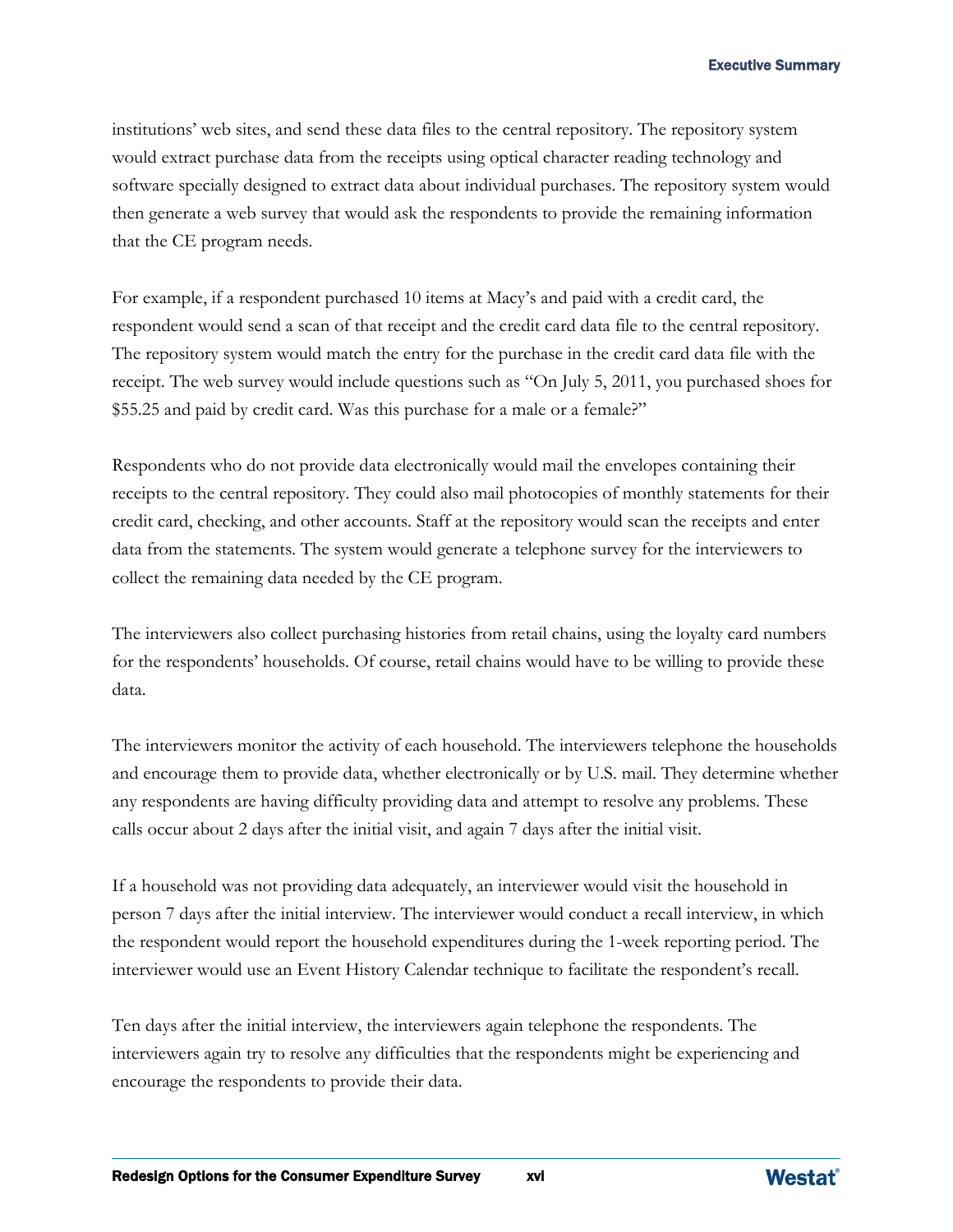Fourteen days after the initial interview, the interviewers close out the data collection. If a household appears to have provided adequate data, electronically or by U.S. mail, this final contact is by telephone. Otherwise, the interviewer visits the household and conducts a recall interview. Again, the interviewer uses an Event History Calendar technique.

Using data on the cost of the current Diary survey, we estimate the recommended design will cost approximately 60 percent more than the current design (\$8 million versus \$5 million). Most of this increase is attributable to the use of multiple respondents in each household. A smaller portion is from the administrative record component.

#### Recommended Design: Quarterly Interview Survey

Data collection for our proposed redesigned Quarterly Interview survey would follow this schedule:

#### Table B. Quarterly interview survey schedule and procedures for sample CUs

#### Initial interview - In-person interview

- Obtain consents
- Determine data collection methods, electronic or paper
- $\blacksquare$  Provide data collection instructions
- Conduct bounding interview

#### 2 weeks, Month 1 and Month 2 after initial interview – Telephone c ontact

- Review respondent's provision of data, electronic or paper
- Encourage respondent to provide data

#### 3 months after initial interview – In-person contact

- Review records collected
- Conduct recall Interview

#### 12 months after initial interview – Telephone/In-person

- Mail instruction packet beforehand
- Followup telephone call to orient respondent and conduct bounding interview
- If household has changed, use initial contact protocol

#### 12 months plus 2 weeks, 13 months, 14 months after initial interview – Telephone contact

- Review respondent's provision of data, electronic or paper
- Encourage respondent to provide data

#### 15 months after initial interview – In-person interview

- Review records collected
- Conduct recall Interview

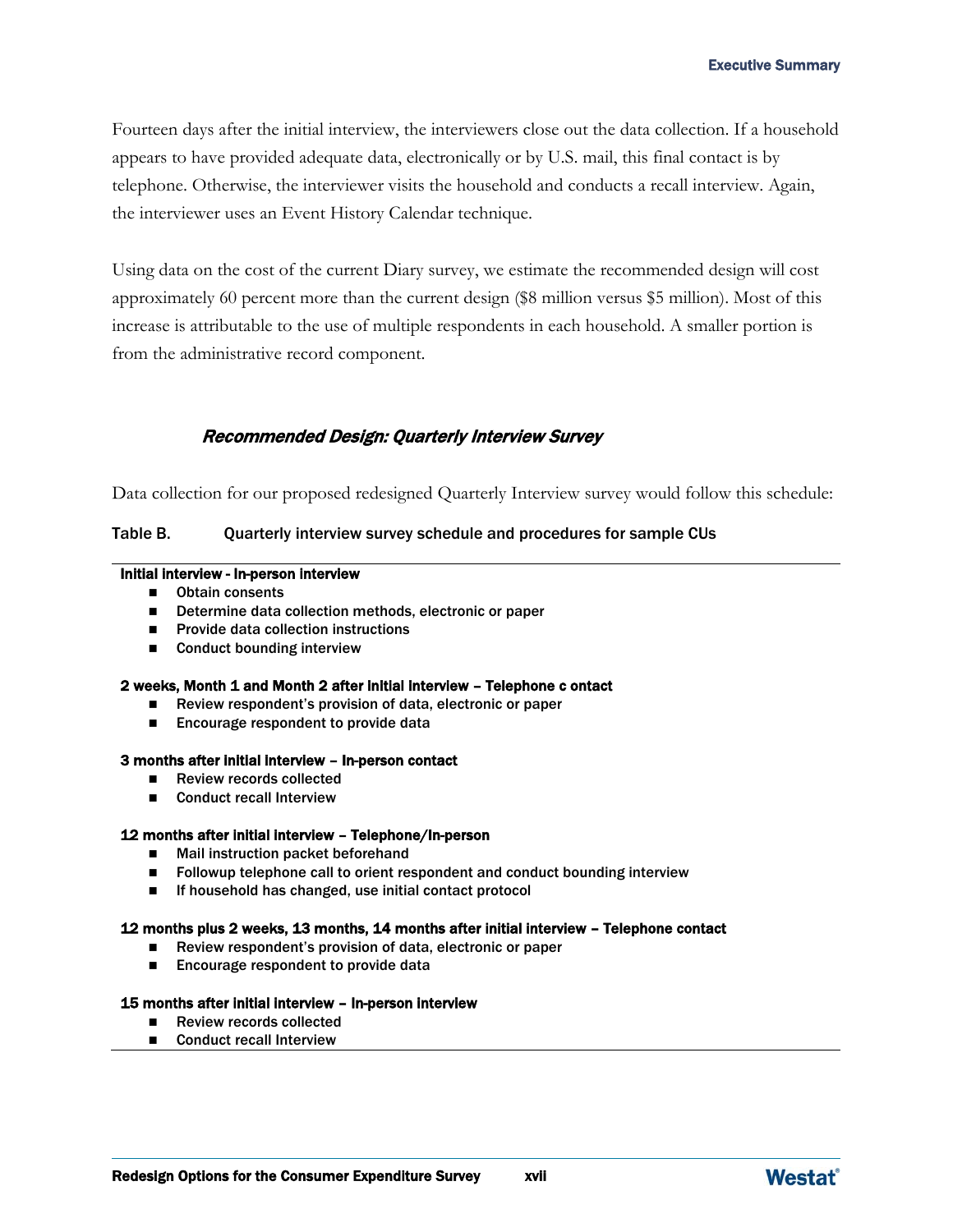We recommend only two waves of data collection, instead of the current four. Each wave would last 3 months. Data about food and alchohol expenditures would be collected in summary form. The Diary survey would be used to estimate these expenditures for the CPI.

As in the Diary survey, respondents would be asked to furnish their loyalty card numbers so that administrative data could be collected from retailers. In addition, utility and mortgage companies would be asked to provide expenditure data on items such as electricity, water, gas and housing. Unlike the Diary survey, only one respondent would provide data per household.

As in the Diary survey, respondents could provide their data electronically. They could scan their receipts and send the receipt files to a central repository. They could also send the data files that they download for their credit card, checking, and other accounts, or they could send their receipts and photocopies of their monthly account statements by U.S. mail. The repository system would automatically extract the purchase data and generate a web survey or a telephone survey script.

The interviewer would telephone the respondents 2 weeks, 1 month, and 2 months after the initial interview to encourage the respondents to send in their data, and to resolve any difficulties that the respondents may have encountered.

Three months after the initial interview, the interviewer would conduct an in-person interview. This contact would include a recall interview if the respondent had not provided adequate data. Again, the recall interview would employ an Event History Calendar technique. The reference period need not be uniformly 3 months. We recommend that the reference period be 1 month, 3 months, or 12 months, depending on the category of the expenditures. We recommend that the BLS continue to conduct research to identify the optimum recall periods.

One year after the initial contact, the process is repeated for the second wave. The initial contact for the second wave is by telephone, unless the household had changed. In that case, the contact is in person.

Our recommended redesign for the Quarterly Interview survey would cost nearly twice as much as the existing methods. The increase is attributable to the additional effort in contacting more households. Reducing the number of panel waves from four to two requires twice as many households to collect the same amount of information. However, ththis design also results in a significant reduction in sample variation, due to eliminating the within-household correlation across panel waves. For example, maintaining the current 3-month recall period for all expenditures results

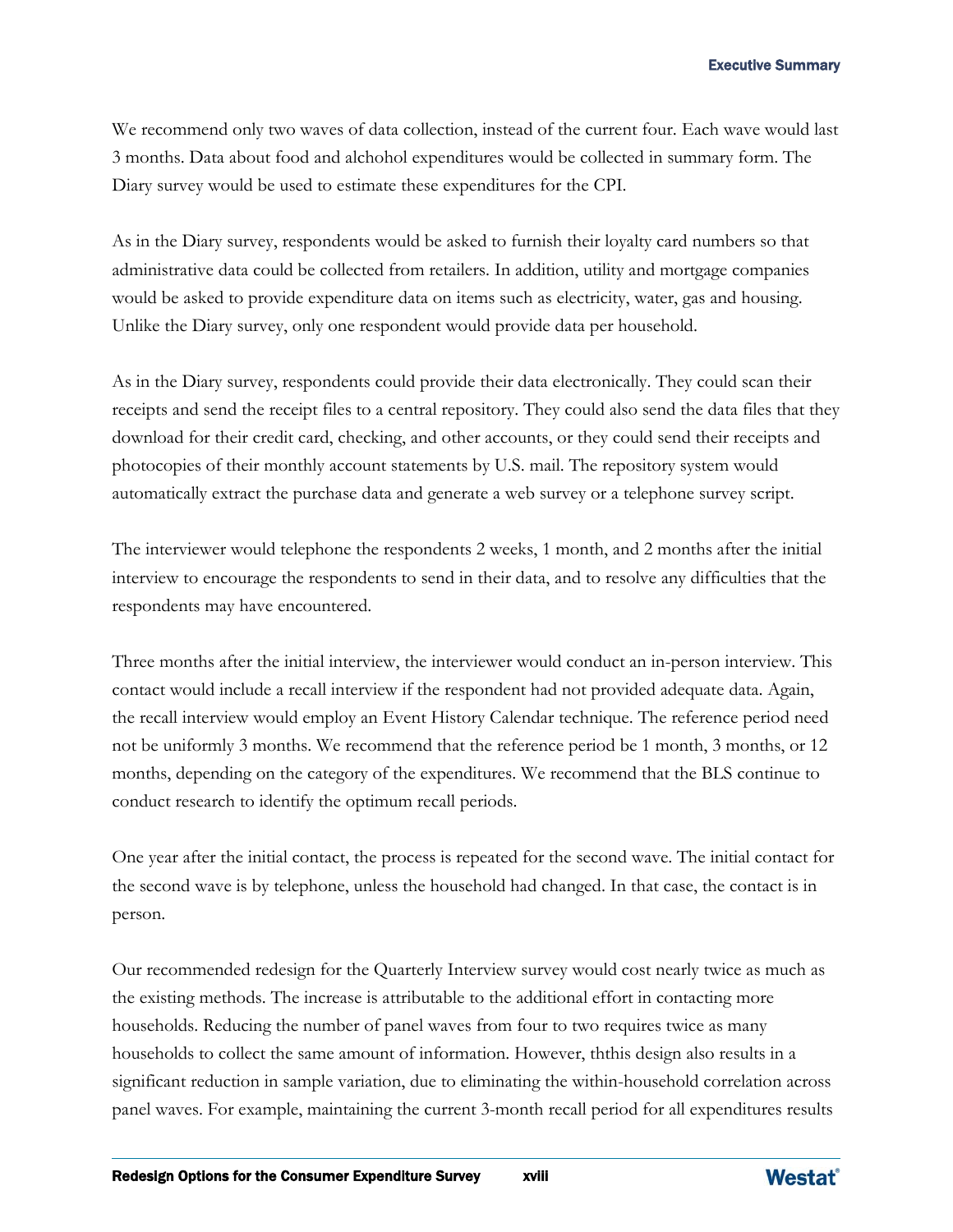in a median reduction in sample variation of 35 percent over the current design. This variation can be further diminished by selectively increasing the reference period to 12 months for appropriate items.

The other major cost increase is attributable to the administrative survey of retailers and utility companies. This accounts for approximately half of the increase. It is possible to significantly reduce the cost of this survey by restricting the survey to utility companies. If only utility companies are involved, the cost would be about 30 percent of the cost of including retailers as well.

In summary, our recommended redesigned Diary and Quarterly Interview surveys compare to the existing methods as follows:

| <b>Design feature</b>               | <b>Current collection</b>        | <b>Redesigned survey</b>             |  |  |  |  |
|-------------------------------------|----------------------------------|--------------------------------------|--|--|--|--|
| <b>Diary Survey</b>                 |                                  |                                      |  |  |  |  |
| # of Recall Interviews/CU           | 0-2 (depends on use of diary)    | 0-2 (depends on record use)          |  |  |  |  |
| Reference period                    | 1 week                           | 1 week                               |  |  |  |  |
| Sample design                       | <b>Cross-sectional</b>           | <b>Cross-sectional</b>               |  |  |  |  |
| Mode                                | Paper                            | Web and paper                        |  |  |  |  |
| In-person/telephone interviews      | 3                                | 1 to 3, depending on use of records  |  |  |  |  |
| <b>Telephone reminders</b>          | Yes, unknown how many            | 1-4 depending on use of records      |  |  |  |  |
| Number of respondents               | 1 person                         | All persons 14+                      |  |  |  |  |
| <b>Incentives</b>                   | <b>None</b>                      | Monetary and nonmonetary             |  |  |  |  |
| Personal electronic records         | <b>None</b>                      | All respondents willing to use it    |  |  |  |  |
| Use of receipts                     | Yes, not strong emphasis         | Yes, very strong emphasis            |  |  |  |  |
| <b>Administrative Record Survey</b> | No                               | From retailers used by respondents   |  |  |  |  |
|                                     | <b>Interview Survey</b>          |                                      |  |  |  |  |
| # of Recall Interviews/CU           | 4                                | $\overline{2}$                       |  |  |  |  |
| Reference period                    | 3 months                         | 1, 3, 12 months depending on item    |  |  |  |  |
| Sample design                       | Panel - 4 waves (3 months apart) | Panel, 2 waves (12 months apart)     |  |  |  |  |
| Mode                                | <b>CAPI</b>                      | Web, CAPI                            |  |  |  |  |
| In-person/telephone interviews      | 5                                | 3                                    |  |  |  |  |
| <b>Telephone reminders</b>          | Not known                        | 6-7, depending on use of records     |  |  |  |  |
| Number of respondents               | Main CU respondent               | Main CU respondent                   |  |  |  |  |
| <b>Incentives</b>                   | <b>None</b>                      | <b>Monetary and Nonmonetary</b>      |  |  |  |  |
| Personal electronic records         | <b>None</b>                      | All respondents willing to use it    |  |  |  |  |
| Use of receipts                     | Yes, not strong emphasis         | Yes, very strong emphasis            |  |  |  |  |
| <b>Administrative Record Survey</b> | <b>No</b>                        | From retailers and utility companies |  |  |  |  |

#### Table. C. Comparison of design features of current and redesigned surveys

Our recommended redesign would meet the needs of CE analysts, as described below.

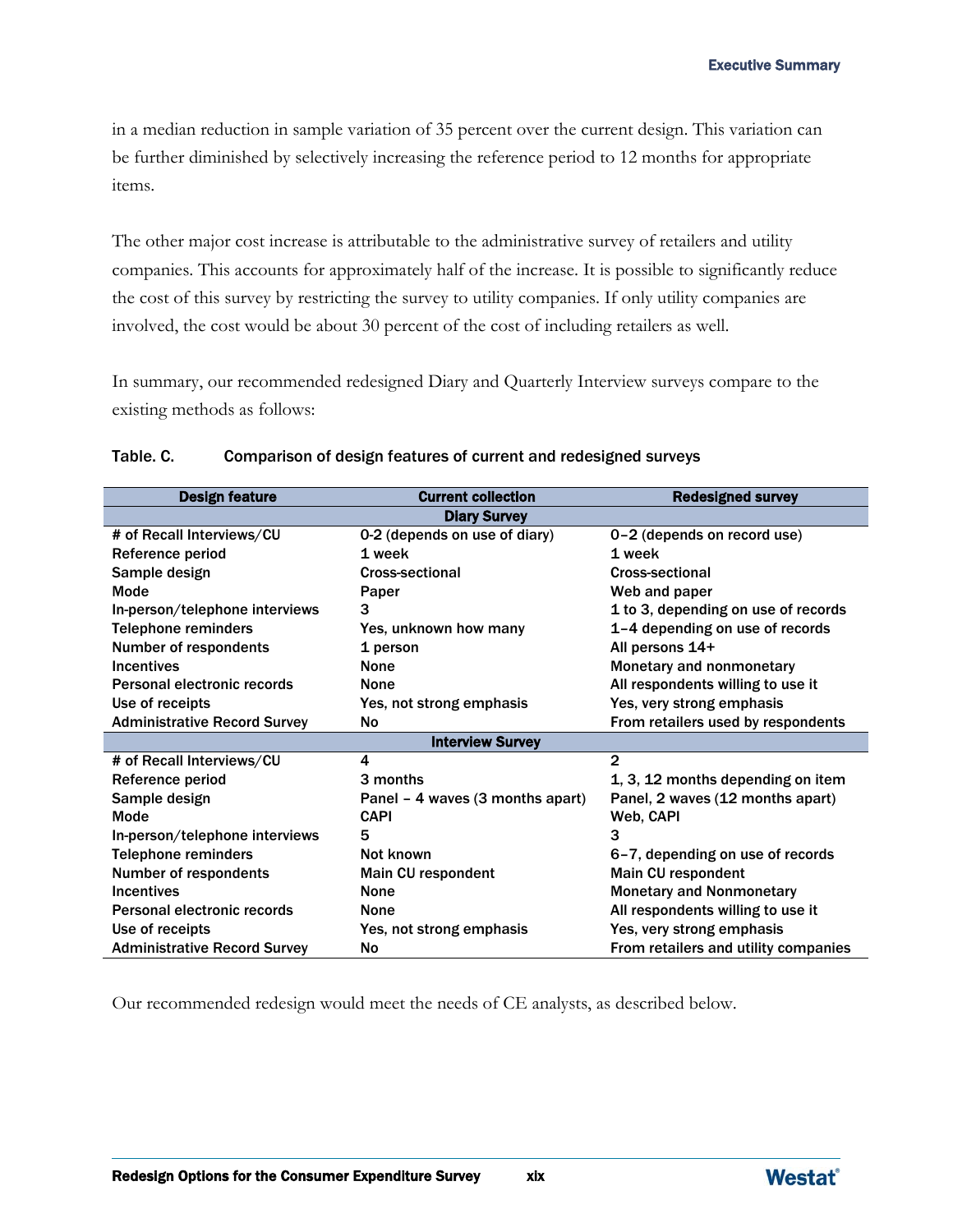| <b>Requirement</b>                | <b>Addressed by redesign?</b>                                                                                                                                              |
|-----------------------------------|----------------------------------------------------------------------------------------------------------------------------------------------------------------------------|
| Complete picture of spending      | Yes. If modules are used on interview, imputation<br>might be required                                                                                                     |
| Level of expenditure detail       | Yes                                                                                                                                                                        |
| <b>Population</b>                 | Yes                                                                                                                                                                        |
| Sample size and geographic detail | May need to increase cost to meet current<br>requirements                                                                                                                  |
| Time period and periodicity       | Yes                                                                                                                                                                        |
| Panel component                   | Annual estimates of change.<br>It will not be possible to estimate at a CU level: (1)<br>expenditures for an entire year; (2) change for<br>intervals of less than 1 year. |
| Integrated microdata              | Yes                                                                                                                                                                        |
| Income                            | Yes, but not directly addressed in recommendations                                                                                                                         |
| Socioeconomic information         | Yes                                                                                                                                                                        |
| <b>Assets and liabilities</b>     | Yes, but not directly addressed in recommendations                                                                                                                         |

Table D. Data requirements for CE analysts and redesigned CE program

We recognize that BLS is not likely to be in a position to spend twice as much on the survey in the near future. In light of this, we suggest priorities for the components of our proposed redesign. The highest priority should be given to the personal record component, which offers the greatest promise to improve measurement and reduce respondent burden. It is also the least expensive component associated with our recommendations. We also recommend that the use of both the multiple diary keepers and the incentives be tested. If they are found to reduce total survey error, they should be adopted. Both have the potential to improve measurement and reduce burden. We recommend the next highest priority should be to conduct some type of administrative survey, giving a survey of utility companies the highest priority. This should be the least expensive to administer and offers a direct substitute for a substantial portion of the current CE interview. A design that reduced the number of panel waves is seen as very desirable from the point of view of reducing respondent burden. This may be affordable if future research shows that it is possible to incorporate a 12-month reference period for selected items that are now collected with a 3-month period. This would result in a significant reduction in sampling variance and make our proposed design more economical.

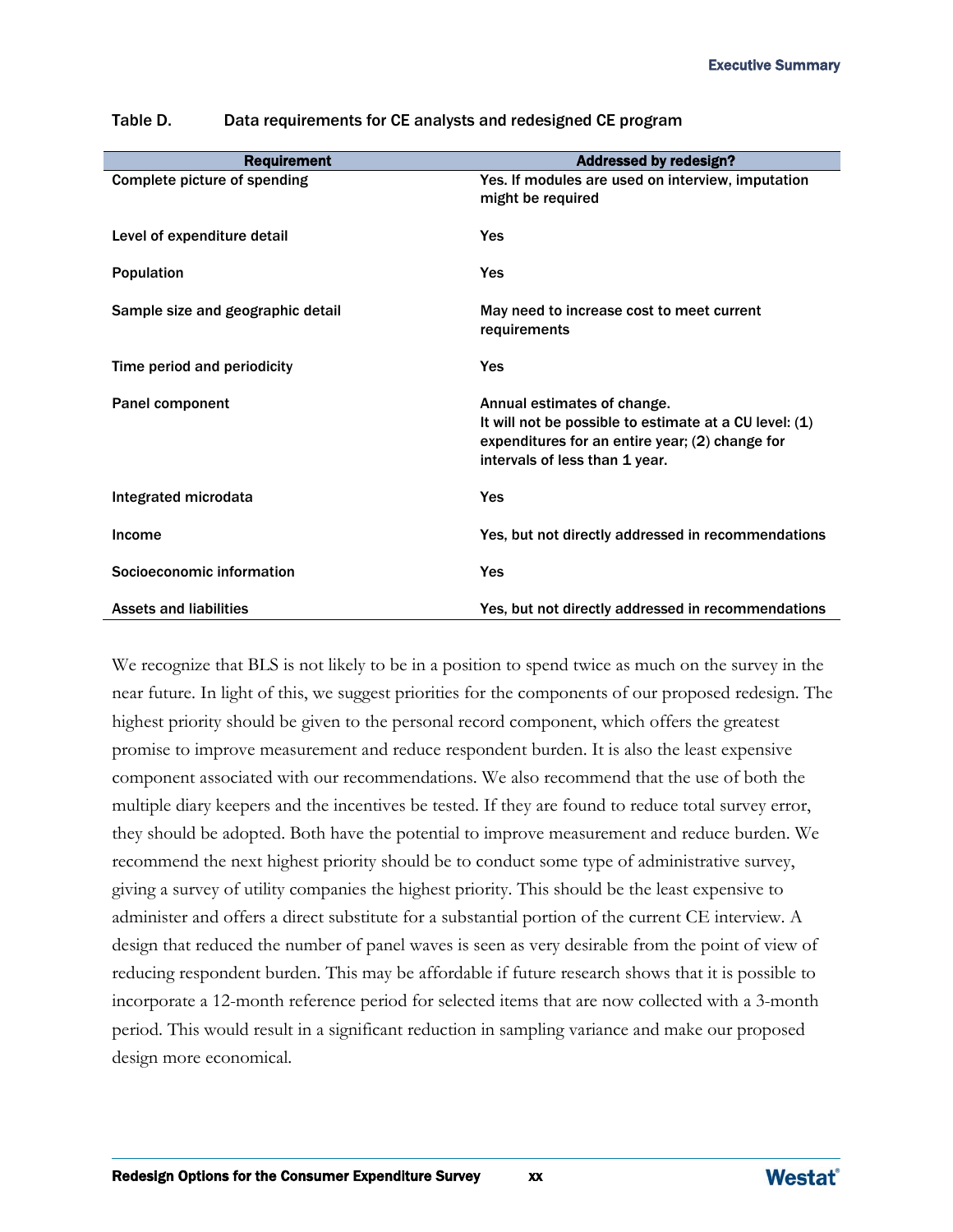#### Development and Evaluation of the Proposed Redesign

We propose methods for developing the software and other materials needed for our proposed redesigned CE program. We propose a series of small field tests to evaluate the software, such as the software to scan the receipts and send the scan files to the central repository, and to extract the purchase data and generate the followup surveys. The field tests would also evaluate printed materials, such as instructions and forms for recording purchases that have no receipts. Field tests could also evaluate methods for assigning data collection techniques to individual respondents, and for collecting administrative data from retail chains, utilities, rental agents, and others.

A field test of the proposed redesigned Diary survey could use this design:

|                 | New design – respondent selection |      |                            |           | Current design |
|-----------------|-----------------------------------|------|----------------------------|-----------|----------------|
| Response method | Single respondent                 |      | <b>Multiple respondent</b> |           |                |
|                 | \$50                              | \$70 | \$50/\$10                  | \$80/\$20 | 9              |
| Method 1        |                                   |      |                            |           |                |
| Method 2        |                                   |      |                            |           |                |

#### Table E. Experimental design for field test for the Diary survey

Households would be assigned to have one or multiple respondents; to have a low or high value incentive; and to either have a data collection method assigned or to allow the respondents to choose a data collection method. These conditions would be compared with the current design. Outcome variables would include the mean level of expenditures, the proportion of expenditures that match retailer administrative data, the proportion of expenditures that respondents report using records rather than memory, nonresponse, cost, time required for data collection, and proportion of expenditures reported during the recall interview.

A field test of the proposed redesigned Quarterly Interview survey could use this design:

#### Table F. Design for field test for interview survey that includes reference period as experimental factor

| New design – respondent selection       |      |                          |                            | Current design |   |
|-----------------------------------------|------|--------------------------|----------------------------|----------------|---|
| <b>Reference Period</b><br><b>Group</b> |      | <b>Single respondent</b> | <b>Multiple respondent</b> |                |   |
|                                         | \$50 | \$70                     | \$50/\$10                  | \$80/\$20      | 9 |
| Group 1                                 |      | $\mathbf{2}$             | 3                          |                |   |
| Group 2                                 | 5    | 6                        |                            |                |   |

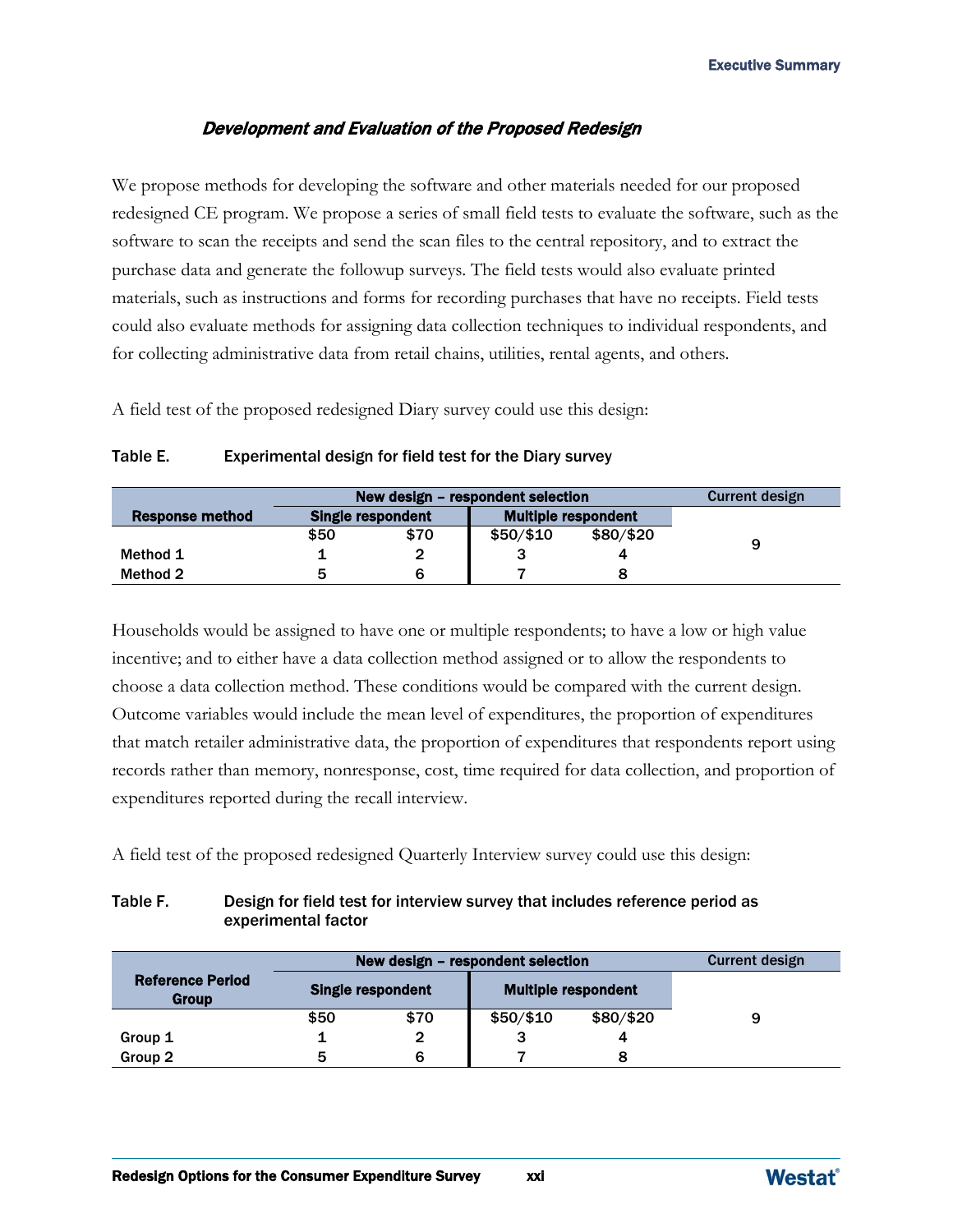Households would be assigned to have one or multiple respondents; to have a low or high value incentive; and to have fixed reference periods or reference periods that vary depending on the expenditure category. These conditions would be compared with the current design.

 Our report discusses the number of households to include in the field tests and provides a power analysis.

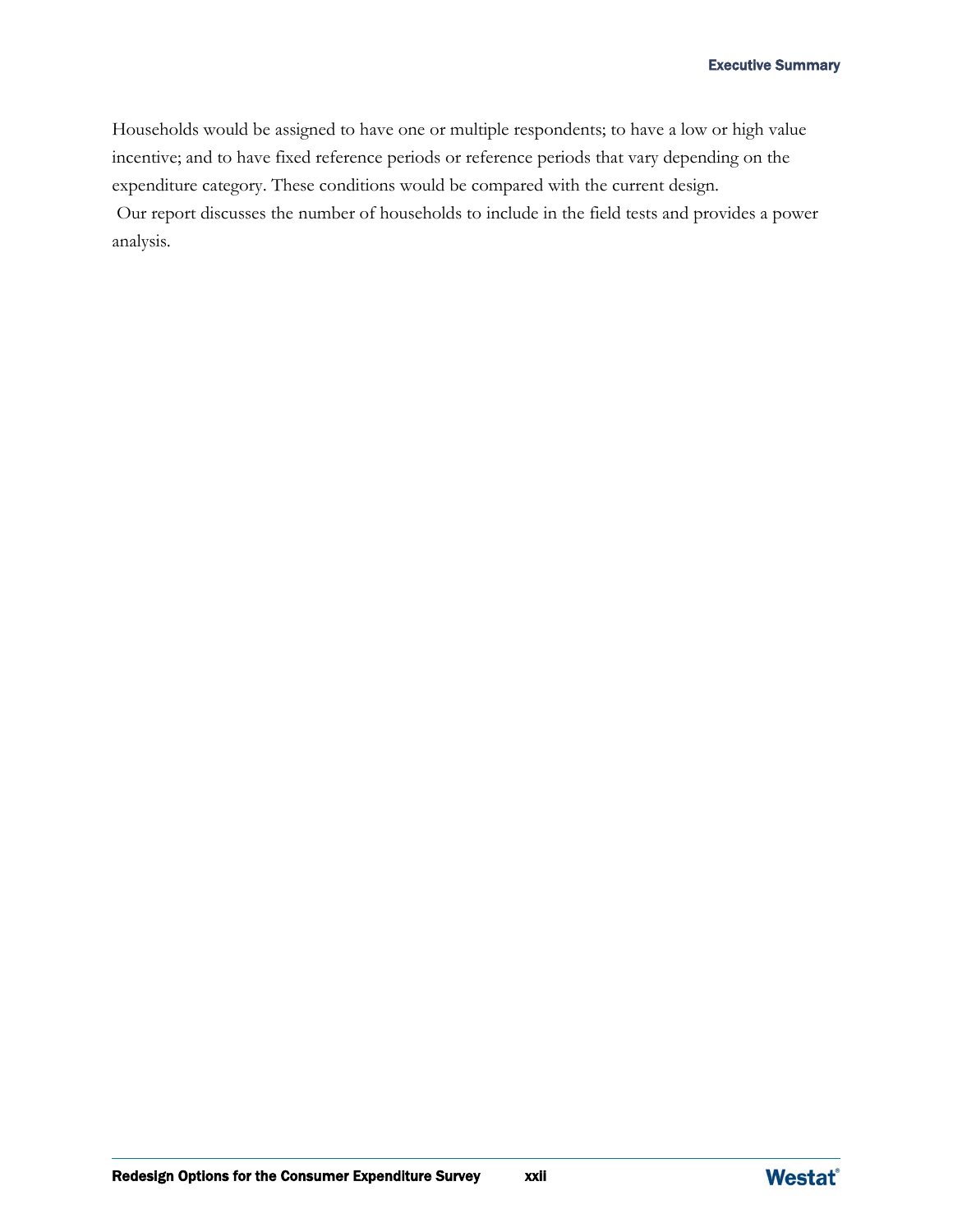## Introduction 1

The Consumer Expenditure Survey (CE) program is an ongoing source of data about consumer purchasing in the United States. CE data have a crucial role in the calculations for the Consumer Price Indices (CPI) and other statistics. The CE program also provides extensive data about the characteristics of consumers themselves. Researchers use CE data to monitor consumer behavior and to study issues such as the relationship between consumers' demographic backgrounds and spending.

The design of the CE program must be periodically updated to take advantage of new technologies and to ensure that CE methods are aligned with changes in the retail environment and survey practice. Recently, the Bureau of Labor Statistics (BLS) contracted with the National Academy of Sciences (NAS) to review the redesign options available and to identify the most promising ones.

The redesign is motivated by several issues. The first and most important issue is measurement error. Comparisons with other sources of data suggest that CE respondents tend to underreport their household expenditures. This underreporting may be attributable to several causes. For example, CE respondents must report for everyone in the household. Respondents may find this task to be overly burdensome and may not thoroughly gather or report expenditure data from others in the household. Other potential sources of error in the CE program are panel conditioning, frequent telephone administration of surveys that were intended to be administered face-to-face, and the length of the reporting period.

The second issue pertains to changes in the survey and retail environments. Consumers are increasingly making purchases online or through automatic fund transfers. Also, they often buy many different types of merchandise in a single purchase at "big box stores" such as Target. The current CE methods may not adequately accommodate these expenditures. Moreover, new technologies may offer innovative methods for collecting expenditure data. For example, smartphones may provide a way for some respondents to track their purchases; financial software packages provide a means for respondents to download their credit card and checking account data.

The third issue is the need for greater flexibility to reflect the diverse preferences of the respondents. Current CE methods do not sufficiently tailor data collection methods to the respondents. A multi-

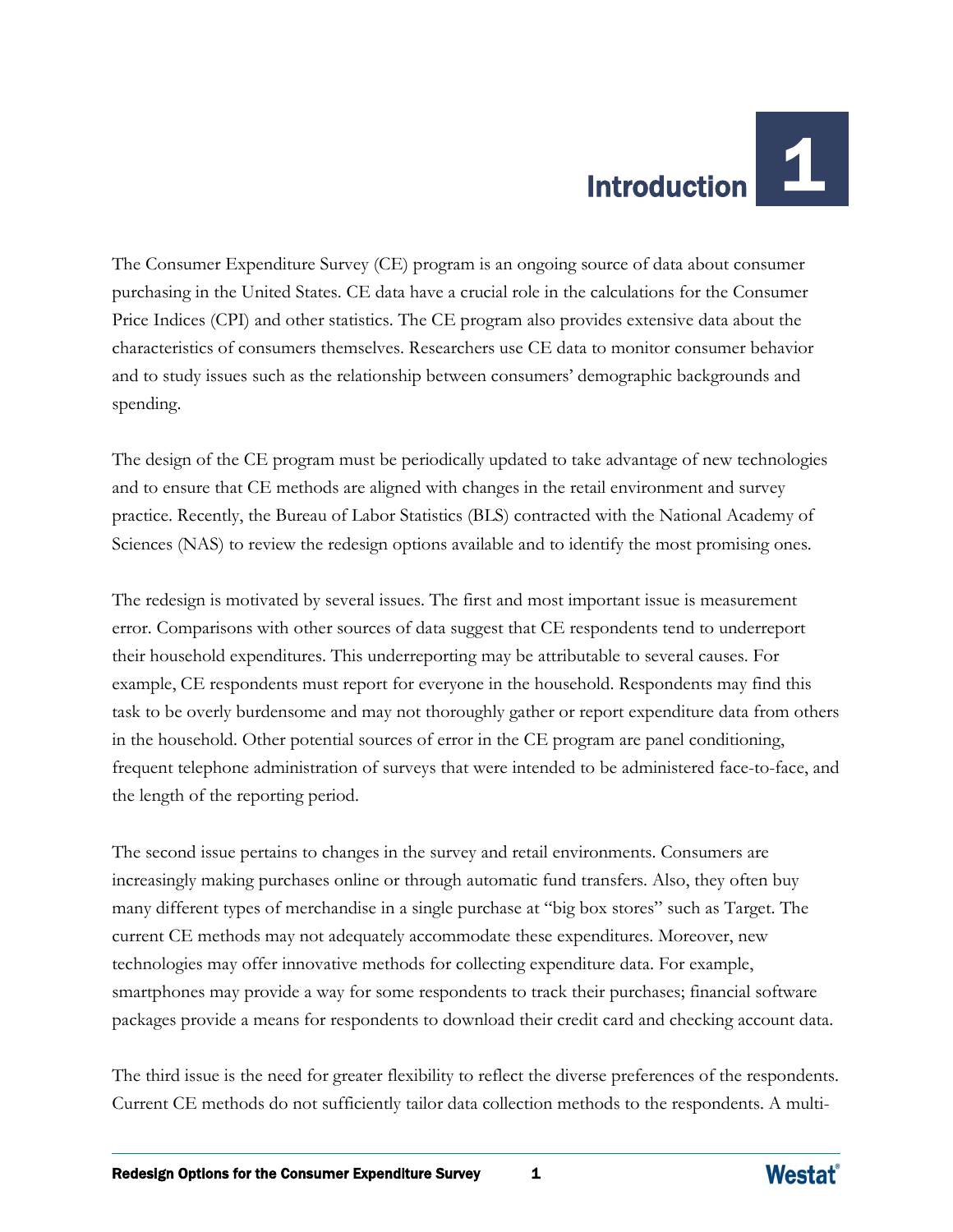method, multi-mode approach might allow respondents to use the data collection method that is best suited to their preferences, their daily routines and their abilities.

This report presents a number of approaches that BLS might pursue to redesign the CE program in a way that addresses these issues. The goals of the report are to analyze the challenges that the CE program currently faces, and to propose solutions that can improve the ability of the CE program to measure expenditures by U.S. consumers. The report also proposes an evaluation study to assess the feasibility of the proposed solutions.

This report is organized into chapters:

- Chapter 2 discusses the objectives of the redesign of the CE program: to reduce measurement error, to take into account changes in the retail industry and the development of new electronic tools, and to provide respondents with greater flexibility;
- Chapter 3 presents potential approaches to redesigning the CE program, with an emphasis on reducing reliance on the accuracy of the respondents' recollections about their expenditures;
- Chapters 4 and 5 present the proposed redesign of the Diary survey and the Quarterly Interview survey, respectively, including discussions of the implications of our recommendations for cost and precision; and
- Chapter 6 presents several potential approaches to evaluating our redesign recommendations.

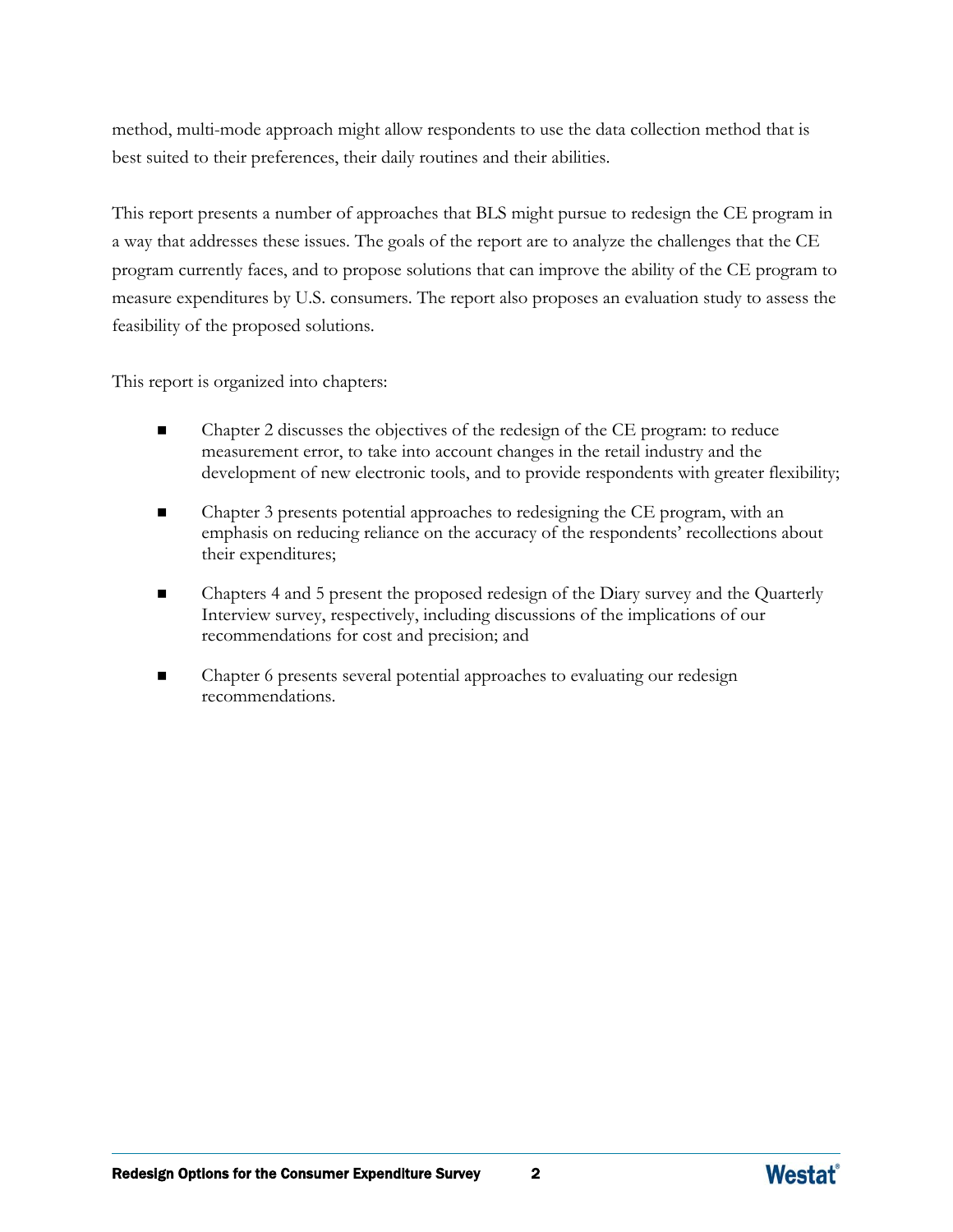# Objectives of the Redesign

Comparisons between CE data and data from the Personal Consumption Expenditures (PCE) of the National Income and Product Accounts, produced by the Bureau of Economic Analysis, suggest that CE respondents tend to underreport expenditures. Estimates of consumer expenditures from the CE program are generally lower than estimates from the PCE. Some of this discrepancy is probably due to methodological differences between the two data collection programs, as Garner et al. (2006) discussed:

> Simply put, the Bureau of Labor Statistics collects CE expenditure data through sample surveys and weights the results to obtain population estimates. The Bureau of Economic Analysis, in contrast, calculates PCE estimates on the basis of industry production data collected in economic censuses and through surveys conducted by outside agencies. There are clear differences in the types of expenditure data obtained, dictated by the data collection methods and data sources used by the two agencies. In addition, the populations covered by the CE and the PCE differ.

Even considering these methodological differences, comparisons between the CE and PCE data strongly suggest that CE respondents tend not to report their expenditures completely. The CE-to-PCE ratio for comparable expenditures is approximately 80 percent overall. This ratio ranges between 60 and 70 percent for durable and non-durable goods, while it is over 90 percent for services (Garner, 2009). These ratios have been declining over time. For example, for comparable items of durable goods, the CE-to-PCE ratio declined from 88 percent to 69 percent between 1992 and 2007 (Garner et al., 2009).

## Sources of Measurement Error

Some of this decline is very likely due to increasing error in the CE. The response rate for the CE interview survey has declined steadily from 82 percent in 2000 to 74 percent in 2010 (Safir, 2011). This trend tracks closely the general decline in response rates for other general population surveys (Brick and Williams, 2009).

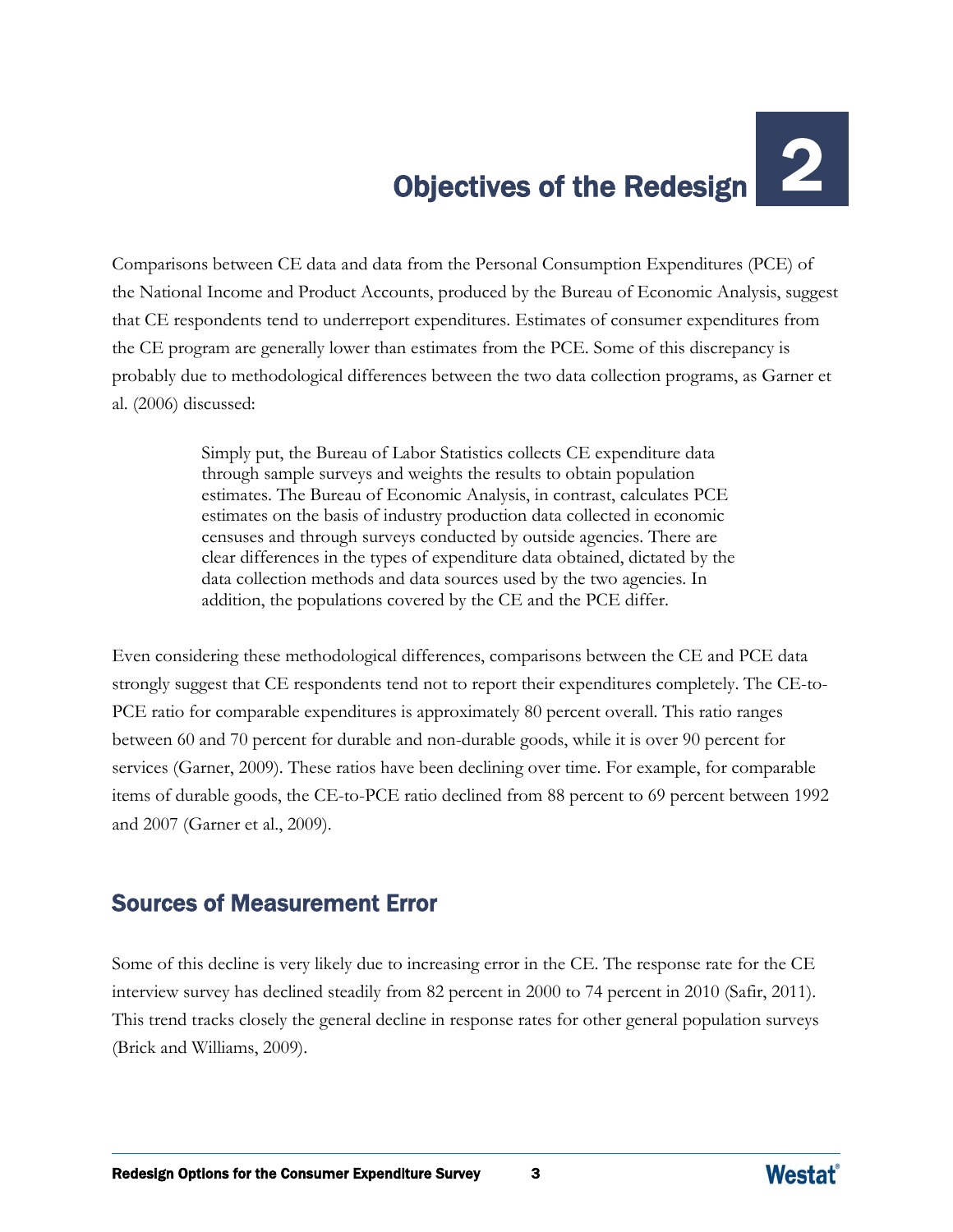In addition, an increasing number of CE interviews are being conducted by telephone, instead of face-to-face. Respondents tend to report fewer expenditures when they are interviewed by telephone (Safir and Goldenberg, 2008). In a face-to-face interview, the interviewers employ show cards to help the respondent recall expenditure items; they cannot use show cards during a telephone interview. Past research suggests that telephone respondents are more likely than face-to-face respondents to "satisfice," or issue a response that is not very accurate but which moves the survey along (Hollbrook et al., 2003). "Satisficing" is especially likely with challenging interviews that require a great deal of recall, like the CE interview.

Respondent burden may be an additional source of measurement error in the CE program (Lessler, 1987; Cantor, 2010). First, respondents may find the task of recalling their expenditures to be inherently burdensome. While in theory the Diary survey respondents are expected to log their expenditures as they occur, in practice many respondents recall expenses as best they can immediately before the interviewer collects the diary.

The 3-month reference period in the CE Quarterly Interview survey may also be a source of respondent burden and measurement error. A classic study by Neter and Waksberg (1964) found that the length of the reporting period had a significant effect on the accuracy of the expenditure data that respondents provided. Shorter, bounded, reference periods produced significantly more reports of expenditures than longer, unbounded periods. The extent of this effect varied depending on the nature of the expenditure. Respondents may not remember small and unremarkable expenditures over a 3-month period. Respondents may have particular difficulty recalling the required supplementary information, such as the price and the taxes paid. For example, in 2007 the CE-to-PCE ratio was 96 percent for automobiles, but only 44 percent for video and audio goods (Garner et al., 2009). One possible reason for this difference is that the purchase of an automobile is a more salient and memorable event.

The recall task is made more complex by the requirement that CE respondents report on all expenses for all members of the consumer unit (CU). While respondents are encouraged to consult other household members during the reference period, household members may not be motivated to give the respondent accurate data consistently. The respondents can report only on the expenditures that they know about, and their knowledge may be incomplete (Kojetin and Miller, 1993). Also, the respondent may be reluctant to report on certain expenditures in the consumer unit, fearing that reporting the expenditure would be a violation of the privacy of another member of the household.

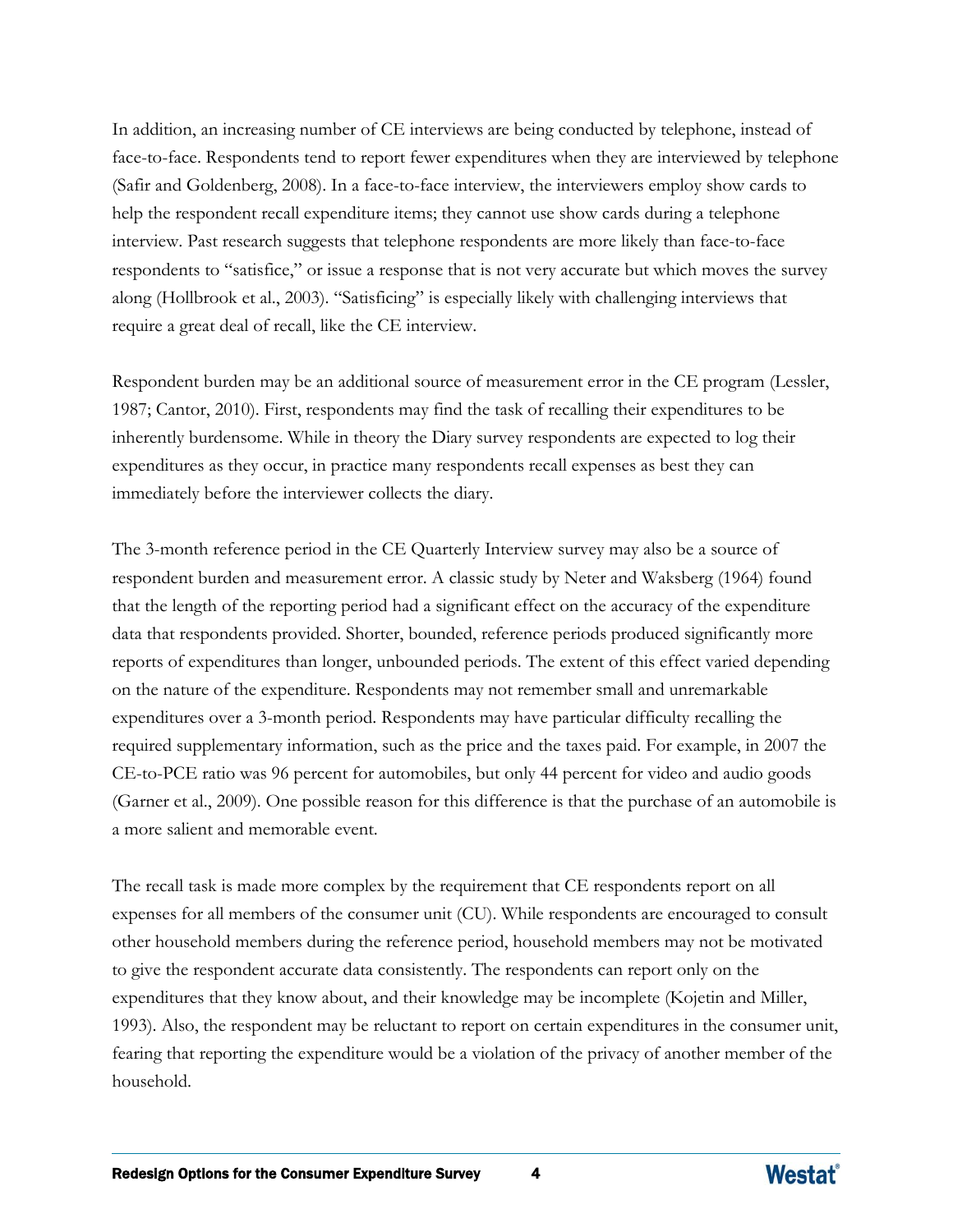The sheer number of questions in the Quarterly Interview survey could add to respondent burden. The interview is quite long, and likely to fatigue some of the respondents, who may answer less carefully as the interview goes on. The published length of the interview survey is one hour. Of course, the actual length would be expected to vary according to the number of expenses to be reported. Larger and more affluent households may have more expenses, so the respondents may need more time to complete the interview. Because each respondent is interviewed five times over the course of one year, the real and perceived burden is great.

The term "panel conditioning" refers to the situation in which a respondent deliberately answers a question in a way that avoids additional questions. For example, the respondent might untruthfully say that the household had no expenditures of a particular kind, to avoid having to answer questions about those expenditures. With long interviews such as the CE Quarterly Interview, panel conditioning is a possible contributor to measurement error.

Interviewer burden is an often overlooked phenomenon which could also have a role in the quality of CE data. If CE respondents appear to have difficulty providing data, to take shortcuts, and to be annoyed, the interviewer may take steps to shorten the interview. CE interviewers conceivably may be inclined to accept partial answers or to encourage respondents to work through the interview quickly at the expense of data quality.

Any redesign of the CE surveys must take into account the need to reduce respondent burden and measurement error. The redesign must balance the need for a great amount of detailed data with the need to ensure that the respondents report those data completely and accurately.

#### Electronic Records of Expenditures

Consumers today commonly make purchases using modes that leave an electronic record. When an electronic record exists, respondents potentially could provide the expenditure data by retrieving information about the purchase from a database, or by printing out a record of the purchase, rather than by trying to remember the details of the purchase or by finding a receipt.

For example, soon after a consumer makes a purchase using credit card, debit card, check, electronic fund transfer, or PayPal, a record of the transaction appears in a file that can be downloaded from the web site of a financial institution. When a consumer makes an online purchase, the vendor

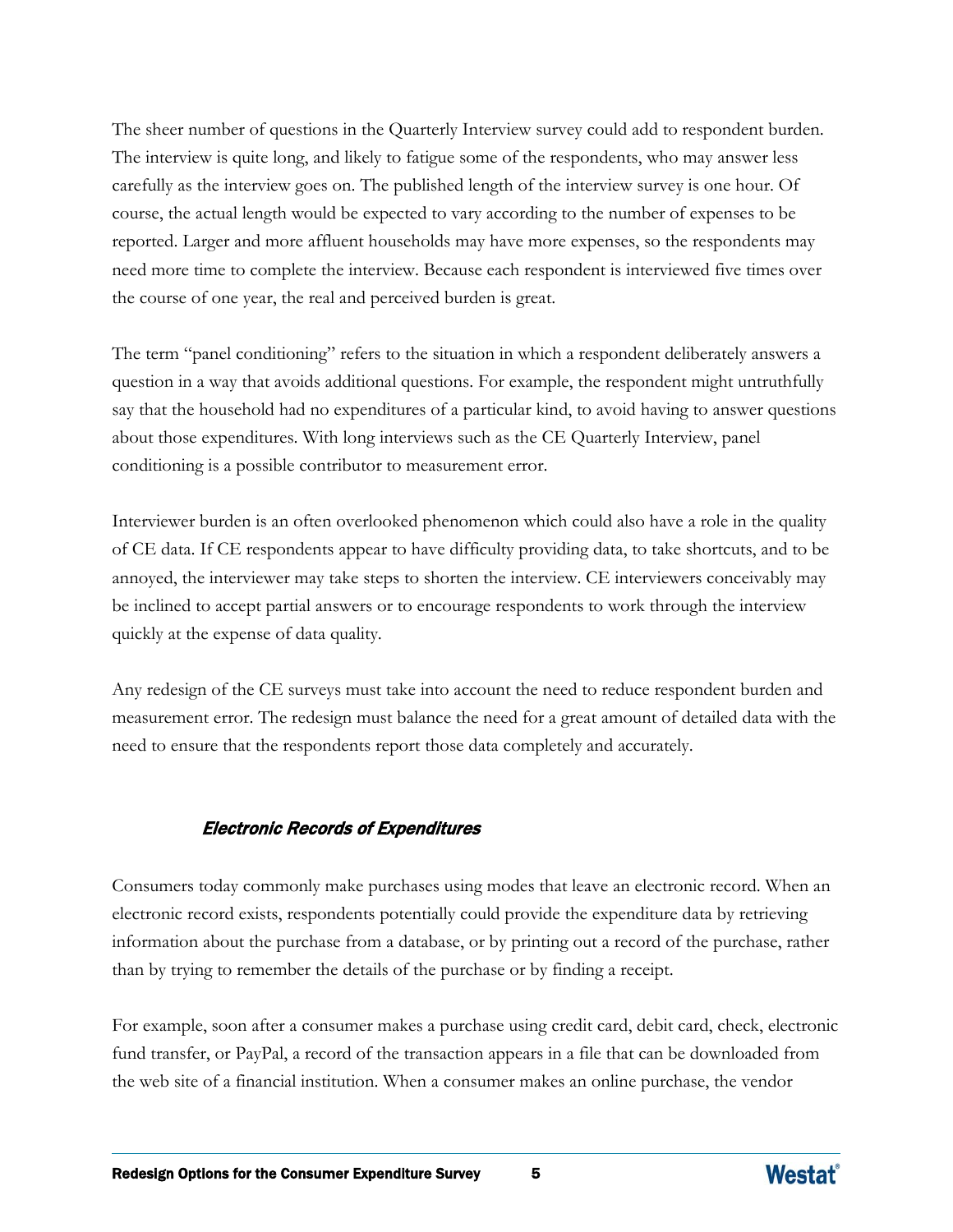typically sends a confirmation email, or provides a confirmation page, that the consumer can print out.

The CE program does not currently ask respondents to provide these electronic records of expenditures. Their potential role in the CE data collection process deserves attention. These records cannot provide all of the data required by the CE program, however. They potentially offer a way to help respondents remember expenditures without a great deal of effort.

#### Changes in the Retail Environment

Any redesign of the CE program should take into account several recent developments in the retail landscape. These changes include the consolidation of the grocery and pharmacy retail industry; the expansion of loyalty card programs, especially among supermarket and drug store chains; the prominence of "big box stores" like Walmart and Target that offer a very wide range of merchandise; and the emergence of firms that employ data mining and data aggregation techniques in the retail industry.

In recent years, the grocery and pharmacy retail industries have greatly consolidated through mergers and acquisition. By 2005, the 20 largest U.S. grocery store retailers accounted for 61.6 percent of total sales, up from 40.6 percent in 1995 (Kaufman, 2007), while Walgreen's, CVS, and Rite Aid represented 73.2 percent of drugstore sales, and Costco and Sam's Club accounted for 89.5 percent of warehouse club sales (Fox & Sethuraman, 2006). This consolidation in the retail industry means that an increasing proportion of consumers make purchases at fewer retailers. As a result, relatively few retail chains hold data about the purchases of a large proportion of CE respondents. If those retail chains were willing to make those data available, the CE program would have a method of verifying or enhancing the data provided by the respondents.

The expansion of loyalty card programs may be relevant to the redesign of the CE program. Retailers that offer loyalty cards potentially could monitor the purchases of individual consumers. If CE respondents provided their loyalty card numbers, and retailers were willing to release purchasing data, the CE program would have access to objective information about the respondents' expenditures. Of course, this idea has some drawbacks. Consumers sometimes forget to provide their loyalty card to the cashier when they make a purchase. Some consumers may lend their loyalty cards to friends. Also, most retailers, including Walmart, have no loyalty card programs.

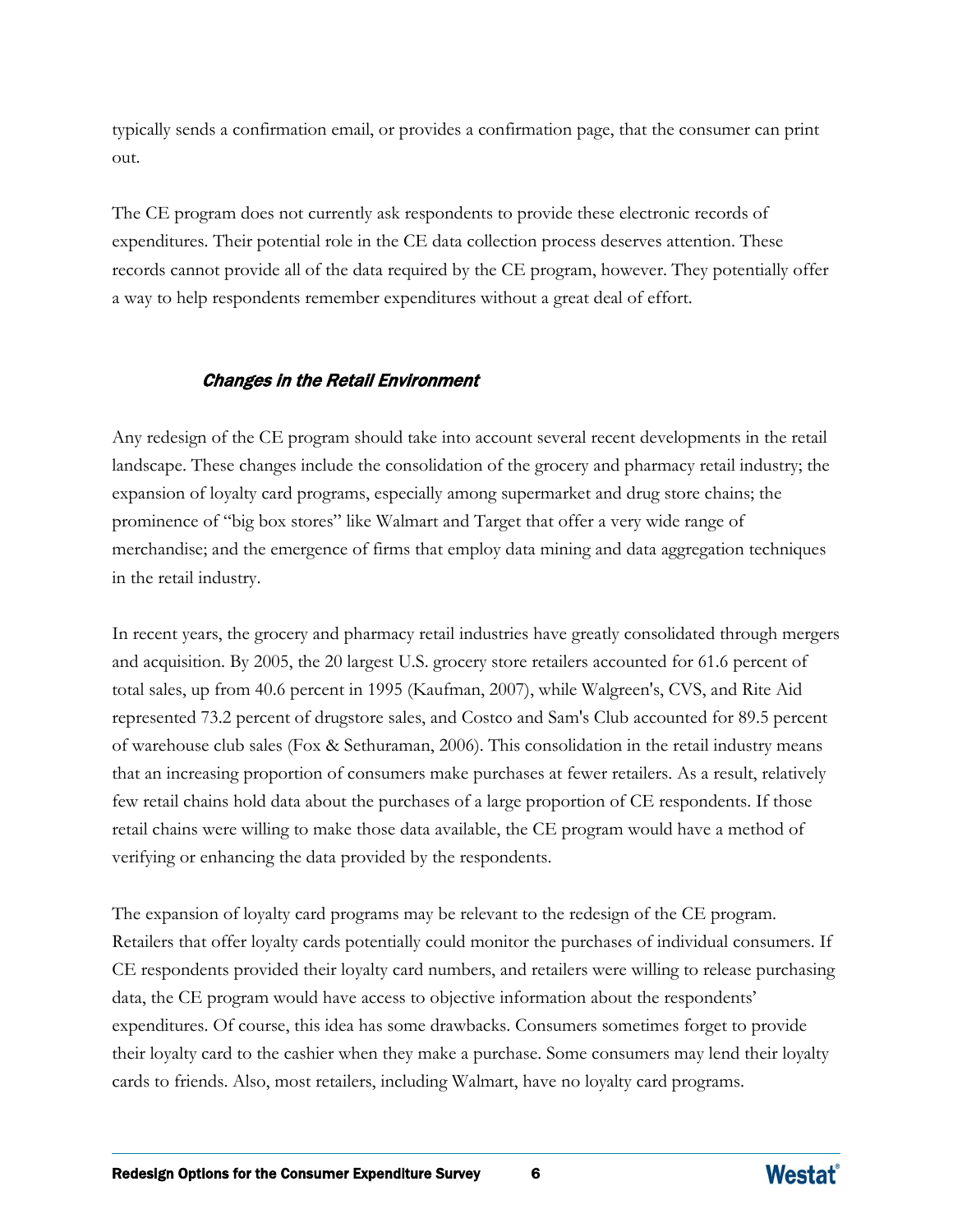"Big box stores" such as Target and Walmart offer merchandise in a wide range of categories, including groceries, clothing, health supplies, electronics, and so on. CE respondents may have difficulty remembering expenditures at these outlets. For example, if a CE respondent purchased a large amount of food items and one article of clothing and one music CD during a shopping trip, the consumer may not recall the clothing item and the CD. The respondent may need to refer to a receipt to recall those items. The prominence of "big box stores" increases the need for records such as receipts to document CE respondents' purchases.

In recent years, retailers have relied increasingly on data aggregators and data mining companies such as Nielsen, SymphonyIRI, Teradata, and Catalina Marketing. These firms provide a way for the retailers to understand the purchasing behaviors of their customers. Conceivably, these firms have data that may be useful to the CE program.

## Increasing Flexibility

The current design of the CE is not adequately flexible or adapted to the specific needs of the individual respondents. The procedures for collecting data in the Diary survey or the Quarterly Interview survey do not vary very much among the respondents. If the data collection methods were made more flexible, respondents might feel less burdened and more willing and able to report their data accurately and completely.

Moreover, the current CE Quarterly Interview survey is difficult to change when changes are needed. The survey is administered as a computer-assisted personal interview (CAPI). With this system, much time and effort is required to make changes to the interview procedures and questions. As purchasing methods and technologies change, the CAPI interview methods should have the flexibility to shift rapidly in response.

The CE data collection methods also could be tailored to the characteristics of the respondents. For example, some respondents may be quite comfortable with the existing paper-and-pencil Diary survey methods while others would strongly prefer to keep their data using a desktop computer or a smartphone. Some respondents may agree to download files of their credit card and checking account activity, while others may perceive a privacy threat and refuse. Some respondents may have no checking account and therefore have no checking account data files to download. In particular, lower income households disproportionately have no checking accounts and use cash or money

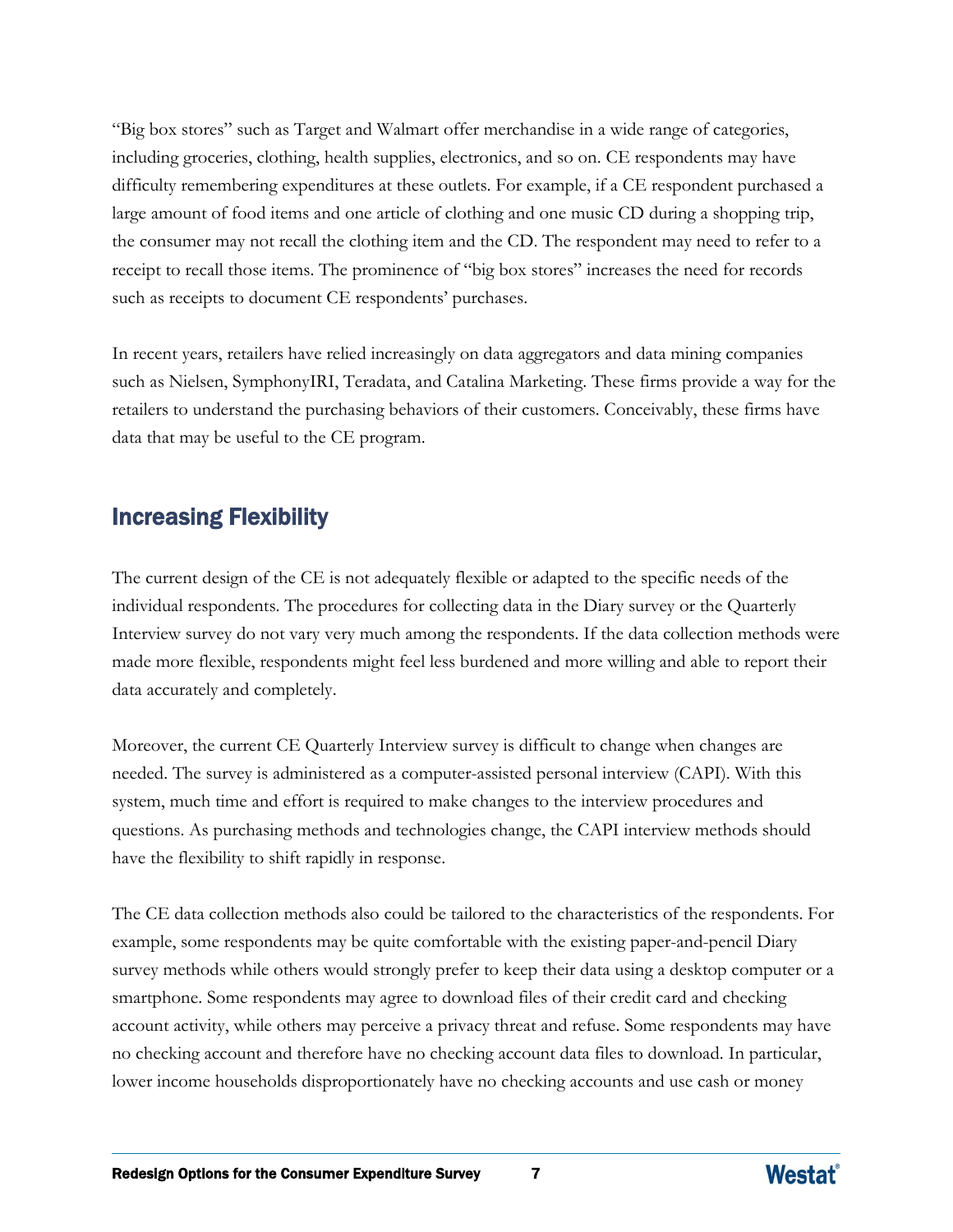orders instead (Blank & Barr, 2009; Kim, 2001; McKernan & Sherraden, 2008). During economic downturns, increasing numbers of consumers stop using or terminate their credit cards (Foster, Meijer, Schuh, and Zabek, 2011).

A redesign of the CE program should take into account such individual differences. By offering respondents a range of options for reporting their expenditure data, the CE program might collect high-quality data while minimizing respondent burden.

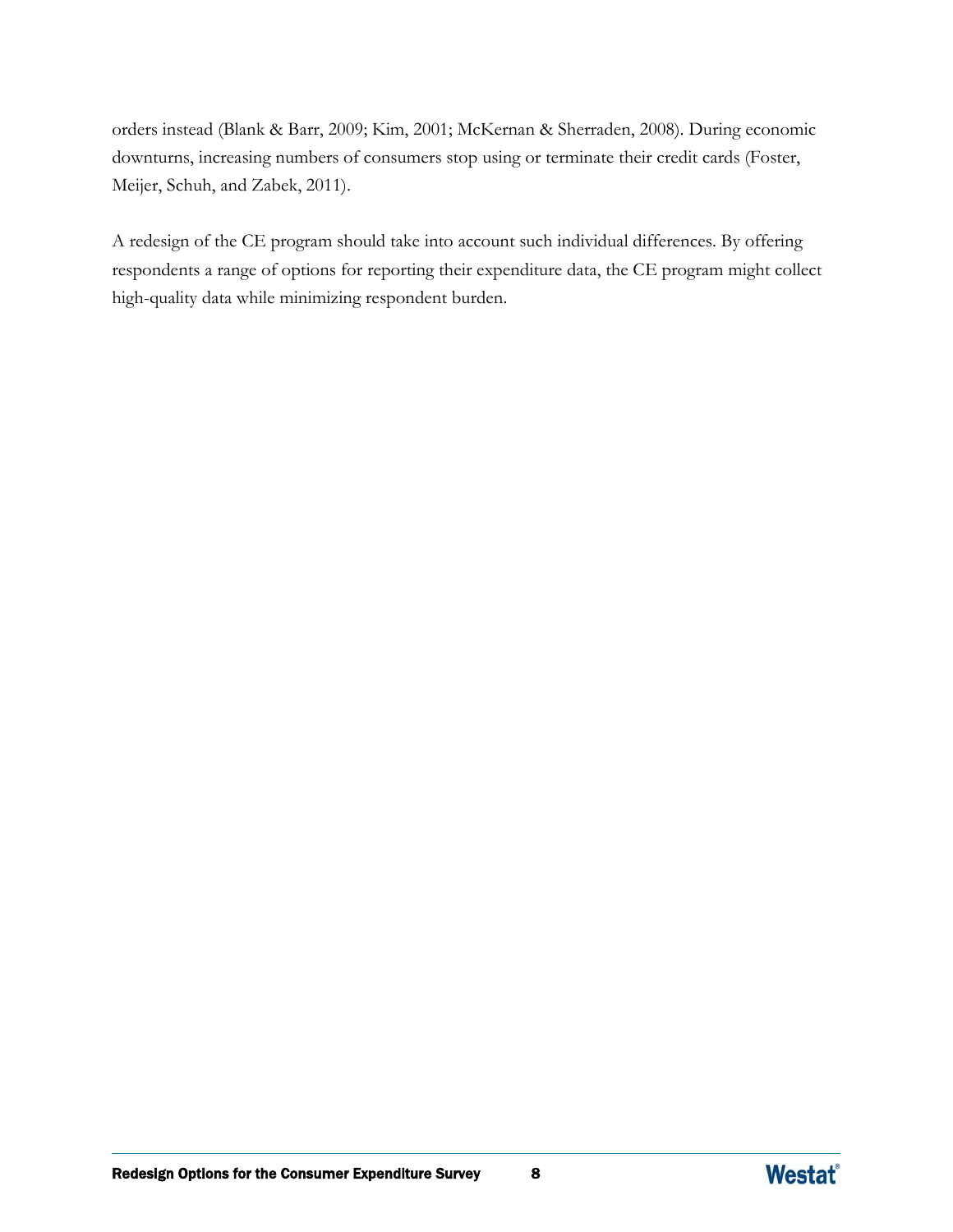## Potential Approaches to the Potential Approaches to the **1999**<br>Redesign of the CE Program

This section presents some potential approaches to redesigning the CE program, and discusses the advantages and drawbacks of each approach. The redesign options are intended to address the important issues facing the CE program: measurement error, respondent burden, changes to the retail landscape, the emergence of new technologies, and the need for greater methodological flexibility.

## Alternative Data Sources

Currently, the respondents are the sole source of data in the CE program. A redesigned program could take advantage of other sources of data (Tucker, 2011; Eltinge, 2011).

**Data from Retailers or Data Aggregators.** Some larger retailers maintain databases with sales and price information. Data aggregators obtain the databases from many of these retailers, with the goal of providing summaries that can guide marketing decisions. For example, they use the data to help manufacturers decide upon the best pricing and advertising strategies for their products. Their goal is not to study the purchasing behavior of individual households. Nonetheless, these data could be useful for at least some aspects of the CE program. For example, aggregated retail data may be useful for CPI calculations, which do not require household-level information.

Neilsen is an example of a data aggregator. According to the company's web site, Nielsen obtains sales and price data electronically from "virtually every major retail chain." Walmart, the nation's largest retailer, was late to join the Nielsen panel of retailers; it did not start to provide data to Nielsen until July, 2011 (Wohl, 2011). Nielsen also attempts to collect data about retailers that do not participate in this program. For example, before Walmart began to provide its sales and price data, Nielsen conducted interviews with Walmart shoppers to obtain those data.

Several other market research firms obtain price and sales data from retailers. For example, NPD (2011) claims to get data from a panel of 900 retailers representing 150,000 stores in and out of the United States. The data include sales per store and pricing.

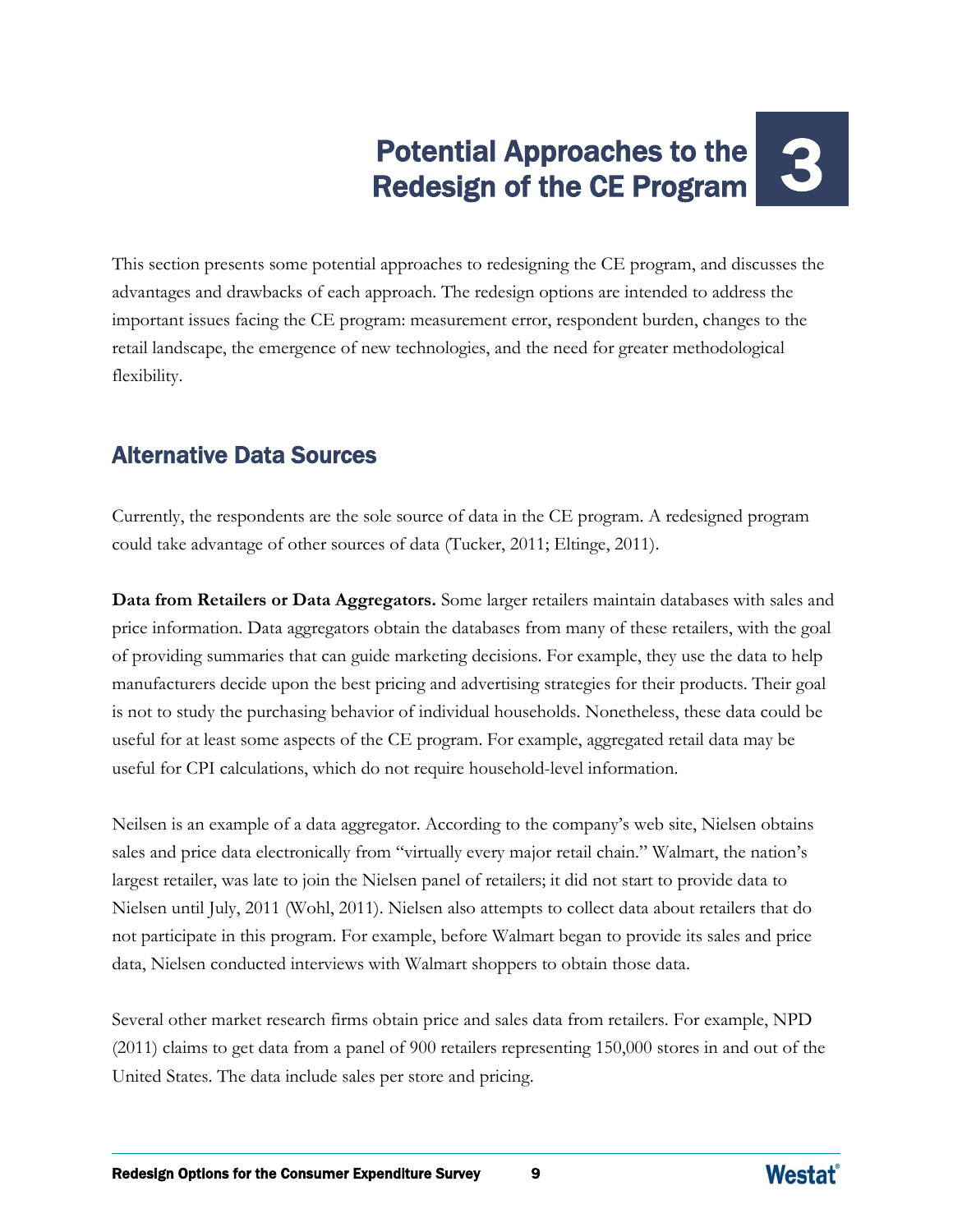The data from aggregators such as Nielsen or NPD may potentially allow the CE program to generate estimates that could be used for the CPI. The major advantage of this approach is that the data are collected without the need for any respondent interviews. However, the approach has several drawbacks.

First, these data may be seriously flawed. Perloff and Denbaly (2007) raised questions about the sales and price data that Nielsen obtains from major vendors. They said that this dataset generally does not contain data from smaller retailers, creating a systematic bias. Perhaps a more important criticism is that the methods used to collect these data are not made public.

In addition, aggregators provide little information about the statistical properties of their data. Without this information, the CE program may not adequately identify the best methods for using the data in CPI calculations.

Another major drawback to using data from aggregators is that it creates a dependency between BLS and the data aggregator. If the company changes methods, or discontinues its work, the CE data collection effort would be in jeopardy.

An alternative to using data from aggregators may be more feasible: The CE program could collect sales and price data directly from a sample of retailers and estimate expenditures for purposes of the CPI. This method is similar to the methods that the BLS uses to collect data in the Current Employment Statistics program or the Job Openings and Labor Turnover Survey (JOLTS). For the data to be useful, however, the retailers would have to provide microdata, tailored to the purposes of the CE program. The BLS might have to develop special tabulations for these microdata.

To our knowledge, the BLS has not approached individual retailers to obtain their sales and price data. Retailers may well be reluctant to provide these data. However, these retailers might seriously consider such a request from BLS, especially when they realize that the data will be used for important purposes such as calculations for the CPI. Retailers might also be motivated by a clear incentive to provide their data. For example, retailers turn their data over Nielson because of the useful information they get in return, which they use to guide their marketing decisions. If BLS could similarly develop feedback reports that summarized the information in useful ways for the retailers, they may be willing to provide their sales and price data. BLS may have to negotiate agreements with each retailer on an individual basis.

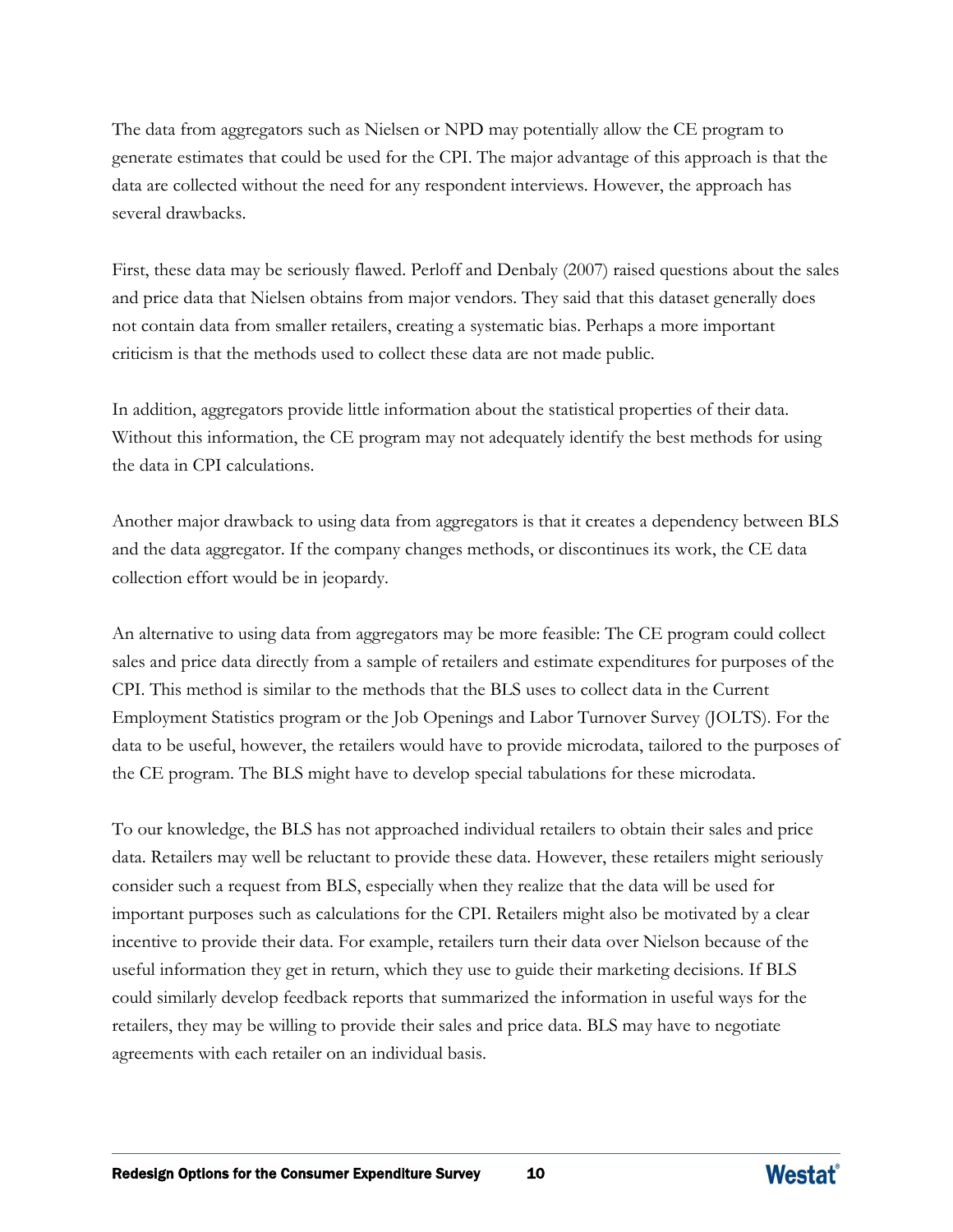**National Consumer Panel.** In 2009 Nielsen and SymphonyIRI launched a joint venture, called the National Consumer Panel, with the goal of studying purchasing habits of American households (SymphonyIRI, 2011; Nielsen, 2011). Each household in the National Consumer Panel is given a small barcode scanner. Each time someone in the household makes a purchase, a respondent in that household uses the barcode scanner. First the respondent scrolls a list of retailers on the scanner screen and selects the name of the retailer, if it is on the list. Then the respondent scans the bar codes of all the UPC-labeled items that were purchased at that retailer. If the product has no UPC barcode, the respondent scans an appropriate barcode from a set of barcodes that they keep on hand. SymphonyIRI and Nielsen receive the scanned data daily from each household in the panel. According to literature from Nielsen and Symphony IRI, over 52,500 households are currently participating in the National Consumer Panel.

The goal of the program is to obtain highly accurate expenditure data using bar code scanning, rather than relying on respondents' recollections of their purchases. Nonetheless, the quality of National Consumer Panel data can be questioned.

U.S. Department of Agriculture (USDA) researchers considered and rejected the idea of using data from SymphonyIRI-Nielsen's National Consumer Panel for the National Household Food Acquisition and Purchase Survey (FoodAPS). Perloff and Denbaly (2007) explained the reasons for that decision. They wrote that the properties of the sample drawn for the National Consumer Panel have never been made public. They argued that documentation was absent on sampling, data collection procedures, self-selection, nonresponse, and attrition. Further, they wrote that "no formal statistical studies have been conducted to measure the magnitude of the size of any potential bias." They argued that the demographic makeup of the National Consumer Panel appeared to be very different from that of the overall U.S. population. They also pointed out that Nielsen and SymphonyIRI did not maintain longitudinal data, but discarded data that were more than 3 years old, making any study of trends over time all but impossible. They further pointed out that Nielsen and SymphonyIRI charged high prices for the data. Sales and price data for just one or two product categories cost hundreds of thousands of dollars. Finally, they found that Nielsen and SymphonyIRI refused to release certain parts of the dataset, such as data regarding brand market share, and data about a household's participation in programs such as WIC.

Perloff and Denbaly (2007) concluded that "relying on commercial vendors is unattractive because these firms charge very high prices, do not fully disclose the nature of their data, provide data for only very short periods, and report only variables that are important for commercial customers and not all variables that are important for researchers. One approach to ameliorating data shortages for

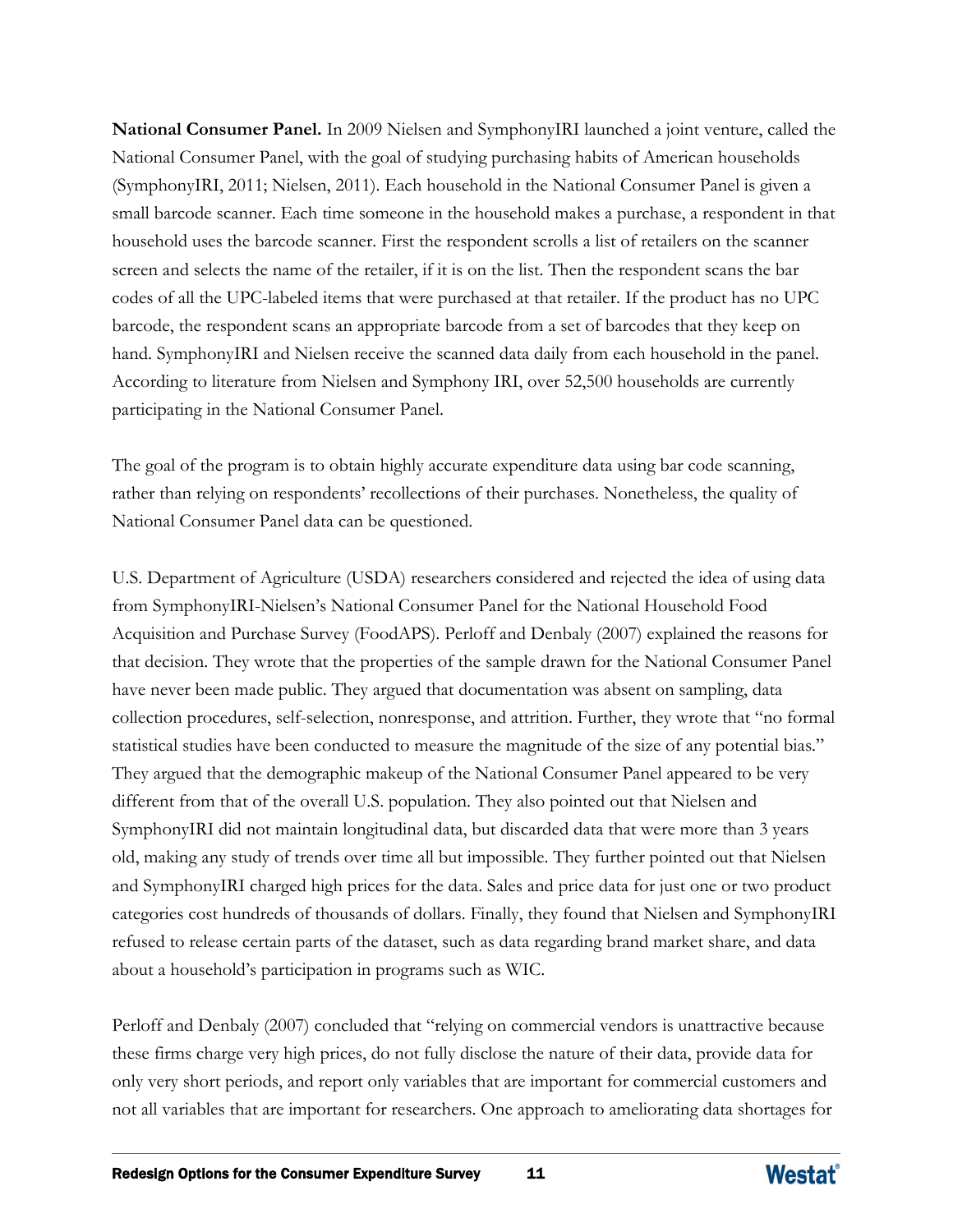research would be to have government agencies or nonprofit organizations collect the ideal datasets or provide incentives to commercial providers." USDA ultimately decided to collect data itself for FoodAPS, using its own sample.

Einav, Leibtag, and Nevo (2008) also questioned the quality of the data collected using the home barcode scanning method. They compared data that respondents provided using a bar code scanner with data provided by the retailers themselves. The authors found that "...for approximately 20 percent of food-shopping trips recorded in the (bar code) data, there was no corresponding transaction in the retailer's data." Apparently for those data, the respondents entered the incorrect supermarket chain, or the wrong date of the purchases. The authors continued, "For the trips that did match up, roughly 20 percent of the (purchased) items were not recorded." Clearly, asking respondents to scan the bar codes of their purchases cannot by itself solve the challenges facing the CE program.

**FoodAPS.** The Economic Research Service and the Food and Nutrition Service of USDA will soon collect home barcode scanning data from a random sample of American households in FoodAPS. The respondents are asked to scan the barcodes of every food item that they buy. If the item carries no UPC bar code, the respondents scan an appropriate bar code printed in a booklet. The respondents use a very small scanner with no keyboard or screen. The respondents are also asked to keep receipts for all of their food purchases, both for food to be eaten at home and food to be eaten away from home, and to keep a diary of their food purchases on special forms. Respondents are further asked to call an interviewer after they purchase a meal away from home, so that they can report the details of the meal in a CATI interview.

The FoodAPS data include quantities, prices, and expenditures for all at-home and away-from-home foods and beverages purchased or acquired at no cost from all sources. The data also include household characteristics, including income, participation in programs such as the Special Supplemental Nutrition Program for Women, Infants and Children (WIC), and general information about non-food expenditures (U.S. Department of Agriculture, 2011).

The FoodAPS data appear to be equivalent in many ways to the data that the CE program collects for food expenditures. Conceivably, FoodAPS data could supplement CE data for food expenditures. However, the CE program probably should not discontinue collecting data about food expenditures and use FoodAPS data instead. The FoodAPS sample size of 5000 is probably too small for FoodAPS data to be comparable to CE data. Also, the FoodAPS data collection period, March to June, 2012, is not a good fit with CE methods. In addition, FoodAPS collects data about

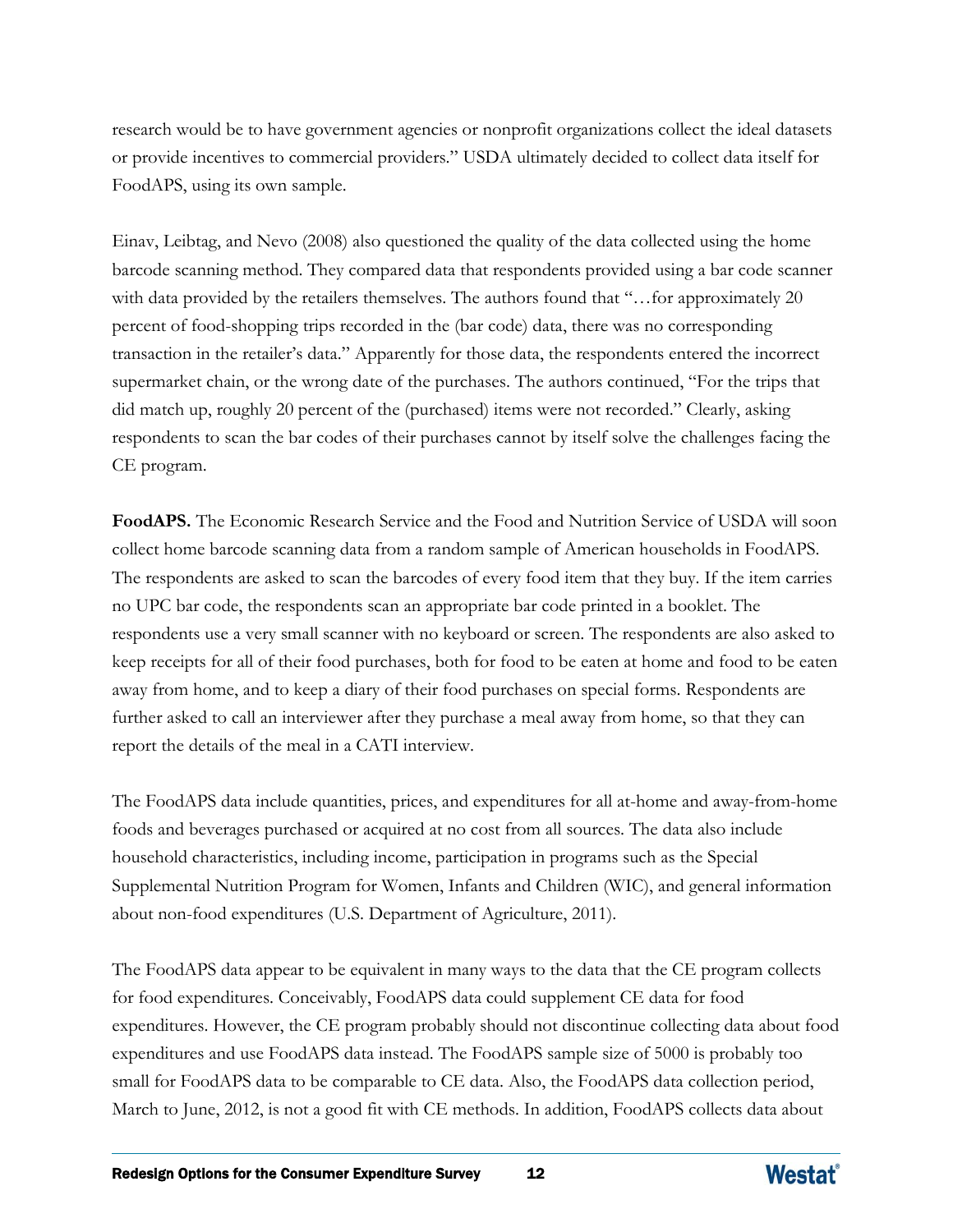food obtained at no cost, such as in programs that give free meals to indigent schoolchildren, while the CE program collects data only about purchased food.

Nonetheless, FoodAPS does seem to have some promise as a data collection mechanism for the CE program. With some changes to the FoodAPS data collection methods, FoodAPS data could potentially meet the needs of both USDA and BLS. Discussions between the two agencies are warranted.

**Data Mining Firms.** The business focus of two companies, Teradata and Catalina Marketing, is to mine retailers' databases of purchases. Teradata provides data mining software that retailers can use to study their customers' purchasing behaviors. Catalina Marketing provides data mining services to retailers. It also markets systems that print coupons for consumers when they complete their purchases. These coupons are tailored specifically to the individual consumer, based upon the consumer's purchasing history, as recorded in loyalty card data. For example, a consumer who has a history of purchasing breakfast cereals might receive a cents-off coupon for cereal redeemable only at that retailer. Catalina Marketing's web site claims that the company's systems operate in 25,000 U.S. stores, logging more than 300 million transactions per week.

The Baltimore City Paper published an article on Teradata and Catalina Marketing, covering such issues as data privacy (Jackson, 2003). The article concluded that "Companies like Catalina and Teradata use…data to spot trends and insist they have little use for individual information." The article quoted a Catalina executive as saying, "it would be difficult, though possible, to single out and review one person's buying history, but …the company has no business interest in doing such." The potential utility of the data that Teradata or Catalina Marketing could provide to the CE program is unclear. The optimum path may be for BLS to seek data directly from individual retail chains that have loyalty card programs.

## Administrative Data Linked to Respondents

Many federal surveys collect data simultaneously from households and from administrative sources. The administrative data are used to verify or to supplement the data provided by the household respondents. The CE program currently collects data only from household respondents. The program does not attempt to collect any administrative data from retailers, utilities, banks, apartment

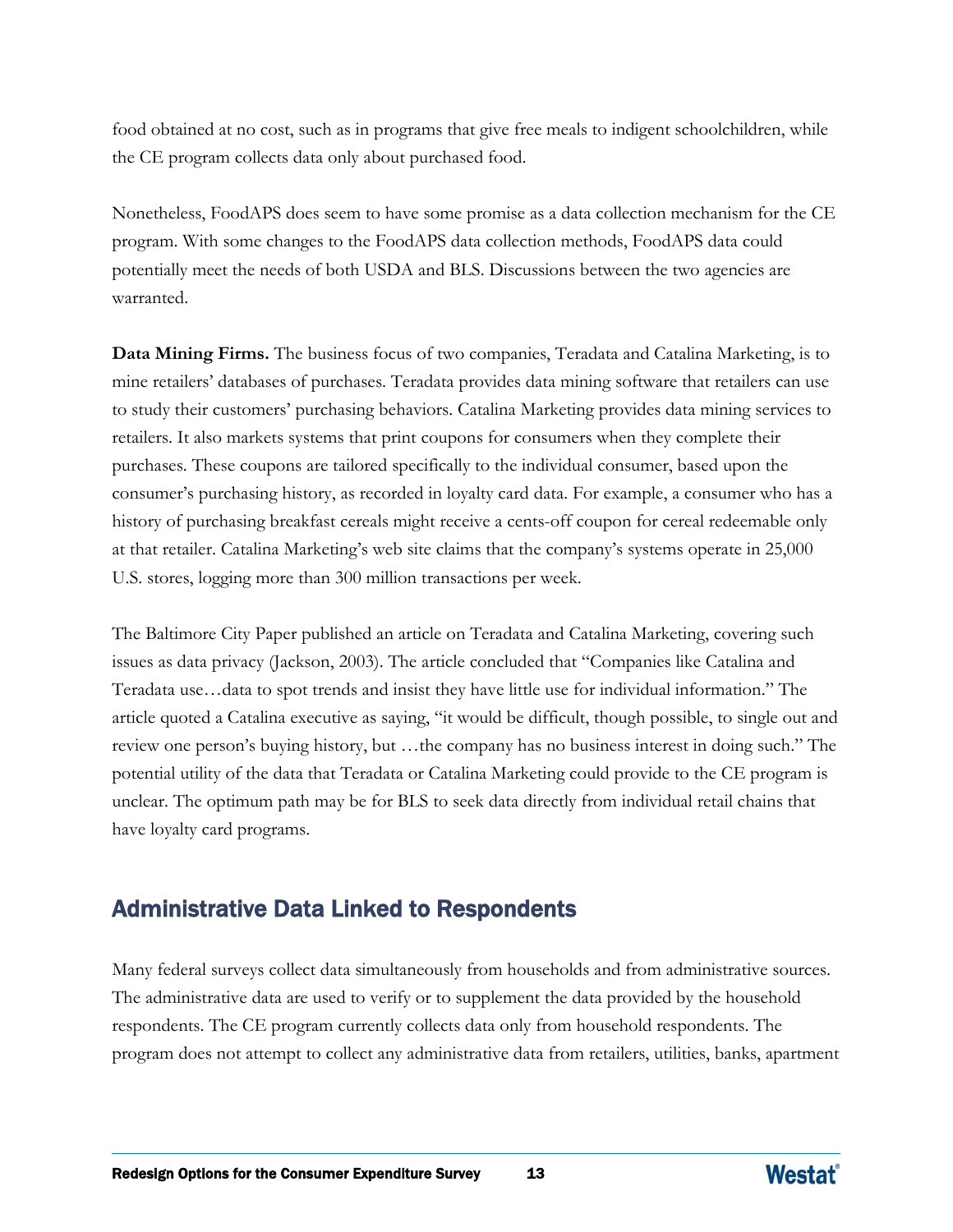lessors, or other potential sources. However, administrative data potentially could reduce measurement error in the CE program.

The idea of obtaining data from retailers has an obvious appeal: those data are likely to be more consistently accurate than respondent-provided data are likely to be. Other federal data collection projects have used administrative data to improve the quality of data that respondents had provided from memory. The experiences of those researchers suggest that in many cases administrative sources can provide data that respondents omitted, correct data that respondents misreported, and verify data that respondents correctly provided.

For example, in the Medicare Current Beneficiary Survey, researchers asked Medicare beneficiaries about the nature and the cost of the medical services that they have received. The researchers linked the respondents' self-reported data to Medicare administrative files. By linking the data this way, 39 percent of missing cost data were corrected, and 22 percent of erroneous reports about whether Medicare was a payer were corrected (Eppig and Chulis, 1997).

In the National Immunization Survey, telephone interviewers call respondents and conduct an interview about the immunization history of children in the household. The respondents' reports are later verified; the medical providers who immunized the children are asked to provide the dates of the child's prior immunizations. The data from the medical providers have improved the quality of the respondents' reports. For example, data from the medical providers revealed that 61 percent of the children whose parents' reports suggested that their immunizations were not up-to-date actually did have up-to-date immunizations (Battaglia, Shapiro, and Zell, 1996).

The Energy Information Agency of the Department of Energy collects data about energy expenditures from a nationally representative sample of housing units in the Residential Energy Consumption Survey (RECS). The interviewers ask about household energy characteristics, such as the sources of energy used, household demographics, and energy usage patterns. When the household respondent in a rented property is unsure of the answers to the interviewer's questions, the interviewer attempts to collect the data from the rental agent. After collecting the household data, the Energy Information Agency conducts the Energy Supplier Survey (ESS), to collect administrative data. The ESS is a mail survey of energy companies that serviced the households that participated in the RECS. The ESS collects data about the amounts of natural gas, electricity, fuel oil, and propane that the RECS households used. The ESS data are used to correct and augment the RECS data.

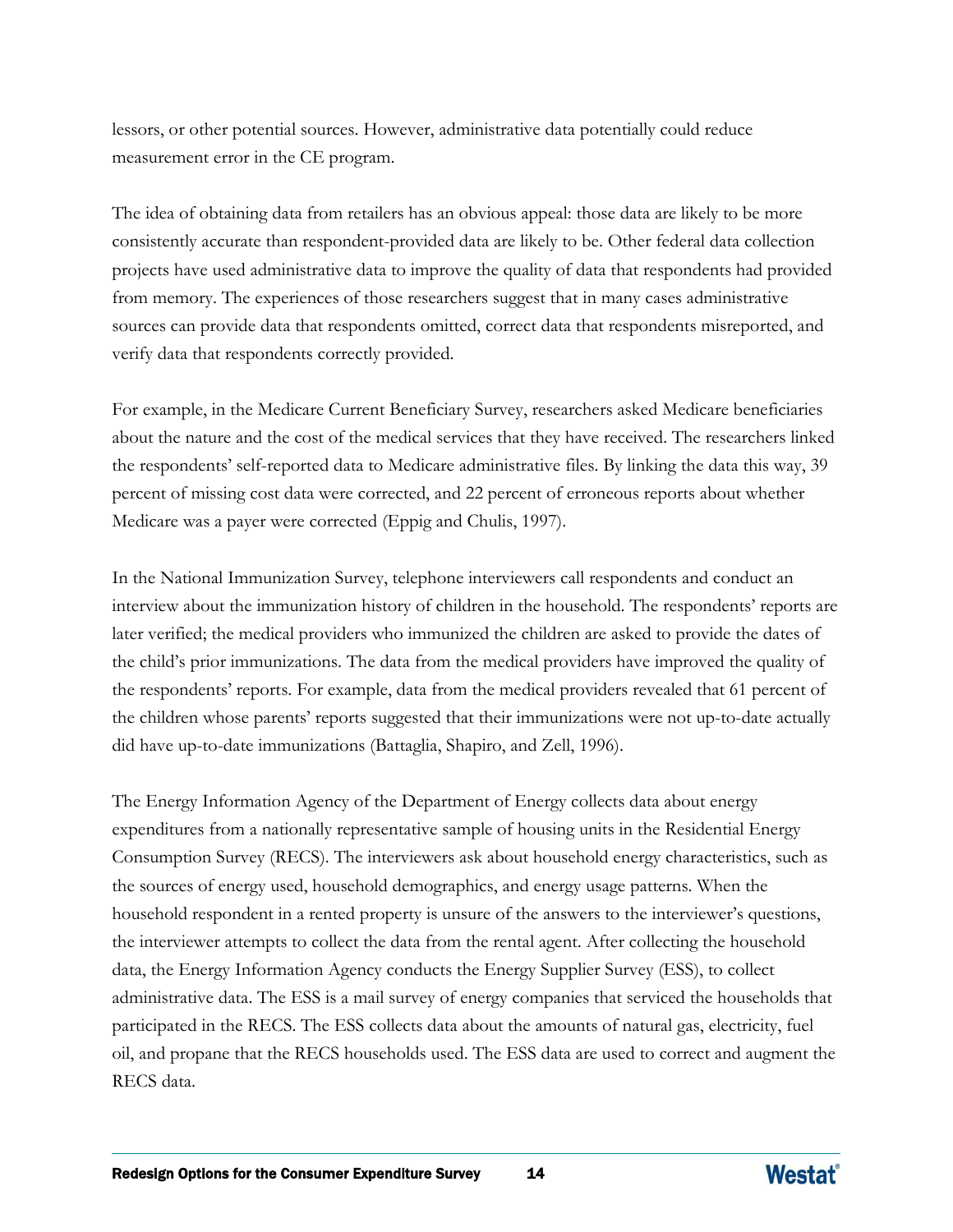Linking respondent reports in the CE surveys with administrative data might also bring about improvements in data quality. For example, data from retailers could contain the date of a purchase, as well as the price, the sales tax, and a description of the item purchased. The data could supplement a respondent's data, and help ensure that the respondent did not forget to report the purchases. The respondent would still have to provide additional information needed for the CE surveys, such whether the expenditure was for a person outside the household.

However, the idea of obtaining data from retailers poses considerable challenges. Retailers as a rule do not release data about the purchases of individual customers. Some retailers do have loyalty card programs and could in principle release the purchasing histories of individual customers. However, retailers do not generally release any customers' purchasing histories. The only exception is that pharmacies do usually release customers' purchasing histories for prescription drugs. Moreover, only retailers who have loyalty card programs can easily collect data for individual households. Most small retailers do not have loyalty card programs. Even Walmart, the nation's largest retailer, has no loyalty card program.

When a retailer does release loyalty card information about individual customers, it can be a newsworthy event. For example, the Denver Post (Raabe, 2010) reported that the Centers for Disease Control and Prevention (CDC) obtained information about customers' purchases from Costco to track down the source of a salmonella outbreak. CDC researchers examined the purchases of afflicted Costco customers, using loyalty card data. They identified several products that most or all of these customers had purchased. Soon the CDC researchers discovered the salami product that was to blame for the outbreak.

The Denver Post article mentioned that Safeway, King Soopers, Krogers, and Costco used loyalty card data to facilitate Class I product recalls, the category in which customers could be harmed or sickened by a faulty product. For example, Costco used loyalty card data to identify customers who purchased a toy that posed a choking hazard for children. Costco contacted these customers and warned them to discard or return the toy. Similarly, King Soopers used loyalty card data to identify customers who purchased seasonings that had spoiled. They employed an automated telephone system to warn these customers.

The needs of the CE program do not have the urgency of a dangerous product recall, or a CDC investigation of an epidemic. On the other hand, in the 1990's, Arbitron was able to persuade some retailers, including A&P, to provide point-of-sale data for the households in its consumer panel. The

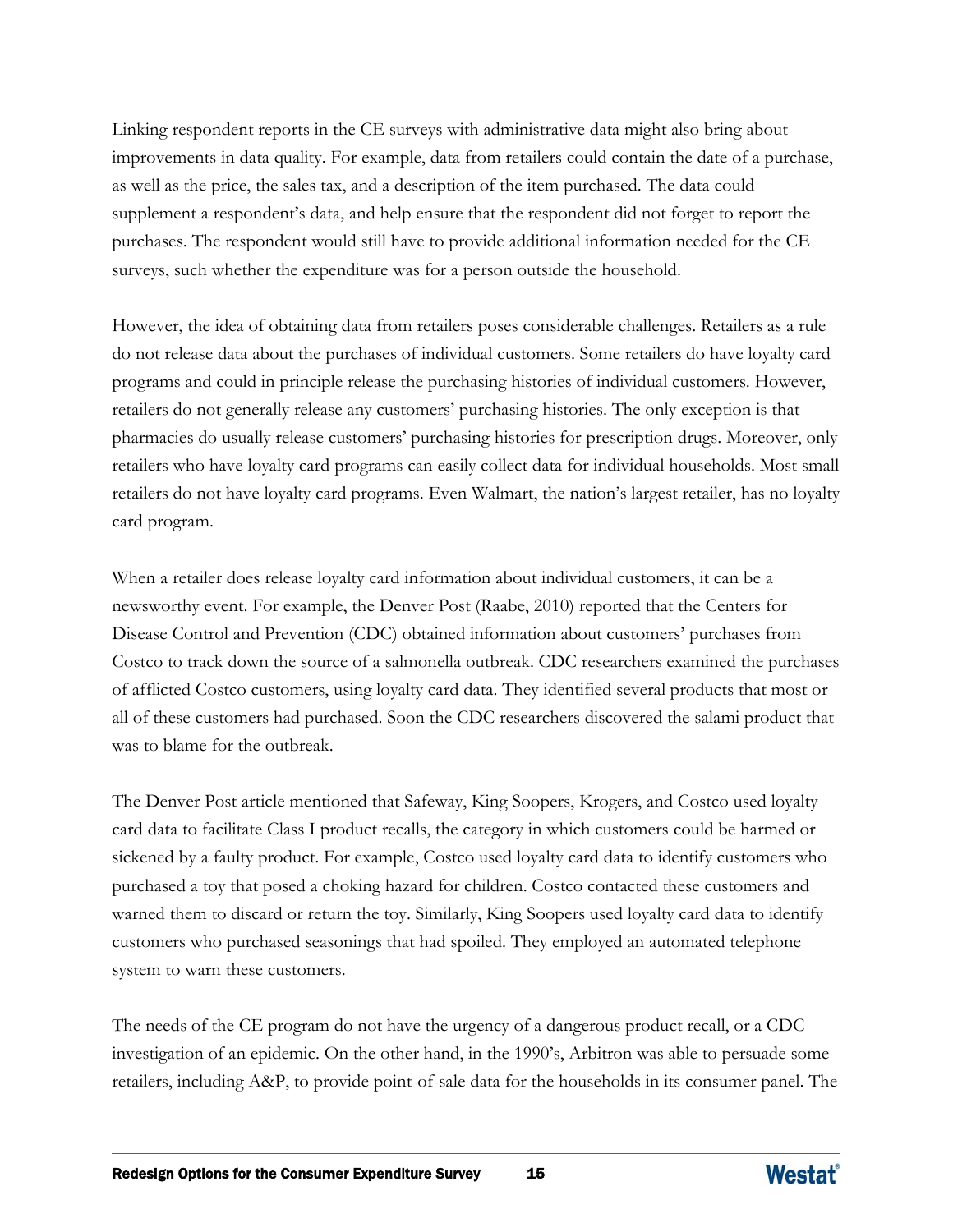retailers were motivated to provide these data because Arbitron gave them valuable market research analysis in return.

Obtaining administrative data for the CE program would not be straightforward. With other surveys, such as the Medicare Current Beneficiary Survey, or the National Immunization Survey, or the Residential Energy Consumption Survey, only a relatively few sources needed to be consulted for each household. CE households, by contrast, make purchases from a very large number of retailers and vendors. However, the BLS name has credibility. The CE and CPI programs are relatively well known. Furthermore, a comprehensive set of data, linked to respondents, is not required. Even partial data can be used for quality assessments. Many respondents may be willing to sign consents for the release of their data. The BLS might consider conducting a pilot study to investigate the feasibility of obtaining administrative data about CE households from various sources such as retailers with loyalty card programs, utility companies, and other sources. With the high degree of consolidation in the grocery, pharmacy, and warehouse club industry, data for a large number of respondents are potentially available from a relatively few sources.

# Administrative Data Supplied by the Respondent

Some administrative data could be available from the CE respondents themselves. Respondents would need to expend relatively little effort to access records about their purchases made by check, electronic fund transfer, credit card, debit card, or online payment service such as PayPal. The respondents could download these data files directly from the web sites of the relevant financial institutions. Respondents who used financial software packages such as Mint could use that software to help them download those data files. Alternatively, respondents could enter their account numbers and passwords into software developed specifically for the CE program. That software could be designed using the Yodlee (2011) Software Development Kit (SDK), which automates downloads from the web sites of financial institutions. Mint and many other financial software packages were developed using the Yodlee SDK.

The data files from these financial institutions would hold a portion of the data currently required for the CE program. The files would show the total dollar amount of the respondents' purchases. In the case of the PayPal, debit card, credit card, and electronic fund transfer purchases, the files would also show the date of the purchases and the payee. The checking account files would show only the

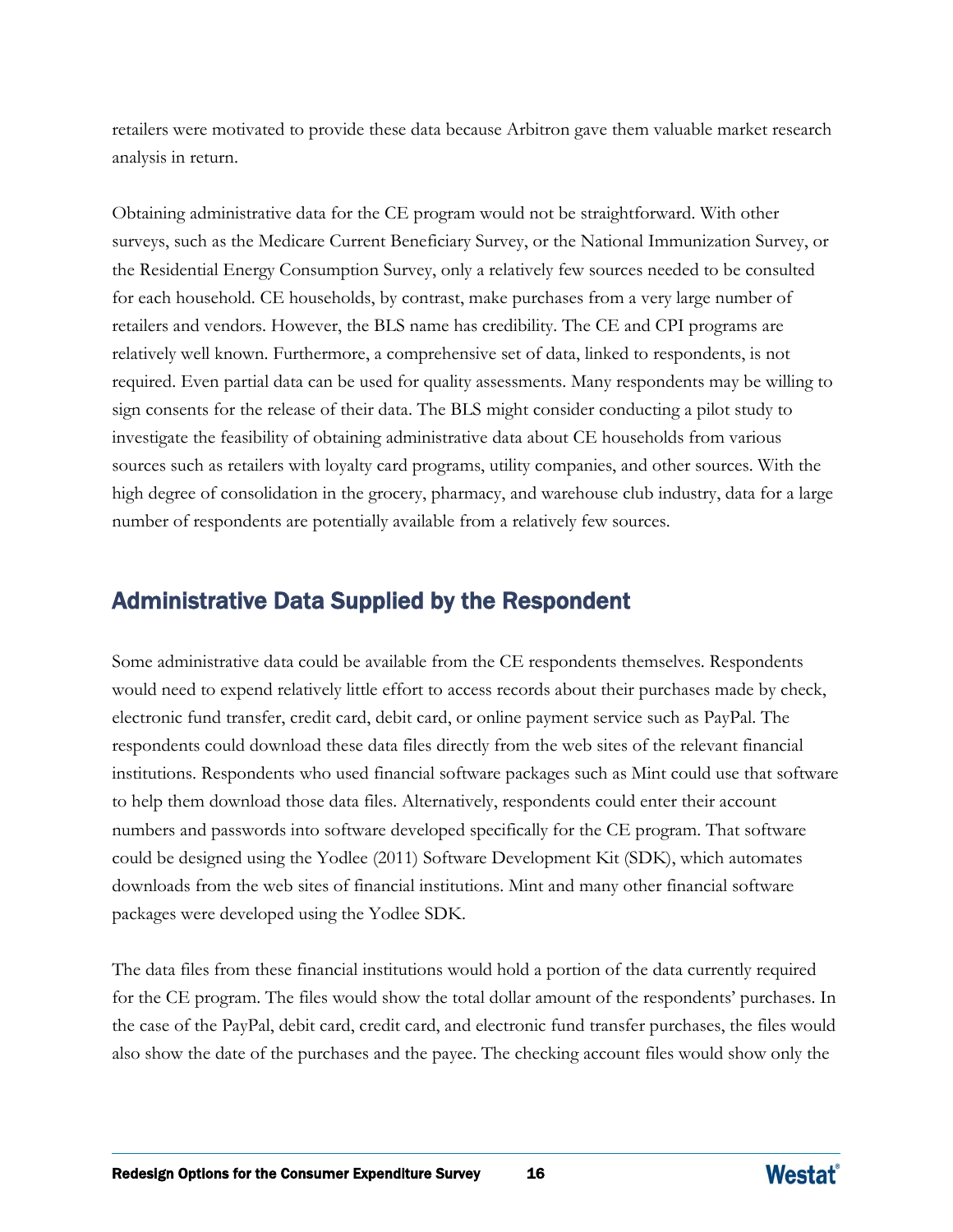date that the checks cleared, not the date of the purchase, and would only sometimes show the payee.

The value of the files would be that they showed, with a high degree of accuracy, the dollar amounts of the expenditures. They would also show at least the approximate dates that the expenditures occurred. The additional details that are required would have to come from a different source, such as receipts or the respondent's memory.

The data files would generally not cover, however, cash and money order transactions. Those transactions do not leave a record in a data file, except in the case of certain money orders, such as those purchased with a prepaid Western Union debit card.

However, most other expenditures would be documented in these data files. That fact raises an important question for the CE program: What proportion of consumer expenses currently are transacted using a medium other than cash or money order, and therefore leave an electronic record?

The answer to that question is suggested by a recent survey conducted by the Federal Reserve Bank of Boston. The results of the Survey of Consumer Payment Choice (Foster, Meijer, Schuh, and Zabek, 2011) reveal the proportion of consumer purchases that are transacted by cash, check, credit card and other methods. Table 1 shows that in 2009, the most recent year for which data are available, CUs reported a mean of 64.5 transactions per month. Of those, a mean of 18.4 were by cash and 0.5 were by money order. Thus, a total of 18.9 of the 64.5 monthly transactions, or 29.3 percent, were by cash or money order. These transactions would not be likely to appear in any online data file.

Table 1 reveals that a mean of 8.2 transactions per month are by check, 19.0 are by debit card, 11.2 are by credit card, 0.8 are by prepaid card, 3.3 are by online bill payment set up to occur automatically on a regularly scheduled basis, and 3.0 are by online bill payment that occurs when needed, not automatically on a regularly scheduled basis. Thus, a total of 45.5 transactions per consumer per month, or 70.5 percent of the 64.5 monthly mean, would be likely to appear in a database file that could be downloaded from the web site of a financial institution.

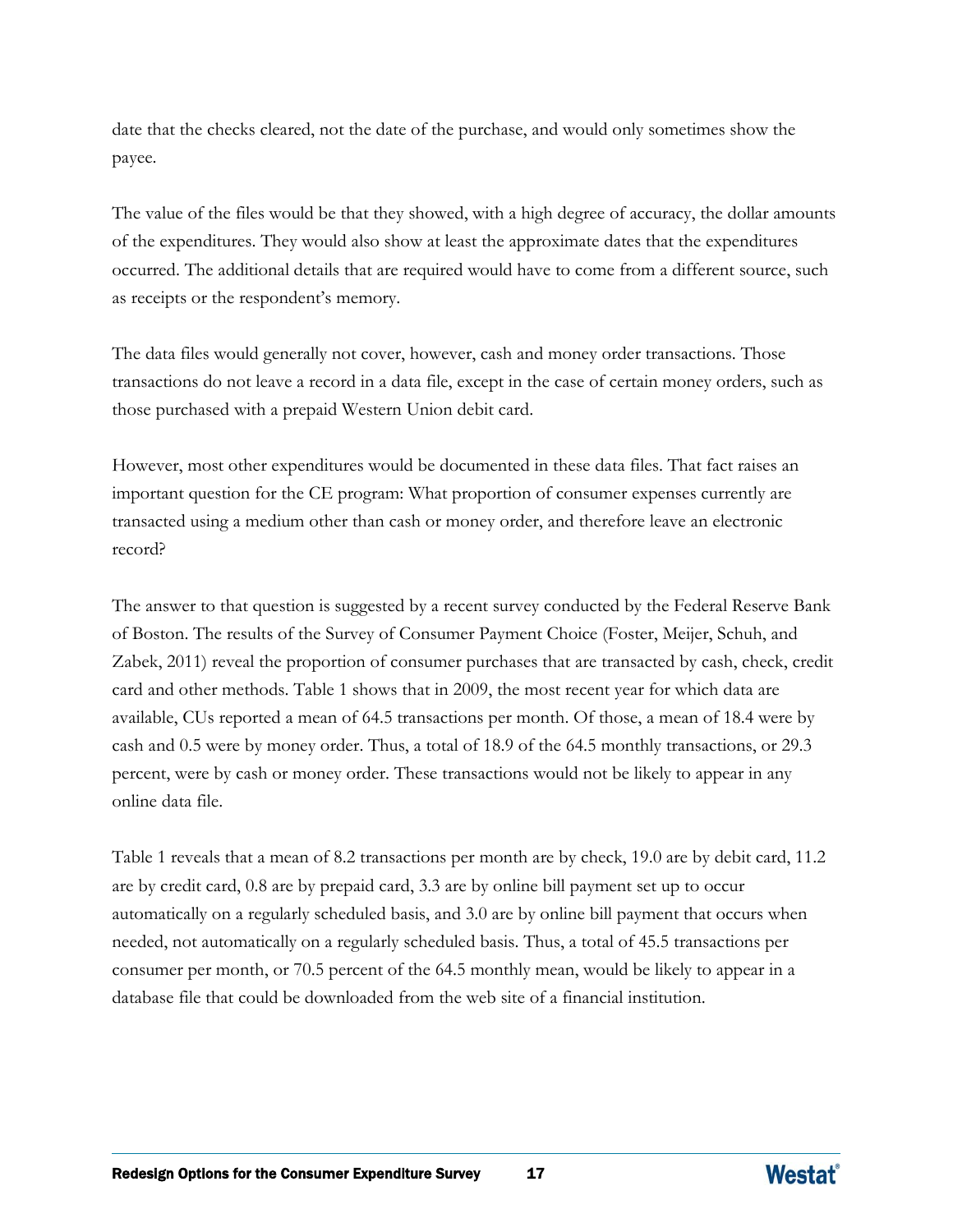Table 1. Use of payment instruments in a typical month, by type of instrument (from Foster, Meijer, Schuh, and Zabek, 2011)

|                                           |                   | <b>Number of expenditures</b> |                   |                   |                                |  |
|-------------------------------------------|-------------------|-------------------------------|-------------------|-------------------|--------------------------------|--|
|                                           |                   | <b>Mean</b>                   | <b>Percentage</b> |                   | <b>Percent of expenditures</b> |  |
|                                           | 2008 <sup>r</sup> | 2009                          | change            | 2008 <sup>r</sup> | 2009                           |  |
| <b>Total payments</b>                     | 67.4              | 64.5                          | $-4.2$            | 100.0             | 100.0                          |  |
| <b>Paper instruments</b>                  | 24.1              | 26.7                          | 10.8              | 35.4              | 41.8                           |  |
| Cash                                      | 14.5              | 18.4                          | 26.9              | 20.8              | 28.2                           |  |
| Check or money order                      | 10.0              | 8.7                           | $-13.1$           | 14.6              | 13.5                           |  |
| <b>Check</b>                              | 9.6               | 8.2                           | $-14.0$           | 13.9              | 12.7                           |  |
| Money order                               | 0.4               | 0.5                           | 23.6              | 0.6               | 0.8                            |  |
| <b>Travelers check</b>                    | 0.0               | 0.0                           | $-38.2$           | 0.0               | 0.0                            |  |
| <b>Payment cards</b>                      | 35.4              | 30.7                          | $-13.2$           | 52.5              | 47.8                           |  |
| <b>Debit</b>                              | 21.2              | 19.0                          | $-10.0$           | 30.8              | 29.3                           |  |
| Credit                                    | 14.4              | 11.2                          | $-21.9$           | 21.1              | 17.3                           |  |
| Prepaid                                   | 0.4               | 0.8                           |                   | 0.6               | 1.2                            |  |
| Prepaid, per adopter†                     | 2.6               | 2.6                           | $-0.6$            |                   |                                |  |
| <b>Electronic payments</b>                | 7.4               | 6.2                           | $-15.1$           | 10.9              | 9.7                            |  |
| Online banking bill payment*              | 3.4               | 3.3                           | $-3.4$            | 3.1               | 5.1                            |  |
| Bank account number payment*              | 4.1               | 3.0                           | $-26.1$           | 7.9               | 4.6                            |  |
| Bank account number payment, per adopter† | 7.3               | 5.4                           | $-26.5$           |                   |                                |  |
| <b>Direct deduction from income</b>       | 0.8               | 0.6                           | $-31.4$           | 1.1               | 0.8                            |  |

#### Number and percent of expenditures per consumer per month

\* Adjusted for changes from 2008 to 2009 in the survey definition of transaction categories.

† Estimates for this row are calculated using only adopters of a payment instrument, not all consumers. Per adopter estimate is included due to changes in the survey design that affected the rates of adoption of payment instruments, making the per consumer estimates not comparable across years.

NOTE: Superscript "r" denotes revised. Numbers in italics are not comparable across years due to changes in the survey. Numbers may not sum exactly due to rounding or missing values.

Table 2 shows that in 2009, a mean of 18.4 transactions per CU per month were for bill payments, and 2.4 of those (13.0 percent) were by cash or money order and therefore would probably not appear on any downloadable file. A total of 5.1 transactions per CU per month were for online payments. None of those were by cash and 0.1 (2.0 percent) were by money order. A total of 42.3 transactions were for retail, service, and person-to-person transactions, and 16.8 of those (40.7 percent) were by cash or money order. In summary, approximately 70.5% of all transactions could potentially lead to some type of electronic record (Figure [1](#page-38-0)).<sup>1</sup>

<span id="page-38-0"></span> $\overline{a}$ 



<sup>1</sup> The survey from which these data are derived is the *American Life Panel*. . This is a web-based panel that has recruited members from other general population surveys, including the *Monthly Survey* (MS) administered by the University of Michigan and the Face-to-Face Recruited Internet Survey Platform, administered by Stanford and ABT-SRBI (Foster, et al, 2011). Individuals who agree to be in the panel are provided access to the internet through a Web TV, if they do not have their own access. Coverage and response rates associated with a panel of this type are difficult to calculate because of the multiple stages of selection and possible attrition over time.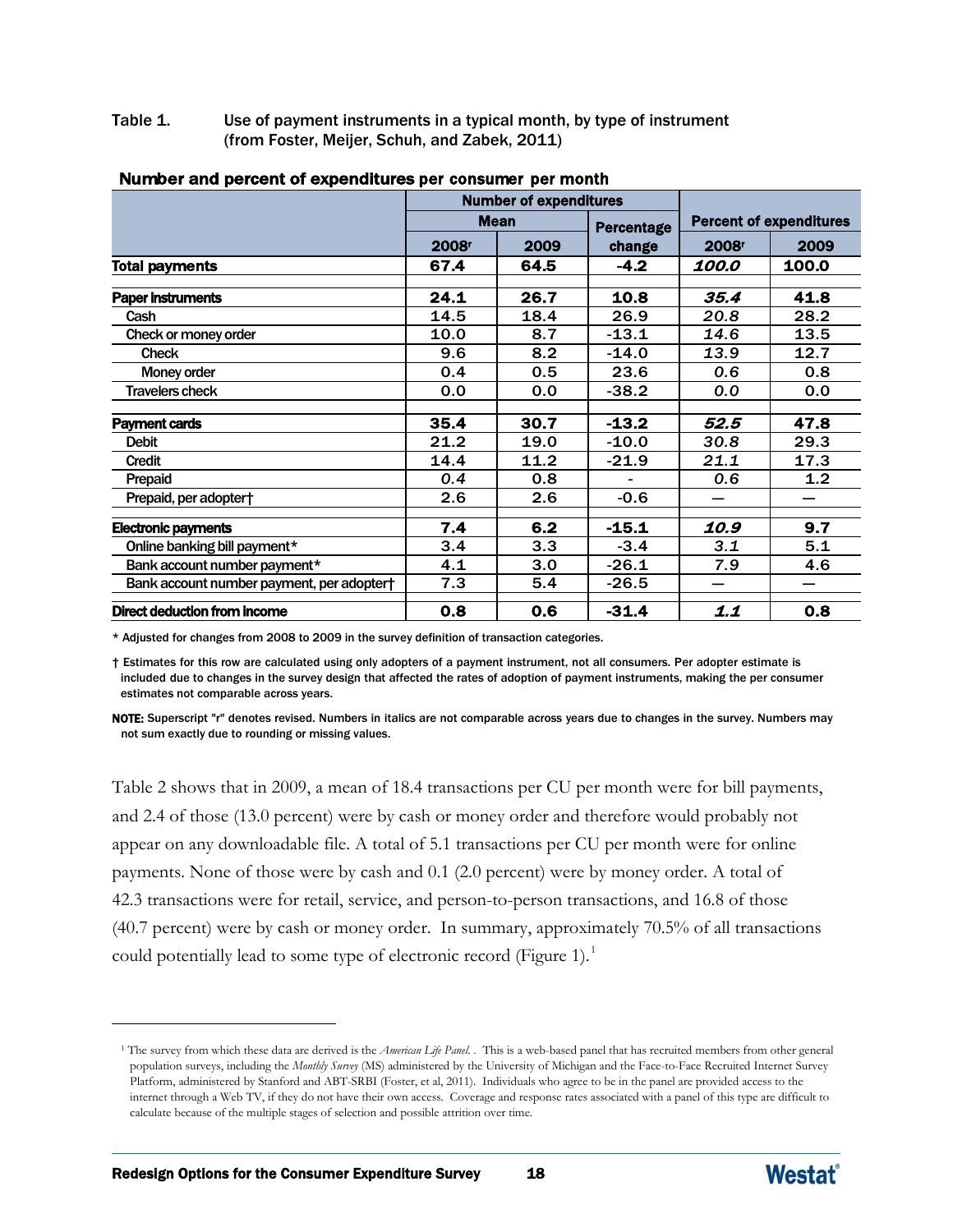#### Table 2. Use of payment instruments in a typical month, by type of transaction (from Foster, Meijer, Schuh, and Zabek, 2011)

| <b>Number</b><br>of expenditures      | <b>Bill payments</b> |            |                   | <b>Online payments</b> |                   | <b>Retail, service and</b><br>person to person |
|---------------------------------------|----------------------|------------|-------------------|------------------------|-------------------|------------------------------------------------|
|                                       | 2008 <sup>r</sup>    | 2009       | 2008 <sup>r</sup> | 2009                   | 2008 <sup>r</sup> | 2009                                           |
| <b>Paper instruments</b>              | 5.1                  | 5.5        | 1.6               | 1.4                    | 17.9              | 20.1                                           |
| Cash                                  | 1.2                  | 2.1        | <b>NA</b>         | <b>NA</b>              | 13.6              | 16.6                                           |
| Check or money order                  | 4.1                  | 3.4        | 1.6               | 1.4                    | 4.5               | 3.9                                            |
| <b>Check</b>                          | 3.9                  | 3.2        | <b>NA</b>         | 1.3                    | 4.3               | 3.8                                            |
| Money order                           | 0.2                  | 0.3        | <b>NA</b>         | 0.1                    | 0.2               | 0.2                                            |
| <b>Travelers check</b>                | <b>NA</b>            | <b>NA</b>  | <b>NA</b>         | <b>NA</b>              | <b>NA</b>         | <b>NA</b>                                      |
| <b>Payment cards</b>                  | 7.9                  | 7.1        | 3.7               | 3.0                    | 23.9              | 20.8                                           |
| <b>Debit</b>                          | 4.6                  | 4.5        | 2.1               | 1.8                    | 14.8              | 13.1                                           |
| <b>Credit</b>                         | 3.6                  | 2.6        | 1.6               | 1.2                    | 9.4               | 7.6                                            |
| Prepaid                               | 0.0                  | 0.1        | 0.1               | 0.1                    | 0.3               | 0.5                                            |
| <b>Electronic payments</b>            | 6.0                  | 5.2        | 1.4               | 0.7                    | <b>NA</b>         | 0.4                                            |
| Online banking bill payment           | 2.2                  | 3.1        | <b>NA</b>         | <b>NA</b>              | <b>NA</b>         | 0.2                                            |
| <b>Bank account number</b>            | 4.0                  | 2.1        | 1.4               | 0.7                    | <b>NA</b>         | 0.2                                            |
| payment                               |                      |            |                   |                        |                   |                                                |
| <b>Direct deduction from income</b>   | 0.8                  | 0.6        | <b>NA</b>         | <b>NA</b>              | <b>NA</b>         | <b>NA</b>                                      |
|                                       | 7.4                  | 8.3        | $\overline{2.3}$  | $\overline{2.2}$       | 25.7              | 31.3                                           |
| <b>Paper instruments</b>              | 1.5                  | 3.0        |                   | <b>NA</b>              |                   | 25.2                                           |
| Cash                                  | 5.9                  |            | <b>NA</b>         | 2.2                    | 19.3              |                                                |
| Check or money order                  |                      | 5.3        | 2.3               |                        | 6.4               | 6.1                                            |
| <b>Check</b>                          | 5.6                  | 4.9<br>0.4 | <b>NA</b>         | 2.0<br>0.2             | <b>NA</b>         | 5.8                                            |
| Money order<br><b>Travelers check</b> | 0.3                  |            | <b>NA</b>         |                        | 0.3               | 0.3<br><b>NA</b>                               |
|                                       | <b>NA</b>            | <b>NA</b>  | <b>NA</b>         | <b>NA</b>              | <b>NA</b>         |                                                |
| <b>Payment cards</b>                  | 11.6                 | 11.0       | 5.5               | 4.6                    | 35.4              | 32.2                                           |
| <b>Debit</b>                          | 6.4                  | 6.8        | 3.0               | 2.7                    | 21.3              | 19.8                                           |
| <b>Credit</b>                         | 5.1                  | 3.9        | 2.3               | 1.8                    | 13.6              | 11.6                                           |
| Prepaid                               | 0.0                  | 0.2        | 0.1               | 0.2                    | 0.5               | 0.8                                            |
| <b>Electronic payments</b>            | 9.0                  | 8.0        | 1.9               | 1.0                    | <b>NA</b>         | 0.6                                            |
| Online banking bill payment           | 3.1                  | 4.8        | <b>NA</b>         | <b>NA</b>              | <b>NA</b>         | 0.3                                            |
| Bank account number                   | 5.9                  | 3.3        | 1.9               | 1.0                    | <b>NA</b>         | 0.3                                            |
| <b>Direct deduction from income</b>   | 1.1                  | 0.8        | <b>NA</b>         | <b>NA</b>              | <b>NA</b>         | <b>NA</b>                                      |

#### Number and percent of expenditures per consumer per month

NOTE: Superscript "r" denotes revised. Numbers in italics are not comparable across years due to changes in the survey. Numbers may not sum exactly due to rounding or missing values. The notation "NA" indicates that the estimate is not available.

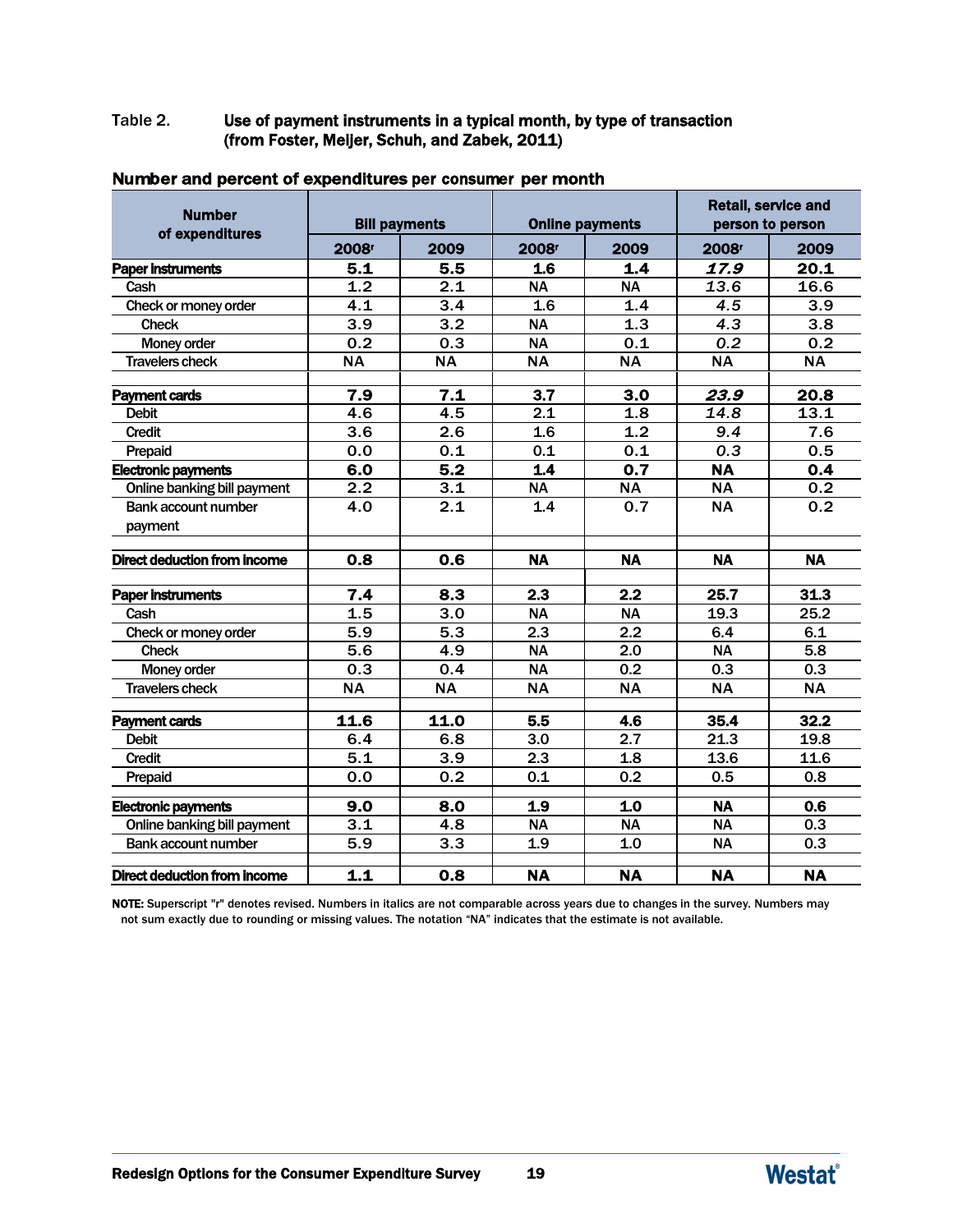

#### Figure 1. Transactions per consumer per month

In summary, these findings suggest that fully 70.5 percent of consumer purchases are documented in electronic format. More specifically, 87.0 percent of bill payments, 98.0 percent of online payments, and 59.3 percent of retail, service, and person-to-person transactions are documented in electronic purchase confirmations or in files that can be downloaded from the web sites of financial institutions.

The trend to the use of electronic methods of payment is increasing at a very fast pace. In 1995 the percentage of individuals who participated in electronic banking was approximately 4 percent, compared to 53 percent in 2007. The percentage using pre-authorized electronic fund transfers has doubled during this time period from 25 percent to 49 percent and the percentage using debit cards has more than tripled from 20 percent to 71 percent (Table 3, which is Table 1184 from the 2011 Statistical Abstracts [Census Bureau, 2011]). New technological innovations are continually emerging, such as smartphone apps for purchasing and e-receipts (Clifford, 2011), in which retailers such as Old Navy email receipts to the consumer rather than print out paper receipts. Certainly, even more forms of electronic purchase documentation will appear in the future. Any redesign of the CE program must take these innovations into account.

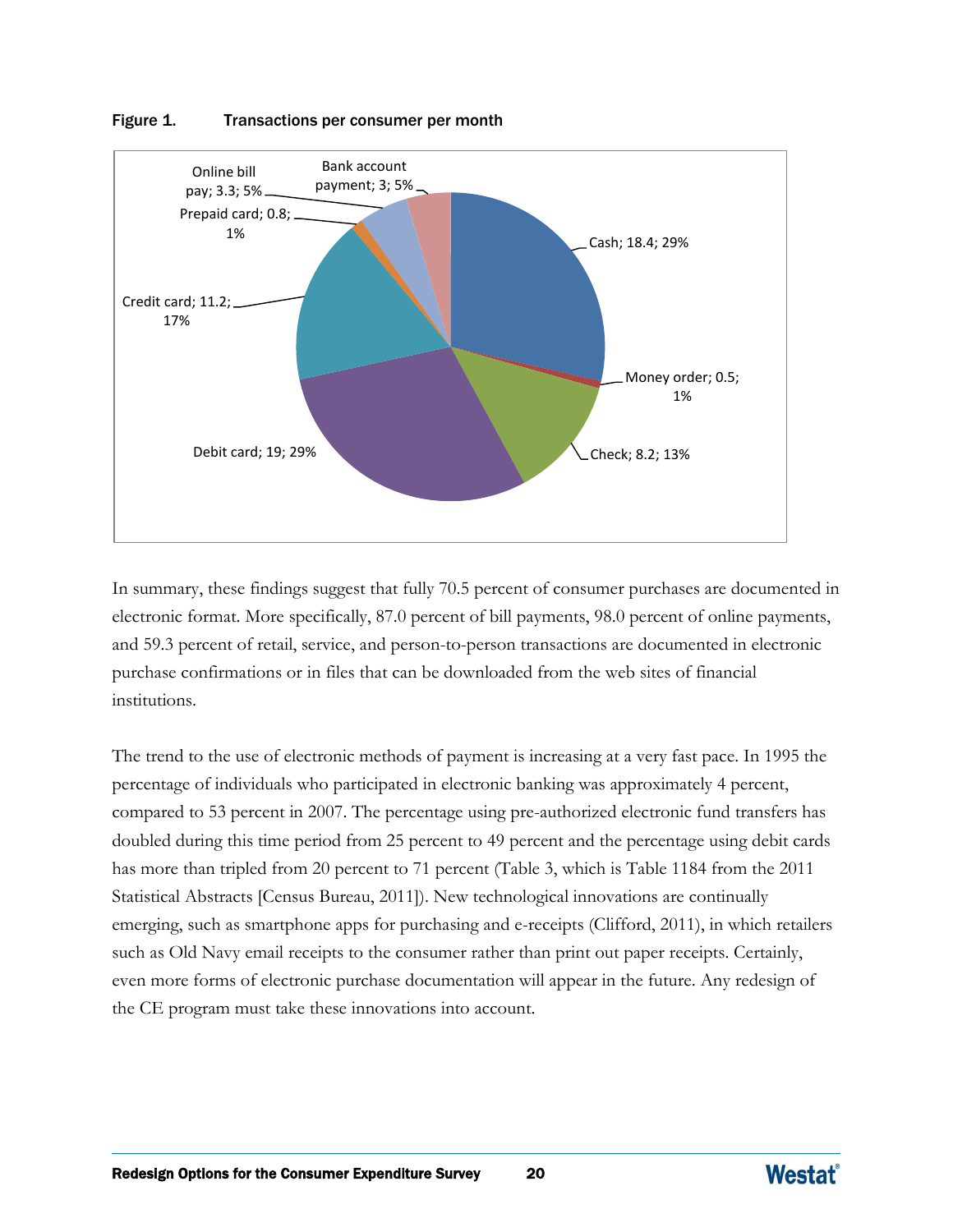#### Table 3. Percentage of households using selected electronic banking technologies: 1995 to 2007 (from Census Bureau, 2011)

|                             | <b>Survey of Consumer Finances</b> |              |           |           |           |           | Reuters-<br><b>University of Michigan</b><br><b>Surveys of Consumers</b> |      |  |
|-----------------------------|------------------------------------|--------------|-----------|-----------|-----------|-----------|--------------------------------------------------------------------------|------|--|
| <b>Technology</b>           | 1995                               | 1996         | 2001      | 2004      | 2007      | 1999      | 2003                                                                     | 2005 |  |
| <b>Electronic</b>           |                                    |              |           |           |           |           |                                                                          |      |  |
| Direct deposit of any type  | 53                                 | 67           | 71        | 75        | 80        | 65        | 70                                                                       | 77   |  |
| <b>ATM Card</b>             | 35                                 | 55           | 57        | 65        | 76        | 59        | 65                                                                       | 69   |  |
| Debit Card*                 | 20                                 | 37           | 50        | 62        | 71        | ΝA        | 54                                                                       | 62   |  |
| <b>Preauthorized debits</b> | 25                                 | 40           | 43        | 50        | 49        | 31        | 46                                                                       | 57   |  |
| Automated phone system      | ΝA                                 | 26           | 22        | 20        | 25        | 40        | 44                                                                       | 46   |  |
| <b>Computer banking</b>     | 4                                  | 7            | 19        | 34        | 53        | 10        | 32                                                                       | 51   |  |
| Smart card**                | $\mathbf 1$                        | $\mathbf{2}$ | 3         | <b>NA</b> | <b>NA</b> | <b>NA</b> | 6                                                                        | 12   |  |
| Prepaid card†               | ΝA                                 | <b>NA</b>    | <b>NA</b> | <b>NA</b> | <b>NA</b> | <b>NA</b> | 73                                                                       | 73   |  |
| <b>Nonelectronic</b>        |                                    |              |           |           |           |           |                                                                          |      |  |
| In person                   | 87                                 | 81           | 78        | 78        | 85        | <b>NA</b> | <b>NA</b>                                                                | ΝA   |  |
| Mail                        | 59                                 | 55           | 51        | 51        | 59        | <b>NA</b> | ΝA.                                                                      | NА   |  |
| Phone (talk in person)      | ΝA                                 | 43           | 42        | 42        | 57        | NΑ        | <b>NA</b>                                                                | NΑ   |  |

Source: Board of Governors of the Federal Reserve System, *Federal Reserve Bulletin*, July 2009, and unpublished data.

\* A debit card is a card that automatically deducts the amount of a purchase from the money in an account.

\*\* A smart card is a type of payment card containing a computer chip which is set to hold a sum of money. As the card is used, purchases are subtracted from that sum.

† Prepaid cards are cards that contain a stored value, or a value that has been paid up-front, allowing you to use the card much like cash. As you use the card, the prepaid value is drawn down. Examples are phone cards and gift cards. Smart cards are different from prepaid cards in that you can add money to the card at special machines designed for smart cards or sometimes at ATMs.

NOTE: Covers only those households that access services (other than by check or credit card) at a bank, thrift institution, or credit union based on sample surveys. For details on the Survey of Consumer Finances, see the Federal Reserve Board, [<www.federalreserve.gov/boarddocs/surveys\>. T](http://www.federalreserve.gov/boarddocs/surveys)he Reuters/University of Michigan Surveys of Consumers is based on data from approximately 1,000 respondents. For details, see the University of Michigan Survey Research Cente[r,](http://www.sca.isr.umich/)  [<http://www.sca.isr.umich.e](http://www.sca.isr.umich/)du/>.

# Records of Expenditures

One of the most obvious ways to improve the quality of CE data and to reduce the respondents' reliance on memory is to encourage the respondents to keep documentation of their expenditures. This documentation could be in the form of receipts, including paper cash register receipts and printouts of online purchase confirmations. If no receipt was available, such as for purchases from vending machines, the documentation could be in the form of a notation; the respondents could create a record of the purchase using a smartphone or simply by writing down information about the purchase on a short paper form.

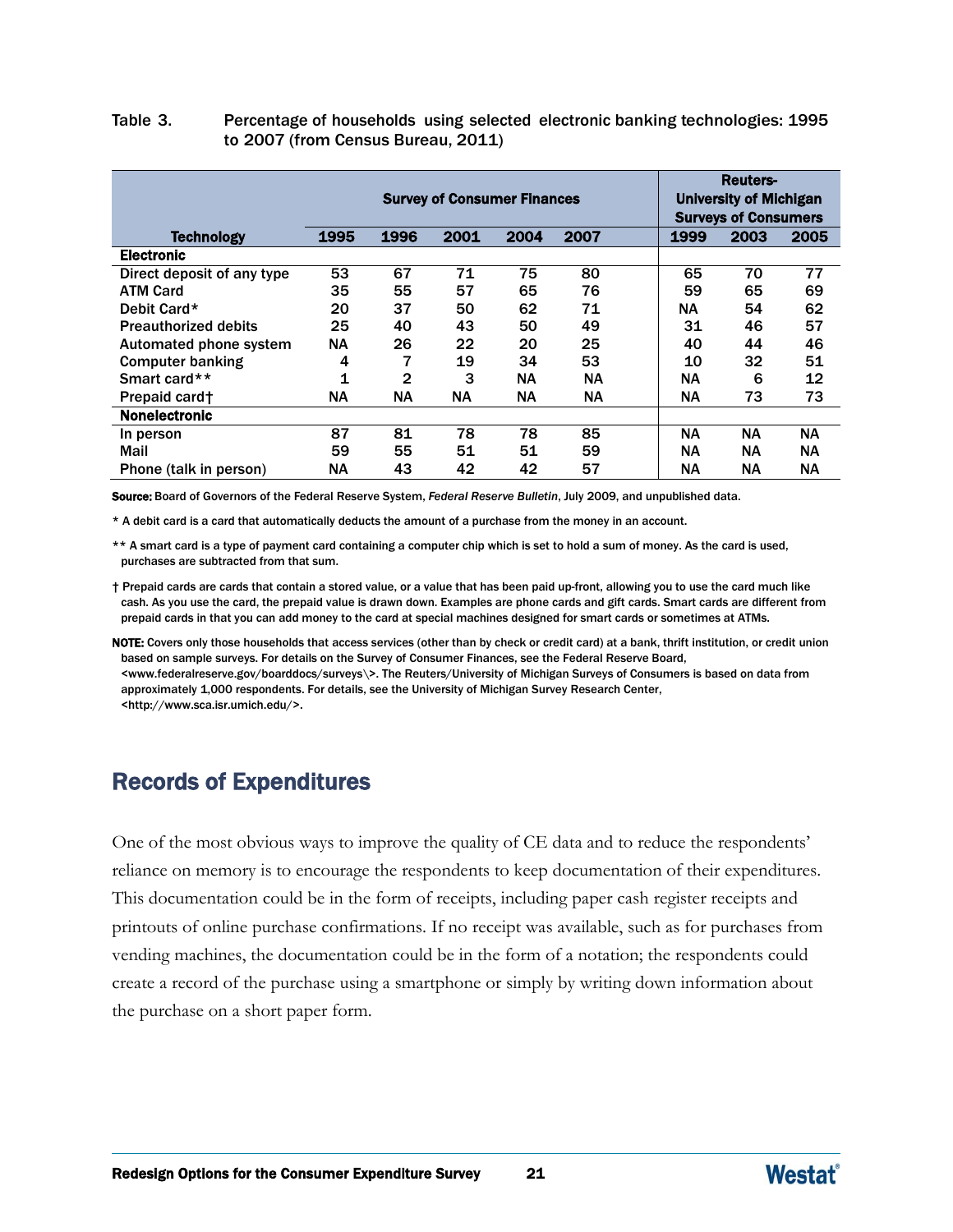Evidence from several federal surveys suggests that when respondents keep records of some kind, they provide better-quality data than they do when they simply try to recall the data. Such records could be very simple, such as receipts or notations.

**Medical Expenditure Panel Survey.** For example, data from the Medical Expenditure Panel Survey (MEPS) suggest that respondents who rely on memory alone to report their data are more likely to err than are respondents who use a memory aid. All the respondents in MEPS receive a calendar to record their medical expenditures. They are asked to record each health-related product or service they obtained, how much it cost, and the vendor who provided it. The calendar has a pocket for the respondents to keep receipts, explanation of benefits forms, or bills to document their medical expenditures.

MEPS respondents, however, often failed to heed the instructions to keep up the calendar and to save receipts or other documentation. For 59.8 percent of the medical expenditures reported in 2003, the respondents relied solely on memory to report out-of-pocket medical expenses. For only 20.0 percent of the medical expenditures did the respondents use the calendar and for only 9.7 percent did the respondents refer to documentation such as receipts to help them report out-ofpocket medical expenditures (Kashihara and Wobus, 2007).

When respondents did use the calendar or keep documentation, their data tended to be more accurate than when they relied on memory alone. The respondents' reports were compared with medical providers' records, which were assumed to be accurate. Use of the calendar improved the accuracy of respondents' reports for out-of-pocket medical expenditures. In a logistic regression analysis, the odds ratio of 1.16 was significant  $(p<0.05)$ , suggesting that use of the calendar was associated with accurate reports, as compared with the use of memory alone. Use of documentation such as bills and explanation of benefit forms improved the accuracy of respondents' reports on insurance payments. The odds ratio of 1.30 was significant (p<.05), suggesting that the use of bills was associated with accurate reports (Kashihara and Wobus, 2007).

More recent MEPS data, for 2004 to 2006, are shown in Figure 2. For only 22.5 percent of the medical expenditures did the respondents keep notes on a calendar. For only 13.7 percent of the medical expenditures did the respondents refer to documentation such as receipts. Variables which may be proxies for low socioeconomic status, including lower family income, less educational attainment, Medicaid coverage, and lack of health insurance, were associated with a decreased tendency to record medical data on the calendars, or to keep documentation, and an increased tendency to rely on memory to report data. In addition, demographic variables such as African-

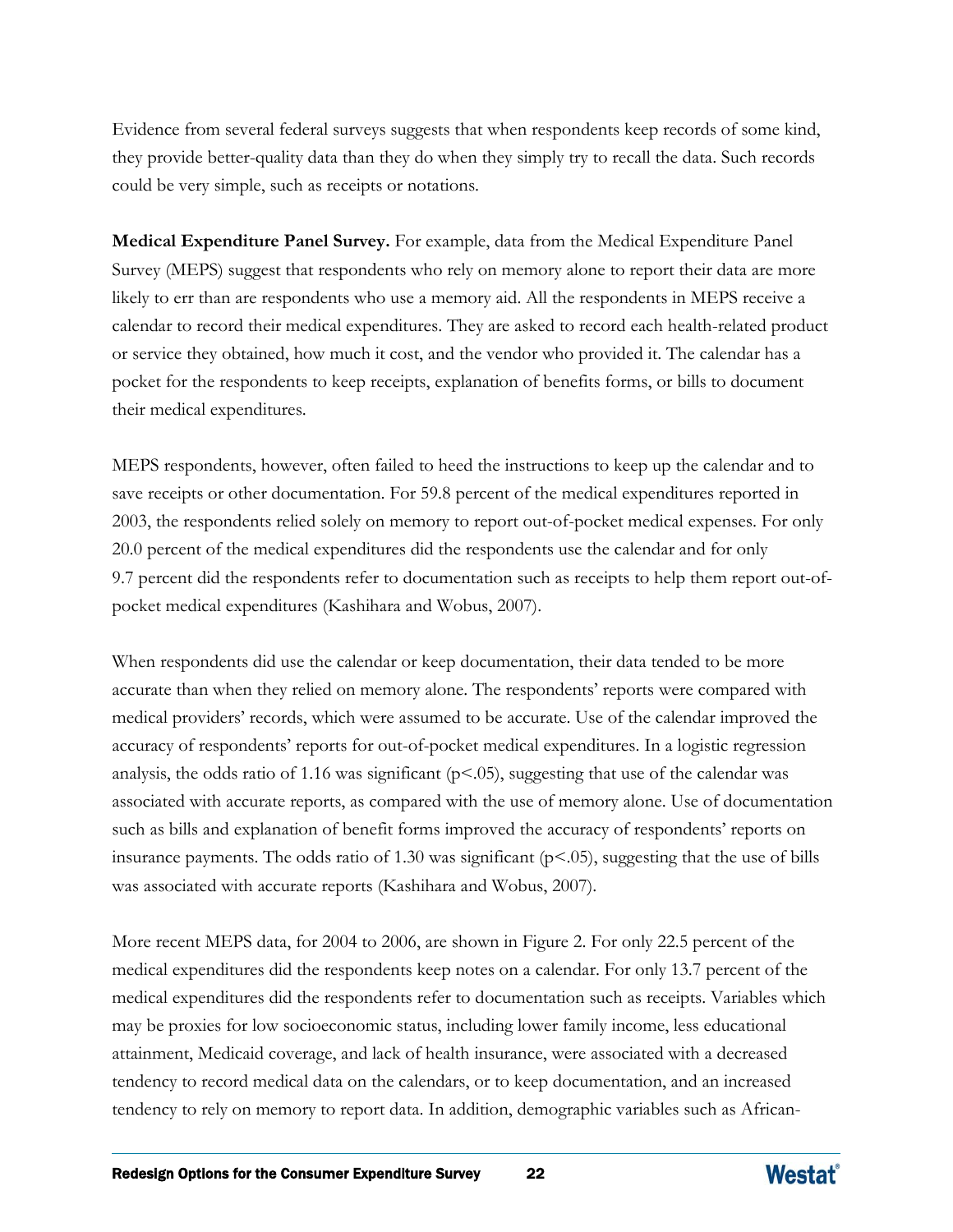



NOTE: Interviewers could note that respondents could use more than one recall method for any medical expenditure. The recall method was classified as "missing" when interviewers did not note any recall method.

American race, Hispanic ethnicity, younger age, male sex, and worse health were associated with decreased use of a calendar or documentation, and increased use of memory (Schneider, Gustavson, Li, Göksel, DiGaetano, and Edwards, 2009).

The MEPS data suggest that records can improve the quality of the data obtained through respondents' reports, but respondents tend not to be as diligent as researchers might like in keeping records.

**National Immunization Survey.** In the National Immunization Survey, when interviewers telephone the sampled households, they ask the respondents if they have a "shot card" showing the child's past immunizations. When the respondents have a shot card, the interviewer asks them to refer to it to report the data.

Respondents who referred to shot cards tended to provide more accurate immunization data than did respondents who relied solely on memory. A total of 90.5 percent of children who appeared to be up-to-date from a shot card were actually up-to-date. Only 78.0 percent of children who appeared

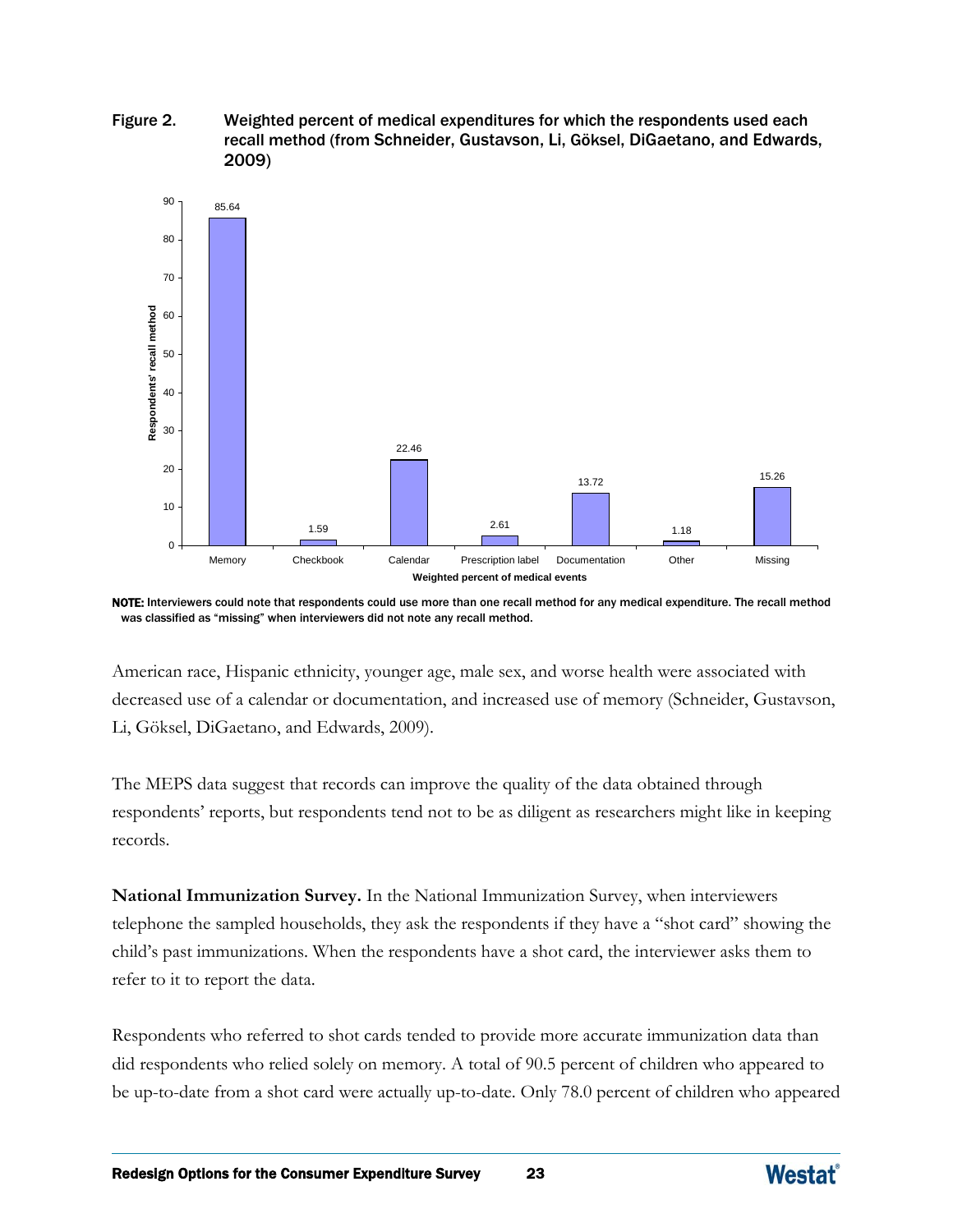to be up-to-date based on reports from the parent's memory were actually up-to-date (Brick, Kalton, Nixon, Givens, and Ezzati-Rice, 1999; Ezzati-Rice, Zell, Massey, and Nixon, 1996).

However, the shot cards introduced a systematic bias. Very rarely did a shot card show an immunization that actually did not occur. When an error appeared on a shot card, it was almost always the omission of an immunization. Thus, while errors in reports from memory might include both inaccurate reports of immunizations and inaccurate omissions, errors on shot cards included almost exclusively inaccurate omissions.

The CE program might similarly benefit if respondents could be motivated to keep records of their expenditures. The experience of the Census Bureau in the Survey of Income and Program Participation (SIPP) suggests that several techniques may be effective in motivating respondents.

**SIPP.** Census Bureau researchers attempted to motivate some of the SIPP respondents to use their personal records, rather than just their memory, to report their income (Bogen, Moore, and Marquis, 1994; Marquis, 1995; Moore, Marquis, and Bogen, 1996).

The SIPP researchers employed these techniques to encourage the respondents to use their records:

- Interviewers told the respondents that personal record use was the norm. They said that it was the usual, expected part of the respondent's task.
- Interviewers asked respondents who could not produce a record of income to replace it. For example, respondents who said that they had discarded their pay stubs were asked to get replacement stubs from their employers. The interviewers then called or returned to the respondents to collect the income information from the replacement pay stubs.
- Interviewers trained the respondents in recordkeeping. They showed the respondents how to store documents such as pay stubs, and how to make a written record of income that came with no documentation, such as public assistance payments.
- Interviewers telephoned respondents between interviews to remind them to keep records of all income.
- Interviewers permitted respondents to retrieve their records during an interview, even when this was time consuming.

With these procedures, the researchers achieved a substantial increase in the use of records. They compared respondents who were encouraged to use records to report their income with control respondents, who did not receive such encouragement. They found that only 25 percent of the

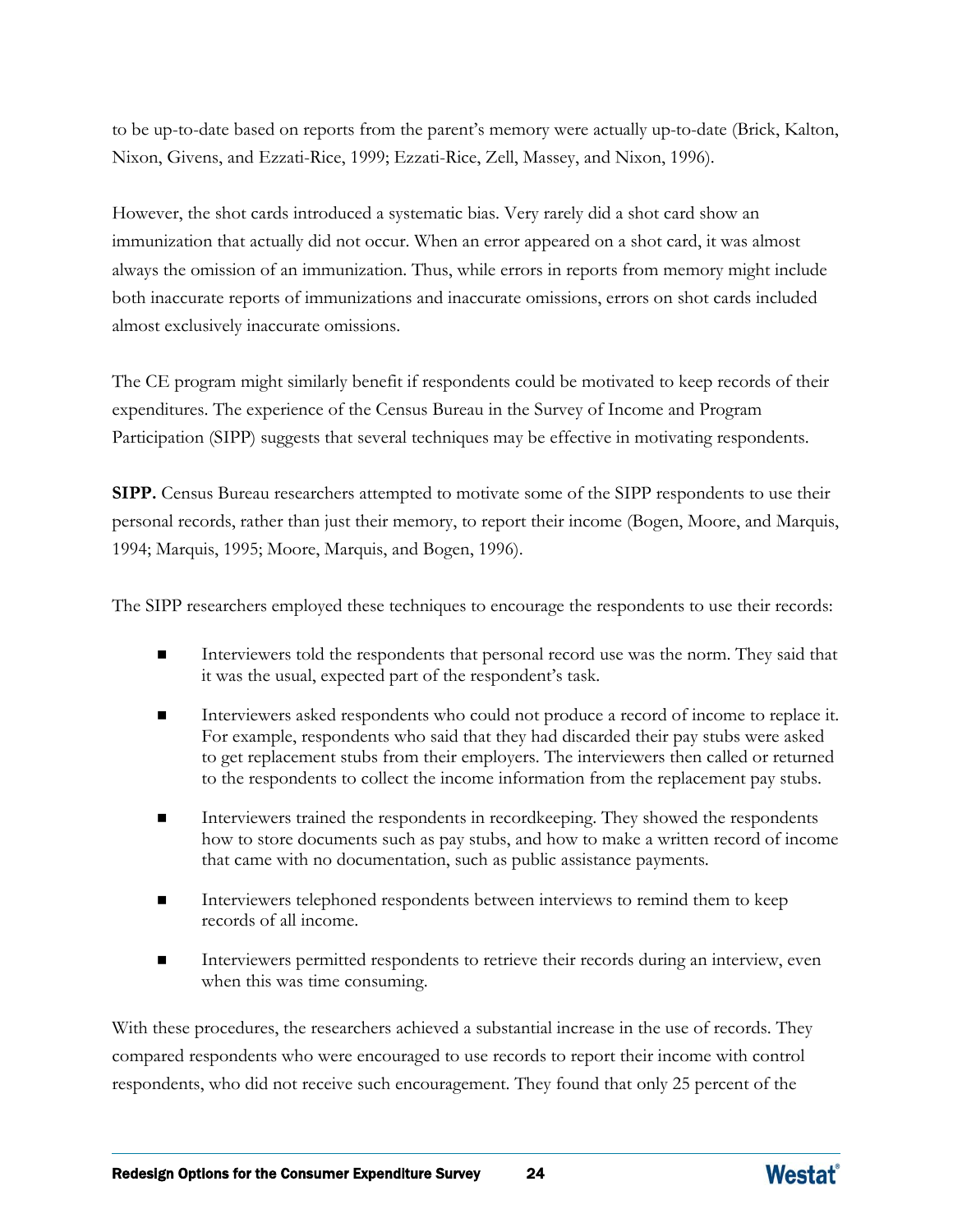control respondents referred to records in the SIPP interviews. However, 87 percent of the respondents who received the intervention referred to records. The researchers described that level of record usage as "astonishingly high."

The use of records was generally associated with improved data quality. The SIPP respondents were more accurate  $(p<.05)$  in reporting their level of income when they referred to records. However, the intervention did not bring about any significant change in the number of income sources reported.

The intervention was associated with two drawbacks. First, it brought about a decrease in the response rate. In one wave of data collection, the control group response rate was 94 percent while the intervention group response rate was 82 percent. In the second wave, the difference persisted. The control group response rate was 98 percent while the intervention group response rate was 90 percent. This discrepancy may be attributable to the increased respondent burden associated with retrieving and reading documentation.

In addition, the per-case cost of data collection was markedly different between the control and intervention groups. While the control group costs were in the \$18 to \$24 range, the intervention group costs were much higher, in the \$49 to \$50 range.

In summary, the results of other federal surveys strongly suggest that data quality improves when respondents keep records. However, encouraging respondents to keep records poses a considerable challenge. The experience of SIPP shows that respondents can be effectively motivated. However, the effort to motivate the respondents drives up costs and causes the less cooperative respondents to withdraw from the survey.

The CE program might adopt new procedures to encourage respondents to keep receipts and other records diligently. Those procedures would have to be carefully crafted so that they did not add an unacceptable burden to the interviewers and thereby drive up costs. The procedures would also need to take into account those respondents who are not amenable to keeping records under any circumstances.

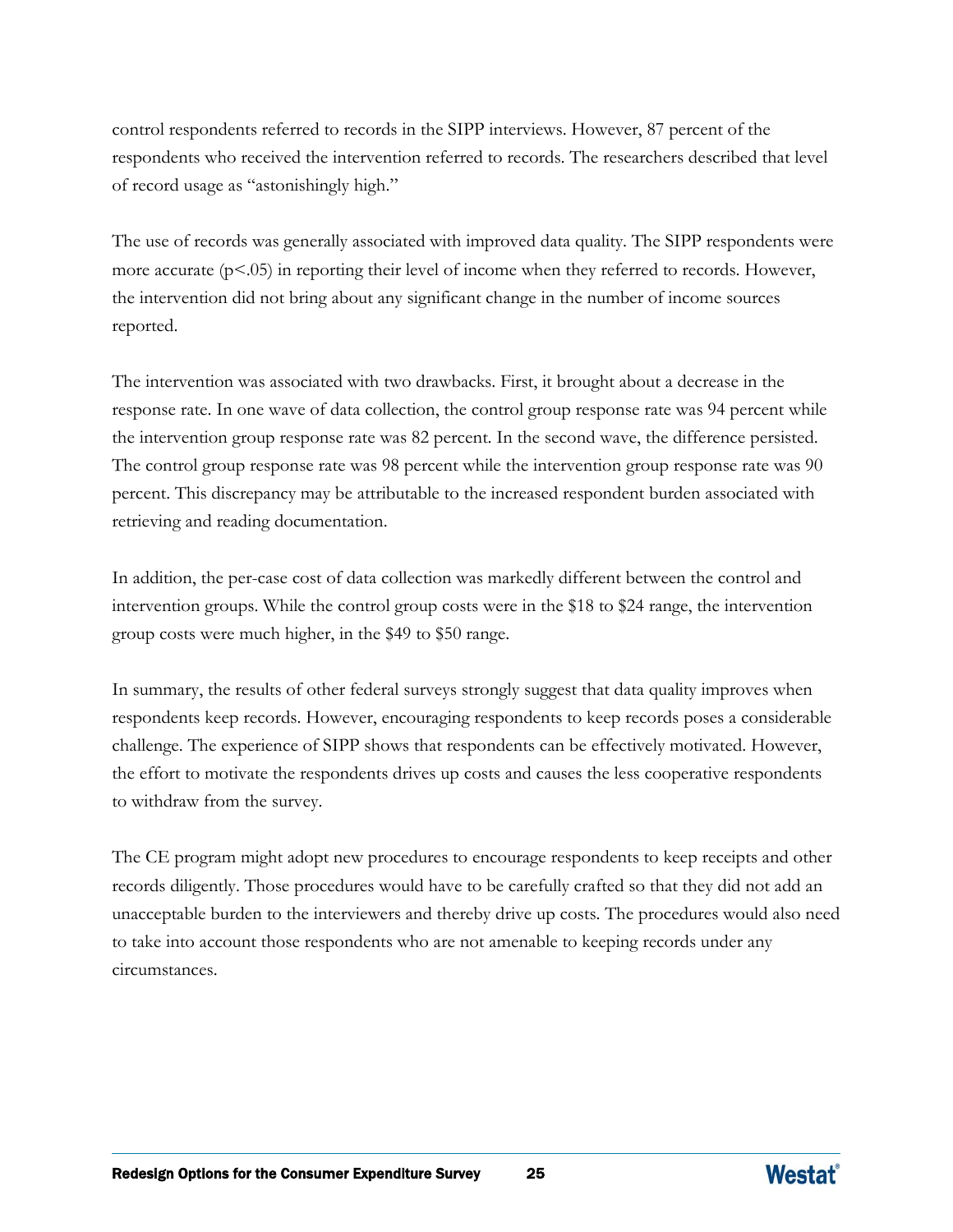## Records Created by the Respondents

CE respondents sometimes cannot refer to any record of an expenditure because they neglected to obtain a receipt, or they misplaced the receipt, or no receipt was provided, such as with a purchase from a vending machine. For these kinds of purchases, the respondent could create documentation. The purpose of the documentation would be to remind the respondent about the expenditure. That is, the documentation could help ensure that the respondent remembered to report the expenditure, and also provide at least a few details about the expenditure.

That documentation could be in any of the following formats:

- A small paper form on which the respondent writes a description of the purchase and the amount;
- A text message containing a description of the purchase and the cost;
- An email message containing a description of the purchase and the cost;
- Responses to questions on a smartphone screen about the nature and the amount of the purchase;
- Voice messages left on an Interactive Voice Response (IVR) system; the respondent calls the IVR system, which asks the respondent to describe the purchase and state the amount paid (similar to theexpensetracker.com);
- Voice memorandums recorded via a smartphone app; the respondent records a description of the purchase and the amount paid;
- Voice memorandums recorded on a digital recorder; the respondent records a description of the purchase and the amount paid;
- A photograph that the respondent takes with a smartphone; the photograph could be of the purchased items, or the store where the purchase occurred; or
- A photograph that the respondent takes of the bar code on a purchased item using a smartphone.

Many of these ideas involve a smartphone. Respondents potentially could use smartphones to fill out a short form about a purchase, or record a voice message describing a purchase, or even photograph a purchase or a bar code on a purchase.

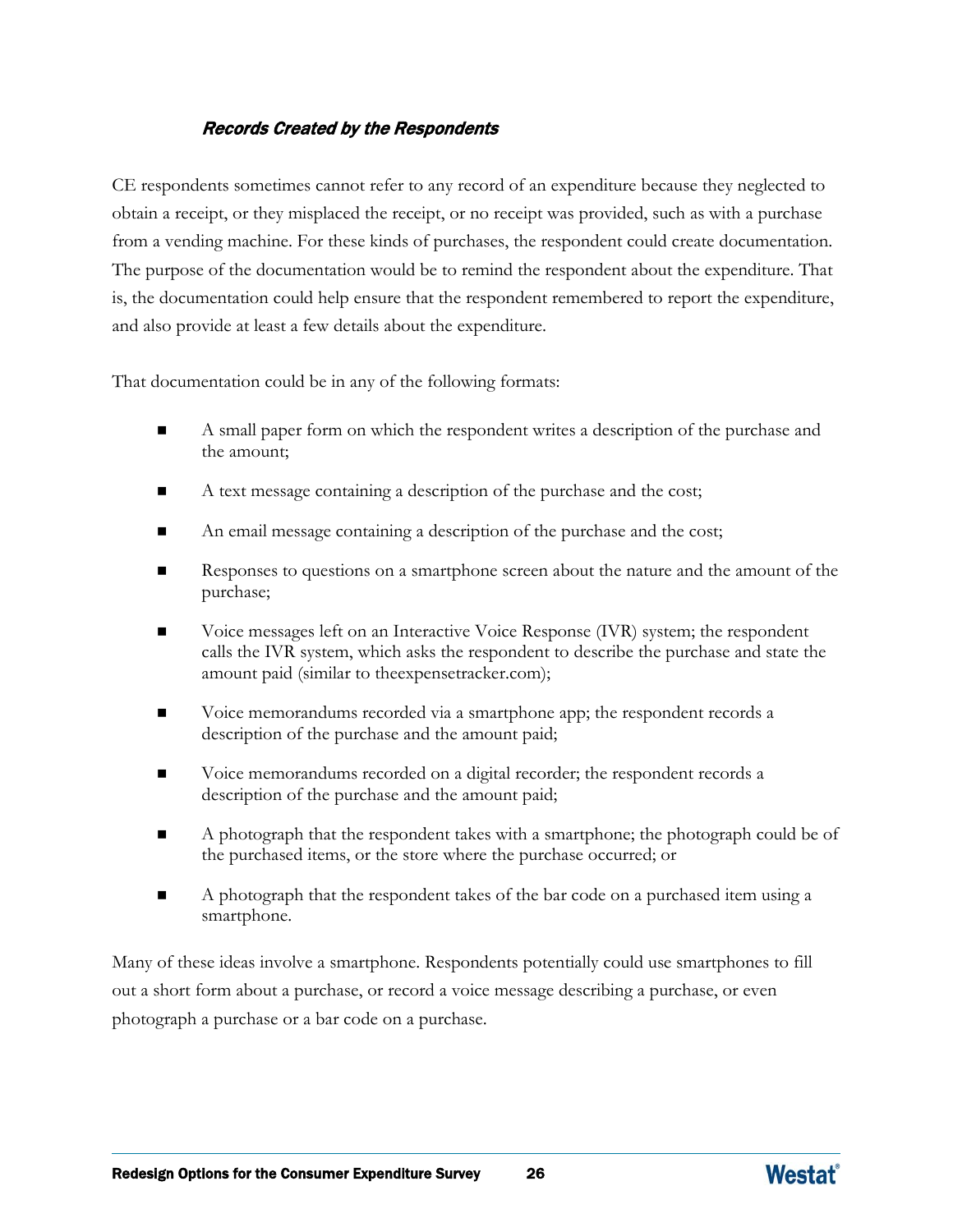## **Smartphones**

All CE respondents potentially could be asked to obtain and keep receipts. Many respondents might be comfortable using an IVR system or a voice recorder or even a portable bar code scanner. However, only respondents who have and are comfortable using smartphones would wish to collect data with them.

The Pew Internet and American Life Project (Smith, 2011) conducted a telephone survey about mobile device ownership in April and May, 2011 with a sample of 2,277 U.S. adults. Respondents were contacted by both landline and cell telephone. The results indicated that 83 percent of American adults own a cell phone of some kind, and for 42 percent of them, that phone is a smartphone. Thus, the results suggest that 35 percent of American adults own a smartphone (Table 4).

#### Table 4. Smartphone ownership and Internet use summary (from Smith, 2011)

|                                   | % of smartphone owners | % of all cell owners | % of all adults |
|-----------------------------------|------------------------|----------------------|-----------------|
|                                   | who                    | who                  | who             |
| Own a smartphone                  | 100%                   | 42%                  | 35%             |
| Use the internet or email on      | 87                     | 36                   | 30              |
| Smartphone                        |                        |                      |                 |
| Use smartphone to go online on a  | 68                     | 28                   | 23              |
| typical day                       |                        |                      |                 |
| Go online mostly using Smartphone | 25                     | 10                   | 8               |

#### *% of smartphone owners, cell owners and all adults who…*

Source: The Pew Research Center's Internet & American Life Project, April 26 – May 22, 2011 Spring Tracking Survey. n=2,277 adult internet users ages 18 and older, including 755 cell phone interviews. Interviews were conducted in English and Spanish.

Moreover, the Pew data suggest that most smartphone owners tended to make use of the device's Internet capabilities. Table 4 shows that 87 percent of smartphone owners use their device to access web sites or for email.

The Pew data suggest that certain demographic characteristics are associated with smartphone usage. Table 5 shows the relationship between smartphone ownership and demographic background. Respondents with a household income over \$75,000 were more likely than others to report that they owned a smartphone. Smartphone ownership was also associated with having a college degree, age less than 50 years, African American race, and Hispanic ethnicity.

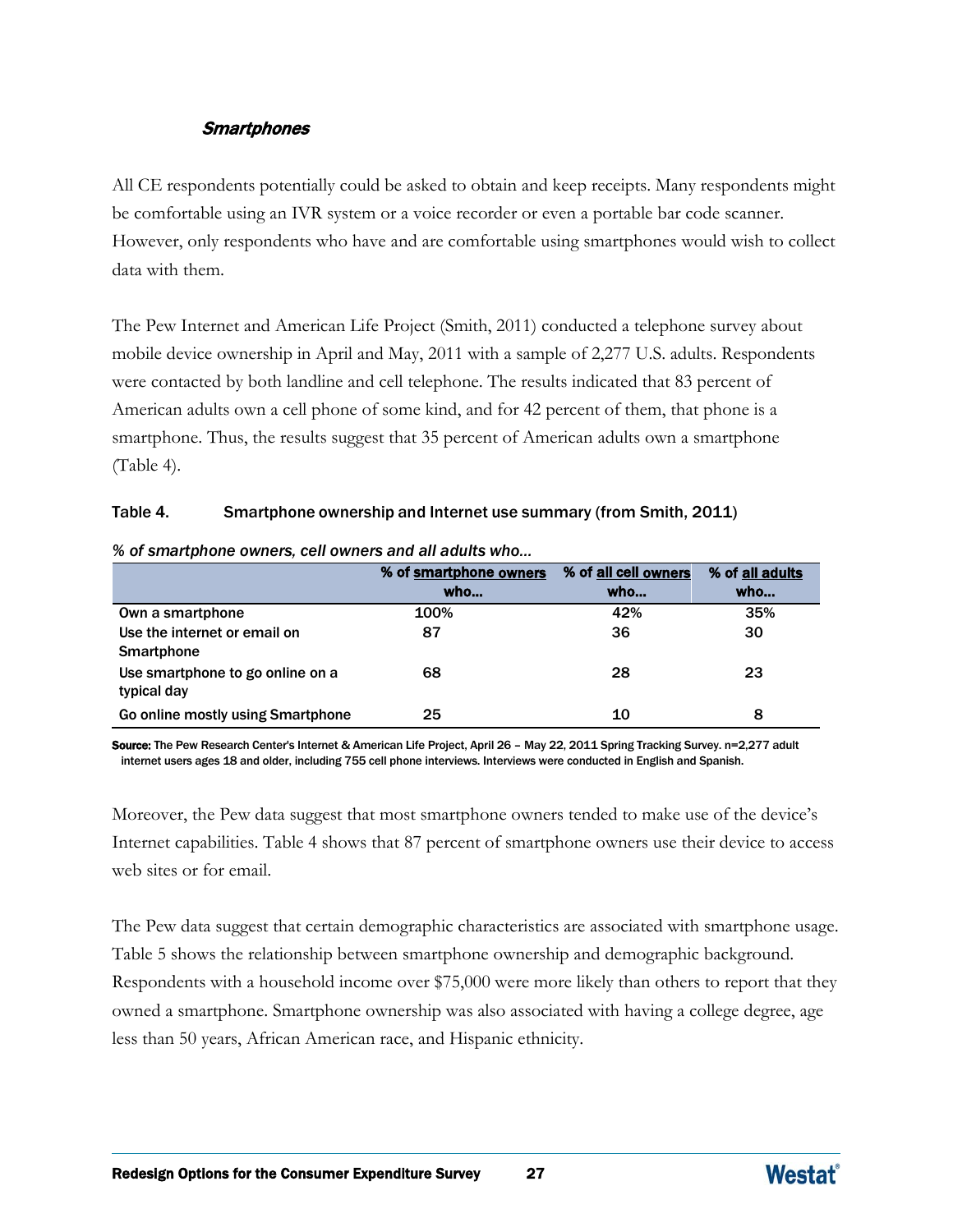#### Table 5. The demographics of smartphone ownership (from Smith, 2011)

| <b>All adults</b>              | 35% |  |  |  |  |  |  |
|--------------------------------|-----|--|--|--|--|--|--|
| Gender                         |     |  |  |  |  |  |  |
| Men (n=973)                    | 39  |  |  |  |  |  |  |
| Women (n=1304)                 | 31  |  |  |  |  |  |  |
| Age                            |     |  |  |  |  |  |  |
| 18-29 (n=337)                  | 52  |  |  |  |  |  |  |
| 30-49 (n=581)                  | 45  |  |  |  |  |  |  |
| 50-64 (n=659)                  | 24  |  |  |  |  |  |  |
| $65+ (n=637)$                  | 11  |  |  |  |  |  |  |
| <b>Race/Ethnicity</b>          |     |  |  |  |  |  |  |
| White, non-Hispanic (n=1637)   | 30  |  |  |  |  |  |  |
| Black, non-Hispanic (n=261)    | 44  |  |  |  |  |  |  |
| Hispanic (n=223)               | 44  |  |  |  |  |  |  |
| <b>Household Income</b>        |     |  |  |  |  |  |  |
| Less than \$30,000 (n=671)     | 22  |  |  |  |  |  |  |
| \$30,000-\$49,999 (n=374)      | 40  |  |  |  |  |  |  |
| \$50,000-\$74,999 (n=276)      | 38  |  |  |  |  |  |  |
| $$75,000+ (n=444)$             | 59  |  |  |  |  |  |  |
| <b>Education level</b>         |     |  |  |  |  |  |  |
| No high school diploma (n=229) | 18  |  |  |  |  |  |  |
| High school grad (n=757)       | 27  |  |  |  |  |  |  |
| Some college (n=525)           | 38  |  |  |  |  |  |  |
| College+ $(n=746)$             | 48  |  |  |  |  |  |  |
| <b>Geographic location</b>     |     |  |  |  |  |  |  |
| Urban ( $n=618$ )              | 38  |  |  |  |  |  |  |
| Suburban (n=1113)              | 38  |  |  |  |  |  |  |
| Rural (n=465)                  | 21  |  |  |  |  |  |  |

*% of U.S. adults within each group who own a smartphone*

Source: The Pew Research Center's Internet & American Life Project, April 26 - May 22, 2011 Spring Tracking Survey. n=2,277 adult internet users ages 18 and older, including 755 cell phone interviews. Interviews were conducted in English and Spanish. "Smartphone ownership" includes those who say their phone is a smartphone, or who describe their phone as running on the Android, Blackberry, iPhone, Palm or Windows platforms.

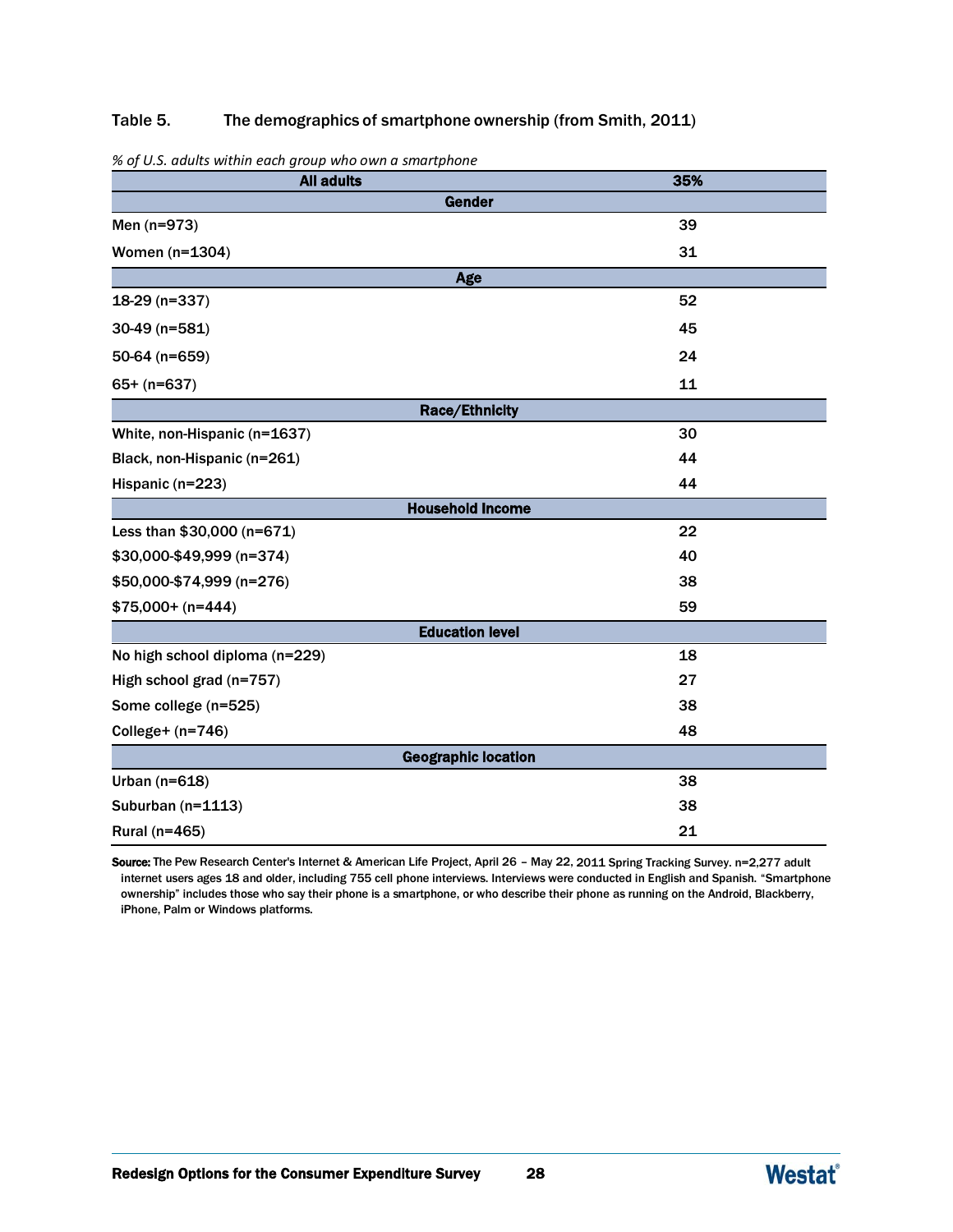These results suggest that about one-third of CE respondents might consider using a smartphone to collect their expenditure data. CE respondents with certain demographic characteristics would be more likely than other respondents to wish to use a smartphone.

However, the CE program probably cannot feasibly offer smartphones to respondent as incentives. Smartphones are costly. Their cost is greatly reduced when purchased along with a 2-year contract, but respondents may not wish to commit to paying for service over two years. Also, respondents who are unfamiliar with smartphones may require training to use them for the CE surveys. Some may discover that they do not like to use them. For that reason, only CE respondents who already own smartphones could feasibly use the devices to keep a record of their expenditures.

#### Number of Persons Interviewed in the Household

The current CE surveys collect data from one household respondent. However, that procedure has a disadvantage: The respondent has the burden of reporting the expenditures of all members of the CU. The respondent may be unaware of, or reluctant to report, the expenditures of other people in the household. Asking all members of the household to provide data may overcome this problem. There are several surveys in other countries that distribute diaries to multiple household members (e.g., Grootaert, 1986; Filippucci & Ferrante, 1997). In the United States, the FoodAPS survey will ask all household members to provide data.

BLS and the Census Bureau have evaluated a method in which multiple CE household members kept diaries (Westat, 2005; Edgar et al., 2006). With that method, a principal respondent was responsible for key household expenditures like groceries and utilities. All members of the household, including this principal respondent, reported on their own individual purchases. The results of the evaluations suggested that a significant number of these individual household members did report expenditures.

For example, the larger study conducted by the Census (Edgar et al., 2006) found that a significant number of the individual diaries were filled out by young males, a population that is typically not well represented in surveys. In 362 of the 591 households in the multiple respondent group, all the adults reported expenditure data. A comparison group was formed using a sample from the ongoing CE Diary survey. Overall, the distribution of expenditures across four broad categories (food at home, food away from home, clothing, other) did not significantly differ between the multiple and single respondent procedures. The number and level of expenditures was quite a bit higher for the

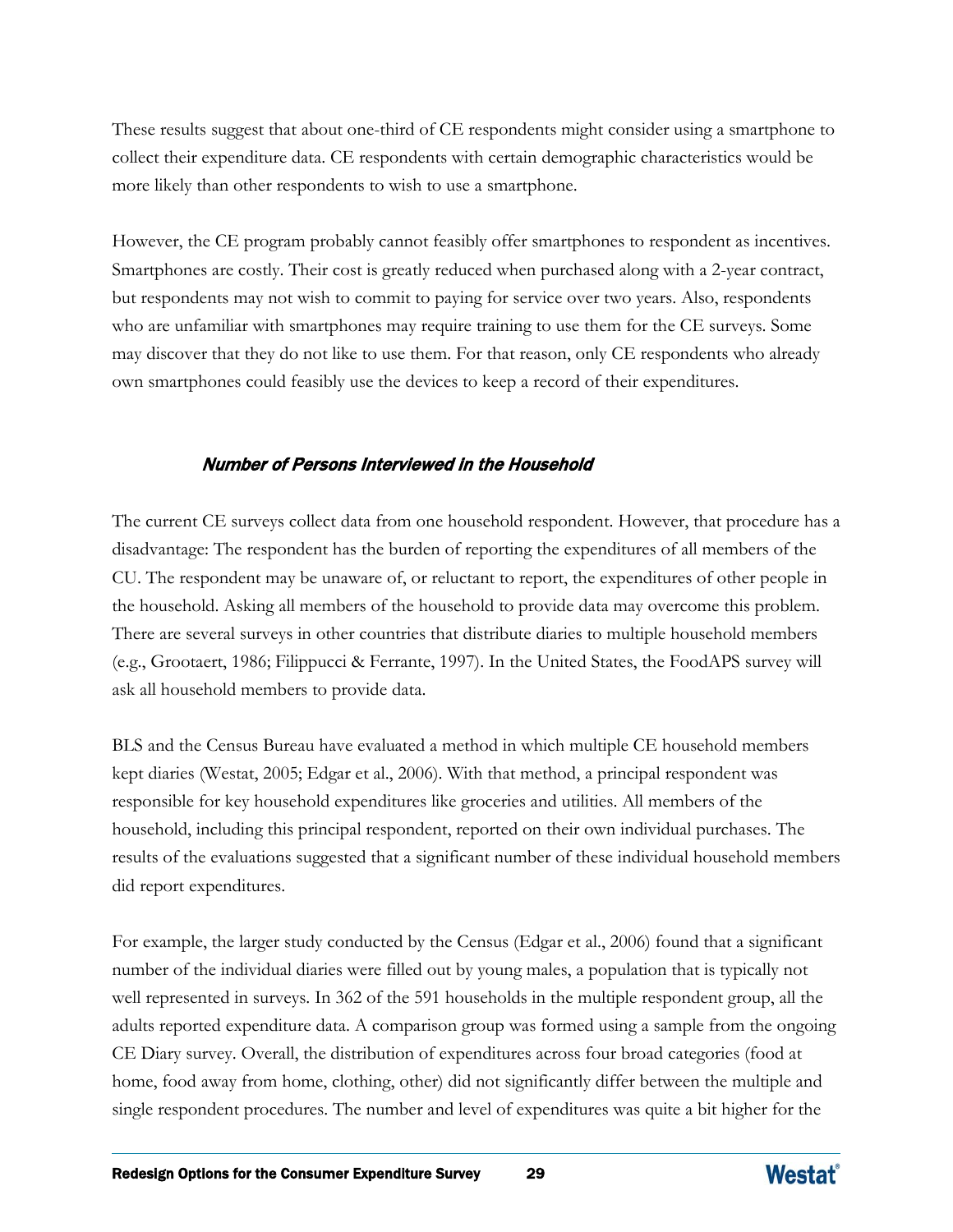multiple diary survey. For example, the mean number of reported expenditures per CU was 53.8, compared to 37.8 for the production survey. Perhaps more suggestive is a comparison of the mean level of expenditures. The single diary CUs had a mean of \$856 for the first week of collection compared to \$1137 for the multiple diary procedure. This is a ratio of about .75. A slightly lower ratio of .65 was found for the week 2 (\$838 versus \$1272). The means for the multiple-diary group may have been inflated because blank diaries were not consistently included in the computations. Therefore, the differences between the mean reported expenditures of the single and multiple diary groups may have actually been somewhat smaller.

Qualitative evidence—feedback from the field interviewers—indicates that the multiple-respondent procedure seemed to encourage the principal respondent to communicate more with others in the household. The multiple-respondent procedure seemed to impress upon the principal respondent the importance of the task of collecting as many of the CU expenditures as possible.

The multiple-respondent procedure did lead to a lower response rate (61% versus 77%). However, it is unclear whether this led to significant bias. Perhaps more troubling is that it took almost twice the effort to complete a CU for the multiple diary procedure (5.1 visits versus 2.7 visits). It is difficult to know exactly how much of an increase in actual costs this implies without more information on the amount of additional time field interviewers spent completing interviews. Nonetheless, taken at face value, and based on crude interpolation from Westat cost data, this additional interviewer time could lead to up to twice the field costs of the current procedures.

The multiple-respondent procedure is worth considering because of its potential to directly address measurement error. While the Census study was not designed to draw quantitative conclusions, it does suggest that underreporting could be reduced if multiple respondents report data in each household. The multiple-respondent procedure has the potential to reduce the overall mean square error. In addition, it also may reduce respondent burden by relieving the principal respondent of having to proxy for others in the household.

# Respondent Incentives

A vast literature exists on the effectiveness of incentives in boosting the response rates in various kinds of surveys. Researchers have studied incentives such as cash, checks, gift cards, and contests.

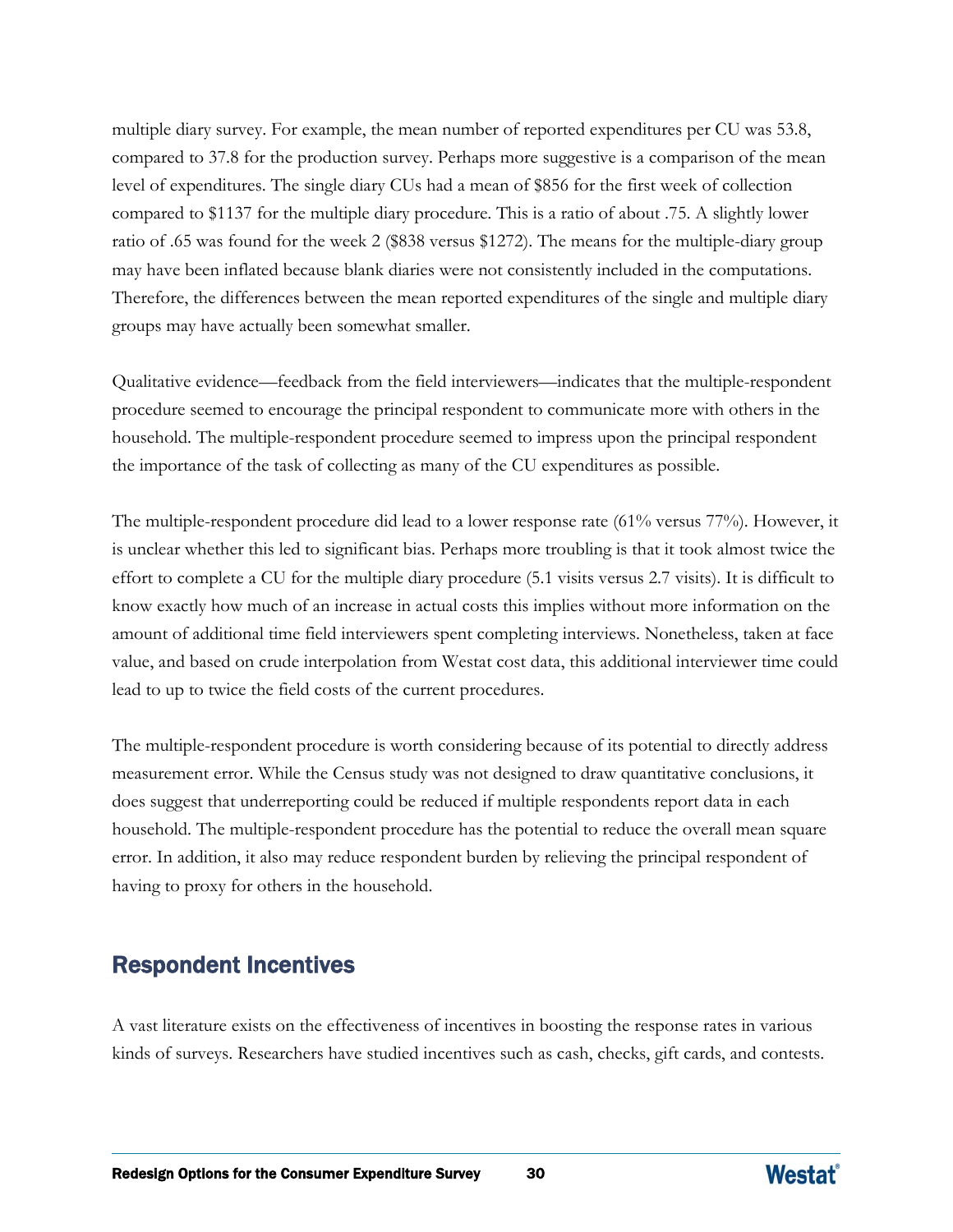The results suggest that under appropriate conditions, carefully chosen incentives can be a costeffective means to increase response rates.

Both Berlin et al. (1992) and RTI (2002) tested different levels of incentives for an in-person household interview. Both found that incentives increase response rates and save enough money to pay for themselves. Similarly, significant incentive effects have been found in comparable experiments involving SIPP and the Survey of Program Dynamics (Creighton, King, & Martin, 2007; Martin, Abreu, and Winters, 2001), the American Time Use Survey (Piskurich et al., 2001), and many surveys prior to those (Church, 1993; Singer, 2002).

More recently, Hicks, Connor, Ward, et al. (2009) offered respondents cash incentives in the Medical Expenditure Panel Survey. They found that incentives of \$50 and \$70 improved the response rates relative to the existing \$30 incentive. This effect was apparent in most subgroups of respondents, including low-income, Hispanic, and Black respondents. Moreover, the incentives did not greatly increase the costs per case.

Perhaps more relevant for the CE, Goldenberg, McGrath, and Tan (2009) gave randomly selected households in the Quarterly Interview survey either a \$20 or a \$40 prefilled debit card prior to the first of the five interviews. The results suggest that the incentives boosted the response rates and this effect persisted at least through the fourth interview. The results further suggested that "…incentive recipients performed better when compared to the control group on most of the indirect data quality measures: they answered more expenditure questions, they used records more frequently, they provided fewer don't know and refused answers, and their reported data required fewer imputations and allocations. The \$40 incentive performed better than the \$20 incentive on 7 of 11 measures, but some of the differences were very small and most were not statistically significant." (Goldenberg, McGrath, and Tan, 2009).

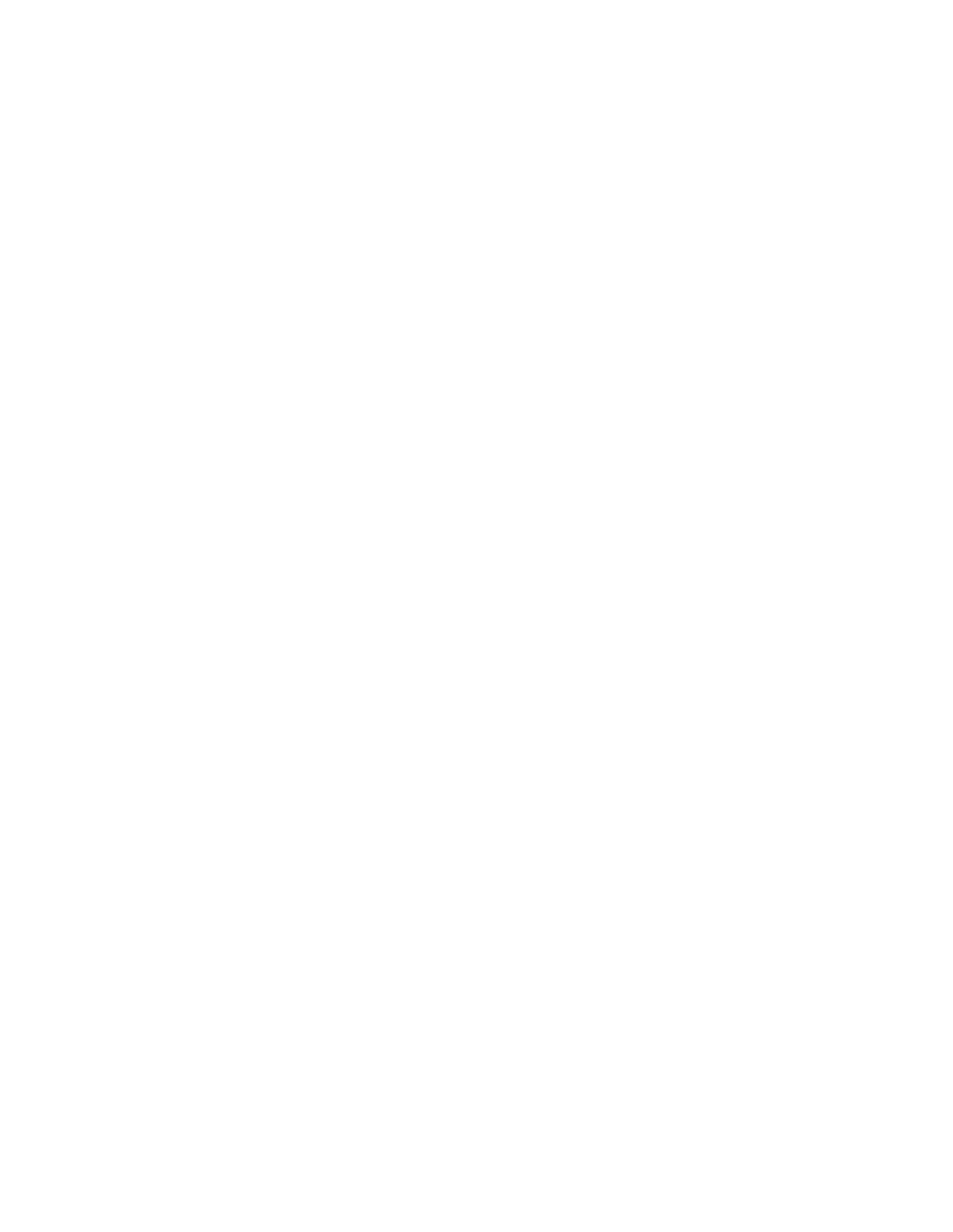# Recommended Design: Diary Survey

This section presents our recommendations for redesigning the CE surveys. Our recommended redesign maintains separate Diary and Quarterly Interview surveys. The Quarterly Interview survey would collect information primarily about larger expenditures, while the Diary survey would collect data primarily on smaller, more frequent expenditures.

## **Overview**

In our recommended redesign, the Diary survey would continue to require the respondents to record all their household expenditures over a 2-week period. The methods that each respondent use to keep an expenditure diary would be tailored to the needs and preferences of the respondent. Some may use the current method involving a paper diary. Some may save paper receipts and mail them to a central data repository. Some may save paper receipts, scan them, and send the scan files to the data repository electronically. Some may also download financial data files, such as for credit card accounts, and send those files to the data repository electronically. Some may instead mail in photocopies of the monthly statements for their credit card, checking, and other accounts.

Our recommendations for the Quarterly Interview survey call for four contacts with the household over a 15-month period. Three contacts would be face-to-face, and one would be by telephone. Additional telephone contacts would be made to motivate the respondent to keep track of expenses. In the first face-to-face interview, the interviewer would collect information about the household, obtain consents to release records, select the methods by which the respondent would gather and report data, and conduct a bounding interview.

Over a 3-month period, the respondent would report household expenditures. The methods that each respondent would use would be tailored to the needs and preferences of the individual respondent. The respondents in the Quarterly Interview survey could save and mail in their paper receipts, or they could save, scan, and send the receipts to the repository electronically. They could download the financial data files and send them to the repository electronically, or they could mail in photocopies of their checking, credit card, or other monthly statements.

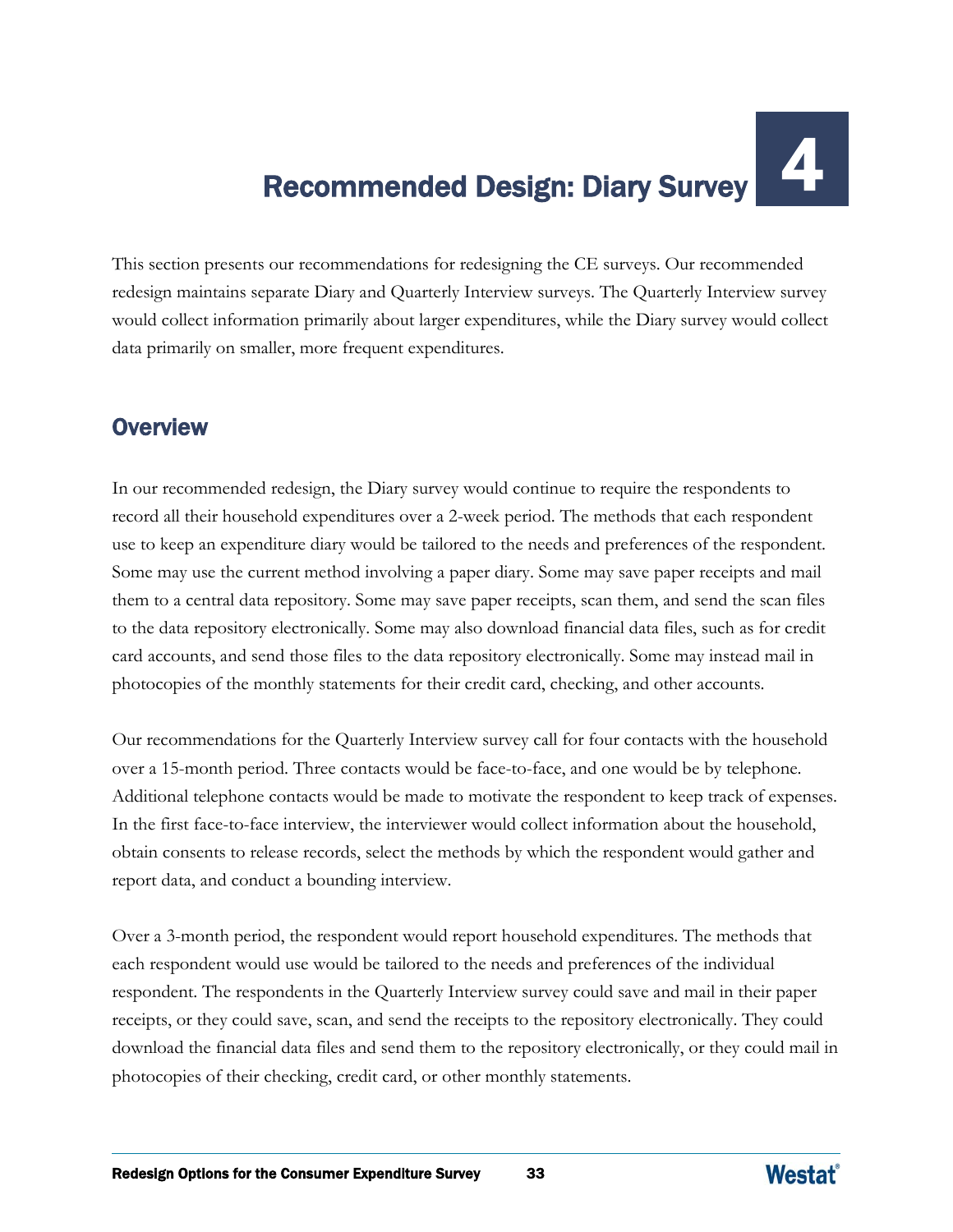During this 3-month period, the interviewer would call the respondent three times: 2 weeks, 1 month, and 2 months after the initial interview. The interviewer would ask if the respondent had any questions or was experiencing any problems. The interviewer would ensure that the respondent understood the data collection procedures, and try to resolve any issues that might be keeping the respondent from following those procedures. The purpose of these calls would be to keep the respondents motivated to report their data.

The second face-to-face interview would occur 3 months after the first. The nature of this interview would depend on how completely the respondent provided expenditure data over the 3-month period. The interviewer would collect information to augment the data that the respondent had reported.

One year after the initial interview, the respondent would again keep and report expenditure data for a 3-month period.

In both the Diary survey and the Quarterly Interview survey, CE field representatives would attempt to obtain purchasing history data from certain retailers. Agreements may be in place for retailers to provide these data using the loyalty card numbers of the respondents.

A summary of the differences between the current procedures and the recommended procedures is shown in Table 6. The current Diary survey and our proposed redesigned Diary survey both employ a 2-week data collection period, with two 1-week diaries. However, our recommended redesign emphasizes the use of both electronic and paper records, uses multiple respondents in each household, and collects data from administrative records.

Our recommended redesigned Quarterly Interview survey differs in many ways from the current design. The current design is a panel survey with four data collection waves spaced 3 months apart, using a combination of in-person and telephone interviews. The redesigned survey reduces this to two waves, spaced 12 months apart. There are three in-person interviews and one telephone interview. This difference reduces burden by requiring only two waves of data collection, with more time in between. As with the Diary survey, there is a greater emphasis on the use of electronic and paper records. There is also an incentive and an administrative survey to substitute for collecting data directly from the respondent.

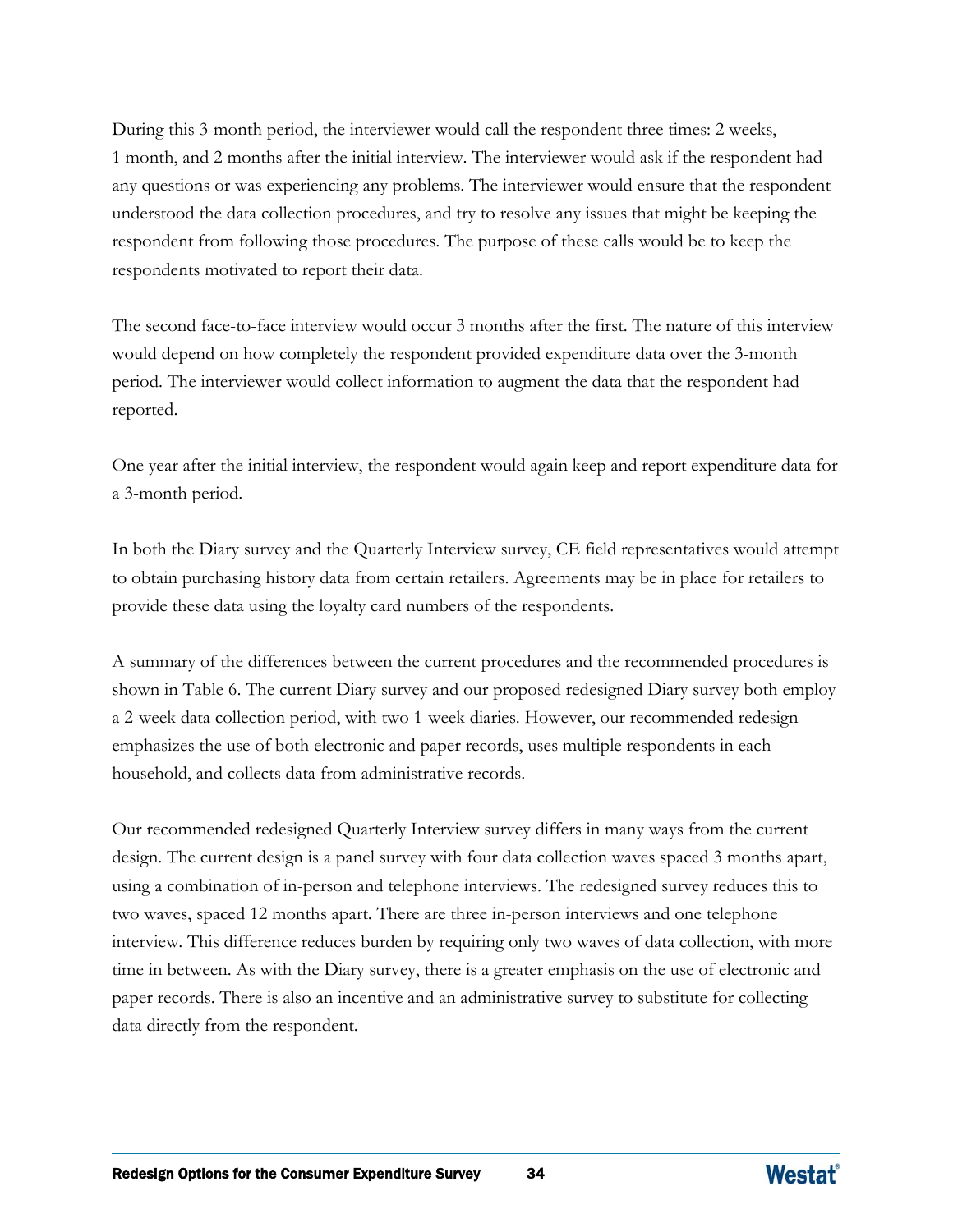| <b>Design feature</b>               | <b>Current collection</b>         | <b>Redesigned survey</b>             |
|-------------------------------------|-----------------------------------|--------------------------------------|
|                                     | <b>Diary Survey</b>               |                                      |
| # of Recall Interviews/CU           | $0 - 2$ (depends on use of diary) | 0-2 (depends on record use)          |
| Reference period                    | 1 week                            | 1 week                               |
| Sample Design                       | <b>Cross sectional</b>            | <b>Cross sectional</b>               |
| <b>Mode</b>                         | Paper                             | Web and paper                        |
| In-person/telephone interviews      | 3                                 | 1-3, depending on use of records     |
| <b>Telephone reminders</b>          | Yes, unknown how many             | 1-4 depending on use of records      |
| Number of respondents               | 1 person                          | All persons 14+                      |
| <b>Incentives</b>                   | <b>None</b>                       | Monetary and nonmonetary             |
| Personal electronic records         | None                              | All respondents willing to use it    |
| Use of receipts                     | Yes, not strong emphasis          | Yes, very strong emphasis            |
| <b>Administrative Record Survey</b> | <b>No</b>                         | From retailers used by respondents   |
|                                     | <b>Interview Survey</b>           |                                      |
| # of Recall Interviews/CU           | 4                                 | $\mathbf{2}$                         |
| Reference period                    | 3 months                          | 1, 3, 12 months depending on item    |
| <b>Sample Design</b>                | Panel – 4 waves (3 months apart)  | Panel, 2 waves (12 months apart)     |
| Mode                                | <b>CAPI</b>                       | Web, CAPI                            |
| In-person/telephone interviews      | 5                                 | 3                                    |
| <b>Telephone reminders</b>          | Not known                         | 6-7, depending on use of records     |
| Number of respondents               | Main CU respondent                | Main CU respondent                   |
| <b>Incentives</b>                   | <b>None</b>                       | Monetary and nonmonetary             |
| <b>Personal electronic records</b>  | None                              | All respondents willing to use it    |
| Use of receipts                     | Yes, not strong emphasis          | Yes, very strong emphasis            |
| <b>Administrative Record Survey</b> | No                                | From retailers and Utility Companies |

Table 6. Comparison of design features of current and redesigned surveys

This chapter and the succeeding chapter respectively provide the details of the redesigned Diary and Quarterly Interview surveys.

# Diary Survey Procedures

Our recommended redesign methods for the Diary survey are tailored to the preferences and the technological abilities of the respondents. Some respondents have no interest in using any of technology and would prefer to keep paper records, while others will wish to use technology.

Respondents in the Diary survey would report their expenditure data over a 2-week period. The schedule and procedures are shown in Table 7. The procedures would consist of 5 total contacts by the interviewer: (1) initial contact, (2) 3-day reminder call, (3) 1 week contact to finalize purchases for prior week, (4) 10 day reminder call and (5) final contact to finalize purchases over the previous week. Table 7 provides an outline of the mode for each of these contacts and an outline of the

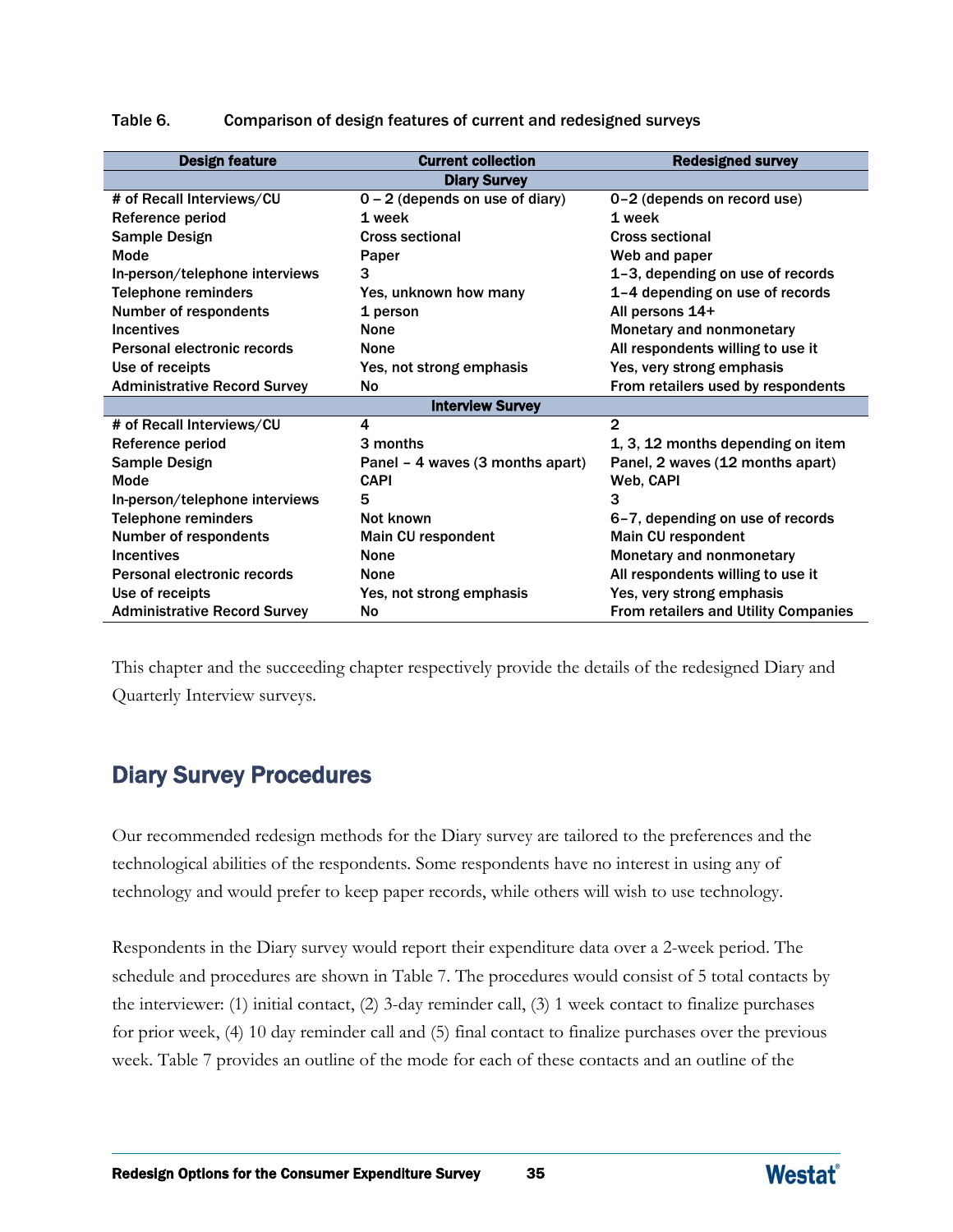procedures for each one. Below we describe in more detail how the data would be reported by the respondent and the interviewer's role.

#### Table 7. Schedule for the redesigned Diary survey

Initial interviewer visit to the household – In person

- Respondent signs consent form to obtain information electronically
- The method that respondent will use to provide data is chosen (paper or electronic)
- Interviewer provides a scanner to respondents who will report electronically
- Interviewer provides an envelope or box for respondents to store receipts
- **Interviewer provides diary forms to respondents who will neither mail nor scan receipts**

2-3 days after initial visit – Telephone

- **Interviewer calls respondent, helps respondent overcome any barriers to providing data**
- $\blacksquare$  Interviewer continues to monitor respondent's data reporting activity

7 days after initial visit – Telephone/In person

- If the respondent appears to be sending data electronically or on paper diligently, interviewer telephones; otherwise interviewer visits in-person
- If interviewers visit in-person administer a recall interview
- $\blacksquare$  Interviewer continues to monitor respondent's data reporting activity

10 days after the initial visit – Telephone

- **Interviewer calls respondent, helps respondent overcome any barriers to providing data**
- **Interviewer continues to monitor respondent's data reporting activity**

14 days after the initial visit – Telephone/In person

- **If the respondent appears to be sending data electronically or on paper diligently, interviewer** telephones; otherwise interviewer visits in-person
- $\blacksquare$  Interviewers who call close out the data collection
- **Interviewers who visit in-person administer a recall interview and close out the data collection**

**Respondents Who Elect to Submit Their Expenditure Data Electronically.** The system that Westat proposed in the BLS project *Data capture technologies and financial software for collecting consumer expenditure data* is the model for the proposed Diary survey. The redesign is based on the concept of a central repository. The central repository receives, stores, and manages expenditure data from all the respondents. Each respondent has his or her own email address in the repository, so that the respondent can provide data electronically.

**File Downloads.** Respondents periodically download the data files for their credit card, bank, and PayPal accounts and email them to the repository. They could do this in either of two ways. First, software could be developed for this purpose. This software would download files much like existing financial software products like Mint does: Respondents select their financial institution from a list, enter their user names and passwords, and the file download occurs automatically. The software then would automatically email (or transfer via FTP) the files to the repository.

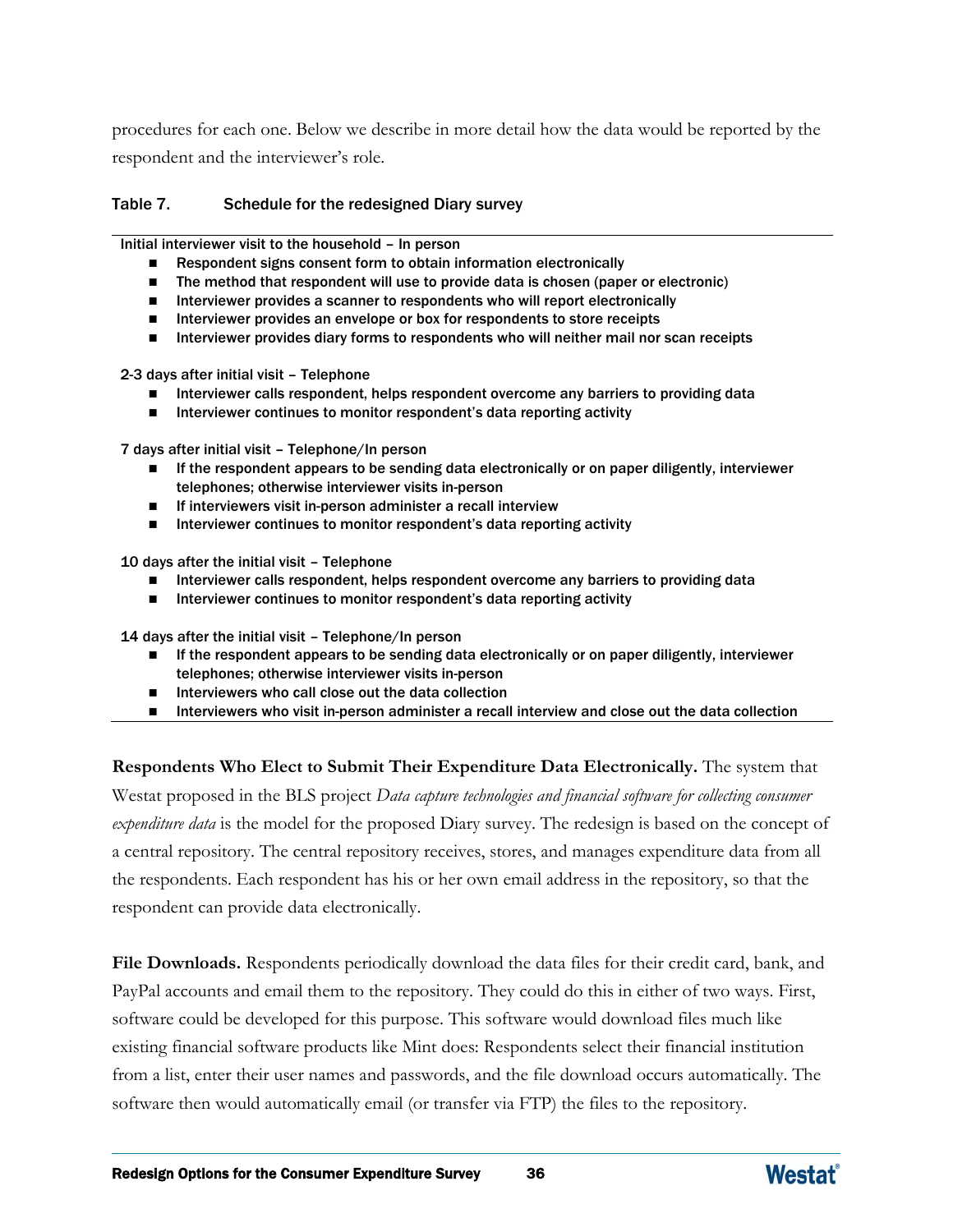Some respondents might wish to have greater control over the process of downloading these files and emailing them to the repository. They may fear that the privacy of the files could be compromised. For that reason, respondents could choose to download the files directly from the web sites of the financial firms and email them to the central repository themselves.

The data in credit card and PayPal files show the date, amount, and vendor for each purchase. The data in bank account files show the amount for purchases by check and the date that the check cleared. The data in bank account files show the vendor, amount and date for purchases by debit or automatic fund transfer.

**Receipts.** Respondents would retain all receipts for their purchases. They would be given stickers to put on their wallets reminding them to ask for receipts. When a receipt was in the form of an online purchase confirmation, they would print it out.

The respondents would scan their receipts and email the scan files to the repository. Respondents could be given small receipt scanners (similar to the NeatDesk digital scanner) and special software for this purpose. The software would automate much of the process. It would instruct the respondent how to use the scanner, prompt the respondent to start scanning, and automatically email (or transfer via FTP) the scans to the repository.

The repository would receive the scans of the receipts and convert them to text using Optical Character Reader (OCR) software. From this text, the system would derive information about each item purchased. Software could be developed to extract the individual items that comprise the total purchase. For example, if a respondent purchased ten items at a supermarket, the software would capture the description and the cost of each of the ten items listed on the single receipt. Creating software with this capability will be challenging. Receipts often contain a great deal of text other than a description of the purchase and the cost (e.g., "1.5 lb  $\omega$  \$2.00/lb", "Bonus card savings") 10%"). The software would need to ignore that extraneous text and locate the text that describes the individual items purchased and the corresponding costs (e.g., Apples \$4.22). The software could also be designed to identify returns and exchanges listed on a receipt.

Several software products already exist that extract data from a document. The AnyDoc suite of software products and Nuance OmniPage can extract data from documents. However, they lack the functionality to extract expenditure data from receipts. New software would need to be created to extract data about purchases, returns, and exchanges from the text of scanned receipts.

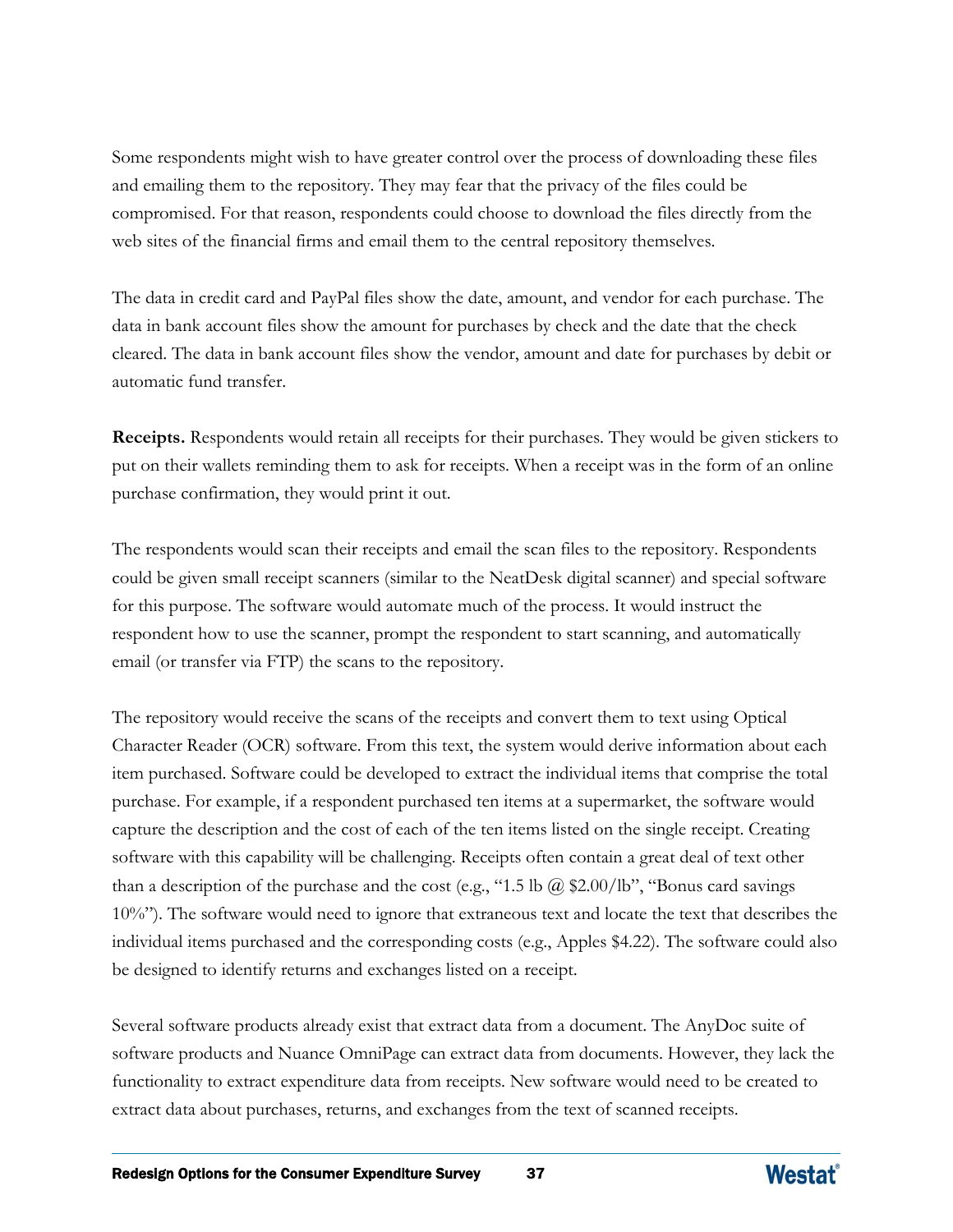Having identified the individual items purchased, the system would then attempt to classify each purchase according to the CE categorization scheme. For example, the system would recognize that "cheese" was a food item and "shirt" was a clothing item. The system could do this by consulting a database of expenditure terms created specifically for the CE program.

**Data Matching.** The system could then match the receipt data with data from the credit card, checking, PayPal, and other financial files. For example, a receipt might show a purchase of \$5.52 at Home Depot on July 4, 2011. A credit card data file might show a purchase of the same amount, at the same store, on the same date. The system would categorize these data as a match. In this way, the system would recognize that the data from the two sources both correspond to a single purchase.

This expenditure matching procedure is not novel. It is a standard feature in financial software packages such as Mint (2011) and Moneydance (2011).

The data on receipts for purchases by check, credit card and PayPal will match the corresponding data in the credit card, checking, and PayPal files. Data on receipts for other kinds of purchases, such as cash purchases, will not match any data in those files.

In addition, some of the purchases documented in the bank, credit card, and PayPal files may not match any receipt data. For example, if a respondent did not obtain and scan a receipt for a purchase, the system will not be able to match the data in the check, credit card, or PayPal file for that purchase with any receipt data. Also, an electronic fund transfer from a bank account, such as for a loan payment or a utility bill payment, will not have a corresponding receipt. Therefore, those expenditures will appear in the data file for a financial account but the system could not match the expenditure with any receipt data.

**Expenditures with No Receipt and No Electronic Record.** The respondents will sometimes make purchases that have no receipt and that have no electronic record. For example, expenditures transacted with cash or money order typically have no electronic record. Some expenditures such as vending machine purchases involve no receipt. Respondents would need to keep a paper-and-pencil record of these expenditures. They could be given a rule: If you are not given a receipt, create your own.

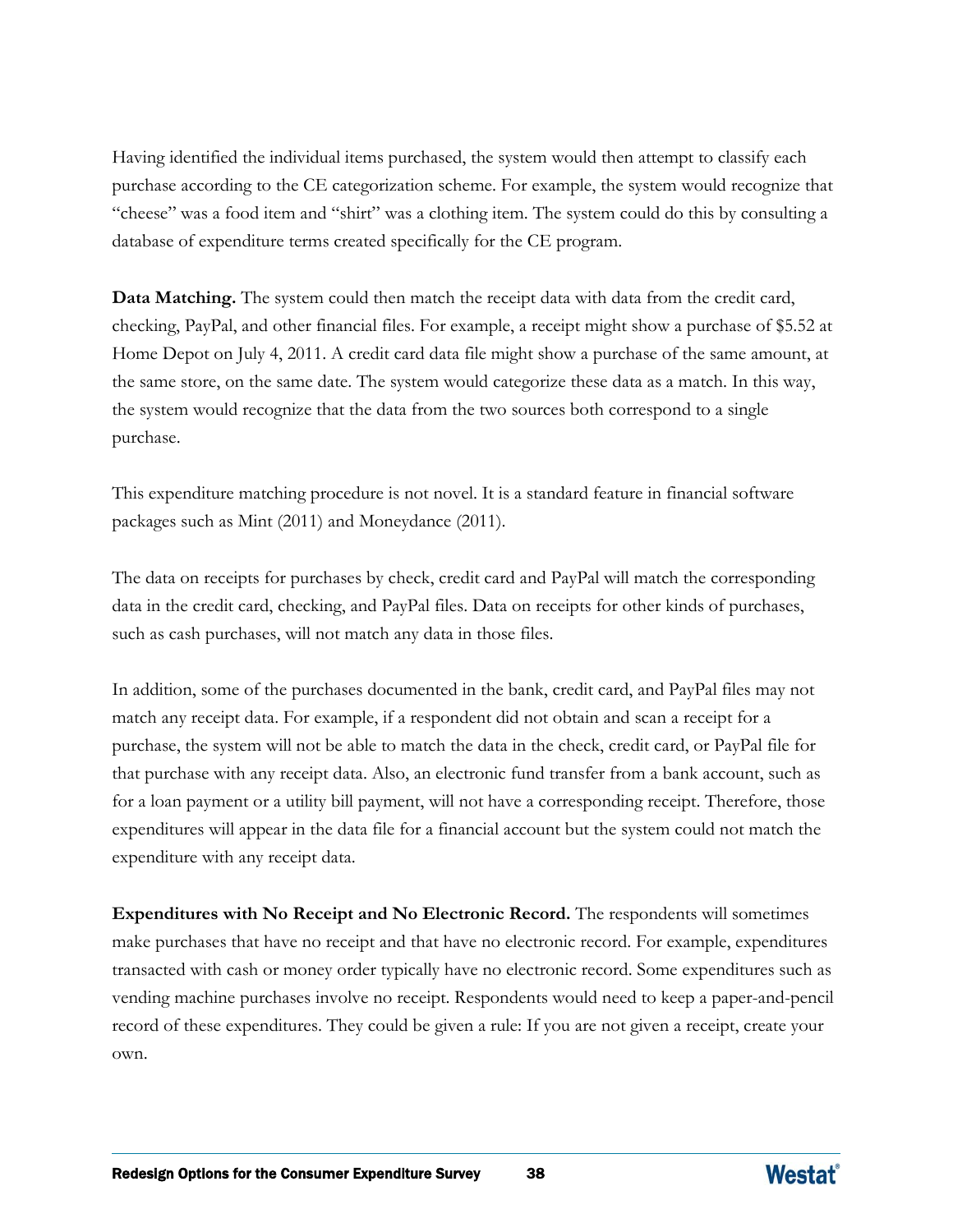This record could be in the form of a short form that the respondents complete. One possibility is that the respondents complete one form per purchase. They could then scan the form along with the receipts and email the scan to the central repository.

**Web Questionnaire.** The data in the financial data files, receipts, and short forms would not be sufficient for the CE program. Table 8 shows the kinds of data available from the various sources. The table shows that receipts have most but not all of the information required by the CE program.

In order to collect the necessary information, we recommend that the repository system periodically ask each respondent to complete a web questionnaire. The repository system would create the web questionnaire automatically and email it to the respondent. Each page of the questionnaire would ask about a single item purchased.

For example, the web questionnaire might pose a question like "On July 4, 2011, you purchased three items at Home Depot. One item was a hammer for \$8.95. Was this item for someone on your household list?" The system would consult the database of terms and categorize "hammer" as "other" rather than "food and drinks" or "clothing."

The following examples illustrate how the repository could handle various purchases.

**Credit Card Purchase with Receipt**. Respondent A buys 20 items at Safeway, including 3 pounds of apples for \$6.00, on July 6, 2011, paying for the purchase by credit card. Respondent A scans the receipt for this purchase. The scan goes to the repository. The system applies OCR to capture the 20 items on the receipt, including the apples. The system matches the receipt with the corresponding charge in the respondent's credit card file. Later the system sends an email that asks Respondent A to complete a web questionnaire. One of the pages in that questionnaire contains this text: "On July 6, 2011, you purchased apples for \$6.00." The page also shows the relevant lines from the scanned Safeway receipt, which might read "Apples……\$6.00." The page then presents questions to elicit the information required by the CE surveys. The system could consult the database of expenditure terms to recognize that "apples" is categorized as food. The web survey would ask CE questions appropriate for a food, for example, whether it is for consumption at home, and when the respondent replies "yes," whether it is for someone outside the household.

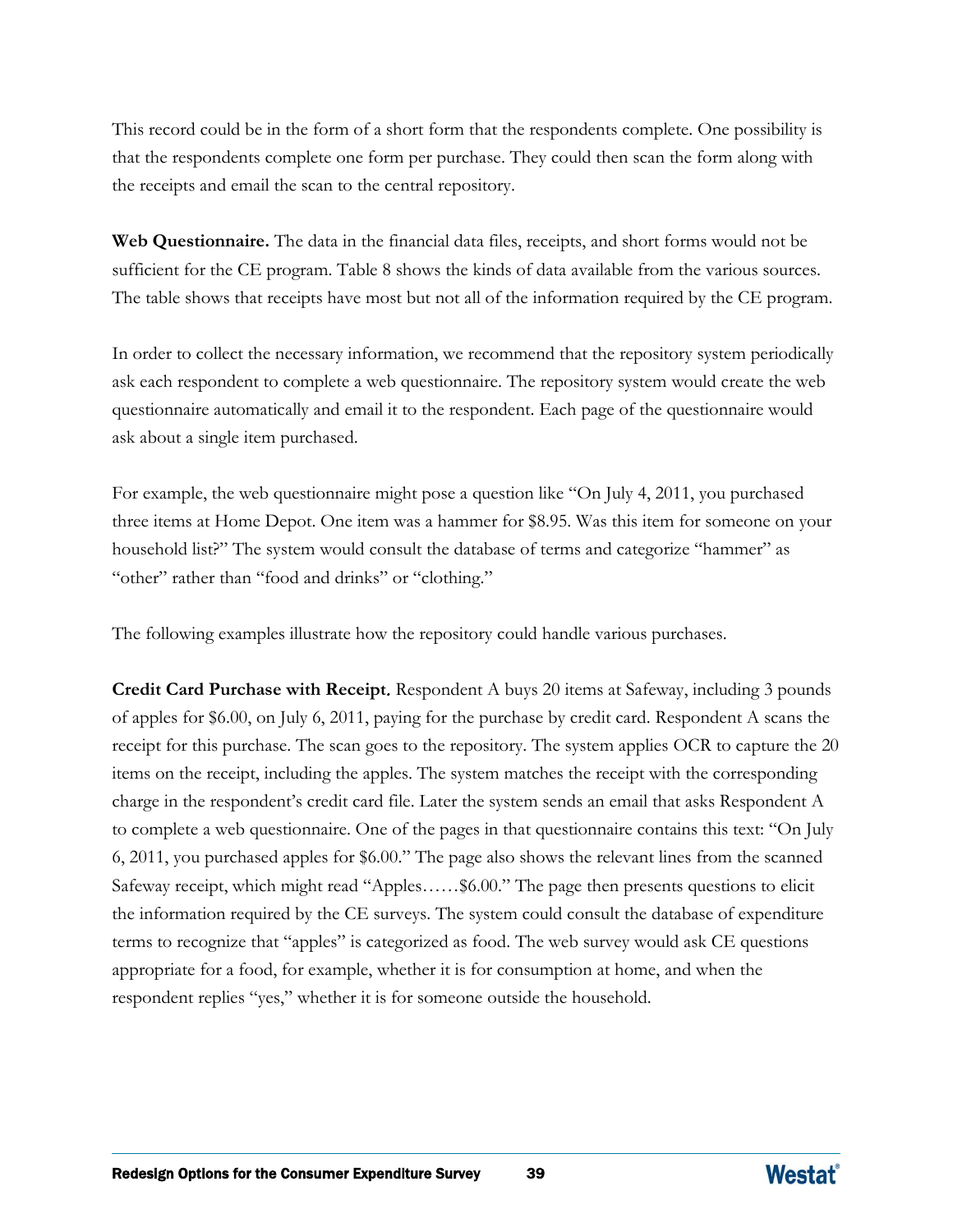|                                 | Date of<br>trans-<br>action | <b>Service</b><br>dates | <b>Total</b><br>price | <b>Tax</b><br>amount | <b>Tax rate</b> | <b>Shipping</b><br>fees | Item<br>verbatim<br>descrip-<br>tion | Item<br>descrip-<br>tion | Item ID<br>number | Item<br>price | Item<br>rebate<br>price |
|---------------------------------|-----------------------------|-------------------------|-----------------------|----------------------|-----------------|-------------------------|--------------------------------------|--------------------------|-------------------|---------------|-------------------------|
| Cash, no receipt                |                             |                         |                       |                      |                 |                         |                                      |                          |                   |               |                         |
| Paper receipt                   | U                           |                         | U                     | $\sf U$              | $\mathsf S$     | $\sf U$                 | $\sf U$                              |                          | $\mathsf S$       | $\sf U$       | $\sf U$                 |
| Electronic<br>confirmation      | U                           | $\sf U$                 | $\sf U$               | $\sf U$              | ${\sf S}$       | $\sf U$                 | $\sf U$                              |                          | U                 | $\sf U$       | $\sf U$                 |
| Downloaded file:<br><b>EFT</b>  | U                           |                         | $\sf U$               |                      |                 |                         |                                      |                          |                   |               |                         |
| Downloaded file:<br>check       | U                           |                         | $\sf U$               |                      |                 |                         |                                      |                          |                   |               |                         |
| Downloaded file:<br>debit card  | U                           |                         | $\sf U$               |                      |                 |                         |                                      |                          |                   |               |                         |
| Downloaded file:<br>credit card | U                           |                         | $\sf U$               |                      |                 |                         |                                      |                          |                   |               |                         |
| Money order                     |                             |                         |                       |                      |                 |                         |                                      |                          |                   |               |                         |
| Cashier's check                 |                             |                         |                       |                      |                 |                         |                                      |                          |                   |               |                         |

#### Table 8. Information that appears on various kinds of records of expenditures

NOTE: "U" signifies that the information usually appears in the record. "S" signifies that the information sometimes appears in the record. Service dates refers to the dates that the service was received, such as the span of time that a utility provided service. "Item verbatim description" refers to text used by the vendor such as "tshrt" while "item description" refers to readily understandable text such as "tee shirt." "Item ID number" refers to a code such a SKU or UPC number. "Item price" refers to the price of individual items included in the "total price." "Item rebate price" refers to discounts for individual items.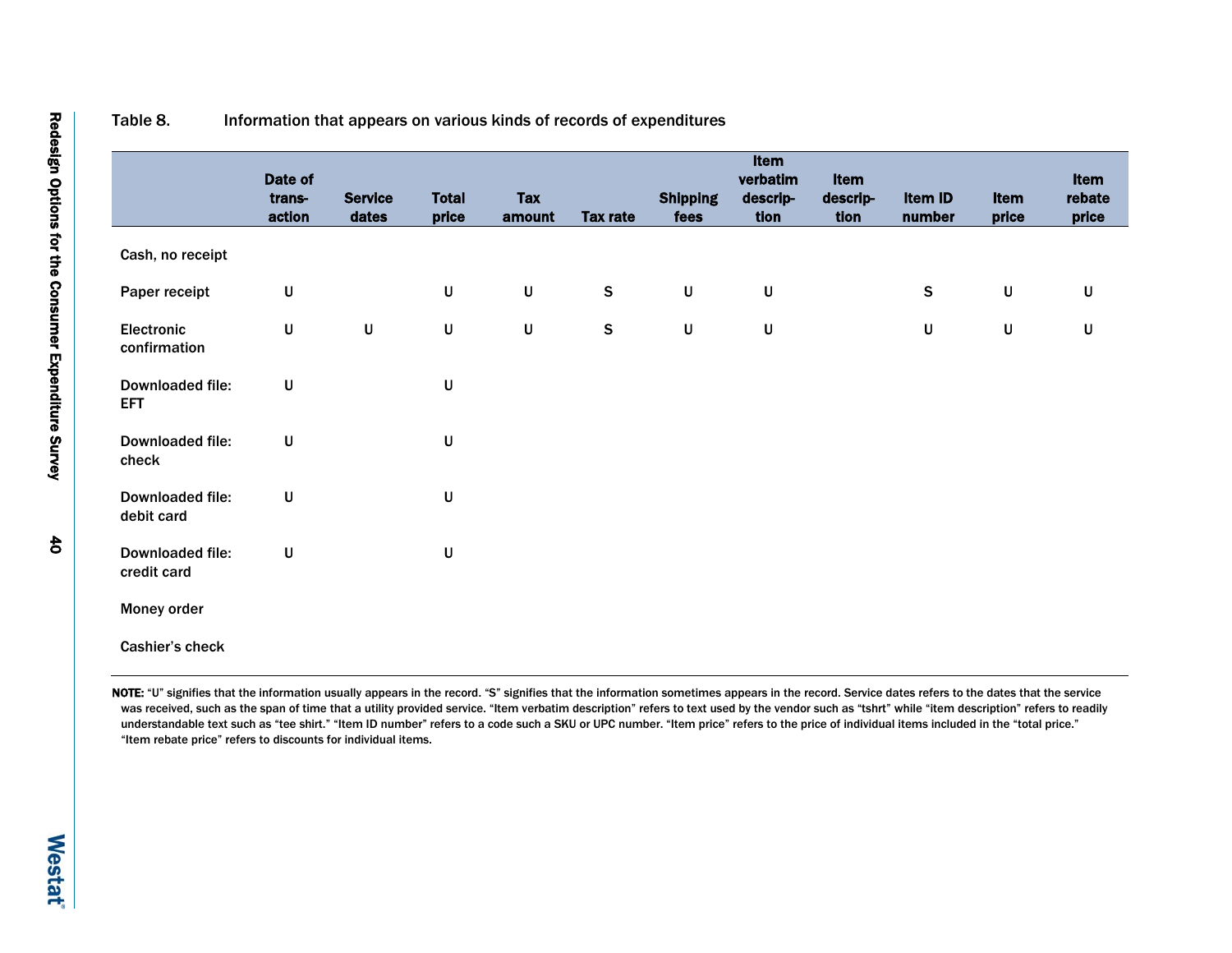**Check Purchase with No Receipt.** Respondent B signs a contract to have an addition built for his house. Respondent B gives the builder a \$2,000 check but builder does not immediately provide a receipt for payment; the only record of the payment is the contract and the check itself. The checking account data file that Respondent B sends to the repository shows the date and amount of the check. No receipt matches this check. For that reason, the system asks Respondent B about that check in the web questionnaire: "On July 9, 2011 you wrote a check for \$2,000. What did you purchase?" After Respondent B enters "Construction on my house," the system consults the database of terms, but does not find that phrase. The system therefore asks, "Was this check for food and drinks away from home, food and drinks for home consumption, clothing, shoes, jewelry and accessories, or all other products, services, and expenses?" Respondent B replies that the expense is in the "other" category. The web survey then asks the question, "Is this purchased for someone outside the household?" and Respondent B replies with "no."

**Cash Purchase with Receipt.** Respondent C buys \$20.00 of gasoline and pays with cash. Respondent E gets a receipt for this purchase, and later scans the receipt and emails it to the repository. The system applies OCR to read the receipt, and tries to match the purchase with any check or credit card purchase in the bank and credit card files. Since this was a cash purchase, the system finds no match. It therefore asks Respondent C about the receipt in the web questionnaire. The software could be able to apply OCR to determine that the receipt is for gasoline, which falls into the "other" CE category. The software could also be able to capture the price from the scan of the receipt. The web questionnaire displays an image of the receipt and asks "This appears to be a receipt for a \$20.00 purchase of gasoline. Is that correct?" When Respondent C answers "yes," the web questionnaire asks the question appropriate for the "other" category—whether the item was for someone on Respondent E's household list.

**Electronic Fund Transfer with No Receipt**. Respondent D pays her electric bill through electronic fund transfer from her checking account. No receipt is issued. The system detects this debit in the checking account data file and finds no matching receipt. Accordingly, the web survey asks, "On July 12, 2011, your checking account was debited \$125.60 to the Southern Electric Company. What did you purchase?" It then asks the other questions necessary for the CE program.

**Respondents Who Do Not Elect to Submit Their Data Electronically.** Diary survey respondents who choose not to submit their data electronically would still be encouraged to keep their receipts. They would be given a box or envelope which they would use to store all their receipts. Printed on the box or envelope would be a reminder to obtain and keep receipts. The

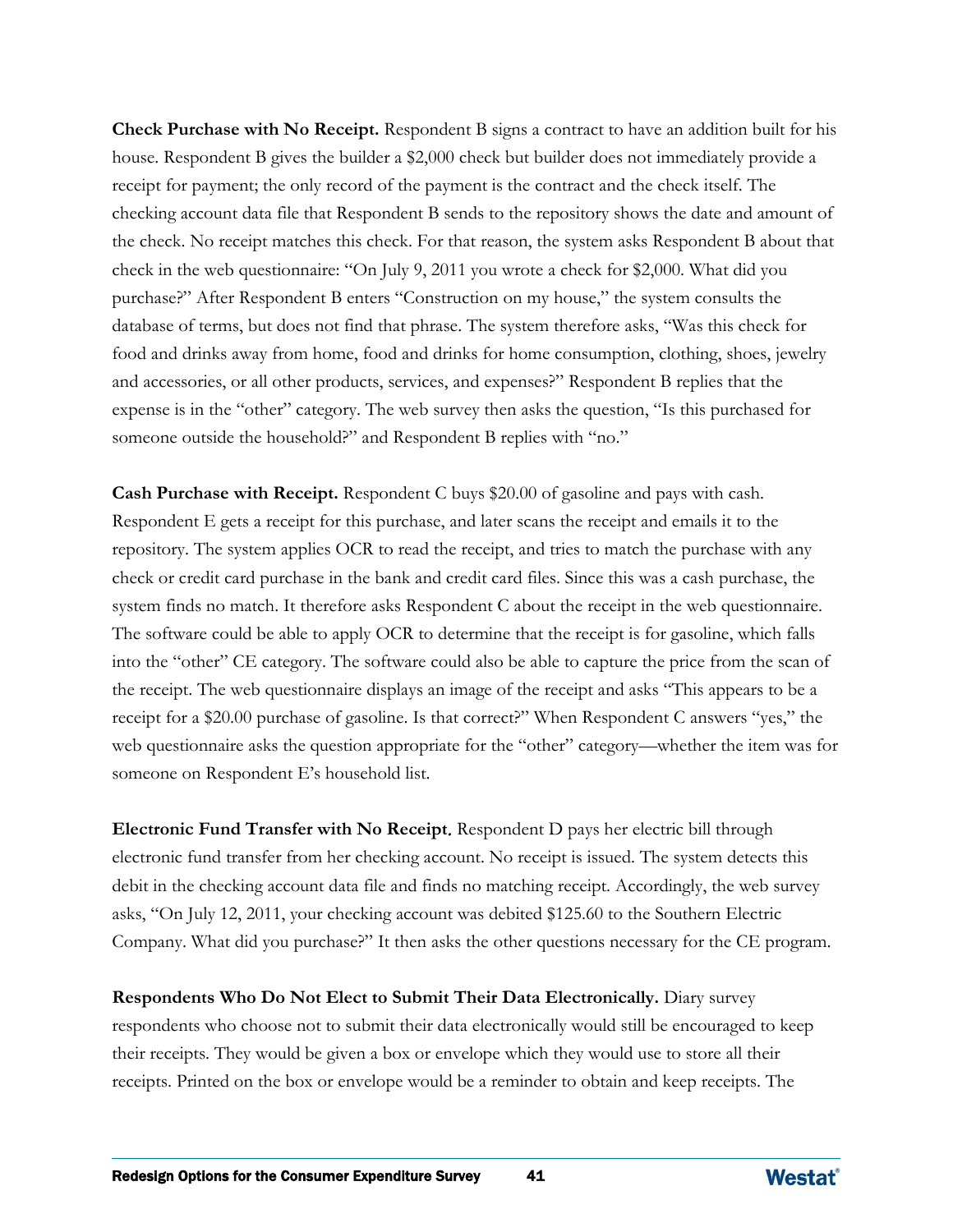envelopes or boxes would be ready for mailing, with a postage-prepaid frank, and pre-addressed to the data repository.

These respondents would also be asked to keep all their credit card, checking account, and other relevant statements that they receive in the mail. If they make any online purchases, they will be encouraged to print out and retain the purchase confirmations.

The respondents would be encouraged to create their own record when they make any purchases that involve no receipt. They would be provided short forms to record purchases. If they make a purchase with no receipt, such as from a vending machine, they would complete the form to create a record.

The respondents would periodically send, via U.S. Mail, their receipts and forms to the central repository. They would also mail photocopies of their credit card and checking account statements. Repository staff would scan the receipts and forms (much like services like shoeboxed.com do), and enter data from the financial statements.

**Respondents Who Wish to Use a Paper Diary.** Some respondents will not wish to scan or to mail their receipts to the central repository. These respondents will be permitted to record their expenditures in a paper diary, using the current Diary survey methods.

**Interviewer's Role.** During the initial visit to the household in the Diary survey, the interviewer would determine whether the respondent was willing and able to use technology to report their expenditure data. The interviewer would give instructions on how to record information. The nature of those instructions would depend upon the respondent's willingness and ability to use technology. Technology users would hear how to scan receipts and download data files. Nonusers of technology would hear how to keep and mail paper records. The interviewer would go through several examples with the respondent until the interviewer felt certain that the respondent understood.

The interviewer would set up advance appointments to talk with the respondent by telephone. The purpose of these calls would be to monitor and assist the respondent during the 2-week collection period. The interviewers would speak with the respondents at least four additional occasions after the first contact. The first call would occur 2 or 3 days after the initial contact.

The interviewer would monitor the activity of those respondents. The interviewers would observe if respondents were complying with the instruction to submit data to the repository, whether by U.S.

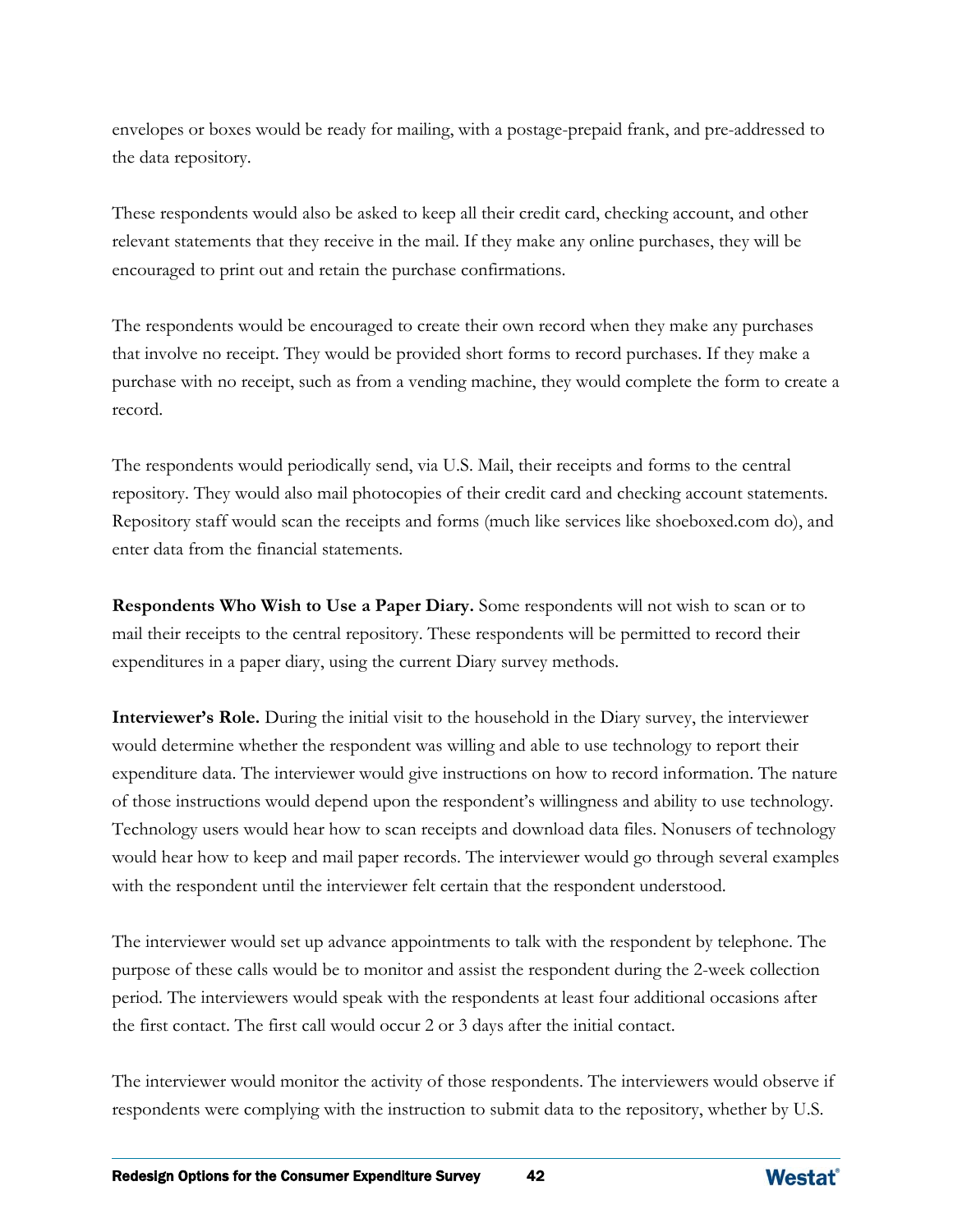Mail or electronically. During the first call, interviewers who detect no data collection activity would ask the respondents whether they are obtaining receipts. If they are, the interviewers will encourage them to scan the receipts or send them in by U.S. Mail. If the respondents are neglecting to complete the web questionnaire, the interviewers would encourage them to do so.

The third contact would occur 1 week after the initial interview. The interviewers would have the option to make either an in-person visit or a telephone call. An in-person visit would be necessary if the respondent was failing to scan receipts or to send or mail the files to the central repository. In this case, the interviewer would personally examine the receipts and other documentation and conduct a recall interview. An in-person visit would also be necessary for those respondents who are reporting their expenditure data by filling out the paper diary.

The fourth contact would be by telephone. The interviewer would monitor the respondents' data collection activity. For respondents who are not sending information to the repository, the interviewer would ask about purchases that may have been missed.

The fifth, and final, contact would close out the data collection. If the respondent has been providing data electronically and completing the web questionnaires, then the contact could be by telephone, with a final review of purchases over the prior week. If the respondent had been providing data in paper form, or had elected to scan or mail in receipts but had not been consistently complying, this visit would be in person. The interviewer would conduct a recall interview during this visit.

**Recall Interview.** The recall interview would augment the data that the respondents had provided either electronically or on paper. The interview would also help the respondents to report expenditures that they had not yet reported. Some respondents will not adequately download financial data files or keep receipts. For those respondents, the recall interview will be the primary means of collecting data.

The respondents would provide details about their expenditures in the recall interview. The recall interview would be similar to the current Quarterly Interview survey, except that we recommend using an Event History Calendar to help the respondents recall their expenditures. An Event History Calendar uses salient events during the reporting period to help the respondent remember events that may not be as salient—such as expenditures.

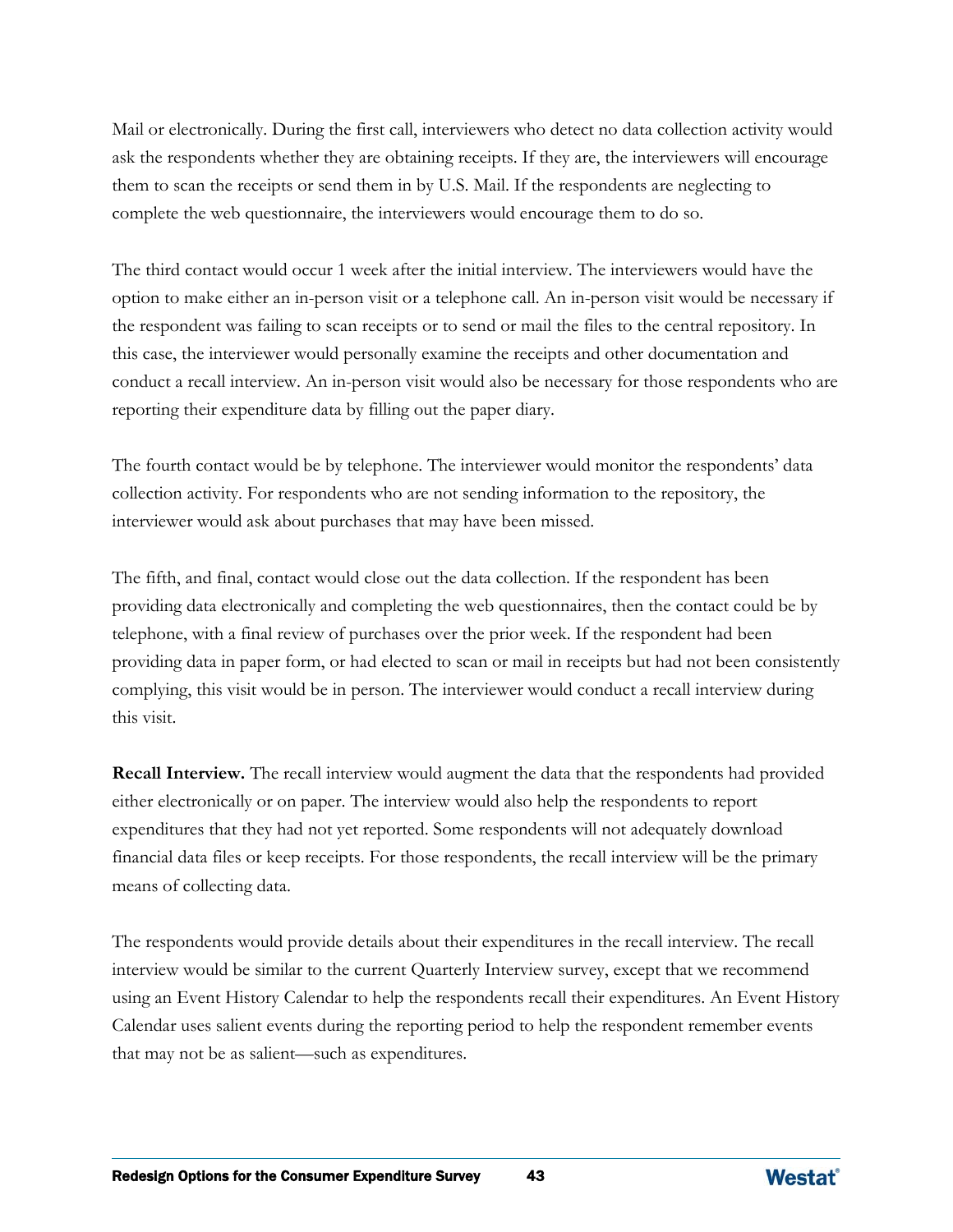**Single or Multiple Respondents per CU.** Considering the results of prior research (Westat, 2005; Edgar et al., 2006), we recommend a multiple respondent approach for the Diary survey in which all adults in the household provide data about their expenditures. The principal respondent would be solely responsible for reporting key expenditures such as rent and utilities. For those that report their data electronically, all CU members at least 14 years old will have their own account in the central repository. They would be asked to download and email their credit card, checking, and other relevant financial files. They will be asked to scan and email receipts. They will also be asked to respond to a web survey about their purchases. For those CUs that do not report their data electronically, all CU members will mail in receipts and financial statements or keep paper-andpencil diaries. Following the procedures of FoodAPS and other surveys using multiple respondents (Westat, 2005; Edgar et al., 2006), the interviewer would ask the principal respondent to instruct the other household respondents in the data collection procedures.

**Respondent Incentives.** We suggest both monetary and non-monetary incentives. Monetary incentives have proven very effective on field studies, such as the Diary survey, to increase response rates in a cost effective manner.

Given the level of effort required for the CE Diary survey, we recommend an incentive of at least \$50 for the principal respondent. This amount is slightly higher than the amount that Goldenberg et al. (2009) tested. However, it is consistent with the amounts proposed for the Medical Expenditure Panel Survey and several other field surveys such as the National Survey on Drug Use and Health. The incentive would be provided in the form of a prepaid debit card. We also propose a smaller incentive of \$10 for each of the individual respondents within the household. This is consistent with several other federal surveys with multiple respondents (e.g., National Health and Nutrition Examination Survey, and FoodAPS). A final level of monetary incentives should be determined during the development process. FoodAPS will soon experiment with several incentive levels; the results could be applicable to the CE Diary survey.

Additional incentives might be useful to encourage respondents to use electronic records and to keep receipts. Wine and Riccobono (2011) report the use of incentives to promote early response to the web survey for the National Postsecondary Student Aid Study. A similar incentive structure could be considered for respondents who email and scan expenditure documentation in a timely way.

We also recommend that the household members receive a non-monetary incentive. The CE program provides an opportunity to offer unique incentives that are relevant to the survey itself.

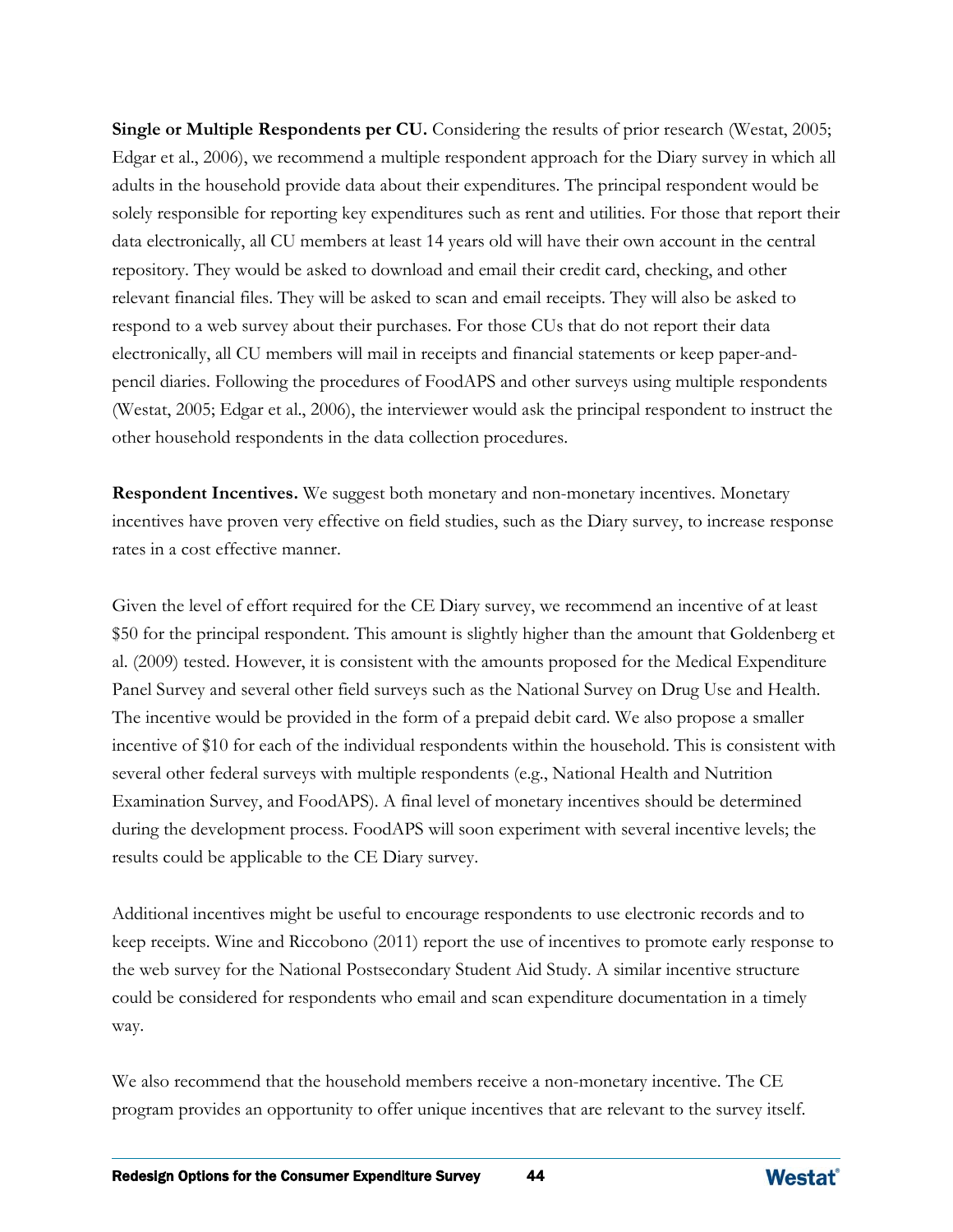That is, CE respondents might receive an incentive in the form of useful information about their spending. This incentive might motivate respondents to provide complete and accurate data because those data would actually enhance the value of the incentive.

One potential non-monetary incentive is a report in which the respondent's spending is compared with that of other people. The report would contain both graphs and text. This incentive would show respondents how their data compared with others with similar demographic background. For example, the incentive could be in the form of reports which contained graphs displaying the respondents' spending patterns beside the spending patterns of people of the same age and sex, of people who live in the same geographic area, or who have the same number of people in the household. The comparison data for these reports could come from recent CE results. These reports could be in hard copy or online form.

The financial software package Bundle uses a similar approach (www.bundle.com). Developed by Microsoft, Morningstar, and Citigroup, Bundle helps users monitor their spending and keep to a budget, like other financial software products such as Mint, Moneydance, and Buxfer. Bundle is unique, however, in that it creates online charts for the users, showing the characteristics of their spending alongside the spending of others with similar demographic backgrounds.

**Smartphones.** Some respondents will be interested in using their smartphones to keep some expenditure records. These respondents might use their smartphones to photograph purchases that have no receipts, such as an item bought from a vending machine. They might use their smartphones to fill out a short form, appearing on the screen, to provide data about the purchase. They might record an audio memo describing the purchase on the smartphone.

Respondents potentially could then refer to these reminders later, to complete paper forms about the purchases. They would then scan the forms and send them electronically to the repository.

Conceivably, the photographs, audio memos, or electronic forms could be sent electronically to the repository. These reminders could then be incorporated into the web survey. For example, one page on the web survey might have a question like this: "On July 20, 2011 at 3:19 pm you recorded this audio memo [click here to listen]. What did you purchase?"

We believe that smartphones potentially can play an important role in the CE program, as we described in our earlier report for BLS (Schneider and Reifer, 2011).

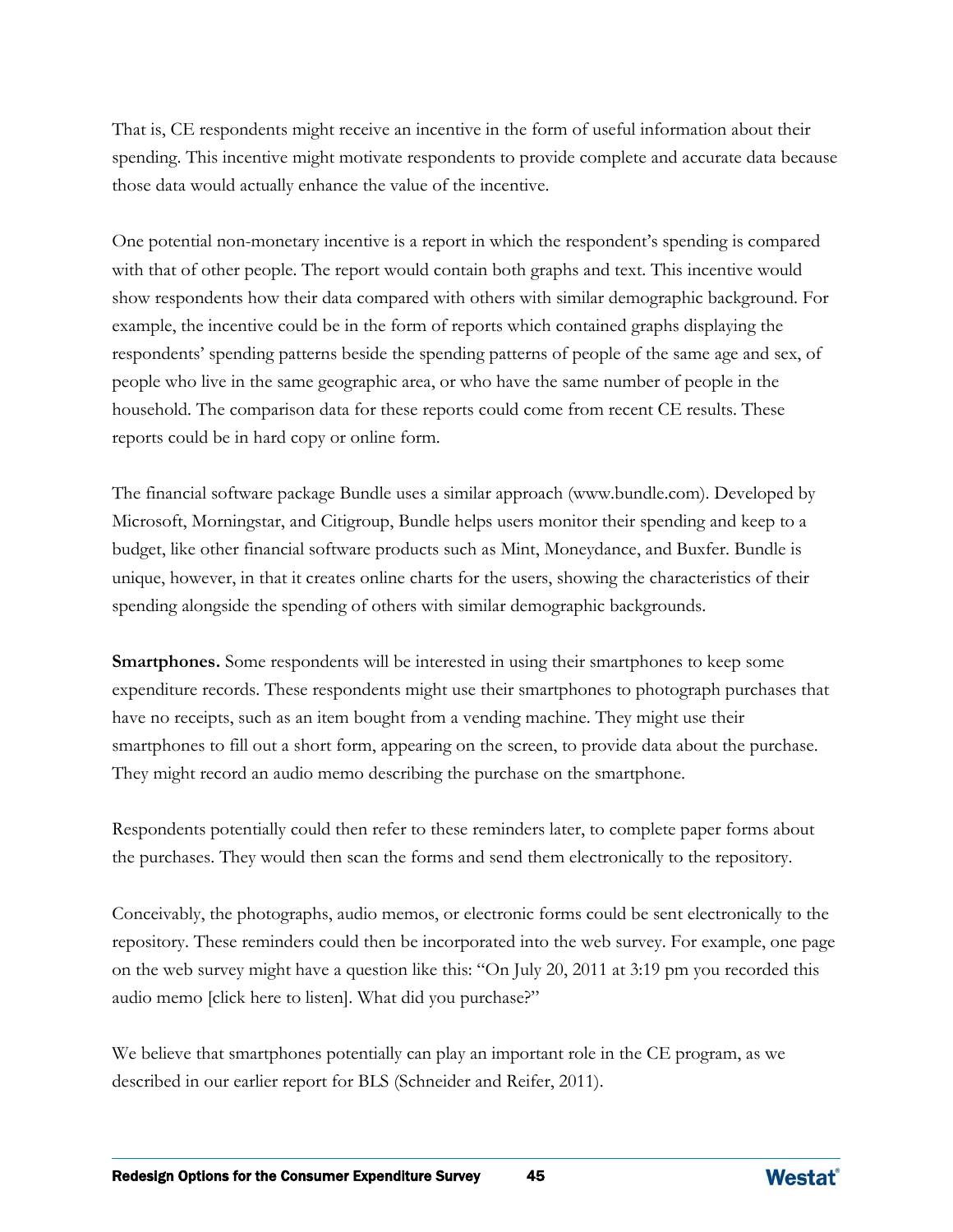**Loyalty Card and Other Retailer Information.** For both the Diary and Interview surveys in our proposed CE redesign, respondents would be asked to sign a consent form to allow the interviewers to obtain expenditure information from the stores where the respondents have loyalty cards. Prior arrangements would have to be made with the retailer to arrange for release of this information. BLS, the Census Bureau, or a contractor acting as a government proxy, could attempt to negotiate procedures for obtaining data from grocery chains, chain pharmacies, and other retailers who have loyalty card programs.

The loyalty card data could serve several purposes:

- The data would reveal expenditures that the respondents neglected to report;
- The data could be used to check the accuracy of the data that the respondents provided from memory; and
- The data could be used to itemize purchases when the respondents provided only the total sum of all items purchased. For example, when respondents provide a credit card invoice that shows only the total amount of the purchase, these data could provide a list of the purchased items and their individual costs.

# Diary Survey Costs and Implications for Sample Size

In this section we discuss the estimated costs and variance implications of the proposed procedures.

**Costs.** The Census Bureau provided a summary of CE variable costs for 2010 (including a breakdown between interview and diary costs). We used that summary as the primary basis for estimating the cost of the proposed design. We transformed some of the Census data (e.g., costs per interview, costs per noninterview) into more commonly used metrics (e.g., cost per completed interview as the expression of the total costs divided by the number of completed interviews). Because the current design does not incorporate any administrative data, we drew upon Westat's 2009 cost experience collecting data from administrative records of health care providers on the Medical Expenditure Panel Survey's Medical Provider Component (MPC), sponsored by the HHS Agency for Healthcare Research and Quality (AHRQ).

Table 9 summarizes the results of the cost estimation exercise. It compares the current design with the design we propose here, holding sample size constant, at 7,000 Consumer Expenditure (CE) units. This table provides costs for both the proposed Diary and Quarterly Interview survey design.

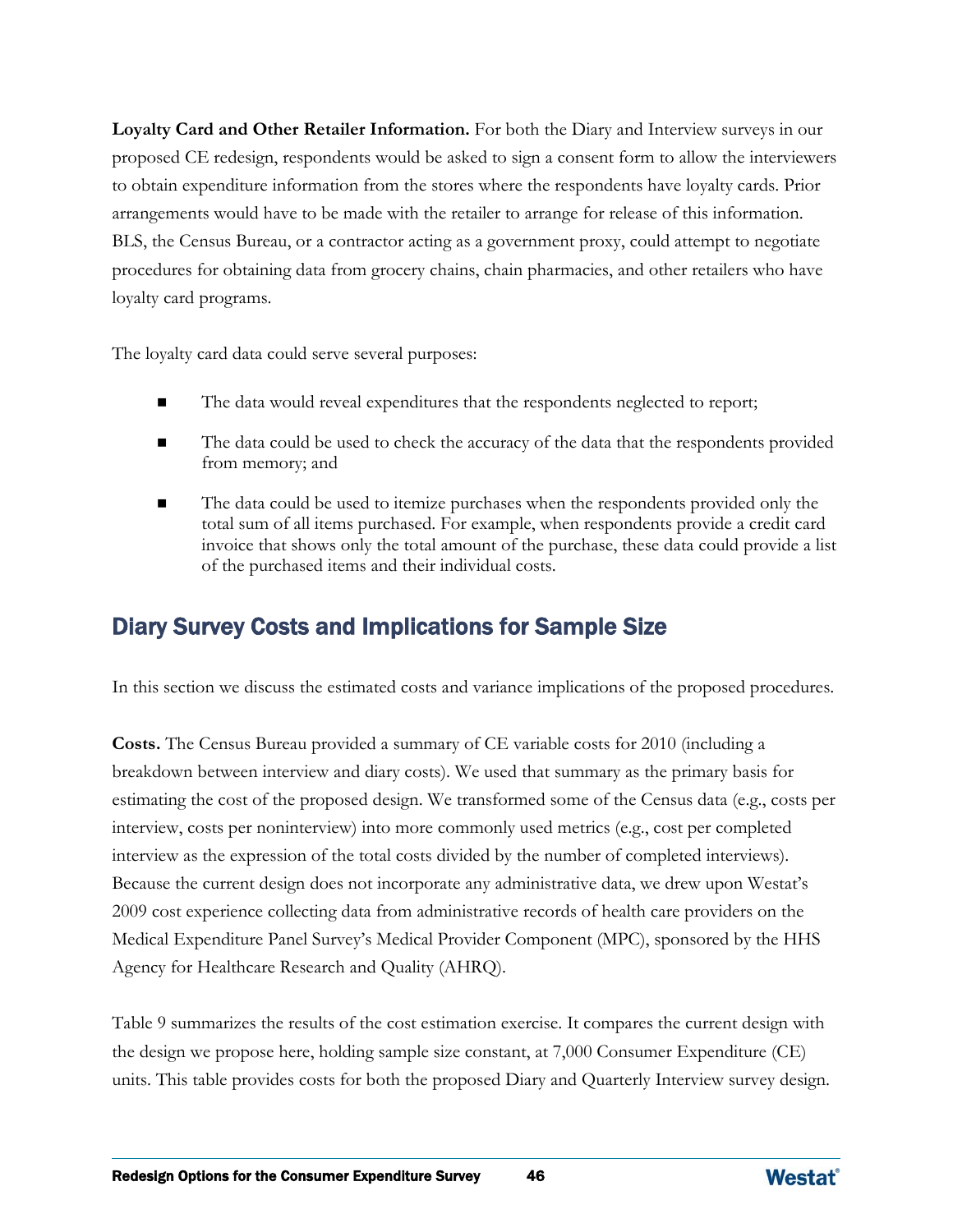In this section we concentrate on the costs of the Diary survey. The Quarterly Interview survey costs are discussed in a later section.

Many assumptions are required to extrapolate costs for the proposed design from the Census CE data and the Westat MPC data. For collecting the Diary survey data, the assumptions are provided in Tables 10 and 11 for the field data collection and administrative record collection, respectively. Each table compares the proposed design with the current design. For the field data collection, these costs consist of a combination of personal visits and prompting by telephone. For the administrative data, these consist of contacting providers and collecting record data.

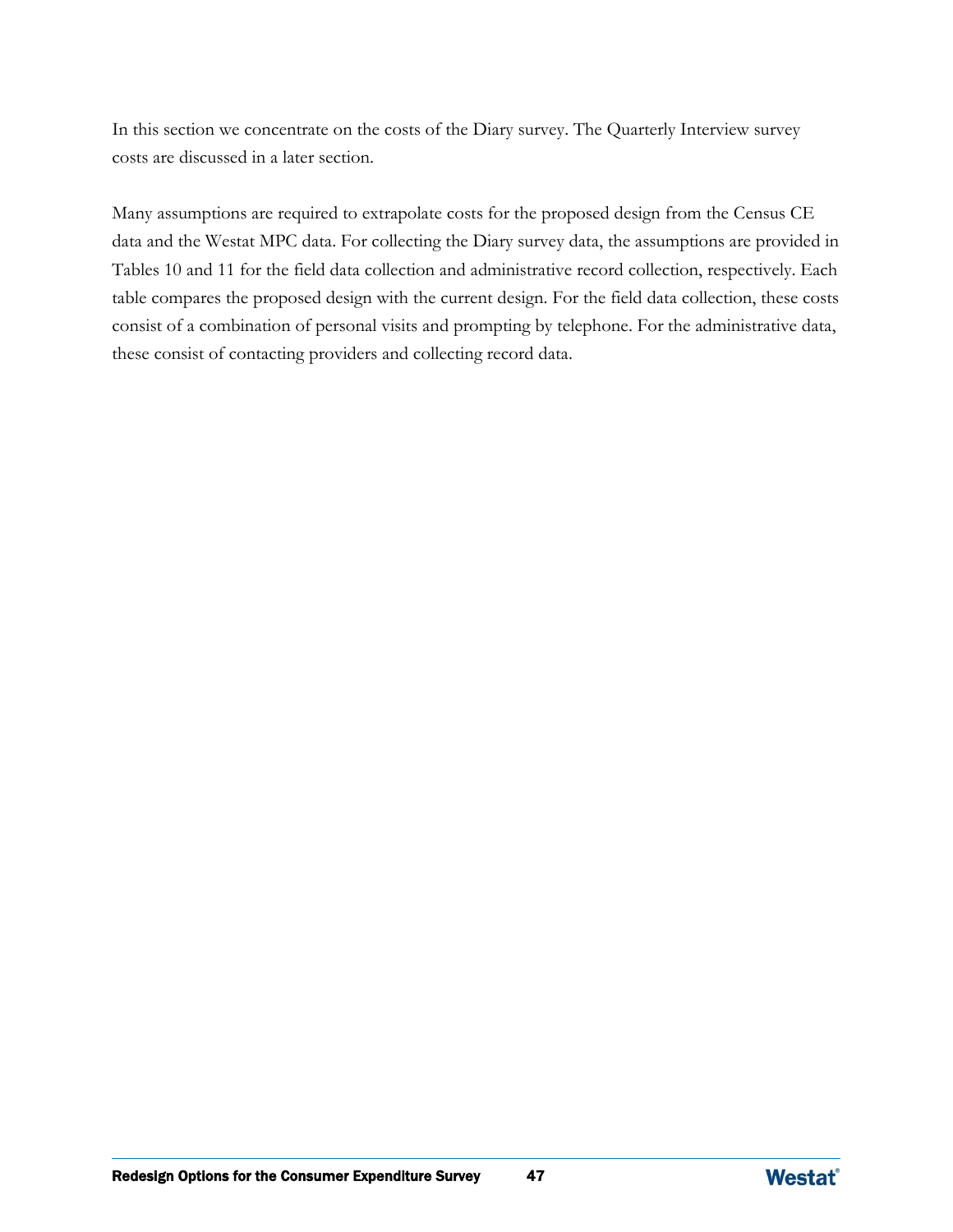## Table 9. Summary comparison of current and proposed CE designs

|                                                            |                       | <b>Proposed designs</b>                                                      |                                                                                           |  |  |  |  |
|------------------------------------------------------------|-----------------------|------------------------------------------------------------------------------|-------------------------------------------------------------------------------------------|--|--|--|--|
|                                                            | <b>Current design</b> | One respondent per CE unit<br>for Quarterly Interview,<br>multiple for diary | <b>Multiple respondents per CE</b><br>unit for Quarterly Interview,<br>multiple for diary |  |  |  |  |
| <b>Quarterly Interview</b>                                 |                       |                                                                              |                                                                                           |  |  |  |  |
| Interviews/CE unit/quarter                                 |                       |                                                                              | 2                                                                                         |  |  |  |  |
| <b>Quarters</b>                                            |                       |                                                                              | 4                                                                                         |  |  |  |  |
| Interview cost                                             | \$17,048,783          | \$24,685,164                                                                 | \$43,199,036                                                                              |  |  |  |  |
| Interview cost/complete                                    | \$476                 | \$342                                                                        | \$375                                                                                     |  |  |  |  |
| Administrative records cost                                | <b>NA</b>             | \$10,192,920                                                                 | \$13,250,796                                                                              |  |  |  |  |
| Administrative records cost/complete                       | <b>NA</b>             | \$283                                                                        | \$368                                                                                     |  |  |  |  |
| TOTAL QUARTERLY INTERVIEW COST                             | \$17,048,783          | \$34,878,084                                                                 | \$56,449,832                                                                              |  |  |  |  |
| TOTAL QUARTERLY INTERVIEW COST/COMPLETE                    | \$118                 | \$171                                                                        | \$150                                                                                     |  |  |  |  |
| TOTAL QUARTERLY INTERVIEW COST/CE Unit                     | \$588                 | \$969                                                                        | \$1,568                                                                                   |  |  |  |  |
| <b>Diary</b>                                               |                       |                                                                              |                                                                                           |  |  |  |  |
| <b>CE Units</b>                                            | 7,449                 | 7,449                                                                        | 7,449                                                                                     |  |  |  |  |
| Diaries/CE unit/week                                       |                       | 2                                                                            | 2                                                                                         |  |  |  |  |
| <b>Weeks</b>                                               |                       |                                                                              | 2                                                                                         |  |  |  |  |
| <b>Interview cost</b>                                      | \$5,111,926           | \$7,502,577                                                                  | \$7,502,577                                                                               |  |  |  |  |
| Interview cost/complete                                    | \$343                 | \$252                                                                        | \$252                                                                                     |  |  |  |  |
| Administrative records cost                                | <b>NA</b>             | \$805,992                                                                    | \$805,992                                                                                 |  |  |  |  |
| Administrative records cost/complete                       | <b>NA</b>             | 803                                                                          | \$803                                                                                     |  |  |  |  |
| <b>TOTAL DIARY COST</b>                                    | \$5,111,926           | \$8,308,569                                                                  | \$8,308,569                                                                               |  |  |  |  |
| <b>TOTAL DIARY COST/COMPLETE</b>                           | \$343                 | \$279                                                                        | \$279                                                                                     |  |  |  |  |
| TOTAL DIARY COST/CE UNIT                                   | \$686                 | 1,115                                                                        | \$1,115                                                                                   |  |  |  |  |
| <b>GRAND TOTAL - CE COST FOR ONE YEAR, BOTH COMPONENTS</b> | \$22,160,709          | \$43,186,652                                                                 | \$64,758,401                                                                              |  |  |  |  |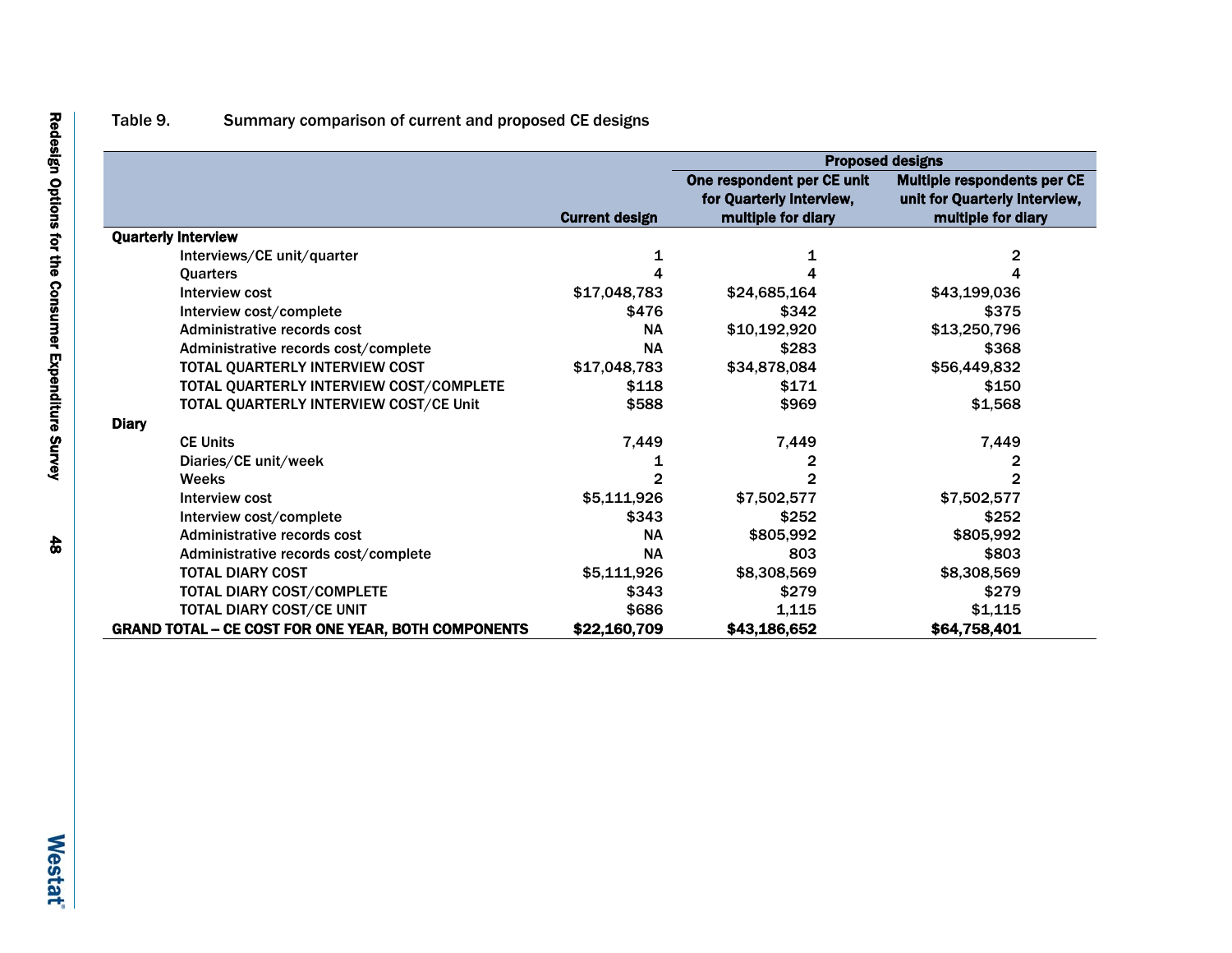## Table 10. Summary of CE diary costs

|                                                            | A                  | B                | C              | D                | Е         |                       | G              |
|------------------------------------------------------------|--------------------|------------------|----------------|------------------|-----------|-----------------------|----------------|
|                                                            |                    |                  |                |                  |           |                       | Admin.         |
|                                                            |                    |                  | Cost/          |                  | Cost/     |                       | records        |
|                                                            | <b>Total diary</b> | <b>Completed</b> | completed      | <b>Completed</b> | completed | <b>Administrative</b> | cost/          |
|                                                            | cost               | <b>CE units</b>  | <b>CE unit</b> | diaries          | diary     | records cost          | <b>CE unit</b> |
| <b>Formula</b>                                             |                    |                  | A/B            |                  | A/D       |                       | F/B            |
| Current design (Assumes 2PVs, one diary per week, 2 weeks) |                    |                  |                |                  |           | <b>NA</b>             | <b>NA</b>      |
| <b>PV</b>                                                  | \$5,111,926        | 7,449            | \$686          | 7,449            | \$686     | <b>NA</b>             | <b>NA</b>      |
| <b>TOTAL DIARY COST</b>                                    | \$5,111,926        | 7,449            | \$686          | 7,449            | \$686     | <b>NA</b>             | <b>NA</b>      |
| Proposed design                                            |                    |                  |                |                  |           |                       |                |
| (Assumes 2.3 PVs.                                          |                    |                  |                |                  |           |                       |                |
| Two diaries per week, 2 weeks)                             |                    |                  |                |                  |           |                       |                |
| Initial visit (PV)                                         | \$4,355,375        | 7,449            | \$585          | 14,898           | \$585     | <b>NA</b>             | <b>NA</b>      |
| 3 Prompts, most by phone                                   | \$931,125          | 7,449            | \$125          | 14,898           | \$100     | <b>NA</b>             | <b>NA</b>      |
| <b>Follow-up Interview</b>                                 |                    |                  |                |                  |           |                       |                |
| - Telephone $@.3$                                          | \$391,073          | 2,235            | \$175          | 4,469            | \$215     | <b>NA</b>             | <b>NA</b>      |
| - Personal Visit@.7                                        | \$1,825,005        | 5,214            | \$350          | 10,429           | \$400     | <b>NA</b>             | <b>NA</b>      |
| <b>TOTAL DIARY COST</b>                                    | \$7,502,577        | 7,449            | \$1,007        | 14,898           | \$504     | <b>NA</b>             | <b>NA</b>      |
| <b>TOTAL DIARY + ADMIN. RECORDS</b>                        | \$8,308,569        | 7,449            | \$1,115        | 29,796           | \$279     | \$805,992             | \$108          |

Г

 $\overline{\phantom{0}}$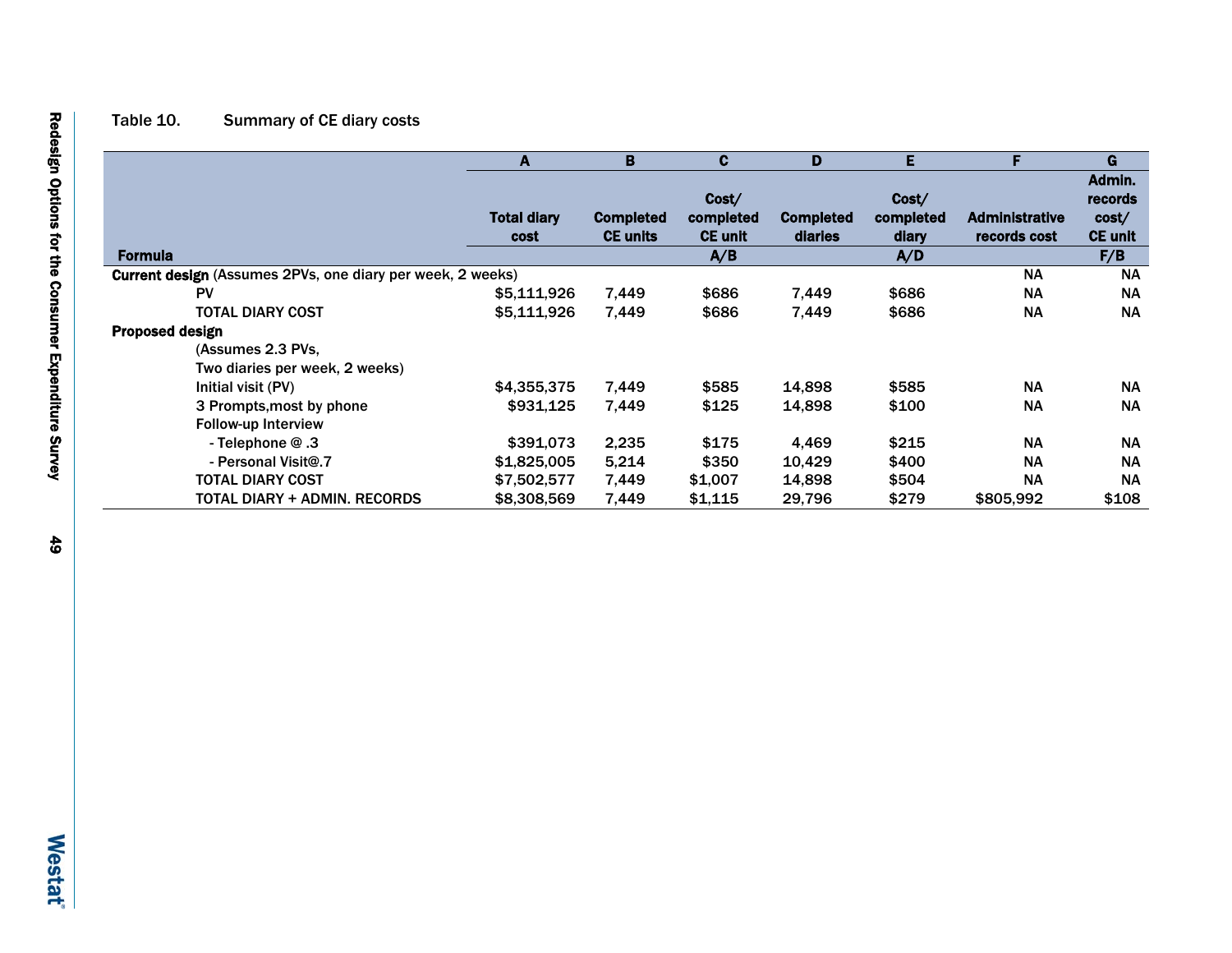## Table 11. Administrative records cost for diary

|                                                        |                  | <b>Diary</b><br><b>Proposed CE design</b><br>2009 MEPS MPC |                        |                               |            |
|--------------------------------------------------------|------------------|------------------------------------------------------------|------------------------|-------------------------------|------------|
|                                                        | <b>Hospitals</b> | Office-based<br>doctors                                    | Large<br>organizations | <b>Small</b><br>organizations | <b>Sum</b> |
| Interviewing                                           | \$2,339,952      | \$1,172,293                                                |                        |                               |            |
| <b>Abstraction</b>                                     | \$1,710,737      | \$631,824                                                  |                        |                               |            |
| <b>Other</b>                                           | \$957,298        | \$510,209                                                  |                        |                               |            |
| Total                                                  | \$5,007,987      | \$2,314,326                                                | \$552,866              | \$253,126                     | \$805,992  |
| Completes (providers/vendors)                          | 4,720            | 8,501                                                      | 1,042                  | 931                           | 1,973      |
| Cost per unit                                          | \$1,061          | \$272                                                      | \$531                  | \$272                         | \$803      |
| <b>Household reporting units</b>                       | 8,500            | 8,500                                                      | 7,444                  | 7,444                         |            |
| Provider or vendor completes/household reporting units | 0.56             | 1.00                                                       | 0.56                   | 0.25                          |            |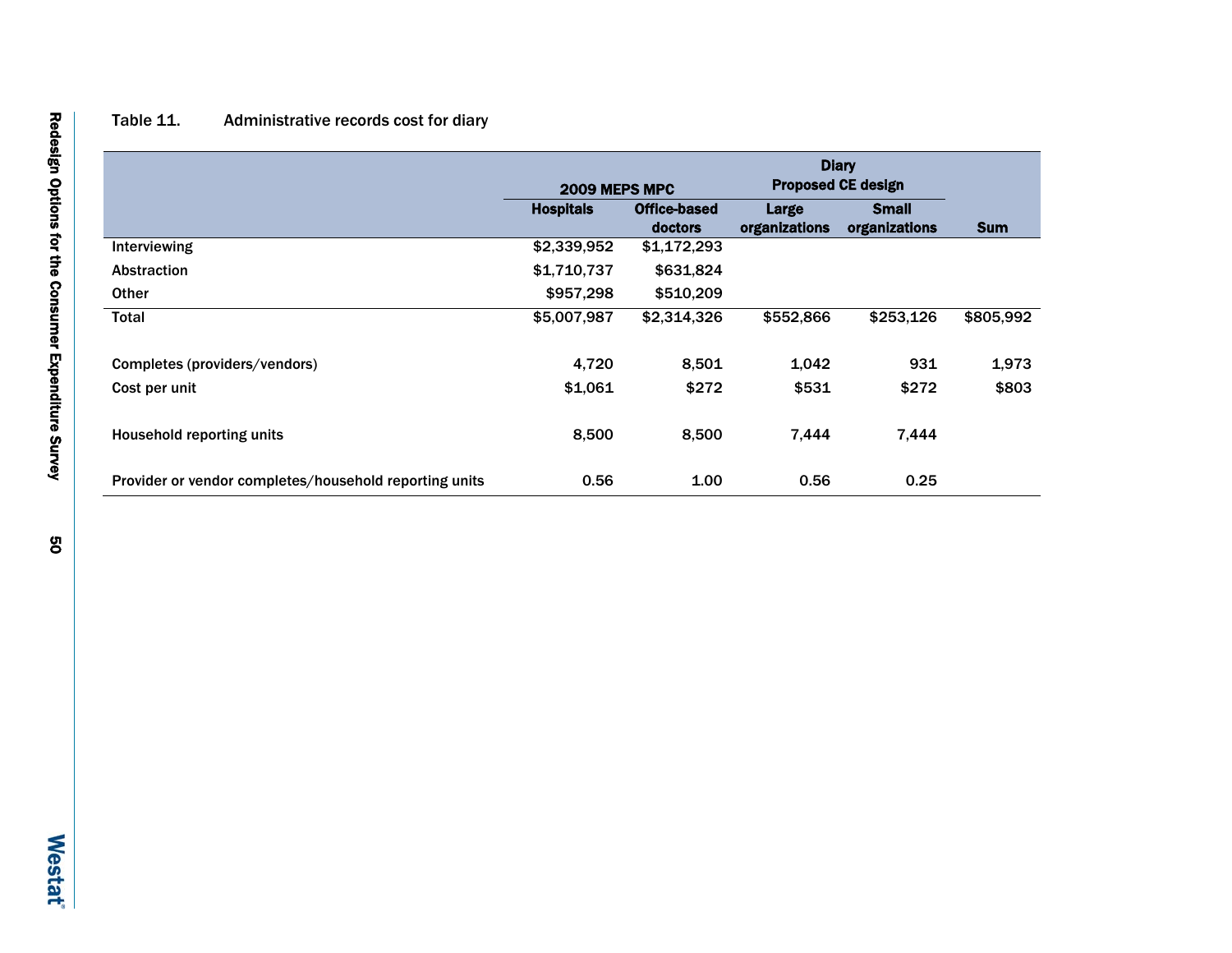The cost of the proposed design for the Diary is approximately 60 percent higher than the current design. One major addition for the new procedure is the collection of data from multiple respondents. The additional personal visits and telephone calls shown on the budget provide the additional costs associated with this. This feature contributes approximately \$2.4 million of the additional \$3.2 million of the higher costs of the new procedure. A second addition is the collection of administrative data, which is not done under the current design. This accounts for the remainder of the additional costs.

The administrative records aspect of the proposed design poses the greatest cost uncertainty. For this exercise, we have assumed that vendors and financial institutions will cooperate in providing cost information for their customers, but the feasibility of the proposed approach needs to be established with a proof of concept exercise, then tested carefully in the field. The experience base is much smaller for collecting administrative data in surveys than for conducting interviews and collecting diaries from household populations. We have made some rather arbitrary assumptions about the number of large and small vendors that would be asked to provide cost information for their customers, leveraging off the MPC data for hospitals and physicians. However, it should be noted that the MPC sample was driven by cost considerations. It supplements the MEPS Household data, and AHRQ determined from the outset that some provider types were more important than others for estimating national healthcare costs. Thus, hospital events reported by the household were sampled with certainty, but only a subsample of the office-based physicians was included in the MPC. In imputing for missing data, households with complete data for physicians served as donors for households with physician visits that were not selected for the MPC. Similar decisions could be made about the CE administrative data in the proposed design, so that it could be scaled up or down to meet available resources.

**Implications for Sample Size.** From a sampling and variance perspective, the proposed design does not significantly differ from the current design. Both use a 2-week data collection period. Therefore, the above cost discussion provides guidance on the sample sizes required to meet current program standards. As discussed, the cost of the recommended design, using multiple respondents, is approximately 80 percent more expensive than the current design. It is difficult to translate this exactly to implications for sample size. One approximation assumes a direct relationship between the increase in cost and sample size. Under this assumption, and without increasing the CE budget, the recommended design would collect data from approximately 60 percent of the CUs that provide data under the current design. Much of the additional collection cost for the new procedure is attributable to the collection of diaries from multiple respondents, rather than just one respondent.

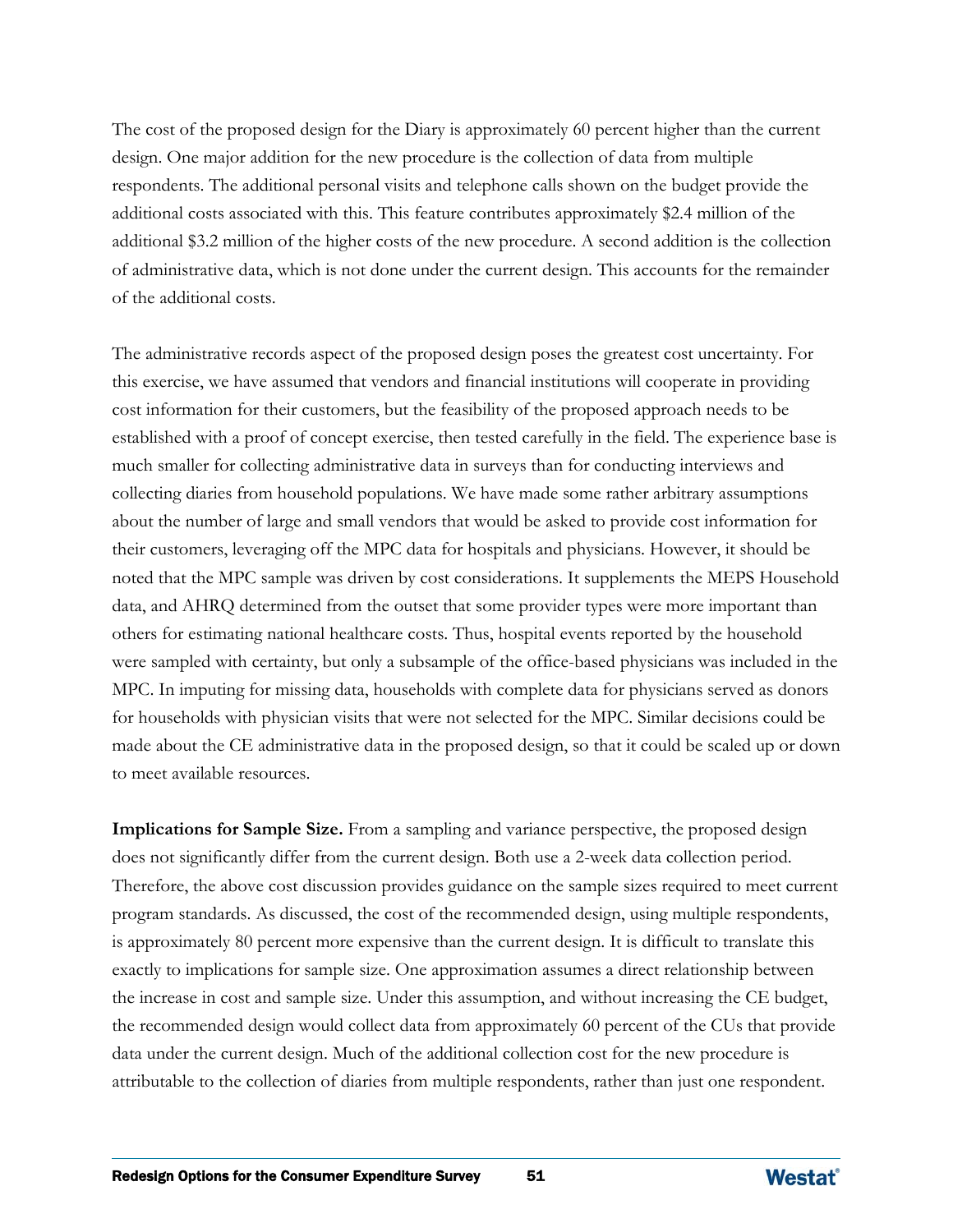If the current single respondent design were continued, the unit cost of the recommended design would be closer to the current design, even including the administrative record collection.

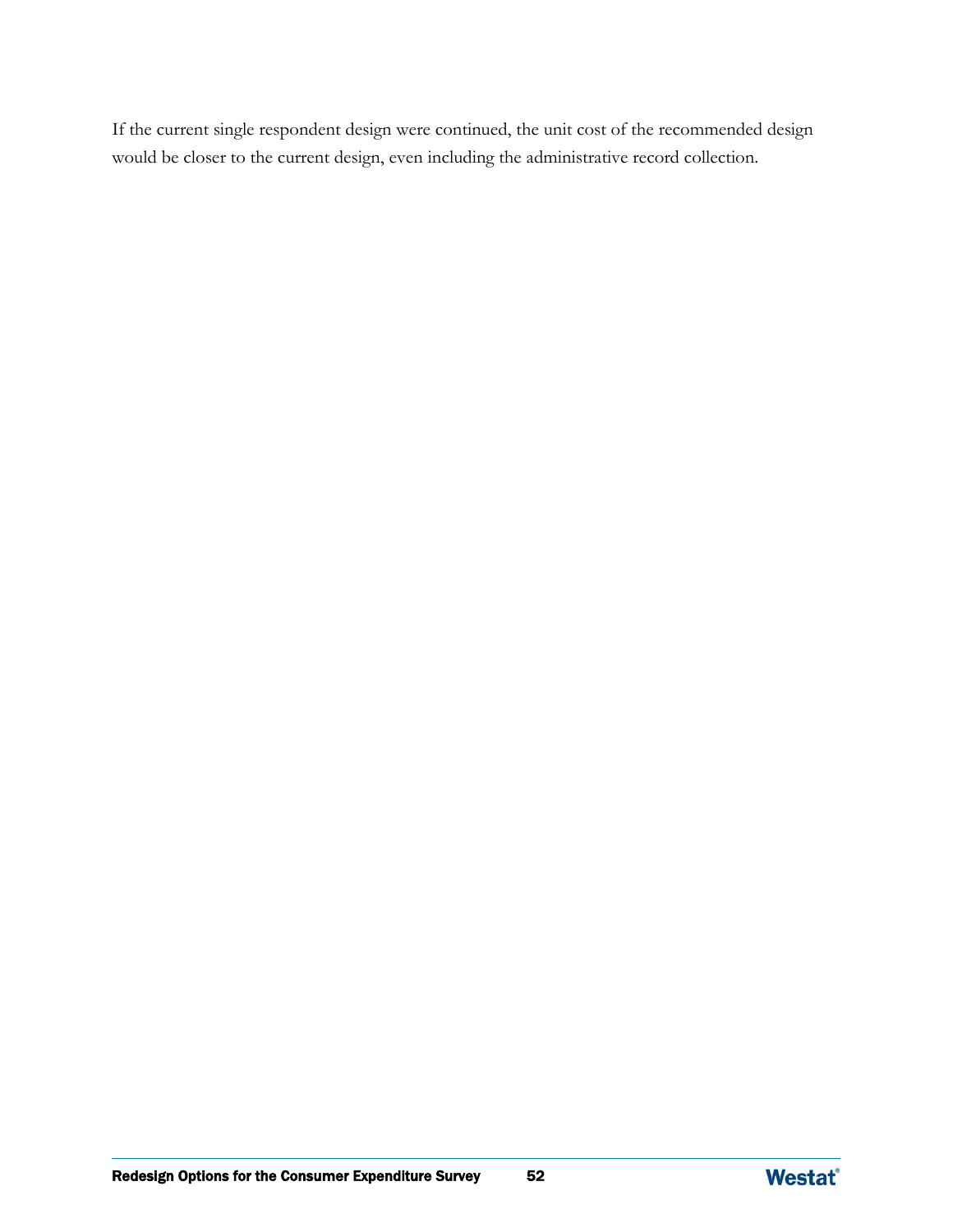# Recommended Design: Quarterly Interview **Survey**

In our recommended redesign, the primary purpose of the Quarterly Interview survey is to collect information about larger expenditures, while the primary purpose of the Diary survey is to collect data on smaller, more frequent expenditures. For example, expenditures for food would be covered by the Diary survey; these usually small, frequent expenditures would either not be covered, or be covered in only abbreviated form, by the Quarterly Interview survey. We are asumming that the income data that is currently collected on the Quarterly Interview survey would also be collected.

Our recommendations for the Quarterly Interview survey are intended to minimize respondent burden in two ways:

- The number of in-person interviews per CU will decrease from the current five to three; and
- Some expenditure data will be collected through records, rather than interviews.

The current design has a total of five in-person interviews per household, creating significant cost and respondent burden. Reducing this number to three in-person interviews would substantially reduce this burden and may lead to greater cooperation, fewer dropouts, and better data quality. The rotation design is illustrated in Figure 3. Each sampled address will be interviewed in two sets of interviews, spaced 12 months apart. For example, in Figure 3, the sample in panel 3 month 3 is initially interviewed in Year T+1 and then re-interviewed in Year T+2 in month 3. By collecting data at two points in time, the CE program can continue to collect longitudinal data to measure annual change and take advantage of the economies associated with following up households that have already been recruited.

The second way our recommended redesign reduces respondent burden is by collecting data about many of the expenditures through records. Data about most or all of the large expenditures is likely to be available on paper or electronic records and receipts. In addition, data about some expenditures may be available relatively easily from sources other than the household. For example, financial companies may provide data about mortgage and other loan payments. Utility companies may provide data about electricity or natural gas payments.

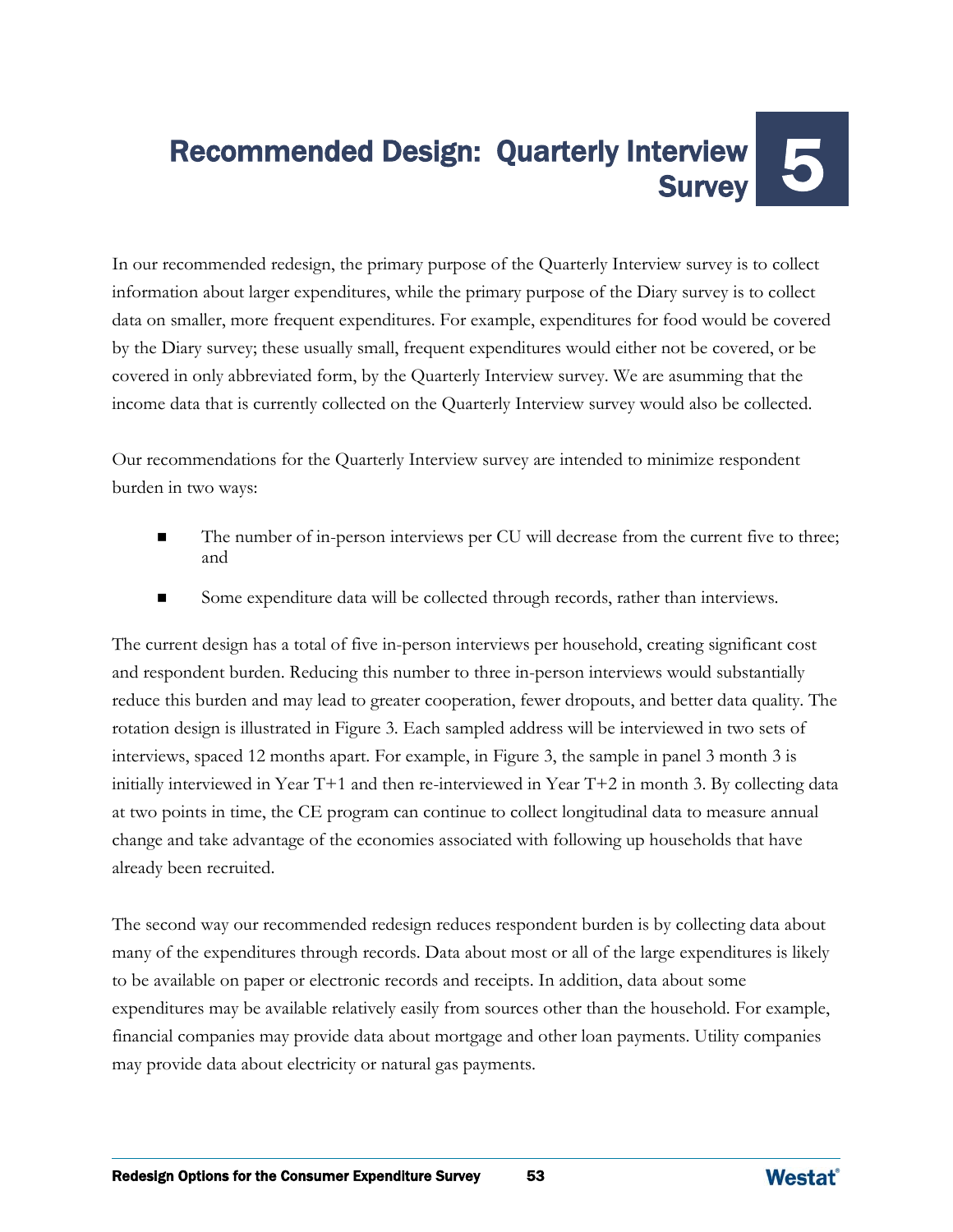## Figure 3. Rotation schedule for proposed design for the Quarterly Interview survey

|     | Year T |                       |      |      |                 |      |           |      | Year T+1 |       |                  |                                |     |      |      |         |      |           |      | Year T+2 |      |      |                                |     |     |      | Year T+3      |           |
|-----|--------|-----------------------|------|------|-----------------|------|-----------|------|----------|-------|------------------|--------------------------------|-----|------|------|---------|------|-----------|------|----------|------|------|--------------------------------|-----|-----|------|---------------|-----------|
| Oct |        | Nov   Dec             |      |      | Jan   Feb   Mar | Apr  | May   Jun |      | Jul      | Aug I | $ \mathsf{Sep} $ | Oct   Nov                      | Dec | Jan  |      | Feb Mar |      | Apr   May | Jun  | Jul      |      |      | Aug   Sep   Oct                | Nov | Dec | Jan  |               | Feb   Mar |
|     |        |                       |      |      |                 |      |           |      |          |       |                  |                                |     |      |      |         |      |           |      |          |      |      |                                |     |     | 5(1) |               | 5(2) 5(3) |
|     |        |                       |      |      |                 |      |           |      |          |       |                  |                                |     | 4(1) | 4(2) | 4(3)    | 4(4) | 4(5)      | 4(6) | 4(7)     | 4(B) | 4(9) | $4(10)$ $4(11)$ $4(12)$        |     |     | 4(1) | $4(2)$ $4(3)$ |           |
|     |        |                       | 3(1) | 3(2) | 3(3)            | 3(4) | 3(5)      | 3(6) | 3(7)     | 3(3)  | 3(9)             | $3(10)$ $3(11)$ $3(12)$ $3(1)$ |     |      | 3(2) | 3(3)    | 3(4) | 3(5)      | 3(6) | 3(7)     | 3(8) |      | $3(9)$ $3(10)$ $3(11)$ $3(12)$ |     |     |      |               |           |
|     |        | $2(10)$ 2(11) $2(12)$ | 2(1) | 2(2) | 2(3)            | 2(4) | 2(5)      | 2(6) | 2(7)     | 2(3)  | 2(9)             | 2(10) 2(11) 2(12)              |     |      |      |         |      |           |      |          |      |      |                                |     |     |      |               |           |
|     |        | 1(10) 1(11) 1(12)     |      |      |                 |      |           |      |          |       |                  |                                |     |      |      |         |      |           |      |          |      |      |                                |     |     |      |               |           |

Key:

 $X(Y)$  = Panel X interviewed in month Y

Example: 2(10) = Panel 2 is interviewed in October of Year T and in Year T+1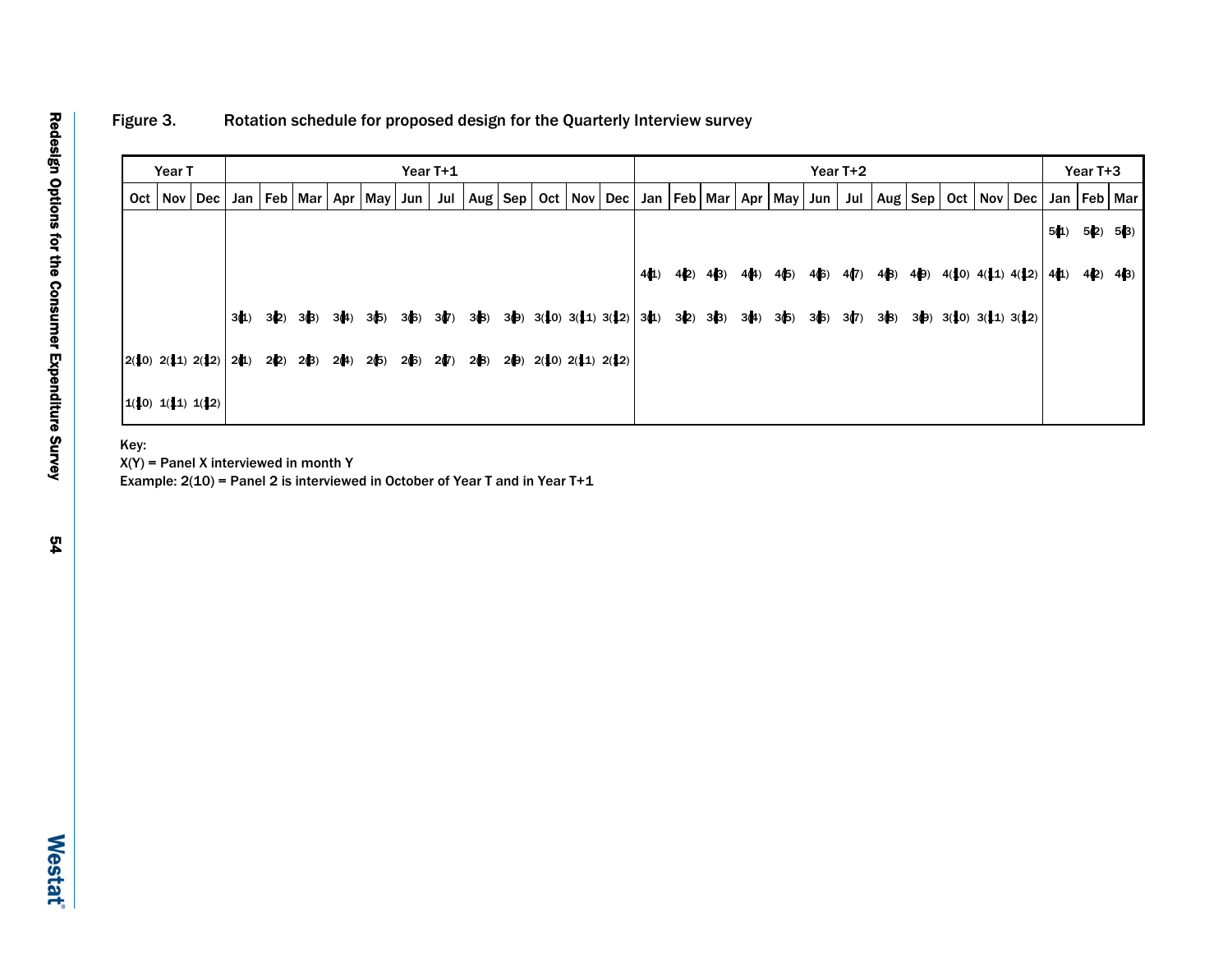Data might also be collected for each respondent from retailers who have loyalty card programs. However, these expenditure data would not be collected for food expenditures in the Quarterly Interview survey; food expenditure data would be collected only in the Diary survey.

By increasing the focus on records, the goal is to reduce the overall difficulty of the data collection for the individual respondent. In addition, it is to reduce the length of the interview. The (untested) assumption is that with greater use of records, the overall interview would be shorter.

**Contacts and Interviewing.** Table 12 summarizes the data collection. In the first year, there would be three telephone contacts between two in-person contacts. The first in-person contact initiates the procedures. The respondent will be asked for consents to release records, given instructions on the procedures for record collection, and participate in a bounding interview. Two weeks, 1 month, and 2 months after the contact will be telephone calls to check on the respondent's progress and to encourage the respondents to continue providing data. During the 3-month in-person contact, the interviewer will review all records and documentation that have been collected and administer a recall interview for the 3-month period.

Twelve months after the initial contact, a packet will be mailed to the CU to re-orient the respondent to the data collection tasks. The interviewer will follow this up with a telephone call to confirm the procedures and conduct a bounding interview. Two weeks later, 1 month later (month 13), and 2 months later (month 14), the respondents will receive reminder phone calls. At month 15, an in-person contact will occur using the same procedures as the 3-month in-person contact.

**First in-Person Interview.** The first interview with the household would be completed as a personal visit. During this visit, the interviewer would identify a respondent in the CU who was willing to report on all expenditures for everyone in the household. The respondents would tell the interviewers whether they were willing and able to download the data files for their checking, credit card, or other accounts.

The respondents would be asked to sign two consent forms. One would allow survey staff to obtain expenditure data directly from the respondents' utility and mortgage companies. These expenditure data would not be collected from the respondents who sign this consent. The second consent would allow survey staff to use the respondents' loyalty card numbers to obtain expenditure data from the retailers that issued the loyalty cards.

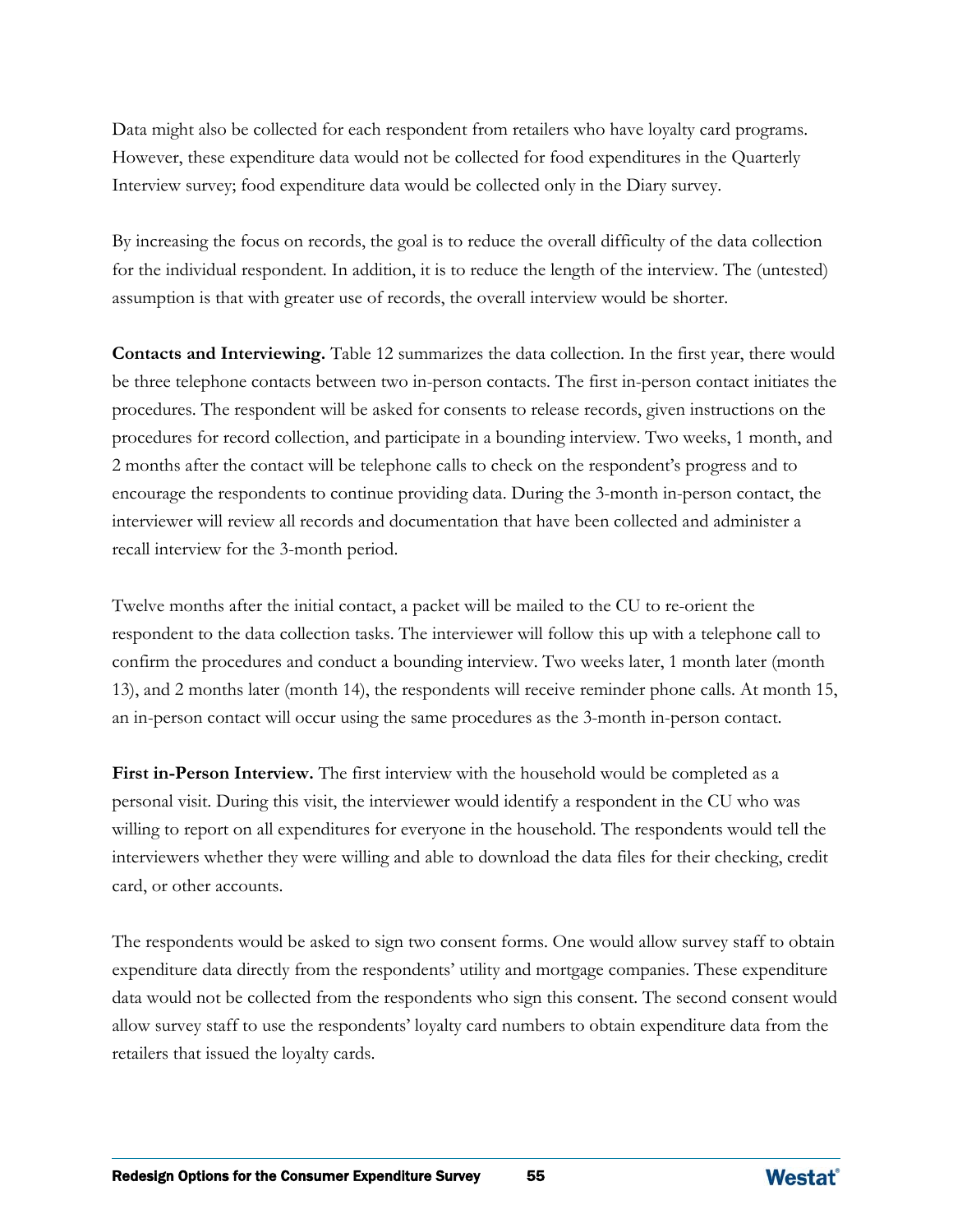#### Table 12. Quarterly Interview survey schedule and procedures for sampled CUs

#### Initial interview - In-person interview

- **D** Obtain consents
- Determine data collection methods, electronic or paper
- $\blacksquare$  Provide data collection instructions
- Conduct bounding interview

#### 2 weeks, Month 1 and Month 2 after initial interview – Telephone contact

- Review respondent's provision of data, electronic or paper
- Encourage respondent to provide data

#### 3 months after initial interview – In-person contact

- Review records collected
- Conduct recall Interview

#### 12 months after initial interview – Telephone/In person

- Mail instruction packet beforehand
- **Followup Telephone call to orient Respondent and conduct bounding interview**
- If household has changed, use initial contact protocol

#### 12 months plus 2 weeks, 13 months, 14 months after initial interview – Telephone contact

- Review respondent's provision of data, electronic or paper
- Encourage respondent to provide data

#### 15 months after initial interview – In-person interview

- Review records collected
- Conduct recall Interview

The interviewer would then administer the Quarterly Interview survey, to collect information on recent purchases. The last month might be a suitable reference period. In this way, the first interview will serve as a bounding interview for the second interview.

The interviewers would instruct the respondents on the data collection procedures. All respondents would be instructed to save receipts for all their expenditures, except food and alcoholic beverages. They would also be instructed to write a note for all expenditures for which they had no receipt. They would receive short forms to use for those notes.

Additional instructions would vary, depending upon the individual respondent's ability and willingness to download data files for their checking, credit card, and other relevant accounts. Respondents who will download these files would receive instructions similar to the instructions given to the Diary survey respondents who will download these files. The procedures for the Diary survey are explained above but will be summarized here.

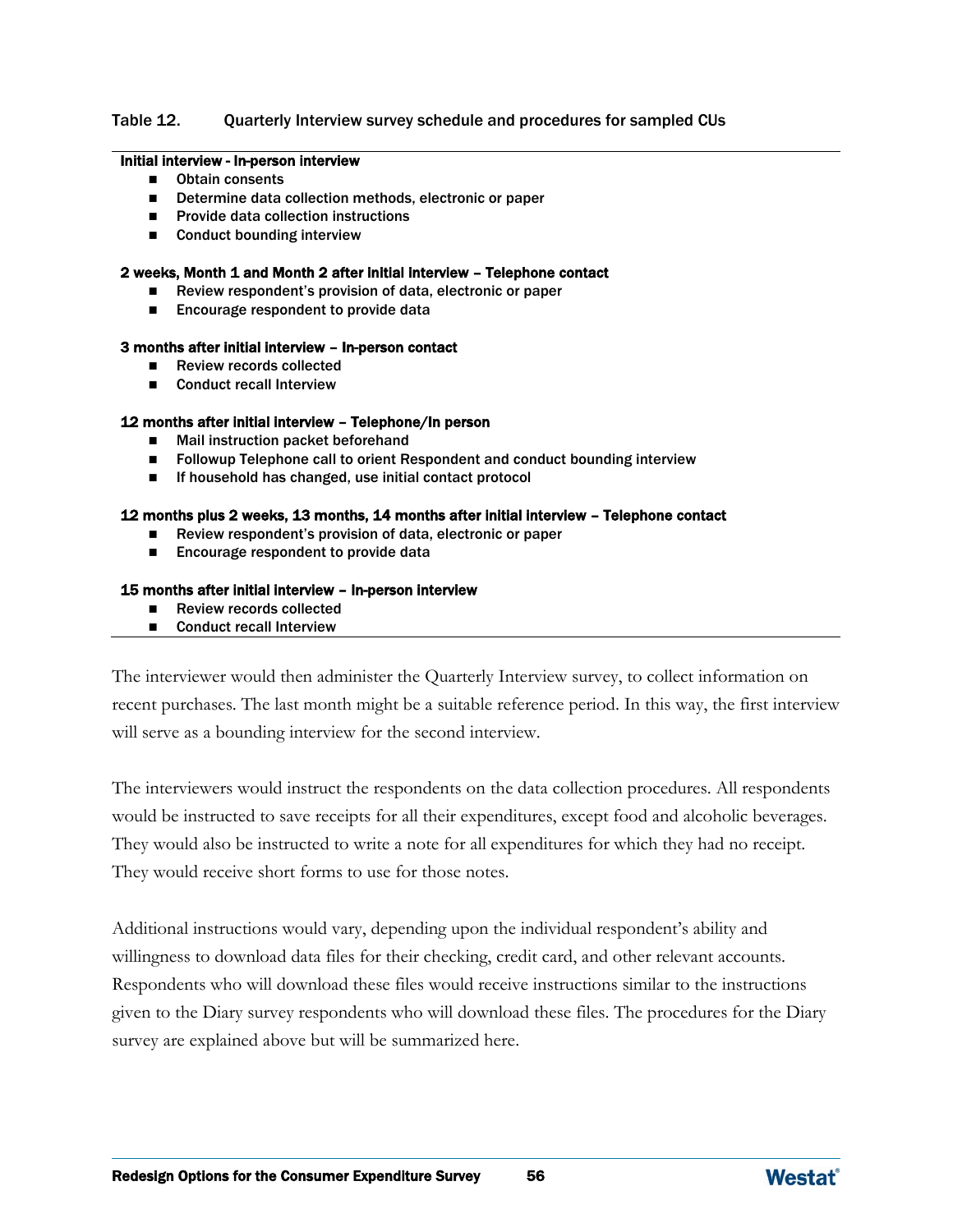The respondents would be asked to download their credit card, checking, and other account data files and email them to the central repository at least once per week. They would also be asked to keep their receipts from all purchases except food. They would be given a small receipt scanner and software developed specially for the CE program. The respondents would scan their receipts and email the scan files to the central repository at least once per week. They would also scan the notes that they created for purchases with no receipts, and email the scan files to the central repository. They would be given special software to automate all these procedures.

The CE system would derive the individual expenditure items from the receipts. It would use OCR software to turn the scanned receipts into text. Software created especially for the CE program would extract from this text the description and price of each individual expenditure item. The CE system would match the expenditure data in the scanned receipts with expenditure data from the downloaded credit card, checking, and other account files.

The respondents would periodically complete a web questionnaire. The web questionnaire would ask about each individual item purchased. The questionnaire would ask details needed by the CE program such as whether the expenditure was for someone outside the household.

Some respondents may be unwilling or unable to download financial files, or to scan receipts, or to complete a web survey. These respondents would be given envelopes to store their paper receipts and completed forms for purchases with no receipts. The envelopes will carry a postage prepaid frank, and be pre-addressed to the central repository. The respondents would be asked to mail an envelope on a regular schedule. CE staff would then receive the envelope and scan the receipts. The respondents would also be asked to mail in photocopies of their monthly statements for their credit card, checking, and other accounts. CE staff would enter those data as well.

**Interim Contacts.** Field representatives would monitor the activity of each respondent. They would determine whether each respondent was scanning receipts and forms and emailing the scan files to the central repository, or mailing envelopes with paper receipts and forms. The field representatives will call the respondents two weeks after the first interview to ask if the respondent had any questions or concerns. If the respondent has not been sending data to the central repository, or appears to be sending too little data, the field representative will determine whether the respondent is encountering any problems or is simply remiss. The field representative would try to address any issues that the respondent may be encountering.

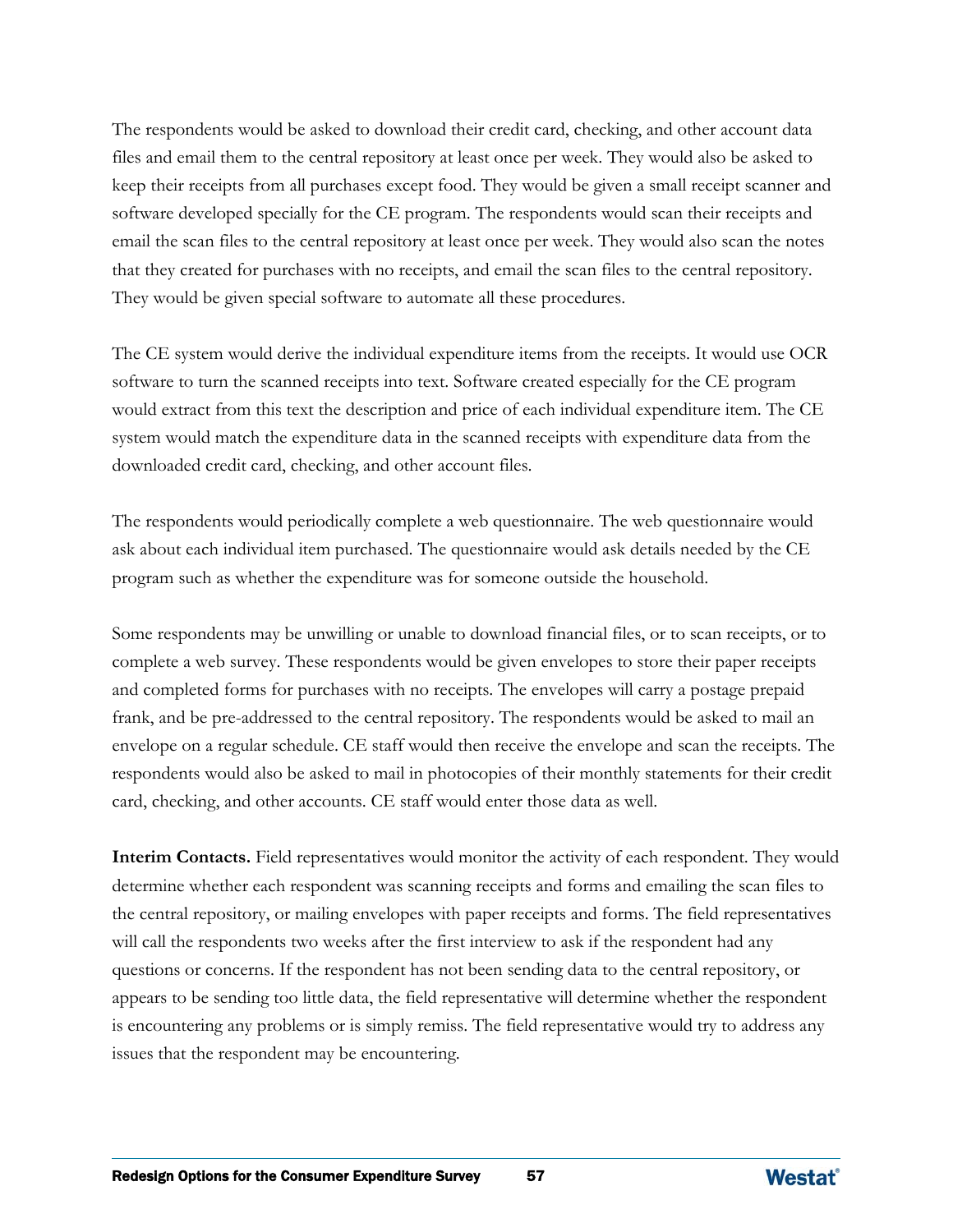The field representatives would telephone each respondent three times: 2 weeks, 1 month, and 2 months after the first interview. Again the field representatives would attempt to ensure that the respondents remained motivated to provide data for their households. They would ask the respondents about any potential problems. They would check the repository to determine which respondents had stopped providing data, or seemed to provide data only sporadically. The field representatives would try to remedy any issues during these telephone calls.

**Second in-Person Interview.** During the second in-person interview, conducted 3 months after the first in-person interview, the field interviewer will review the receipts and forms that the respondents sent to the repository, and, if the respondent used the Internet, the data that the respondent provided through the web questionnaires. The interviewer would ask the respondent to provide information that may have been omitted in the prior web questionnaires for any reason, such as the respondent's failing to know at the time about an expenditure by another member of the household, or the respondent's neglecting to obtain or scan a receipt. If the respondents did not complete any web questionnaires or had provided few receipts and data files, the interviewer would administer a recall interview.

The interviewer's questions would take into account the reference period for each kind of expenditure. The interviewers would ask about a 1-month, 3-month, or 12-month period, depending on the nature of the expenditure. The length of this interview would depend on how much information the respondent had sent to the central repository. For example, if the respondent had already sent in information for certain types of expenditures, such as regular mortgage payments, utility bills, health club memberships, health insurance, the interviewer would not need to ask questions about these expenditures. The interviewer would ask about expenditures which the respondent may not have exhaustively reported.

The interviewer would encourage the respondent to use records as a memory aid during this interview. For example, some respondents may have receipts on hand that they never sent to the central repository. Some respondents who did not download their financial files for their credit card, checking or other accounts may have hard-copy statements for those accounts.

Other memory aids should be developed as the structure of the interview is determined. An event history calendar could be used, at least for those respondents who have not provided much information to the central repository. All materials should be designed to facilitate the interview. The material shown to respondents should be optimized for memory search. For example, research using eye-tracking and response latencies (Redline et al., 2009) has found grouping responses within major

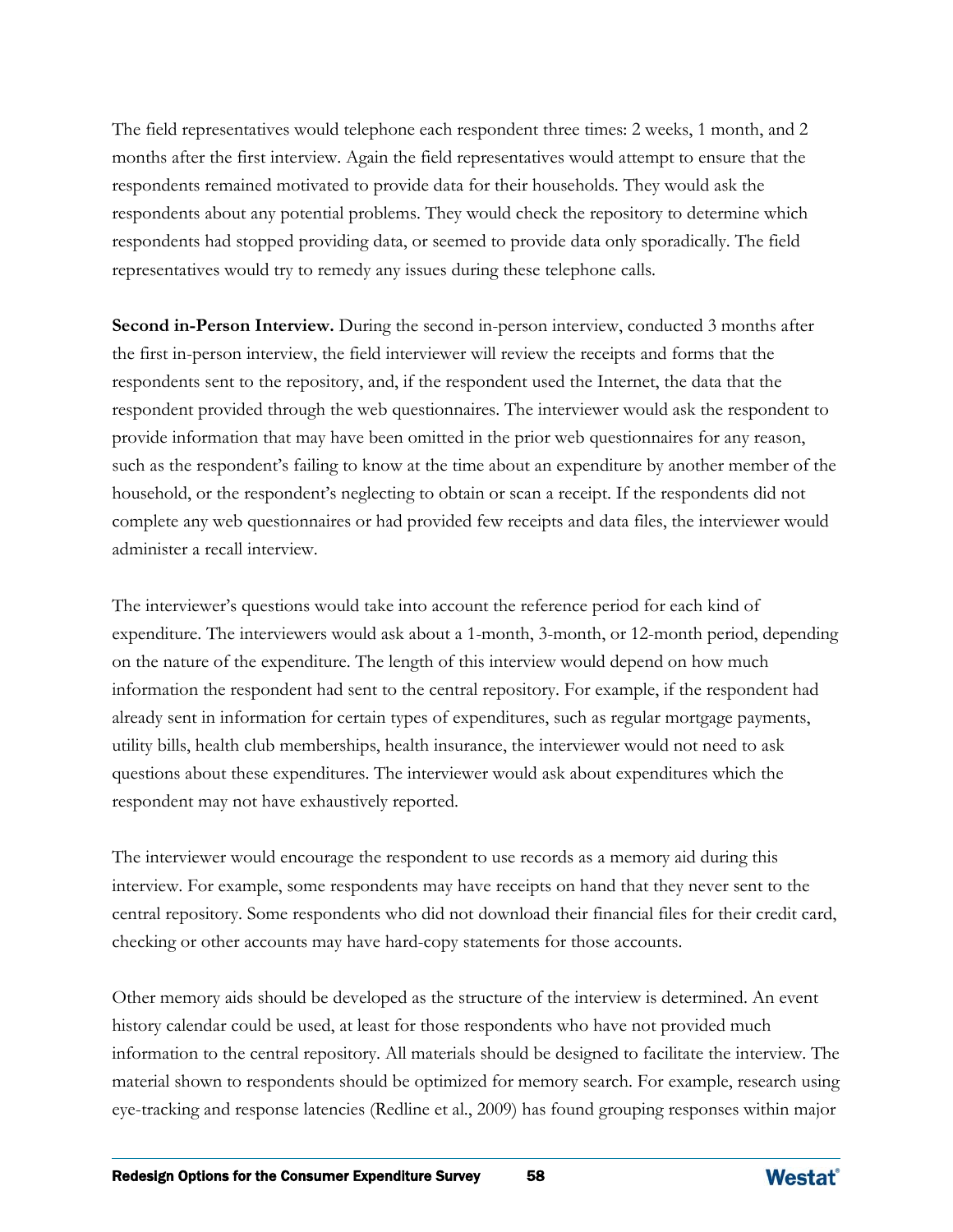subheadings, such as on the current CE Information Cards, can lead to confusion. The formatting for the visual aids should be tested so that it can help respondents provide information to the interviewers. Novel types of displays should be tested, such as pictures of items, which might be easier to coordinate with interviewer questions.

**Contacted at Month 12.** This contact would initiate a 3-month period in which the respondent would report data. Prior to the interview, a field representative would mail the respondent a package that included the instructions and materials for the survey. If this is the same CU as the prior contact, a telephone call would be made by the field representative to re-acquaint the respondent with the survey procedures. The field interviewer would remind the respondent to provide electronic records. The field interviewer would attempt to elicit cooperation from respondents who were not providing data diligently. The interviewer would conduct a brief recall interview which would serve as a bounding interview.

An in-person interview would be conducted for households that have changed since the first interview. The in-person interview is required in that situation because the interviewer must obtain consents, provide instructions and conduct the bounding interview. Otherwise, this interview would be conducted by telephone.

**Interim Contacts and Interview at Month 15.** The methods for the interim contacts and the recall interview at month 15 would repeat the same procedures as conducted 12 months earlier.

**Number of Respondents.** We are aware of no studies that examined the feasibility of using multiple respondents in each household in the Quarterly Interview survey. Prior research, described above, suggests that the Diary survey, with its short time frame, could benefit from a multiplerespondent design. Further research is needed to determine whether a multiple-respondent design is cost-effective for the Quarterly Interview survey.

If the decision is made to stay with a single-respondent design, techniques could still be developed to improve data quality. Most importantly, respondents could be encouraged to speak with other household members daily to learn about their expenditures. Each household member could receive a box or an envelope for storing receipts or forms documenting purchases with no receipts.

**Incentive.** We recommend that respondent incentives in the Quarterly Interview survey be similar to those for the Diary survey. Both a monetary and a non-monetary incentive should be provided. The monetary incentive would be \$50 for each of the two recall interviews with the CU respondent.

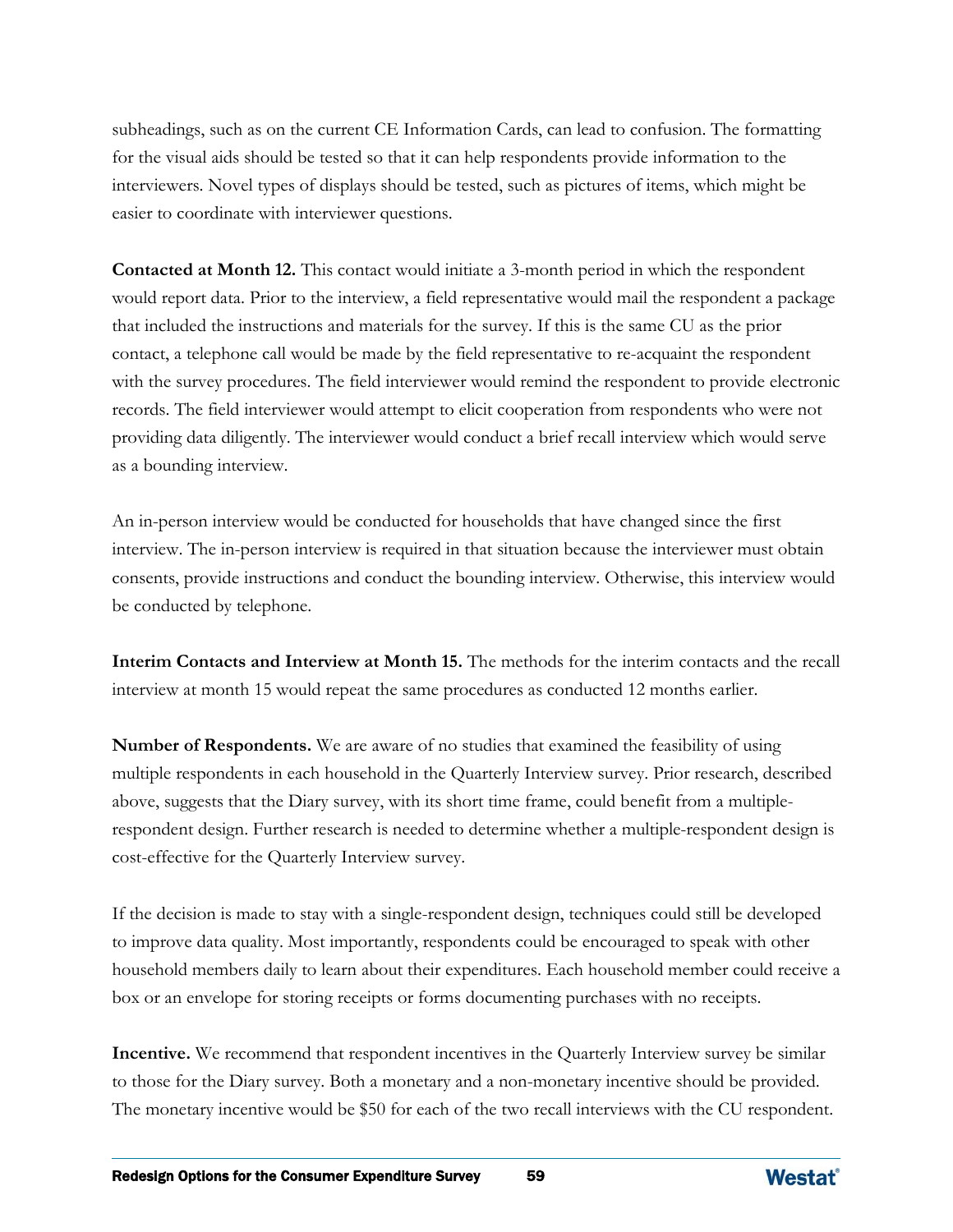A smaller incentive, perhaps \$5, would be given to other household members to provide receipts and other documentation of purchases. The non-monetary incentive would be a financial report on the expenses of the household as described above in the section on the Diary survey.

**Monitoring Interviewers.** The success of the Quarterly Interview survey depends in large measure on the care with which the interviewers collect the data. In particular, the interviewers need to probe for detailed information when necessary. Some respondents may tend to prematurely decide that they have no more data to report (Biderman et al., 1986). Appropriate interviewing methods, such as the use of extensive cueing can combat this tendency. Interviewers must have the skill to balance the need to probe for details and the need to avoid burdening the respondents.

Past research suggests that when supervisors monitor interviewers' activities, the interviewers are less likely to take shortcuts and more likely to attempt to elicit survey data thoroughly. Two field experiments involving the National Crime Victimization Survey (NCVS) suggested that centralized telephone interviewing can produce a higher number of crime victimization reports than decentralized field interviews can produce (Hubble and Wilder, 1988; Biderman et al., 1986). The reason for this effect may be that the telephone interviewers' data collection activities were monitored.

An important component of the CE redesign should be to institute methods to train, monitor and provide feedback to interviewers on an ongoing basis. Dijkstra et. al. (2008) discussed the importance of these aspects of the design when administering the SIPP Event History Calendar. The monitoring can be done through use of paradata from the computerized interview (e.g., section timings) and the use of Computer Audio Recorded Interviews (CARI). The Census Bureau is now instituting CARI within many of their household surveys. With CARI, entire interviews or just samples of interviews can be recorded. Supervisors later review these recordings to check interviewer practices and provide feedback on performance.

## Costs of Proposed Design

For the Quarterly Interview component, Table 9 provides two variants, the "one respondent per CE unit" model like the current design, and an alternative that collects data directly from multiple people in the unit. Tables 13 and 14 provide the assumptions behind the field data collection. Table 15 provides the costs of collecting administrative records.

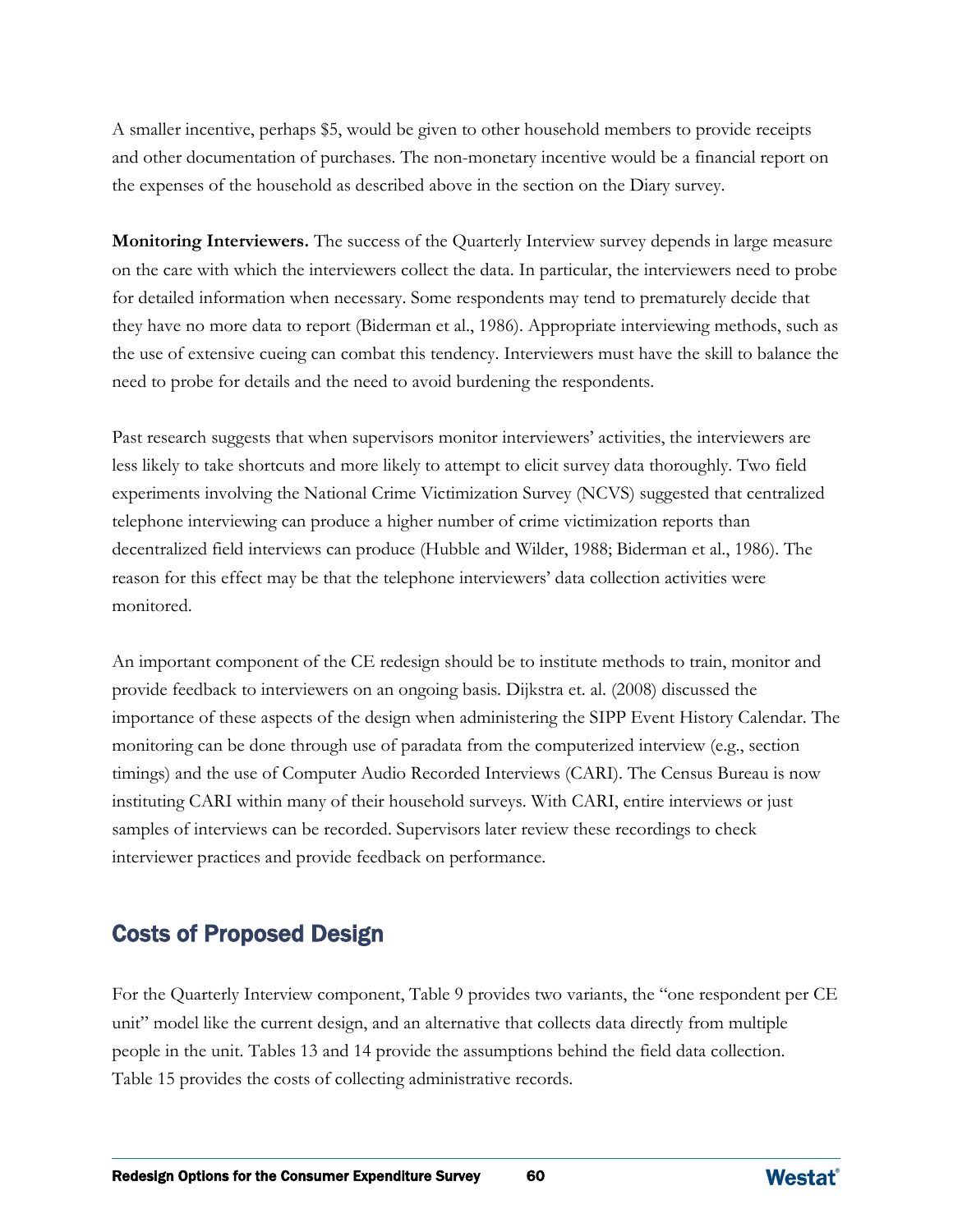## Table 13. Summary of Quarterly Interview cost per year

|                                           | A                              | B                                                            | $\mathbf{c}$                                | D                                           | E                                      | Е                                     | G                                                   | н                                         |                                                                       |
|-------------------------------------------|--------------------------------|--------------------------------------------------------------|---------------------------------------------|---------------------------------------------|----------------------------------------|---------------------------------------|-----------------------------------------------------|-------------------------------------------|-----------------------------------------------------------------------|
|                                           | <b>Total</b><br>interview cost | <b>Quarters</b><br><b>of</b><br>completed<br><b>CE units</b> | Cost/<br>completed<br><b>CE unit</b><br>A/B | Number of<br>completed<br><b>interviews</b> | Cost/<br>completed<br>interview<br>A/D | <b>Administrative</b><br>records cost | Admin.<br>records<br>cost/<br><b>CE unit</b><br>F/B | Interview plus<br>records cost<br>$A + F$ | <b>Interview</b><br>plus<br>records<br>cost/<br><b>CE unit</b><br>H/B |
| <b>Current design</b>                     |                                |                                                              |                                             |                                             |                                        |                                       |                                                     |                                           |                                                                       |
| One respondent per<br><b>CE</b> unit      | \$17,048,783                   | 29,000                                                       | \$588                                       | 35,843                                      | \$476                                  | <b>NA</b>                             | <b>NA</b>                                           | \$17,048,783                              | \$588                                                                 |
| <b>Proposed design</b>                    |                                |                                                              |                                             |                                             |                                        |                                       |                                                     |                                           |                                                                       |
| If one respondent<br>per CE Unit          | \$24,685,164                   | 36,000                                                       | \$686                                       | 72.074                                      | \$342                                  | \$10,192,920                          | \$283                                               | \$34,878,084                              | \$969                                                                 |
| If multiple<br>responders per<br>CE unit* | \$43,199,036                   | 36,000                                                       | \$1,200                                     | 115,148                                     | \$375                                  | \$13,250,796                          | \$368                                               | \$56,449,832                              | \$1,568                                                               |

\*Assume interview costs are twice the cost of one respondent per CE unit, admin. records costs are 1.3 times the cost of one respondent per CE unit.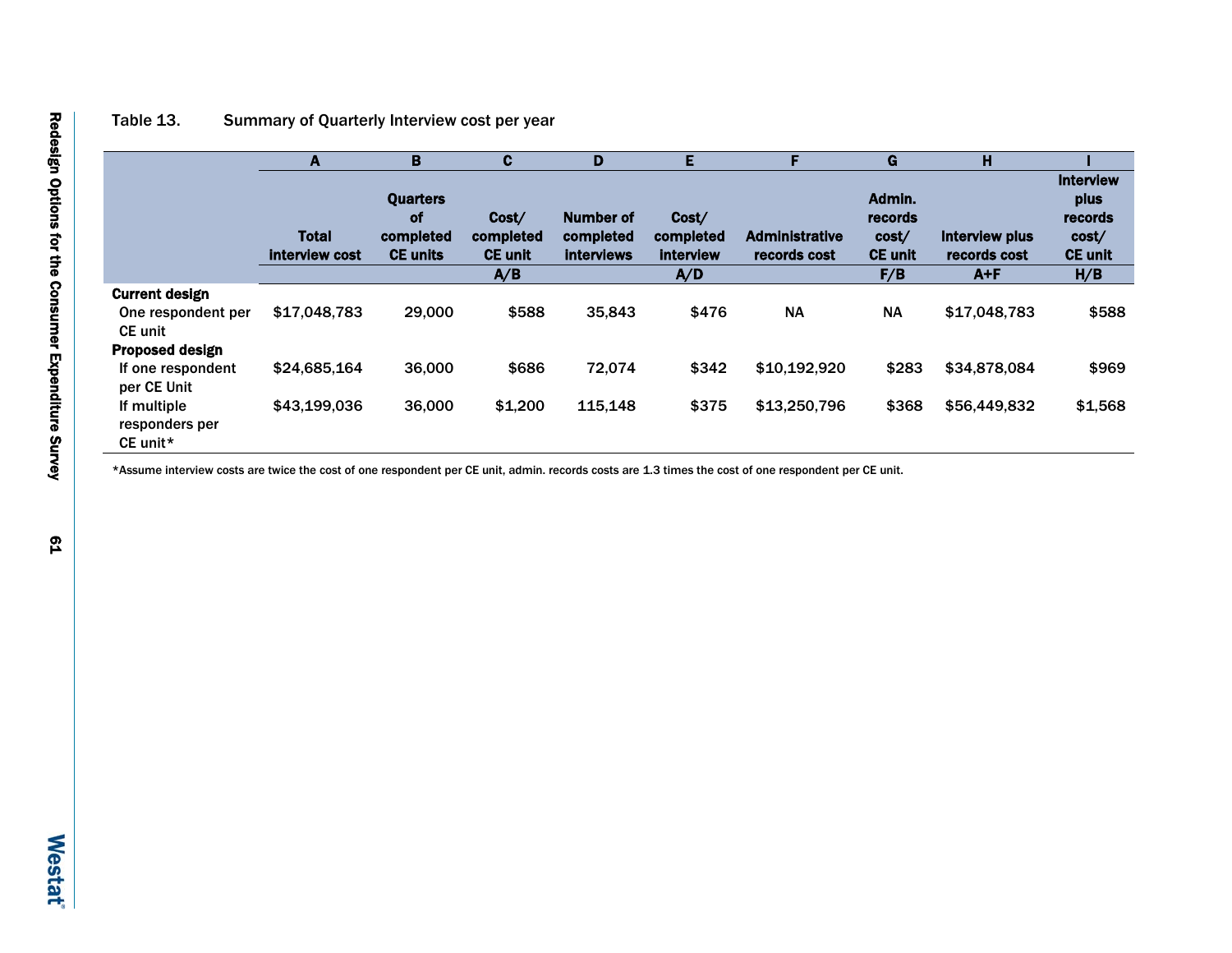## Table 14. Quarterly Interview costs by mode (assume one respondent per CE unit)

|                                                     |              |                 | <b>Current</b><br>design |              |               |              | Panel 1<br><b>Proposed Quarterly Interview design</b> |             |           |              | <b>Proposed Quarterly Interview design</b><br><b>Full implementation, all panels</b><br>Steady state (Data for 7,000 CE Units/Quarter) |             |        |
|-----------------------------------------------------|--------------|-----------------|--------------------------|--------------|---------------|--------------|-------------------------------------------------------|-------------|-----------|--------------|----------------------------------------------------------------------------------------------------------------------------------------|-------------|--------|
|                                                     |              |                 |                          | \$/Interview |               |              |                                                       |             |           |              |                                                                                                                                        |             |        |
|                                                     | Cost, all    | <b>Cost per</b> |                          |              |               | Cost, all    | Cost per                                              |             | \$/Int    | Cost, all    | Cost per                                                                                                                               |             | \$/Int |
|                                                     | quarters     | quarter         | $\mathbf N$              | PV only      | <b>T</b> only | quarters     | quarter                                               | $\mathbf N$ | G/H       | quarters     | quarter                                                                                                                                | $\mathbf N$ | K/L    |
|                                                     | \$17,048,783 |                 |                          |              |               | \$12,009,859 |                                                       |             |           | \$24,685,164 |                                                                                                                                        |             |        |
| Quarter 1                                           |              | \$3,892,024     | 7,316                    | \$532        |               |              | \$7,850,794                                           | 7,316       | \$1,073   |              | \$6,171,291                                                                                                                            | 7,316       | \$844  |
| Detail: Bounding Interview at<br>0 weeks (PV)       |              | \$3,892,024     | 7,316                    | \$532        |               |              | \$3,892,024                                           | 7,316       | \$532     |              | \$2,479,030                                                                                                                            | 7,316       | \$339  |
| Prompt 1 at 2 wks (T)                               |              |                 |                          |              |               |              | \$177,673                                             | 7,316       | \$24      |              | \$88,836                                                                                                                               | 3,658       | \$24   |
| Prompt 2 at 4 wks (T)                               |              |                 |                          |              |               |              | \$177,673                                             | 7,316       | \$24      |              | \$88,836                                                                                                                               | 3,658       | \$24   |
| Prompt 3 at 8 wks (T)                               |              |                 |                          |              |               |              | \$177,673                                             | 7,316       | \$24      |              | \$88,836                                                                                                                               | 3,658       | \$24   |
| Recall at 13 weeks<br>(PV/T currently, PV proposed) |              | \$3,417,737     | 7,092                    | \$298        | \$146         |              | \$3,425,751                                           | 7,092       | \$483     |              | \$3,425,751                                                                                                                            | 7,092       | \$418  |
| Quarter 2 at 26 weeks (PV/T)                        |              | \$3,276,573     | 7,101                    | \$298        | \$146         |              |                                                       |             |           |              | \$6,171,291                                                                                                                            | 7,316       | \$844  |
|                                                     |              |                 |                          |              |               |              |                                                       |             |           |              | \$2,479,030                                                                                                                            | 7,316       | \$339  |
|                                                     |              |                 |                          |              |               |              |                                                       |             |           |              | \$88,836                                                                                                                               | 3,658       | \$24   |
|                                                     |              |                 |                          |              |               |              |                                                       |             |           |              | \$88,836                                                                                                                               | 3,658       | \$24   |
|                                                     |              |                 |                          |              |               |              |                                                       |             |           |              | \$88,836                                                                                                                               | 3,658       | \$24   |
|                                                     |              |                 |                          |              |               |              |                                                       |             |           |              | \$3,425,751                                                                                                                            | 7,092       | \$418  |
| Quarter 3 at 39 weeks (PV/T)                        |              | \$3,231,239     | 7,221                    | \$298        | \$146         |              | <b>NA</b>                                             | <b>NA</b>   | <b>NA</b> |              | \$6,171,291                                                                                                                            | 7,316       | \$844  |
|                                                     |              |                 |                          |              |               |              |                                                       |             |           |              | \$2,479,030                                                                                                                            | 7,316       | \$339  |
|                                                     |              |                 |                          |              |               |              |                                                       |             |           |              | \$88,836                                                                                                                               | 3,658       | \$24   |
|                                                     |              |                 |                          |              |               |              |                                                       |             |           |              | \$88,836                                                                                                                               | 3,658       | \$24   |
|                                                     |              |                 |                          |              |               |              |                                                       |             |           |              | \$88,836                                                                                                                               | 3,658       | \$24   |
|                                                     |              |                 |                          |              |               |              |                                                       |             |           |              |                                                                                                                                        |             |        |
|                                                     |              |                 |                          |              |               |              |                                                       |             |           |              | \$3,425,751                                                                                                                            | 7,092       | \$418  |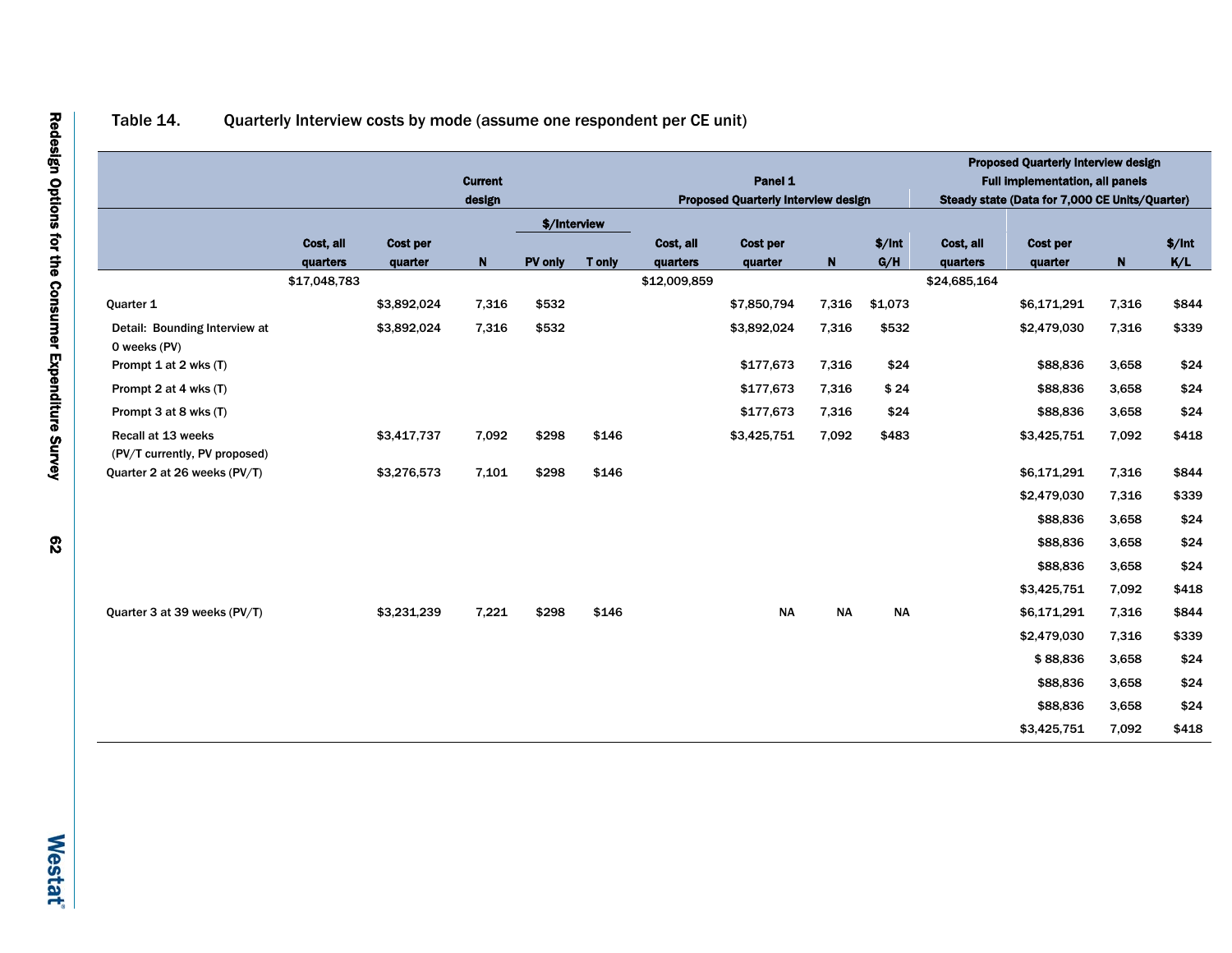## Table 14. Quarterly Interview costs by mode (assume one respondent per CE unit) (continued)

|                                                |           |               |                |              |               |           |                                            |       |        |           | <b>Proposed Quarterly Interview design</b>     |       |        |  |  |
|------------------------------------------------|-----------|---------------|----------------|--------------|---------------|-----------|--------------------------------------------|-------|--------|-----------|------------------------------------------------|-------|--------|--|--|
|                                                |           |               | <b>Current</b> |              |               |           | Panel 1                                    |       |        |           | <b>Full implementation, all panels</b>         |       |        |  |  |
|                                                |           | design        |                |              |               |           | <b>Proposed Quarterly Interview design</b> |       |        |           | Steady state (Data for 7,000 CE Units/Quarter) |       |        |  |  |
|                                                |           |               |                | \$/Interview |               |           |                                            |       |        |           |                                                |       |        |  |  |
|                                                | Cost, all | Cost per      |                |              |               | Cost. all | Cost per                                   |       | \$/Int | Cost, all | Cost per                                       |       | \$/Int |  |  |
|                                                | quarters  | quarter       | $\mathbf N$    | PV only      | <b>T</b> only | quarters  | quarter                                    | N     | G/H    | quarters  | quarter                                        | N.    | K/L    |  |  |
| Quarter 4                                      |           | \$3,231,239   | 7,221          | \$298        | \$146         |           | \$4,159,065                                | 7,221 | \$576  |           | \$6,171,291                                    | 7,316 | \$844  |  |  |
| Recall Interview at 52 weeks                   |           | \$3,231,239   | 7,221          | \$298        | \$146         |           |                                            |       |        |           | \$2,479,030                                    | 7,316 | \$339  |  |  |
| $(PV/T$ currently) $@$                         |           |               |                |              |               |           |                                            |       |        |           |                                                |       |        |  |  |
| Bounding Interview at 39<br>weeks (T proposed) |           | $\frac{2}{3}$ |                |              |               |           | \$841,755                                  | 5,777 | \$146  |           | \$88,836                                       | 3,658 | \$24   |  |  |
| Bounding at 39 wks                             |           | $s-$          |                |              |               |           | \$768,297                                  | 1,444 | \$532  |           | \$88,836                                       | 3,658 | \$24   |  |  |
| (PV proposed, new CE units)                    |           |               |                |              |               |           |                                            |       |        |           |                                                |       |        |  |  |
| Recall Interview at 52 weeks                   |           |               |                |              |               |           | \$2,549,013                                | 7,221 | \$353  |           | \$88,836                                       | 3,658 | \$24   |  |  |
| (PV proposed) $@$                              |           |               |                |              |               |           |                                            |       |        |           |                                                |       |        |  |  |
|                                                |           |               |                |              |               |           |                                            |       |        |           | \$3,425,751                                    | 7,092 | \$418  |  |  |
|                                                |           |               |                |              |               |           |                                            |       |        |           |                                                |       |        |  |  |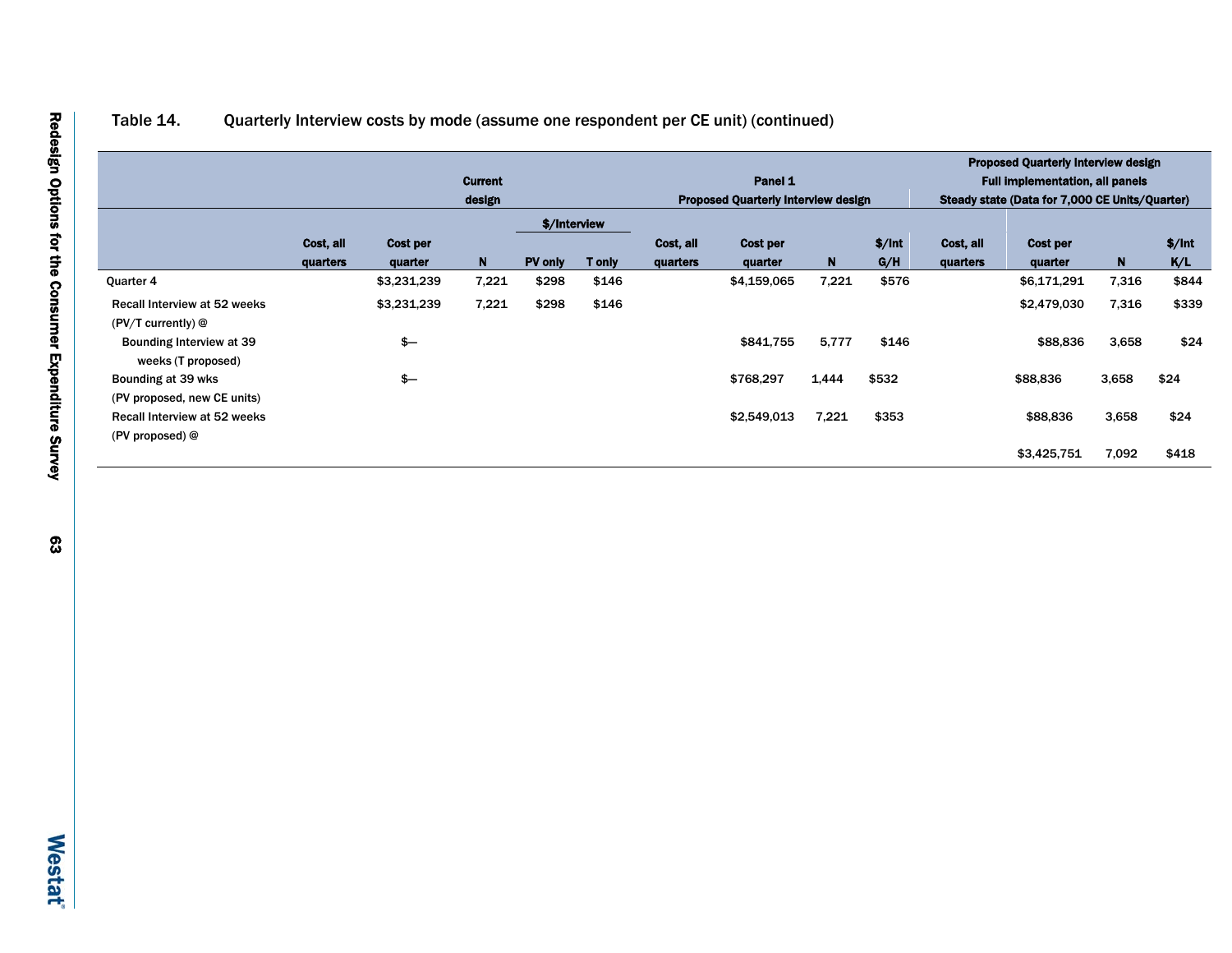## Table 15. Administrative records cost for Quarterly Interview

|                                              |                  | 2009 MEPS MPC               |                            | <b>Proposed CE design for Quarterly Interview</b> |              |
|----------------------------------------------|------------------|-----------------------------|----------------------------|---------------------------------------------------|--------------|
|                                              | <b>Hospitals</b> | <b>Office-based doctors</b> | <b>Large organizations</b> | <b>Small organizations</b>                        | <b>Sum</b>   |
| Interviewing                                 | \$2,339,952      | \$1.172.293                 |                            |                                                   |              |
| Abstraction                                  | \$1,710,737      | \$631,824                   |                            |                                                   |              |
| <b>Other</b>                                 | \$957,298        | \$510,209                   |                            |                                                   |              |
| <b>Total</b>                                 | \$5,007.987      | \$2,314,326                 | \$8,615,320                | \$1,577,600                                       | \$10,192,920 |
| Completes (providers or vendors)             | 4.720            | 8.501                       | 16.240                     | 5.800                                             |              |
| Cost per provider or vendor                  | \$1.061          | \$272                       | \$531                      | \$272                                             |              |
| <b>HH Reporting Units</b>                    | 8.500            | 8.500                       | 29,000                     | 29,000                                            |              |
| <b>Provider or Vendor</b>                    |                  |                             |                            |                                                   |              |
| Completes/Household<br><b>Reporting Unit</b> | 0.56             | 1.00                        | 0.56                       | 0.20                                              |              |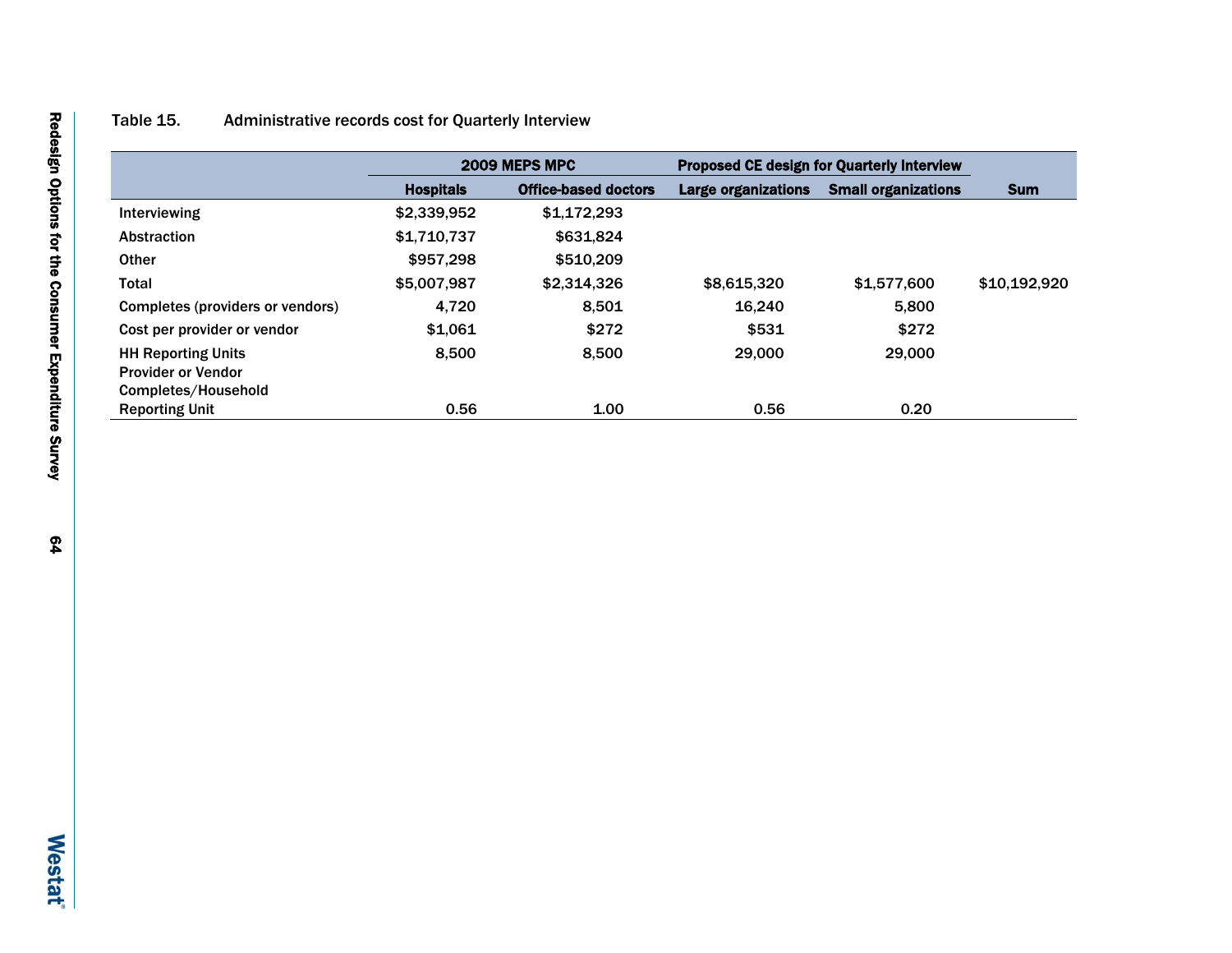The total cost of the proposed design is approximately two times as expensive as the current design (\$17 million vs. \$34 million). Approximately \$7 million of the increase is associated with the additional effort to collect the quarterly data from respondents. The proposed design requires three in-person contacts and a telephone contact to collect two quarters of data. To collect four quarters of data, the design then needs six personal visits and two telephone interviews. The current design uses 5 personal visits to collect the same number of collection quarters. In addition, two of the six in-person contacts for the proposed design are initial visits to the household, which are more expensive than follow-up visits. Only one of the five interviews for the current design is an initial visit. Finally, for the current design, there are interim contacts made by telephone during each collection quarter, which are not done for the current design.

The remaining additional cost of \$10 million is from the administrative record collection. These costs could be cut considerably if the collection was restricted to utilities (e.g., gas, water, electricity). This is discussed further in the last section of this chapter when considering variations in the proposed designs.

In addition to the caveats described for the Diary costs, several others should be mentioned for the Quarterly Interview survey. The current design for the Quarterly Interview is multi-mode. Almost all of the Quarter 1 interviews are conducted by means of a personal visit or a visit in combination with some telephone interviewing. But in subsequent quarters many cases are completed through telephone interviews only, or through a combination of phone and personal visit. Therefore, it is very difficult to determine current design costs by mode. In the proposed design, we attempt to avoid this problem by assuming that all CE units provide data either entirely in person (as in Quarter 1) or entirely by telephone or by mail (as in the proposed Quarter 4 data collection). Census cost data for interviews conducted only in personal visits and for interviews conducted only by telephone are used to estimate costs for the proposed design.

## Sample Size and Precision

Assessing the implications of the above costs for the sample sizes of the Quarterly Interview survey is not as straightforward as for the Diary survey. Whereas the sample design for the Diary is very similar between the proposed and current surveys, the equivalent Interview surveys are not. Consequently, to evaluate the implications of the above recommendations an analysis was conducted that simulated the proposed Quarterly Interview survey design. It was assumed that the survey

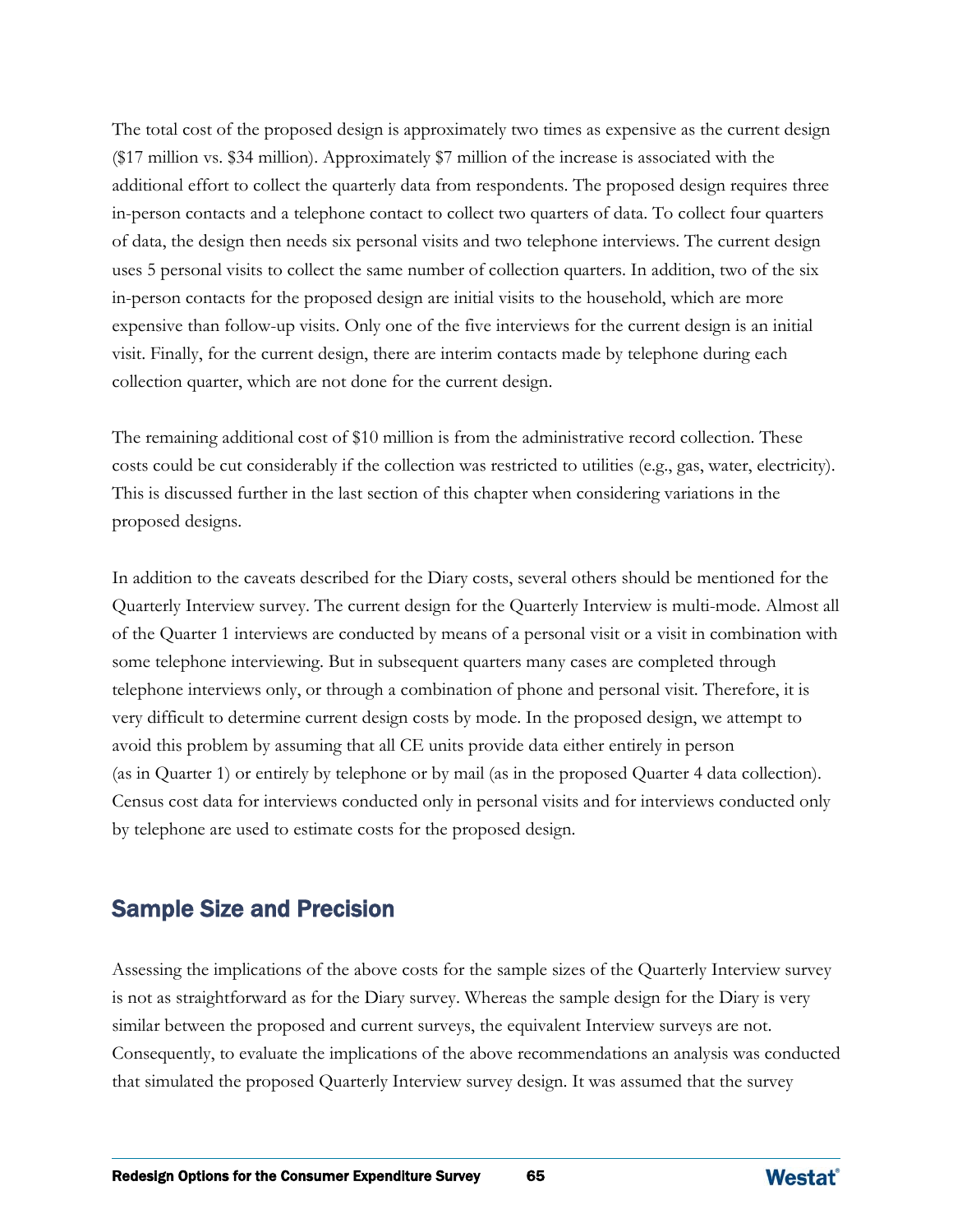would produce annual estimates for the categories published by BLS (see [http://www.bls.gov/cex](http://www.bls.gov/cex/2009/stnderror/age.pdf)  $/2009/\text{stnderror}/\text{age.pdf}$ . The expenditures used in the simulation were selected based on current practice. The decision on whether to use the Interview or Diary survey for estimates is based on the proportion of CUs that report the expenditure and the reported dollar amounts of the expenditure. The expenditure item has to be reported frequently enough on the survey to yield a reliable estimate. If the item is not purchased very often, then the Diary is not likely to be very reliable given the short reference period. If respondents tend to forget the expenditure, the Quarterly Interview survey may not be reliable. When differences in reliability are not as much of an issue, the decision on which survey to use is based on the assumption that the source yielding the higher expenditure amount is preferred.

For example, virtually all of the food and alcohol expenditure estimates are based on data from the Diary survey (see Appendix A for assignments in 2009). All estimates for housing expenditures are based on data from the Quarterly Interview survey. However, for a number of domains, the estimates for some expenditures use data from the Quarterly Interview survey and the estimates for others use data from the Diary survey. For example, estimates for housewares expenditures are based on data from both the Quarterly Interview (e.g., plastic dinnerware, flatware) and the Diary survey (e.g., china and glassware).

The expenditures used to simulate precision are shown in Table 16. These are the lowest level published categories that are exclusively or primarily taken from the current Quarterly Interview survey. The analysis used a public use version of the CES 2009 data set, which included interview data during the four quarters of 2009 and the first quarter of 2010. The analysis compared the estimated variance under the current design,  $\hat{\sigma}_{tot}^2$ , to estimates of variance for the alternative design, simulated using the same data set (see Appendix B Table 2 for the coding of the expenditure categories).

The first step was to identify the contribution of between-PSU variance to the overall variance. The scope of the research concerns the effect of redesigning the sample within the sampled PSUs, while holding the random selection of PSUs fixed.<sup>[2](#page-86-0)</sup> Because the CES is essentially an unclustered sample, the specification to for variance estimation was changed using software (SUDAAN) to treat each consumer unit as a cluster, but to assume a simple random sample of consumer units had been selected. The calculation recognized that consumer units could contribute up to the annual results up to four times. Because the calculation involved the many thousands of observed consumer units

 $\overline{a}$ 



<span id="page-86-0"></span><sup>2</sup> See Appendix B for more details on the methods used for the simulation.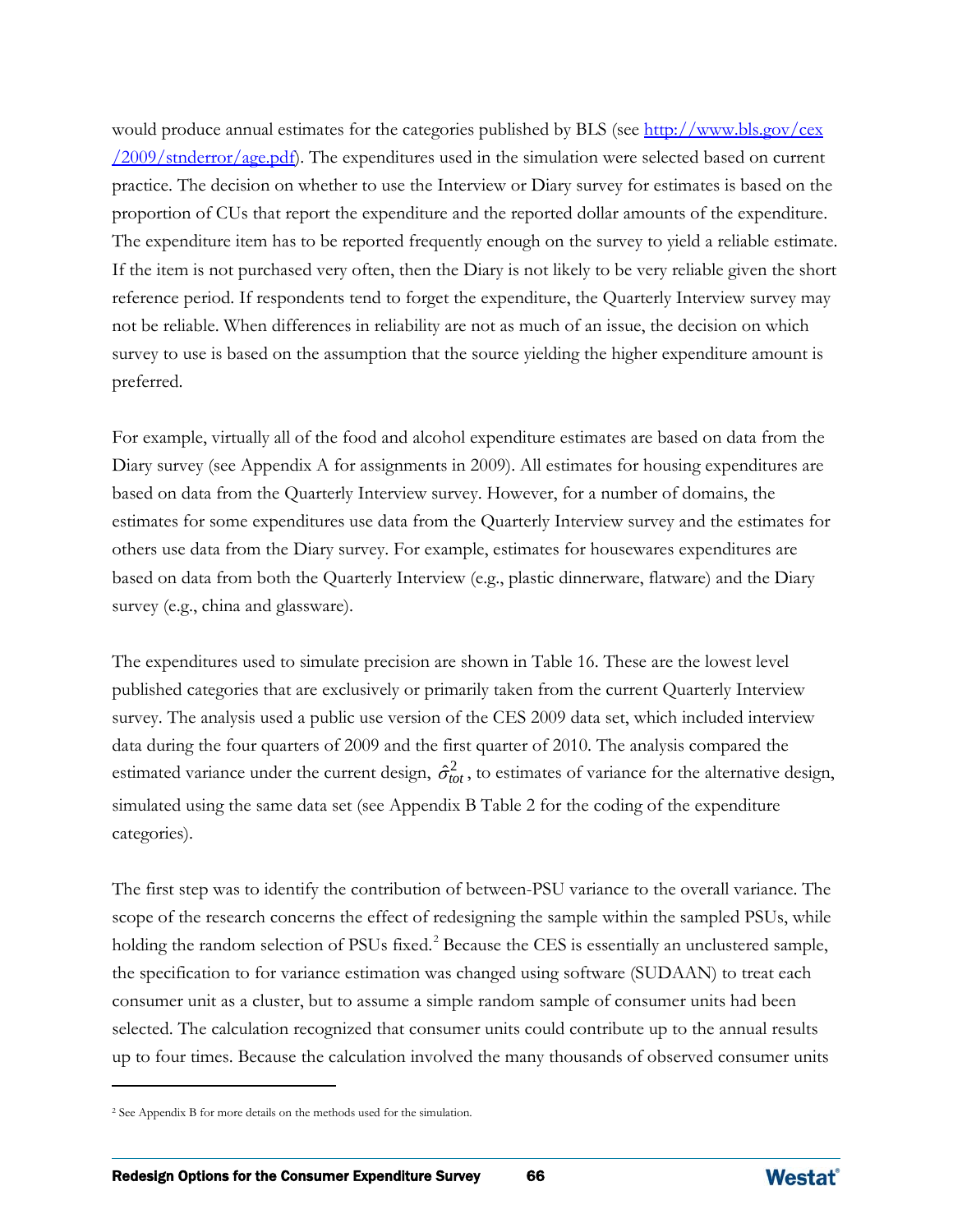rather than the 44 replicates, the calculation of within variance is much less subject to random error. Because the same data and weights were used, the estimates of expenditures were identical to the first calculation but reduced estimates of the standard errors,  $\hat{\sigma}_{wc}^2$ , for all but 2 of the 53 estimates. The between variance,  $\hat{\sigma}_b^2$ , was estimated from the familiar decomposition for two-stage samples,

$$
\sigma_{tot}^2 = \sigma_b^2 + \sigma_{wc}^2
$$

and substituted the estimated values for  $\hat{\sigma}_{tot}^2$  and  $\hat{\sigma}_{wc}^2$  into this equation, setting  $\hat{\sigma}_b^2 = 0$  in the two exceptional cases.

| <b>Expenditure type</b>                         | <b>Expenditure type</b>                               |
|-------------------------------------------------|-------------------------------------------------------|
| Mortgage interest and charges                   | Cars and trucks, used                                 |
| <b>Property taxes</b>                           | Other vehicles                                        |
| Maintenance, repairs, insurance, other expenses | <b>Gasoline and motor oil</b>                         |
| <b>Rented dwellings</b>                         | Vehicle finance charges                               |
| Other lodging                                   | Vehicle, Maintenance and repairs                      |
| Natural gas                                     | Vehicle insurance                                     |
| Electricity                                     | Vehicle rental, leases, licenses, and other charges   |
| <b>Fuel oil and other fuels</b>                 | <b>Airline fares</b>                                  |
| <b>Telephone services</b>                       | <b>Public transportation except airfares</b>          |
| Water and other public services                 | <b>Health insurance</b>                               |
| <b>Personal services</b>                        | <b>Medical services</b>                               |
| Other household expenses                        | <b>Prescription drugs</b>                             |
| <b>Household textiles</b>                       | <b>Medical supplies</b>                               |
| <b>Furniture</b>                                | <b>Fees and admissions</b>                            |
| <b>Floor coverings</b>                          | Audio and visual equipment and services               |
| Major appliances                                | Pets, toys, hobbies, and playground equipment         |
| Small appliances, miscellaneous housewares      | Recreational vehicle purchases                        |
| Miscellaneous household equipment               | Other entertainment supplies, equipment, and services |
| Apparel and services, Men, 16 and over          | Personal care products and services                   |
| Apparel and services, Boys, 2 to 15             | Reading                                               |
| Apparel and services, Women, 16 and over        | <b>Tuition</b>                                        |
| Apparel and services, Girls, 2 to 15            | Other education                                       |
| Apparel and services, Children under 2          | <b>Tobacco products and smoking supplies</b>          |
| <b>Footwear</b>                                 | <b>Miscellaneous</b>                                  |
| Other apparel products and services             | <b>Cash contributions</b>                             |
| Cars and trucks, new                            | Life and other personal insurance                     |
|                                                 | <b>Pensions and Social Security</b>                   |

| Table 16. | Expenditure types used to simulate proposed design for the Quarterly Interview |
|-----------|--------------------------------------------------------------------------------|
|           | survey by lowest level publication group                                       |

The first three columns of Table 17 provides the expenditure estimates, the estimated standard errors for the current design,  $(\hat{\sigma}_{tot}^2)^{1/2}$  and the percent of the total variance due to between-PSU variance for expenditures using a 3-month recall period. For most expenditures (e.g., vehicle insurance, footwear), this percentage is under 50 percent indicating that the within-PSU variance

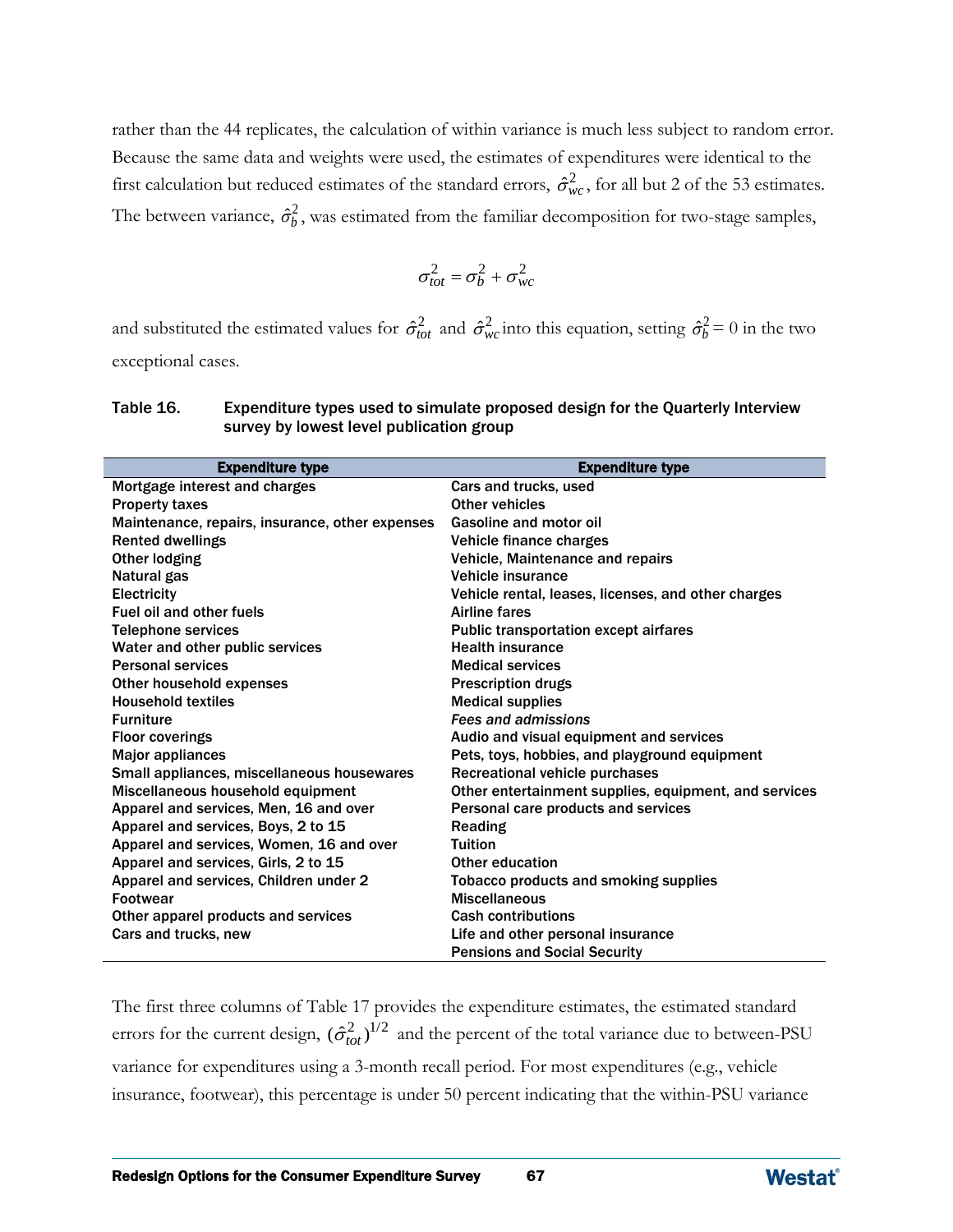contributes most of the variance, so that any changes in the survey design within PSUs can have significant effects on the total variance. There are a few items with significant between PSU variance, including electricity, natural gas, fuel oil and water. For these items, the proposed changes will have limited effects on the total variance.

|                                                        |                |                          | %                     |                 | % reduction in<br>within PSU variance |                 |
|--------------------------------------------------------|----------------|--------------------------|-----------------------|-----------------|---------------------------------------|-----------------|
|                                                        |                |                          |                       | $\mathbf{1}$    | 3                                     | 12              |
|                                                        | 2009           |                          | between<br><b>PSU</b> |                 |                                       |                 |
| <b>Expense category</b>                                | estimate       | <b>Standard</b><br>error | variation             | month<br>recall | month<br>recall                       | month<br>recall |
| Mortgage interest and charges                          | 3593.71        | 75.0                     | 28                    | 54              | 58                                    | 56              |
| <b>Property taxes</b>                                  | 1809.44        | 31.1                     | 45                    | 57              | 60                                    | 56              |
| Maintenance, repairs, insurance, other                 | 1138.71        | 43.1                     | 33                    | -67             | 19                                    | 56              |
| expenses                                               |                |                          |                       |                 |                                       |                 |
| <b>Rented dwellings</b>                                | 2854.51        | 50.7                     | 10                    | 52              | 57                                    | 56              |
| <b>Other lodging</b>                                   | 669.01         | 30.2                     | 27                    | 9               | 49                                    | 56              |
| Natural gas                                            | 483.4          | 16.8                     | 85                    | 37              | 52                                    | 56              |
| Electricity                                            | 1376.65        | 29.2                     | 89                    | 44              | 53                                    | 56              |
| <b>Fuel oil and other fuels</b>                        | 141.46         | 9.2                      | 68                    | $-28$           | 43                                    | 56              |
| <b>Telephone services</b>                              | 1161.76        | 12.1                     | 56                    | 48              | 54                                    | 56              |
| Water and other public services                        | 480.79         | 10.5                     | 76                    | $\mathbf 0$     | 51                                    | 56              |
| <b>Personal services</b>                               | 389.44         | 20.2                     | 0                     | 53              | 45                                    | 56              |
| Other household expenses                               | 616.34         | 14.1                     | 41                    | 10              | 44                                    | 56              |
| <b>Household textiles</b>                              | 84.55          | 3.2                      | 31                    | $-141$          | 14                                    | 56              |
| <b>Furniture</b>                                       | 341.22         | 14.5                     | 12                    | $-191$          | 14                                    | 56              |
| <b>Floor coverings</b>                                 | 30.31          | 3.3                      | 25                    | $-241$          | 1                                     | 56              |
| <b>Major appliances</b>                                | 188.77         | 8.8                      | 29                    | $-180$          | 4                                     | 56              |
| Small appliances, miscellaneous<br>housewares          | 58.42          | 2.7                      | 24                    | $-427$          | 10                                    | 56              |
|                                                        |                | 14.8                     | 40                    |                 | 16                                    | 56              |
| Miscellaneous household equipment                      | 461.1<br>199.7 |                          |                       | -99             |                                       |                 |
| Apparel and services, Men, 16 and over                 |                | 8.7                      | 40                    | 4               | 16                                    | 56              |
| Apparel and services, Boys, 2 to 15                    | 61.11          | 2.1                      | 17                    | $-100$          | 34                                    | 56              |
| Apparel and services, Women, 16 and<br>over            | 336.41         | 8.8                      | 47                    | $-86$           | 37                                    | 56              |
| Apparel and services, Girls, 2 to 15                   | 77.86          | 2.8                      | 23                    | $-114$          | 37                                    | 56              |
| Apparel and services, Children under 2                 | 70.86          | 2.8                      | 36                    | $-25$           | 44                                    | 56              |
| <b>Footwear</b>                                        | 147.32         | 4.3                      | 59                    | $-116$          | 23                                    | 56              |
| Other apparel products and services                    | 229.01         | 11.6                     | 5                     | $-249$          | 29                                    | 56              |
| Cars and trucks, new                                   | 1297.15        | 83.8                     | 19                    | $-275$          | 0                                     | 56              |
| Cars and trucks, used                                  | 1304.35        | 70.6                     | 23                    | $-131$          | 6                                     | 56              |
| Other vehicles                                         | 55.45          | 11.7                     | 11                    | $-221$          | 3                                     | 56              |
| <b>Gasoline and motor oil</b>                          | 1986.4         | 20.6                     | 40                    | 44              | 50                                    | 56              |
| Vehicle finance charges                                | 281.01         | 8.2                      | 35                    | 59              | 62                                    | 56              |
| Vehicle, maintenance and repairs                       | 682.29         | 15.6                     | 41                    | $-135$          | 20                                    | 56              |
| Vehicle insurance                                      | 883.86         | 20.8                     | 76                    | $-138$          | 38                                    | 56              |
| Vehicle rental, leases, licenses, and<br>other charges | 446.12         | 16.0                     | 42                    | 18              | 53                                    | 56              |
| <b>Airline fares</b>                                   | 300.92         | 11.2                     | 18                    | $-130$          | 21                                    | 56              |

#### Table 17. Simulation of effects on within PSU variation of the redesigned Quarterly Interview survey for 1-, 3-, and 12-month reference periods by expense categories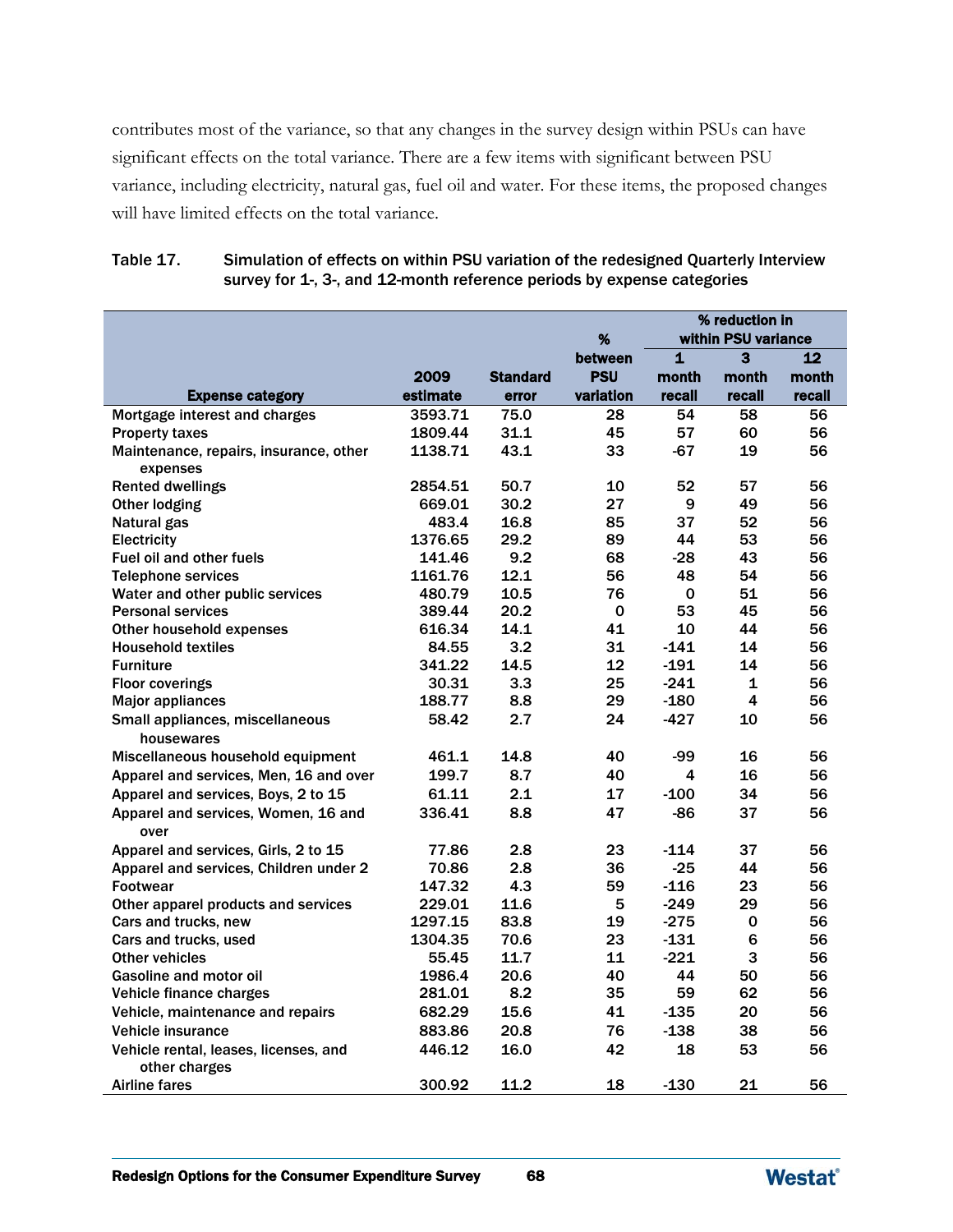| Table 17. | Simulation of effects on within PSU variation of the redesigned Quarterly Interview |
|-----------|-------------------------------------------------------------------------------------|
|           | survey for 1-, 3-, and 12-month reference periods by expense categories (continued) |

|                                                          |          |                 | %              |              | % reduction in<br>within PSU variance |        |
|----------------------------------------------------------|----------|-----------------|----------------|--------------|---------------------------------------|--------|
|                                                          |          |                 | between        | $\mathbf{1}$ | 3                                     | 12     |
|                                                          | 2009     | <b>Standard</b> | <b>PSU</b>     | month        | month                                 | month  |
| <b>Expense category</b>                                  | estimate | error           | variation      | recall       | recall                                | recall |
| <b>Public transportation except airfares</b>             | 169.14   | 7.7             | 34             | -80          | 22                                    | 56     |
| <b>Health insurance</b>                                  | 1784.3   | 26.9            | 35             | 41           | 53                                    | 56     |
| <b>Medical services</b>                                  | 739.89   | 25.7            | 49             | -71          | 26                                    | 56     |
| <b>Prescription drugs</b>                                | 361.72   | 10.6            | 45             | 29           | 44                                    | 56     |
| <b>Medical supplies</b>                                  | 86.9     | 4.8             | 19             | $-317$       | 5                                     | 56     |
| <b>Fees and admissions</b>                               | 602.05   | 18.5            | 47             | 6            | 42                                    | 56     |
| Audio and visual equipment and                           | 955.3    | 14.7            | 41             | $-35$        | 20                                    | 56     |
| services                                                 |          |                 |                |              |                                       |        |
| Pets, toys, hobbies, and playground<br>equipment         | 442.18   | 13.4            | 31             | $-72$        | 45                                    | 56     |
| Recreational vehicle purchases                           | 160.1    | 30.2            | 10             | $-357$       | 1                                     | 56     |
| Other entertainment supplies,<br>equipment, and services | 209.53   | 9.6             | 33             | $-78$        | 9                                     | 56     |
| Personal care products and services                      | 300.71   | 6.2             | 55             | 44           | 50                                    | 56     |
| Reading                                                  | 108.99   | 2.9             | 51             | 38           | 44                                    | 56     |
| <b>Tuition</b>                                           | 886.87   | 40.0            | $\Omega$       | $-101$       | 23                                    | 56     |
| Other education                                          | 131.85   | 5.5             | 21             | $-72$        | 24                                    | 56     |
| <b>Tobacco products and smoking supplies</b>             | 377.64   | 10.6            | 23             | 47           | 48                                    | 56     |
| <b>Miscellaneous</b>                                     | 747.07   | 31.4            | $\overline{2}$ | -48          | 29                                    | 56     |
| <b>Cash contributions</b>                                | 1723.08  | 84.4            | 55             | 9            | 25                                    | 56     |
| Life and other personal insurance                        | 309.03   | 12.8            | 40             | $-139$       | 37                                    | 56     |
| <b>Pensions and Social Security</b>                      | 5163.74  | 81.0            | 37             | 55           | 59                                    | 56     |

\* Negative number indicates an increase in variance.

For all expenditure categories, the analysis simulated the effect of interviewing households for 1-, 3 and 12-month reference periods (see last three columns in Table 17). Examining the estimates for a 3 month reference period indicates the effects of eliminating the four-interview panel design, with no change in the reference period. To simulate the effect of interviewing households for one 3-month period, we changed the specification for the variance software to treat each observation in the 2009 data set as independent. This specification can be said to be unclustered. Again, the same estimates of expenditures for each group were obtained, but an estimated standard error,  $\hat{\sigma}_{wu}^2$ , smaller than  $\hat{\sigma}_{wc}^2$ . (In one case, the estimated percent reduction rounds to 0.) This represents the estimated reductions in variance from switching to the new design but using the current 3-month recall for all expenditures. We estimated the proportional reduction in within variance using

$$
\hat{R}_1 = (\hat{\sigma}_{wc}^2 - \hat{\sigma}_{wu}^2) / \hat{\sigma}_{wc}^2
$$

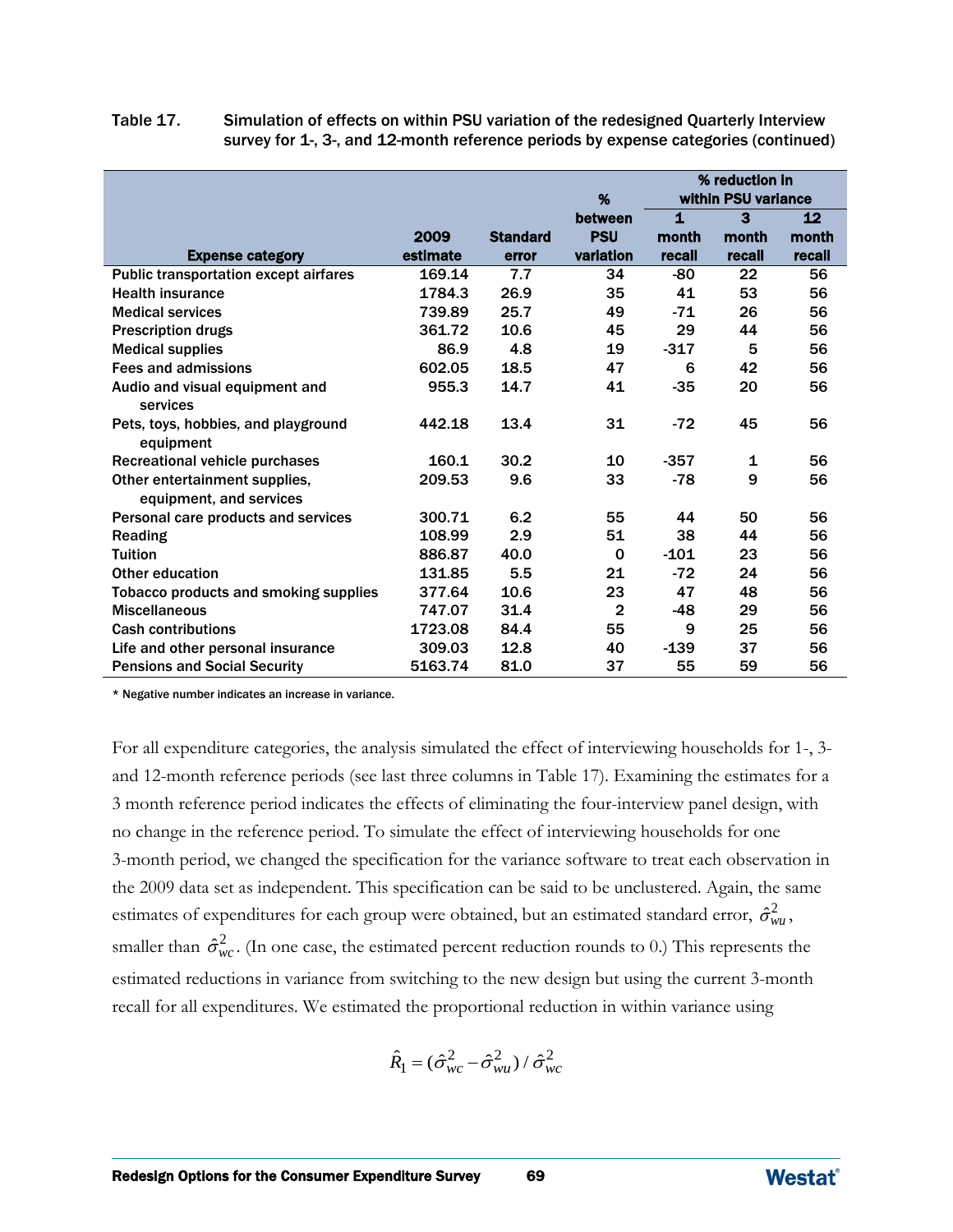These results are shown in the fifth column of Table 17. The within-PSU variance is significantly reduced in all cases. The median change across all expenditure categories is 37 percent.

We next considered the effect of changing the reference periods. This is provided in the fourth and sixth columns of Table 17. For a 12-month recall period it is possible to derive a theoretical expectation for the reduction in the within variance through a relatively simple argument. For any category in which 12-month recall is implemented, a single interview would provide the same information as available currently under four cumulative interviews. With respect to within variance, this change would multiply the effective sample size by a factor of 4. This simple argument implies a 75 percent reduction in the within variance.

The argument must be refined, however, because the assumed data for a given year would not be complete until the end of the fourth quarter of the following year. For example, with a 12-month reference period, respondents in 2011 can contribute to 2010 as late as November of year 2011. To prevent a change in schedule, the estimation must depend only on the first quarter of the following year. For the January of the current year, there will be reports from all 12 possible interview months up through January of the next year. Similarly, all 12 months are available for February and March, but April is reduced to 11, May to 10, up to only 3 for December. Thus the average of  $(1/12, 1/12, 1/12, 1/11, \ldots, 1/4, 1/3),$  .14749, should be compared to  $1/12$ , .08333. Thus, the variance, instead of .25 times the current variance, should be  $(.14749/.08333)*.25 = .4424$ , or a 56 percent reduction in variance instead of 75 percent.

In some cases, the estimated values for the reduction in the 3-month period exceed the theoretical value reported for 12-month recall groups, but never by a large amount. The estimates are affected by sampling error, but the large number of degrees of freedom used in the calculation provides a greater measure of stability than is frequently seen when analyzing components of sampling error.

Within the 12-month group there are distinct patterns according to the type of expense. Those expenditures that are done on a regular basis, such as utilities, health insurance, vehicle finance charges, there is practically no difference between the 3- and 12-month recall periods. This indicates that for these items, eliminating repeated interviewing during the calendar year provides most of the gains in precision. There is very little gain from extending the reference period to 12 months. As noted above, the design would target these types of expenditures for collection directly from utility companies, which makes the reference period less relevant as well. This pattern does not hold for items that are not purchased at high frequency (e.g., floor coverings; major appliances; vehicles) or

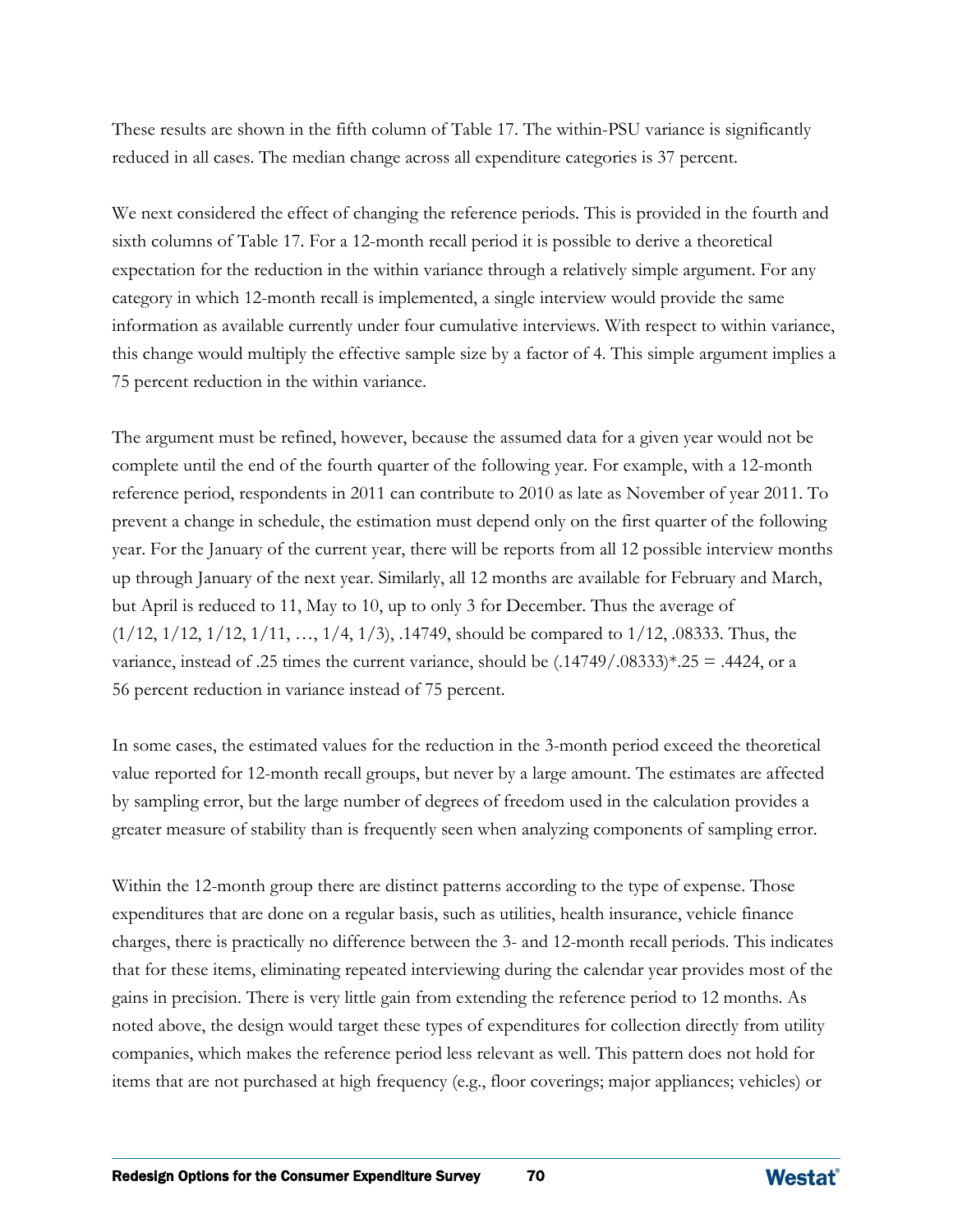on a less regular basis (tuition; airline fares). In these cases, the 12-month period has a significant impact on the within-PSU variance.

The effect of a 1-month recall period was estimated using expenditures reported for the month preceding the interview. In this case, the estimated expenditures changed as well as the estimated standard errors. We again computed the unclustered variance for this design and estimated the (signed) reduction in variance by

$$
\hat{R}_2 = (\hat{\sigma}_{wc}^2 - \hat{\sigma}_{wu1}^2) / \hat{\sigma}_{wc}^2
$$

Unlike the other estimates, there are significant increases in the variance, as indicated by the negative signs in the figure. Some of these items could have reference periods for much longer periods of time (e.g., auto sales).<sup>[3](#page-91-0)</sup> There a number of items, however, that are negative and could not easily be moved to a 1-month or a 12-month period without significant loss in precision. On the other hand, there are items that have positive values, some of which are greater than 20 percent, some greater than 40 percent. These items should be considered when changing to a 1-month reference period.

We next translated the within-PSU reductions to reductions in total variance. These are shown in Figures 4–6, respectively, for each of the three different reference periods (see Appendix C for detailed data). Total variance reductions were calculated using the values of  $\hat{R}_2$  and the values of the between variance. For example, even though the theoretical value for  $\hat{R}_2$  of 56 percent is reported for 12-month recall groups, the effect on total variance is lessened when between-PSU variance is taken into account. For purposes of cost comparisons, we also calculated the effect of reducing the within-PSU sample sizes by 20 percent or 40 percent, not to propose these specific reductions, but to offer a wide range for consideration.

For a 3-month reference period, there are significant reductions in total variance across most expenditures. The median is 35 percent. Reducing the sample size by 20 percent brings variances close to the current design (median  $= 9\%$ ). Cutting as much as 40 results in about half of the expenditures increasing in variance and half still maintaining a reduction in variance (median = -4%).

 $\overline{a}$ 



<span id="page-91-0"></span><sup>&</sup>lt;sup>3</sup> See Appendix C, Table C3, for the results for specific types of expenditures.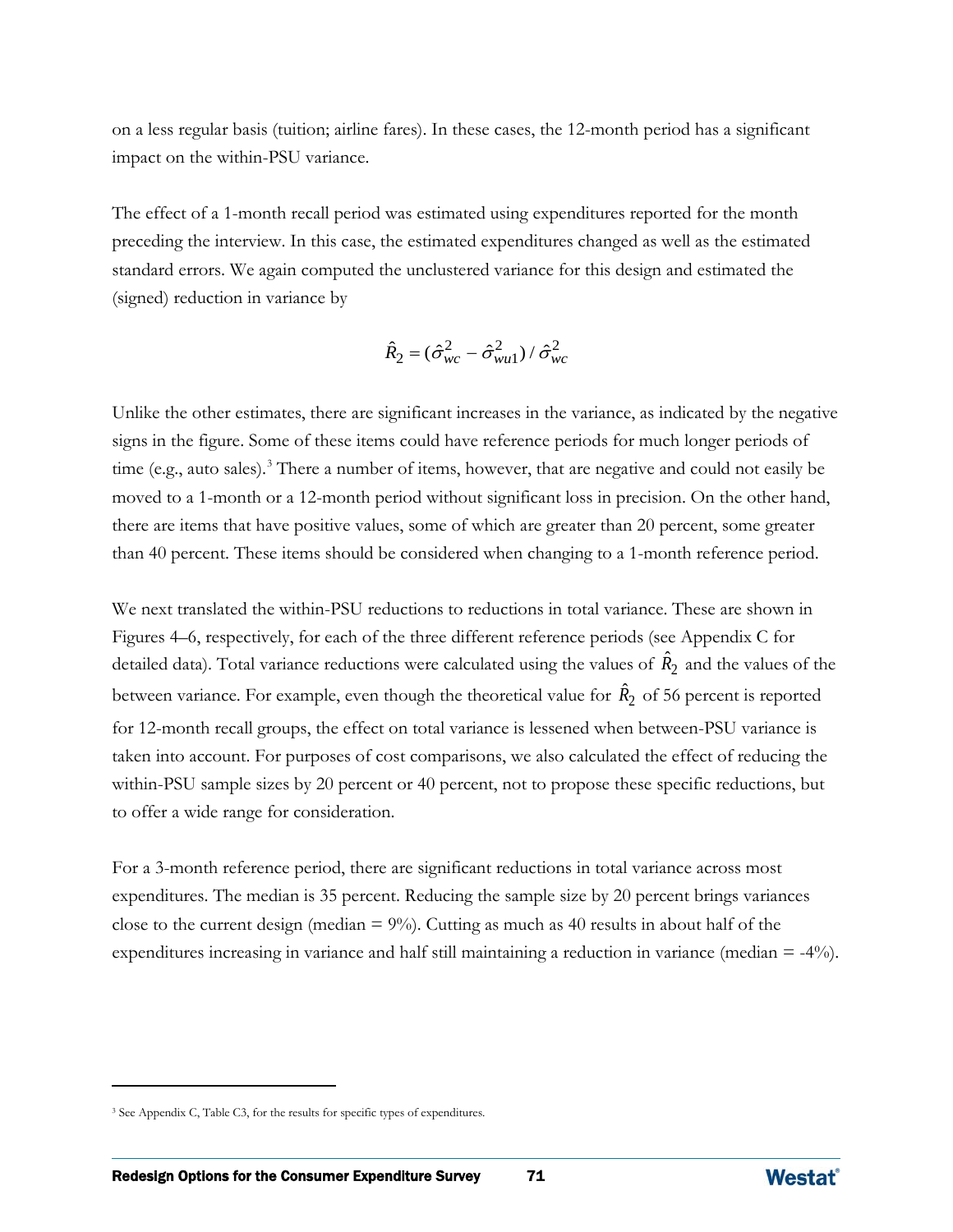

Figure 4. Percent reduction in sampling variance for a 3-month reference period

Figure 5. Percent reduction in sampling variance for a 12-month reference period



**Expenditures** 

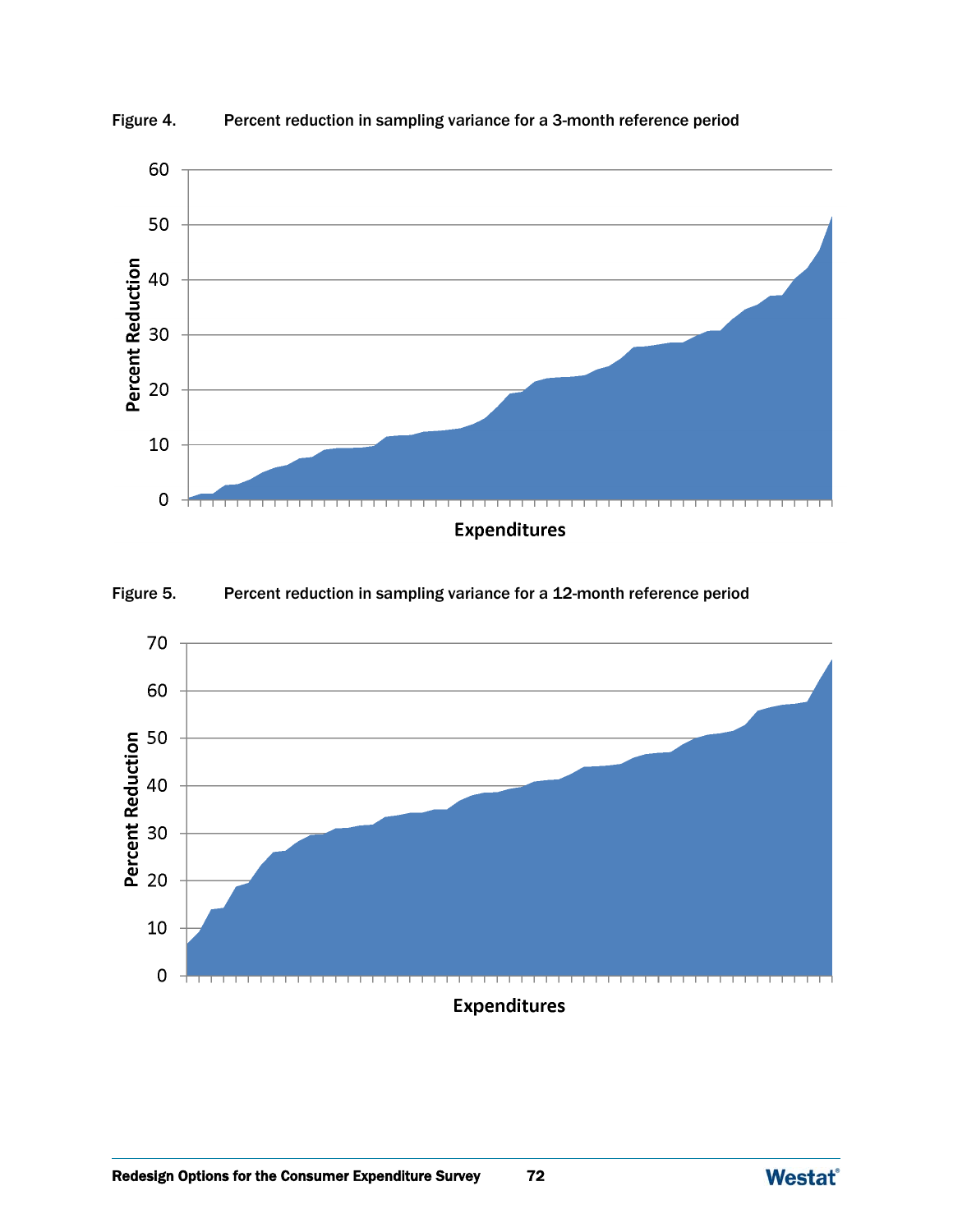

Figure 6. Percent reduction in sampling variance for 1-month reference period

### \* Negative number indicates in increase in sampling variance

As would be expected, switching to a 12-month period shows significant gains in precision, with a median of 36 percent with current sample sizes. Even with a 40 percent sample cut, most expense categories show positive reductions (median =18). The pattern is the opposite for a 1-month period. This results in significant losses in precision.

These results raise a question of whether a 12-month period provides net advantages, at least for the precision of the estimates. Switching to a 12-month period does not have a significant effect on variance for the regular expenditures examined in the present analysis (e.g., utilities). For these, almost all of the benefit of the proposed design is from altering the panel component of the current design. However, this does suggest that collection of these data only needs to occur for half of the interviews, if a 12-month period is to be used. For less frequent purchases, it does significantly increase precision. If the combination of the use of records and an enhanced recall interview yields accurate reports, a 12-month period could be a benefit. However, using a 3-month period would still have significant savings in terms of variance.

The above analysis could not simulate how the measurement would change when shifting to 1- or 12-month reference periods. For the 1-month simulation, the most recent month was used from a 3 month recall period. This reflects both possible omissions of expenditures, as well as telescoping.

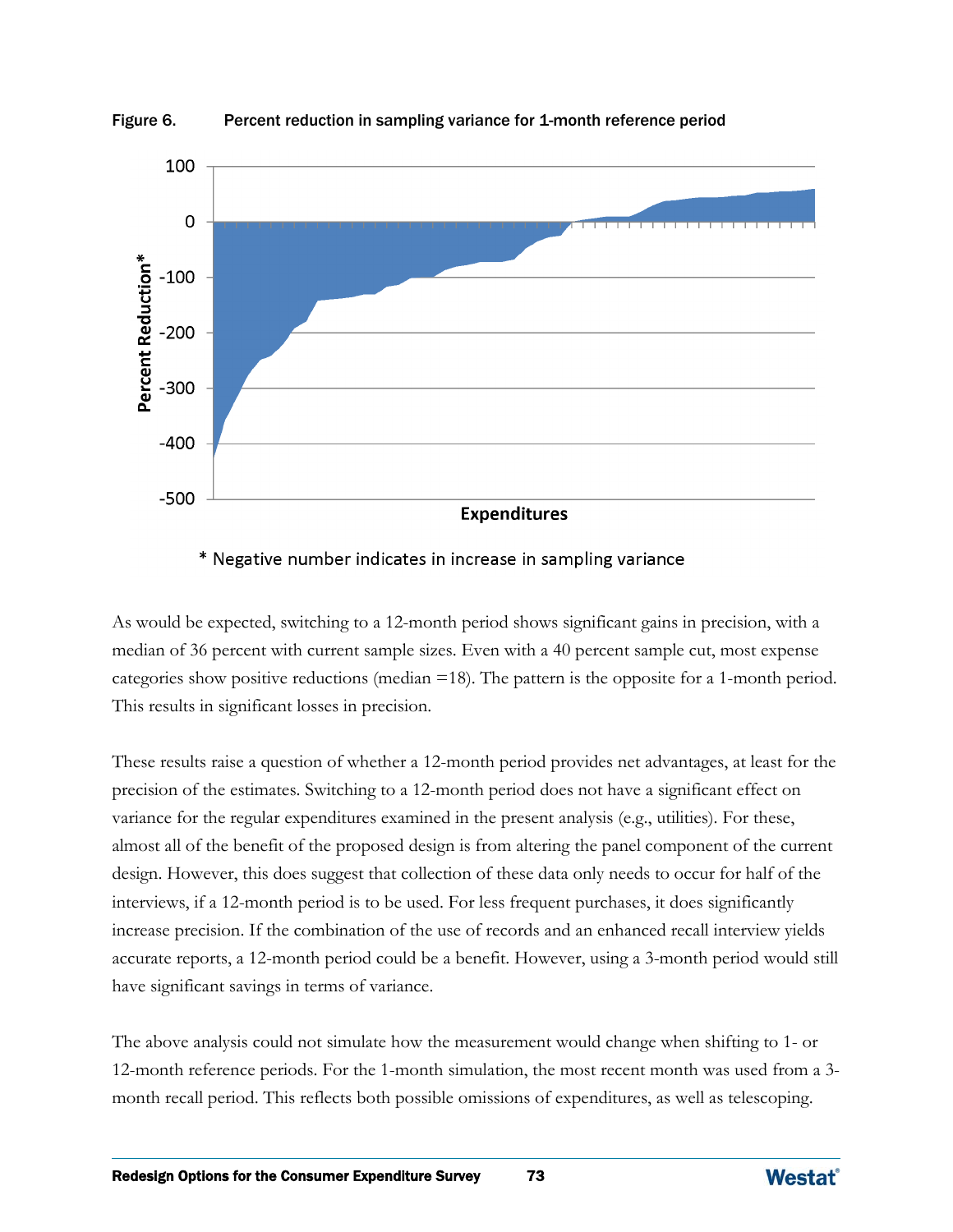Presumably asking for reports over a 1-month period would reduce both of these types of errors. Similarly, asking for recall over a 12-month period would likely increase measurement error, all other things being equal. Enhanced use of records and recall procedures would seek to improve this measurement.

## **Discussion**

The goals of the proposed redesign of the Diary and Quarterly Interview surveys, as discussed in Chapter 1, are as follows: (1) reducing measurement error, (2) reducing burden and (3) increasing flexibility. The data requirements have to do with addressing the needs of the CPI (Casey, 2010) and the larger CE user community (Henderson et al., 2011).

**Goals of the Redesign.** The recommended procedures for the Diary and the Quarterly Interview survey address the goals of the redesign in multiple ways. For example, the proposed use of electronic and paper records could help address the interrelated goals of reducing measurement error and respondent burden. When the data are collected from records, respondents are relieved of the task of trying to remember their expenditures. Moreover, the records are likely to be more accurate than the respondents' recollections. The use of incentives may significantly boost the respondents' willingness to keep the appropriate records. The regular reminders by the interviewer should also improve respondent compliance.

We propose using multiple respondents in the Diary survey as a way to reduce respondent burden and reduce measurement error. Using multiple respondents, however, has a significant price tag. We recommend that BLS conduct a field experiment to evaluate the use of multiple respondents. However, even if the idea of multiple respondents is too expensive to implement, we still recommend that BLS develop procedures to elicit greater participation in the household. In the end, analysis will have to weigh the cost of this design against the decreases in measurement error. Total survey error models should be developed to assist in understanding the tradeoffs between reduction in error against reductions in the sample size that would be implemented to pay for the procedure.

We recommend reducing respondent burden in the Quarterly Interview survey by cutting the number of waves a CU is in sample from four to two, as well as increasing the time between waves. While this will increase data collection costs, it also significantly increases the precision on the annual estimates. As noted in the Quarterly Interview precision section, the reductions are

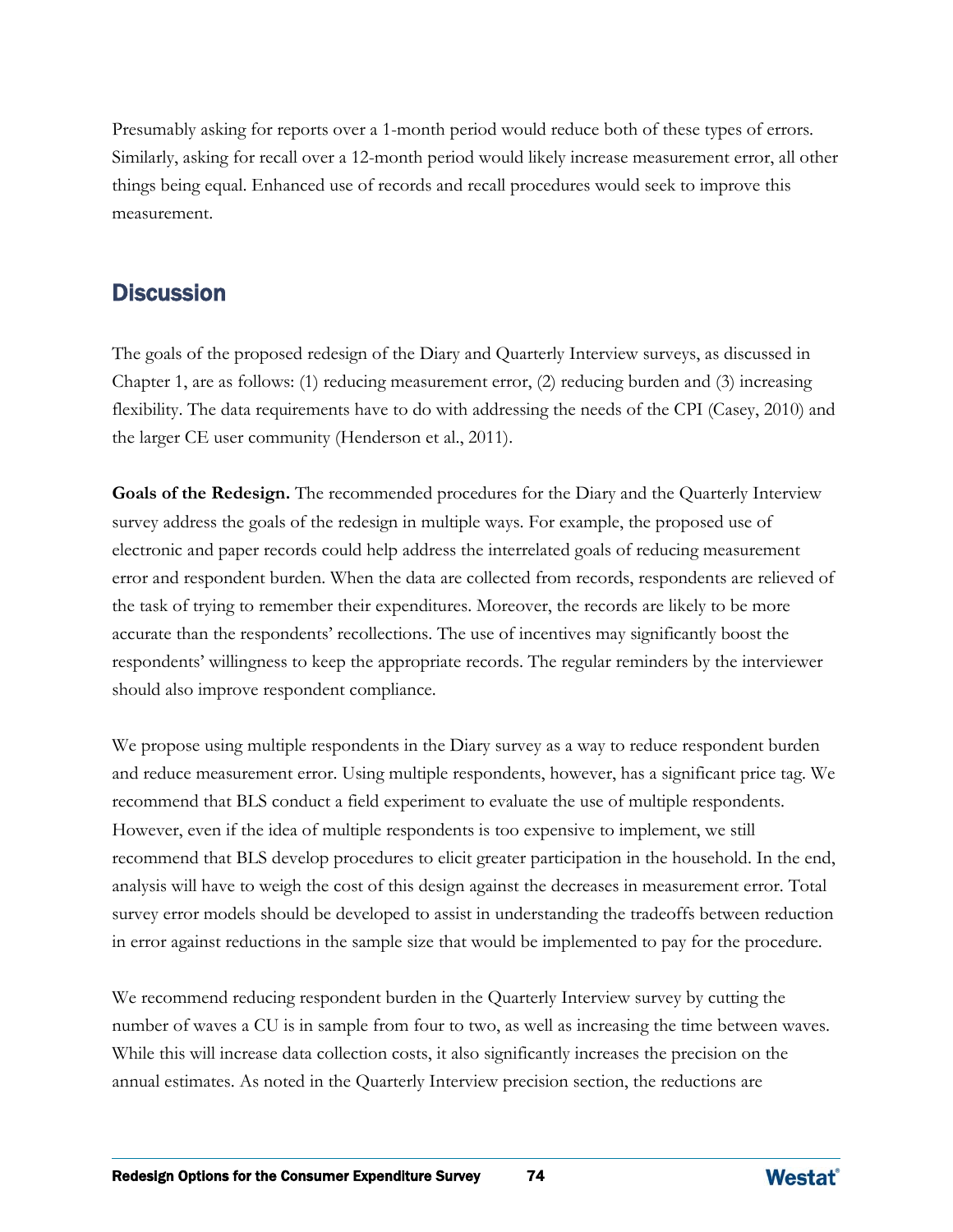substantial. Further refinement of both the cost and simulation model discussed above is needed. The cost models were based on aggregate data for the current design, which hampered our ability to refine costs. In addition, further information is needed how the costs and reductions in sample size relate to one another.

For the Quarterly Interview survey, we propose collecting administrative data from utility companies, apartment lessors, and other sources. These data would substitute for respondent reports, reducing measurement error and respondent burden. Of course, collecting administrative data also has a significant cost associated with it. Unlike the elimination of two-panel waves, there is no clear cost offset to this component. An important evaluation question is how effective this component to the survey is to reduce measurement error with respect to total survey error. By investing resources in the administrative record followup, is the survey reducing measurement error more than it is increasing variability due to sampling? It is difficult to know without more research.

When viewed as a single survey program, the redesigned procedures address flexibility in several ways. The redesign allows respondents to use a number of different data collection methods that can be tailored to the respondent's daily routines. The challenge will be to develop a procedure that takes advantage of this flexibility without making the task overly complicated or to give respondents a way to avoid completing the task. The electronic record component is largely a passive method which only requires respondents to download files that have some basic information about their transactions. If a respondent agrees only to this, there is potential that significant gains can be made with respect to reducing measurement error and burden. As noted in Chapter 3, the electronic records cover a very large proportion of all expenditures—potentially over 70 percent. In our proposed redesign, the respondents are asked to download financial data files. They are also asked to save paper receipts. If they do not adequately download the files or keep the receipts, the interviewer conducts a recall interview to capture the needed data.

Our proposed redesign also offers the respondents flexibility. At some point, there may not be a need for two surveys. The two may merge into a single collection that primarily relies on relatively passive methods that can address the data requirements of the CE program. A merged survey was considered when developing the redesign options. This was rejected because it was not deemed feasible for the 4 to 5 year time frame that the redesign is targeting. But it would not be difficult to merge the two collections into a single survey if that was warranted.

**Addressing CE Data Requirements.** The CE must generate information in a way that is usable for the CPI. The expenditure data and demographics must be at the appropriate level of detail,

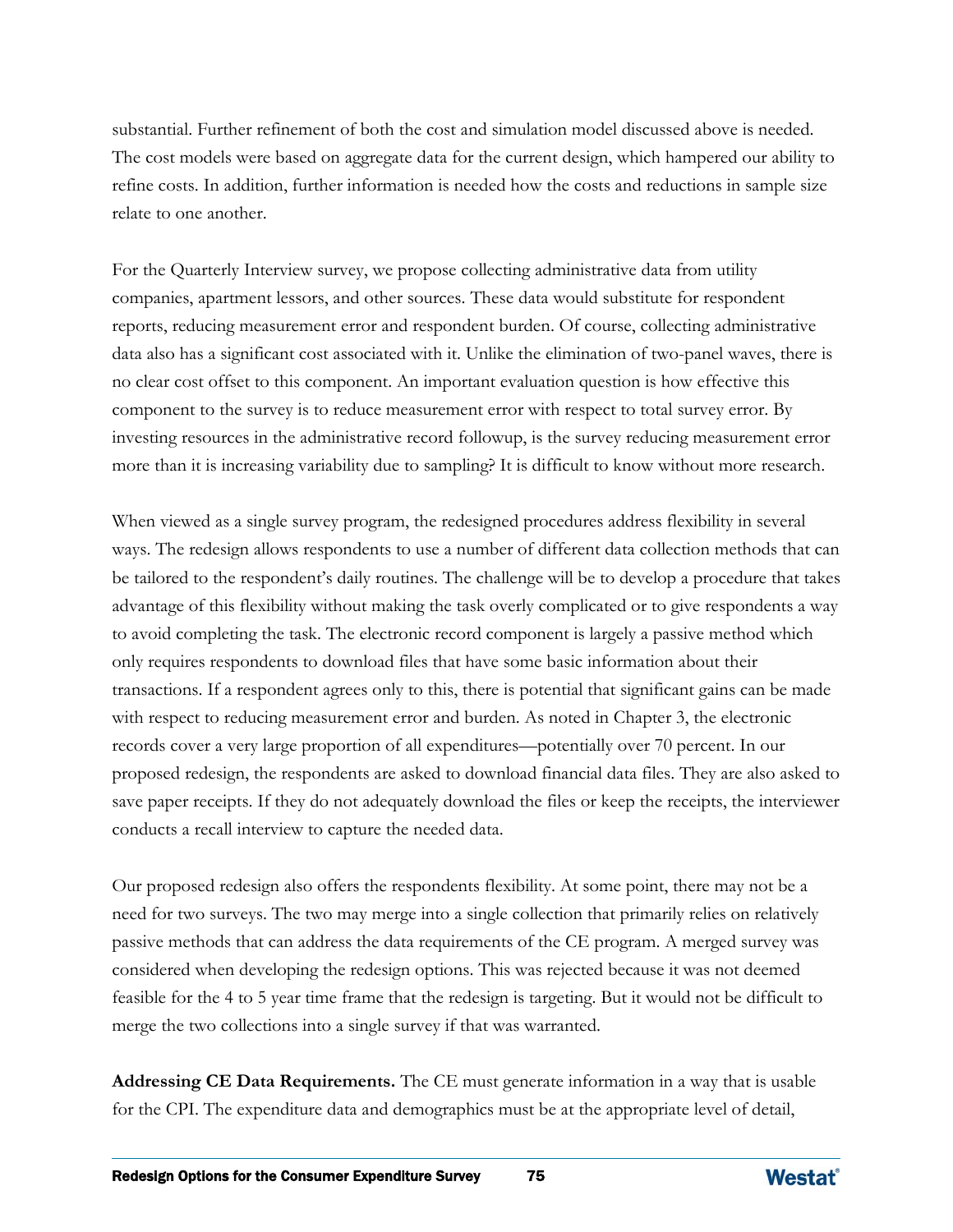geographical distribution, and periodicity (Casey, 2010). These data have to be produced in a timely way and with sufficient sample size to generate precise estimates. The suggested redesign procedures were structured to maintain the current expenditure categories generated around the same timeliness as the current CE. We have assumed the same sample design as in the current survey. Consequently the level of geographic detail needed keeps the status quo. Similarly, the discussion above has provided information on how the designs might affect precision of the estimates. The redesigned surveys are more expensive, which affects costs and, in turn, could affect sample sizes. For purposes of meeting the requirements of the CPI there would need to be adjustments to either the budgets or cutting costs to meet these.

We have also kept constant the level of expenditure detail provided for the CPI. It was difficult for the redesign team to consider how to reduce this detail in a logical and meaningful way. If the use of records is increased dramatically, reducing detail may not be as critical. However, some consideration should be given to cutting this detail to both reduce error and burden.

The requirements of other CE users are discussed by Henderson et al (2011). These requirements range from the annual estimates to household expenditure patterns. These requirements are shown in Table 18, along with the impact of the recommended redesign. One requirement is that a complete picture of spending be provided for a particular CU. This is met in both the Diary and Quarterly Interview components by covering all expenditures. The Interview survey will not request respondents keep their receipts for food and alcoholic beverages, in an effort to keep this task manageable. But the recall interview will cover these expenditures in summary form, as the current survey does now. We have discussed the idea of creating rotating modules. These modules would collect data at a summary level for a certain class of expenditures, With the exception of food and alcoholic beverage expenditures, which come from the Diary survey, these modules would lead to some reduction in the precision of the estimates. Whether or not a module is used, a complete picture of spending is possible with the redesigned method.

This design does not provide this complete picture for an entire annual period. By restricting the panel to two waves, spaced 12 months apart, it would not be possible to see how annual expenditures occur for individual households. One could look at how expenditures change within any particular 12-month period by comparing households that are interviewed during different parts of the year.

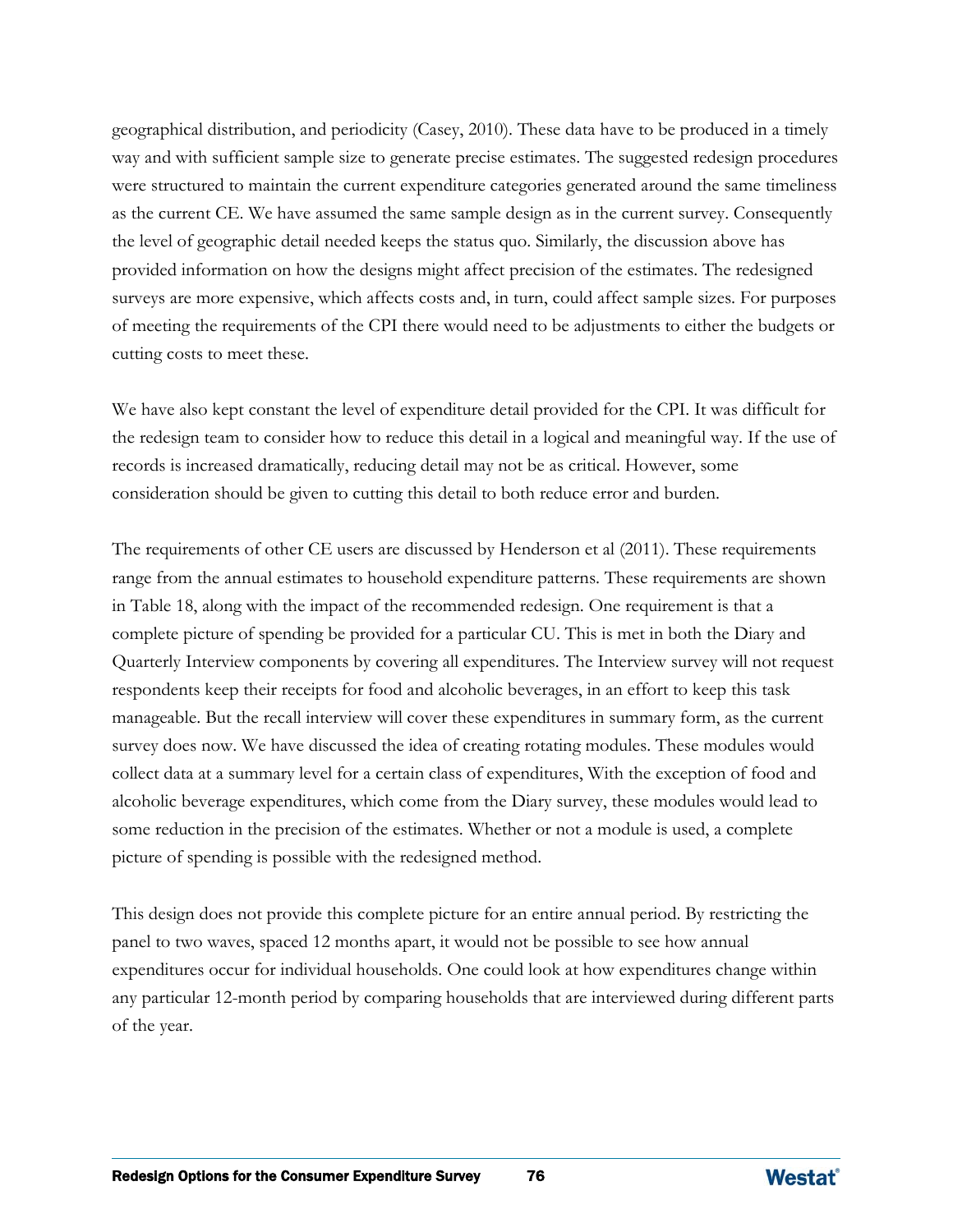| <b>Requirement</b>                | <b>Addressed by redesign?</b>                          |
|-----------------------------------|--------------------------------------------------------|
| Complete picture of spending      | Yes. If modules are used on Interview, imputation      |
|                                   | might be required                                      |
| Level of expenditure detail       | <b>Yes</b>                                             |
| <b>Population</b>                 | <b>Yes</b>                                             |
| Sample size and geographic detail | May need to increase cost to meet current              |
|                                   | requirements                                           |
| Time period and periodicity       | <b>Yes</b>                                             |
| Panel component                   | Annual estimates of change. Not possible to            |
|                                   | estimate at a CU level: (1) expenditures for an entire |
|                                   | year; (2) change for intervals of less than 1 year     |
| Integrated microdata              | <b>Yes</b>                                             |
| Income                            | Yes, But not directly addressed in recommendations     |
| Socioecomic information           | <b>Yes</b>                                             |
| <b>Assets and liabilities</b>     | Yes, but not directly addressed in recommendations     |

#### Table 18. Data requirements for CE analysts and redesigned CE program

The one requirement that is not met at the same level as the current survey is the panel component. The current survey provides estimates of change on a quarterly basis, while the redesigned method does so on an annual basis. The design also reduces the precision of estimating quarterly change in the aggregate, since none of the CU's will overlap within any particular quarter. As noted above, this change also seems to lead to more costs, although it isn't clear how much, if any, given the reductions in variance under the redesigned survey. If the advantages of going to a 12-month panel are not viewed as important as measuring quarterly change, the design could use a quarterly panel, perhaps only using two, rather than four waves. This should reduce costs relative to the 12-month panel, but it will increase variances of annual estimates as well relative to the recommended design. Another alternative would be to adopt a hybrid approach that ran two different types of panels, one with a 12 month and another with a quarterly design. Of course this complicates the design even more than is currently the case with two surveys.

**Priorities of the Proposed Redesign**. While the proposed design has many advantages, the cost of the full design, as shown in Table 19, is significantly higher than the current design. Table 19 provides a summary of the additional costs, relative to the current design, associated with the primary redesign components.<sup>[4](#page-97-0)</sup> We recommend the highest priority be given to the use of personal records in the collection of the information. This has the greatest long-term potential to address both the measurement error and burden placed on respondents. It is also a cost-neutral feature of the new design.

 $\overline{a}$ 



<span id="page-97-0"></span><sup>4</sup> For purposes of discussion, we do not separate the cost of the incentives from other costs associated with the proposed interview design (e.g., using two, rather than four, waves of data collection). We believe this is a conservative assumption given the evidence that the incentives proposed are cost neutral and may even save the survey money.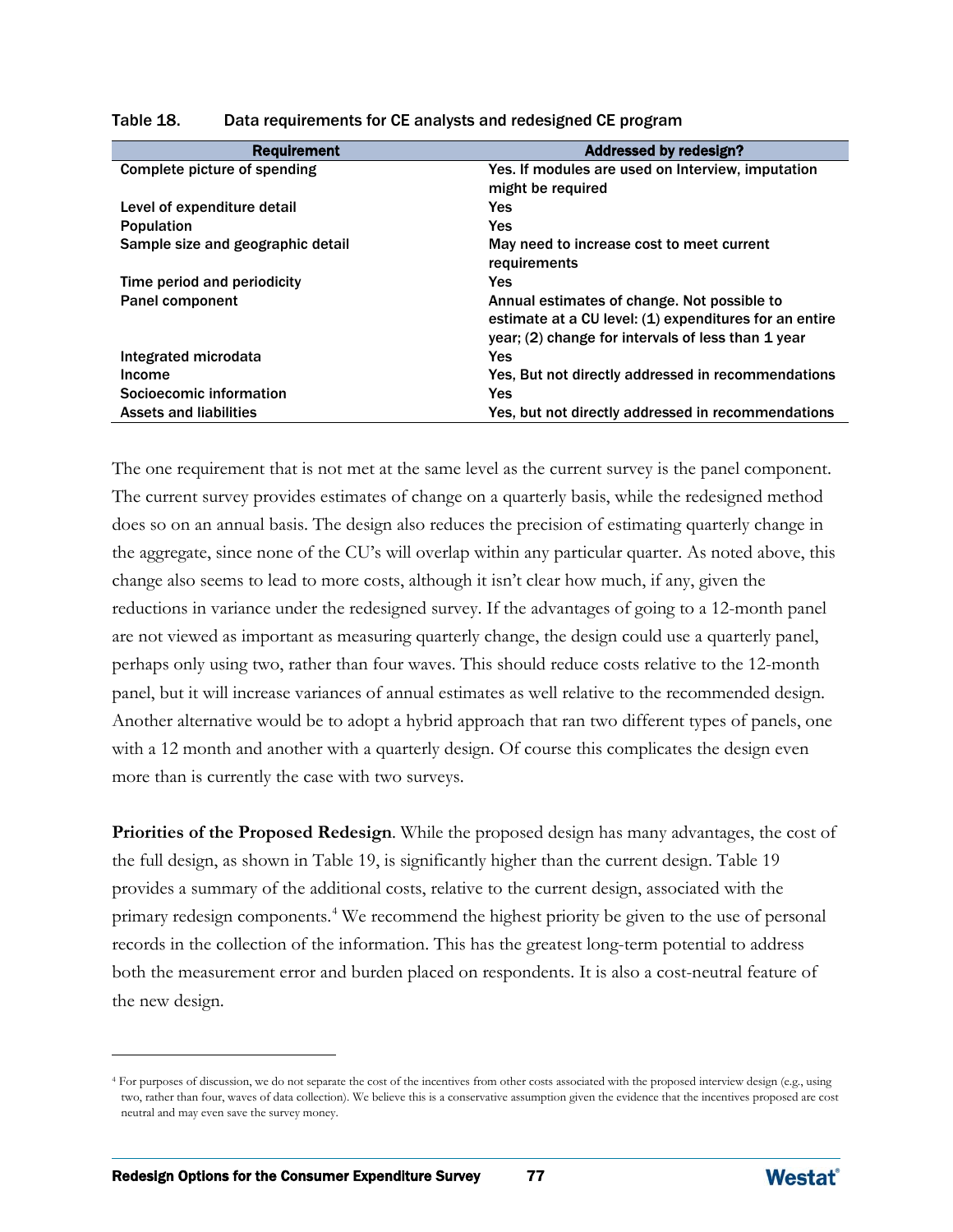| Method to reduce burden and measurement |              |                  |              |
|-----------------------------------------|--------------|------------------|--------------|
| error                                   | <b>Diary</b> | <b>Interview</b> | <b>Total</b> |
| Use of personal records                 | n            |                  |              |
| <b>Administrative Records</b>           | 8.           | 10.2             | 11.0         |
| <b>Reduction in CE Interviews</b>       | na           | $7.6*$           | 7.6          |
| <b>Multiple Diary Keepers</b>           | 2.4          |                  | 2.4          |
| <b>Enhanced Recall Interview</b>        | n            |                  |              |
| <b>Total</b>                            | 3.2          | 17.8             | 21 O         |

Table 19. Additional costs of proposed design relative to current design (in millions)

n= not a significant cost factor

There are two major components of additional costs associated with the proposed design. One is the proposed interview structure of two, rather than four, panel waves. This accounts for approximately \$7 million of the \$21 million in additional costs. This is a 40 percent increase in the cost of conducting interviews relative to the current Quarterly Interview survey. This does not account for the significant cost savings one could achieve by cutting sample size. For example, we have shown that cutting sample size on the proposed design by 20 percent would achieve similar levels of precision in the annual estimates as the current design if a 3-month reference period was used for all expenditure items. One could cut as much as 40 percent and still achieve similar precision for many of the items if some were shifted to a 12-month reference period. Research into whether this is possible should be part of the development process when developing and evaluating the recall interview.

The primary motivator to reduce the number of panel waves is to cut respondent burden. As noted above, this should be a high priority for the redesign. However, the proposed design has the analytic disadvantage of not providing annual estimates of expenditures for individual CUs for all expenditures. One could theoretically achieve a similar reduction in burden, while maintaining the current four-wave panel design in other ways. For example, one could significantly reduce the number of expenditures for which extensive detail is collected. Such a design would develop three or four broad classes of expenditures covered in the recall interview in either summary or detailed form. These classes might include expenditures on apparel, health care, and entertainment. The level of detail collected for each module would be rotated either across households or across panel waves. For example, some households may not be asked detailed questions about apparel, while other households would not be asked detailed questions about health care. To achieve similar reductions in burden as the proposed design, approximately half, or slightly more than half, of the current Quarterly Interview survey would be administered in detailed form at any particular point in time.<sup>[5](#page-98-0)</sup>

 $\overline{a}$ 



<span id="page-98-0"></span><sup>&</sup>lt;sup>5</sup> The current Quarterly Interview design conducts four 3-month interviews and one bounding interview for an individual CU. The proposed design conducts two 3-month recall interviews and two bounding interviews for an individual CU.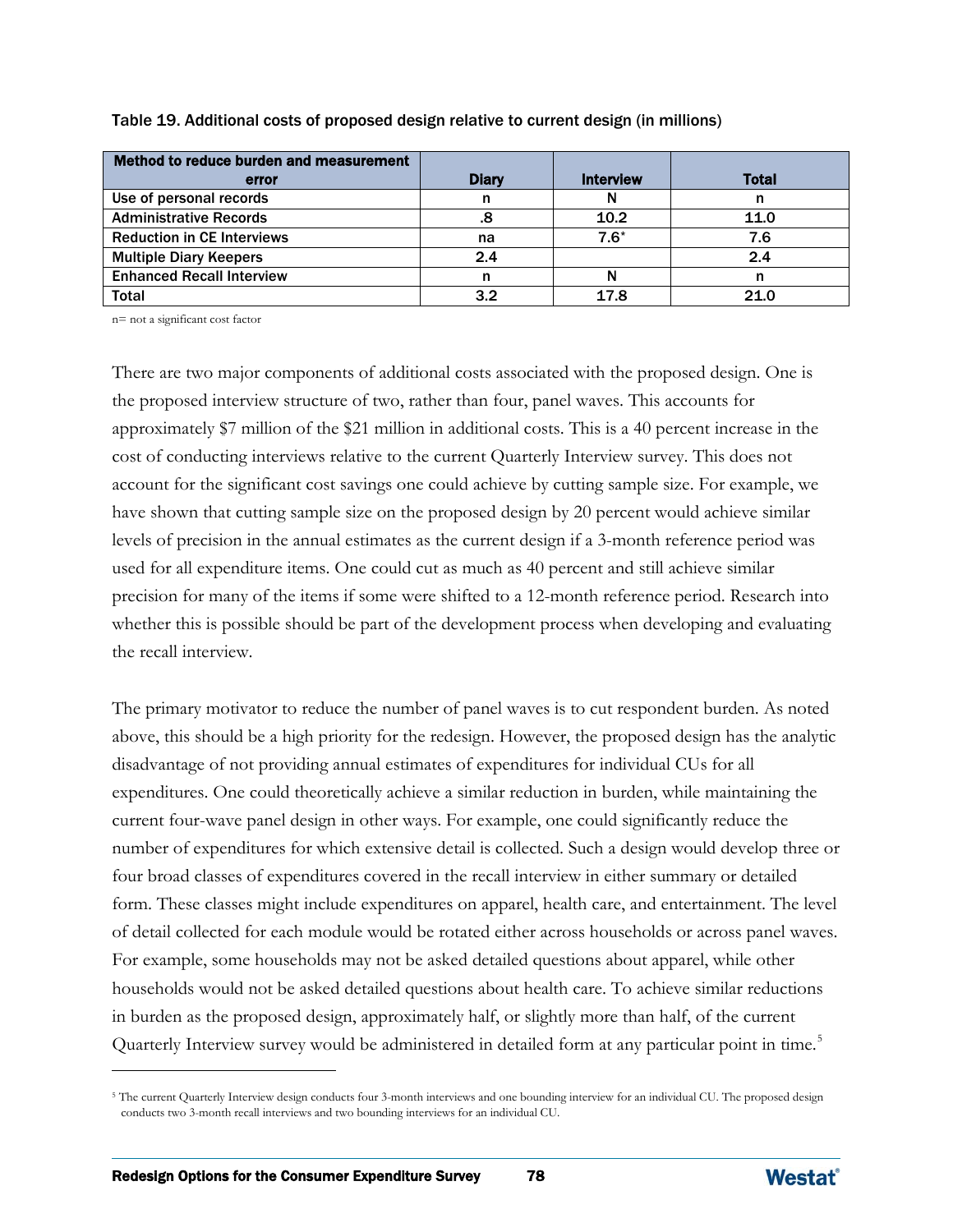The use of modules has disadvantages associated with it. One is that it complicates analysis of total household expenditures. A second issue is that it will reduce the precision of the annual estimates. If a module collects the detail needed for annual estimates on 60 percent of the interviews, the precision of the annual estimate would be reduced by approximately 40 percent, all other things being equal. Because of time and resource constraints, we did not fully examine the possibilities of this type of design. But it should be considered as part of the redesign efforts.

A second major component of additional costs of the proposed design is the administrative record survey. The survey proposed for the Quarterly Interview survey accounts for \$10 million of the additional \$21 million. The cost represents a fairly extensive administrative survey which would collect data on many different types of retail purchases. The costs are based on the provider survey conducted for the Medical Expenditure Panel survey. In this case, respondents may go to multiple providers, depending on the type of health care expense. It would be possible to significantly reduce the cost of the proposed administrative survey by concentrating on utilities, such as electricity, gas and water. There will be many fewer companies that would need to be contacted when compared to contacting retailers. Based on our recent experience with the Residential Energy Consumption Survey (RECS), this could reduce the cost of \$10 million to as low as \$3 million. This cost might be further reduced by restricting the collection of these data for a portion of the sample. If 12 months of data are collected at the same time, it would be possible to reduce the number of households for which the survey is conducted. For example, under the proposed design, shifting the utility items to a 12 month reference period reduced the variance by 56 percent. This implies that significant reductions in sample might be possible once shifting to this type of administrative source.

**Variations on the Proposed Redesign.** The variations around the proposed design should retain the personal record components. This potentially addresses both measurement error and burden without a significant increase in costs. It is also recommended that the use of multiple diary keepers be retrained, at least for serious consideration in a field experiment. The added expense of this procedure of \$2.4 million is significant for the diary. However, the evidence on this change indicates it could lead to significant reductions in total survey error. It also reduces burden on the main diary keeper. Similarly we recommend all designs include an incentive for the Diary and the Quarterly Interview Surveys. The evidence suggests this will result in an increase in response rates and a reduction in field costs.

One lower cost variation on the proposed design would be to narrow the scope of the administrative survey to the collection of utility information. As noted above, this cuts the cost of the administrative survey by approximately 70 percent. This variation would maintain the

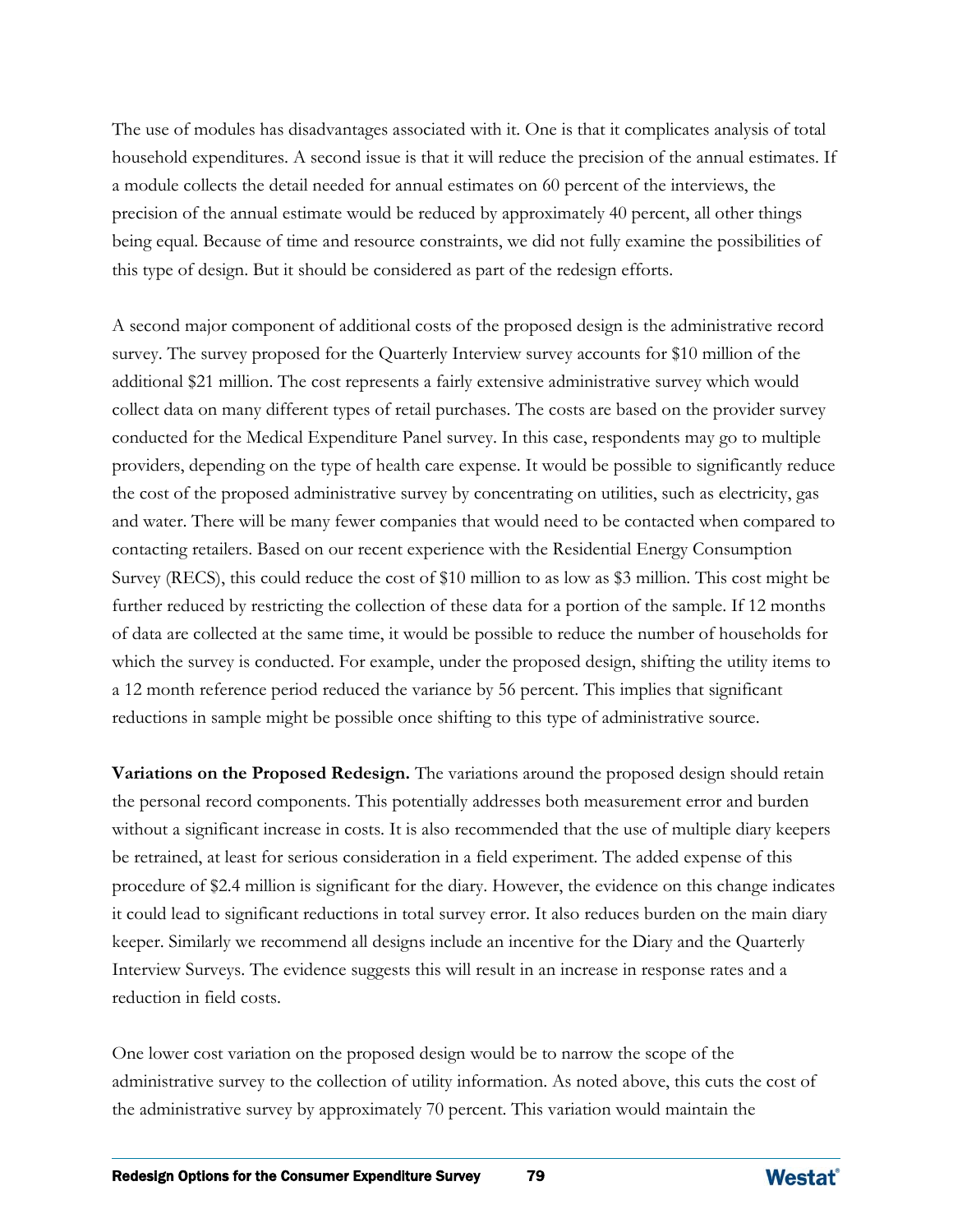recommendation of cutting the number of panel waves from four to two. By lengthening the reference periods for key items, it might be possible to cut the sample of the survey, as discussed in the section on precision for the Quarterly Interview survey. If it is assumed that sample could be cut by 20 percent, then the increase in the cost of interviewing on the Quarterly Interview Survey would be approximately \$3.8 million. This assumes a proportionate reduction in cost relative to reductions in sample size. Combined with the reductions in the scope of the administrative survey, this variation on the proposed design increases costs by approximately \$9.4 million<sup>[6](#page-100-0)</sup> compared to the \$21 million.

A second variation would cut costs further by maintaining the current four-wave panel for the Quarterly Interview Survey. As with all of the recommended designs, this second variation would include multiple diary keepers (\$2.4 million). It would also include the collection of utility data using an administrative survey (\$3 million). The advantage of this design is that it provides annual expenditure information for individual CUs, which is not something the proposed design can do. The disadvantage of this approach is that the only measures that directly reduce burden are the use of personal records and collection of administrative data on utilities. CUs are retained in panel and are asked to complete 4 waves of recall interviews.

 $\overline{a}$ 



<span id="page-100-0"></span><sup>6\$3</sup> million for the administrative record survey, \$2.4 million for multiple diary keepers, and \$3.8 million for the revised interviewing structure.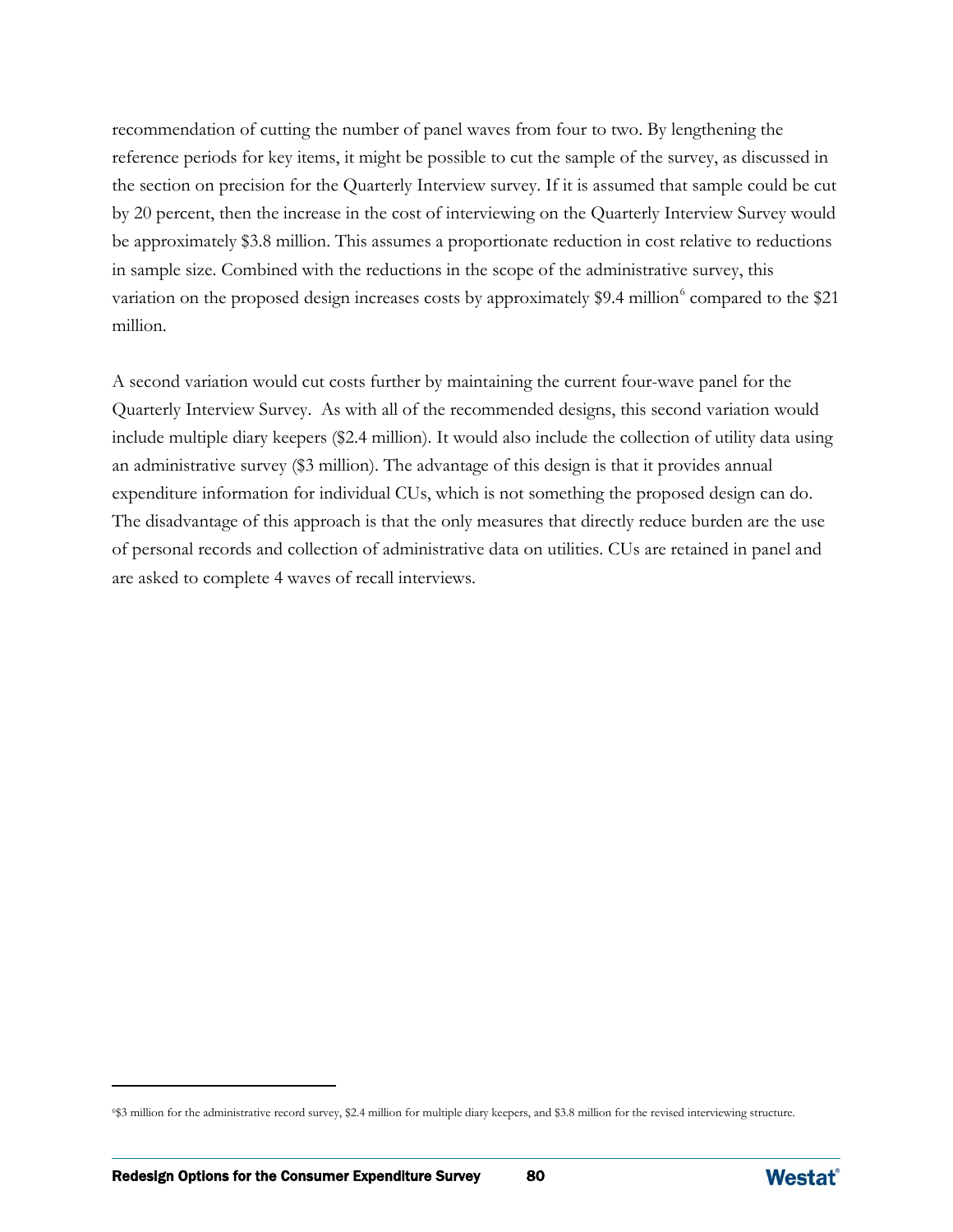# Development and Evaluation of ent and Evaluation of<br>the Proposed Design

This section presents a series of research and development (R&D) activities to identify the most promising approaches to redesigning the CE program. The section first presents R&D activities that apply to both the Diary survey and the Quarterly Interview survey. It then presents R&D activities that pertain to each component.

## Common Elements

Some of our proposed data collection procedures are common to the Diary survey and the Quarterly Interview survey. For example, we propose that both surveys obtain expenditure data from retailers with loyalty card programs. We propose that in both surveys, respondents be asked to save and scan receipts, or to mail in their receipts.

**Software Development.** Our recommended redesign would require that new software be developed. R&D activities would then address these issues:

- Financial software like Mint can download data files for checking, credit card, and other accounts from the web sites of banks and financial companies. Users choose financial institutions from a list, and enter their account numbers and passwords. The software then automatically downloads the files. Can similar software be developed for the CE program, perhaps using the Yodlee SDK? Could the software then automatically transfer the files electronically to the central repository? Will CE respondents be willing to use this software, or will many find it burdensome, or perceive a risk to their privacy? Will some respondents prefer to download and email these files themselves, without using any special software?
- In our proposed CE redesign, respondents would be asked to save their receipts and to complete a short form describing purchases that had no receipts. They would then scan their receipts. The scan files would be sent electronically to a central repository. OCR software would then turn the scans into text. The system would then extract the individual purchases from the text. All of this would occur automatically; the respondents would need only to start the software and scan the receipts and forms. Existing software such as Neat Receipts has some of this functionality, although it cannot extract the individual items purchased. Can all this software be developed so that CE respondents can use it without problem? Will the software successfully extract data about individual purchases?

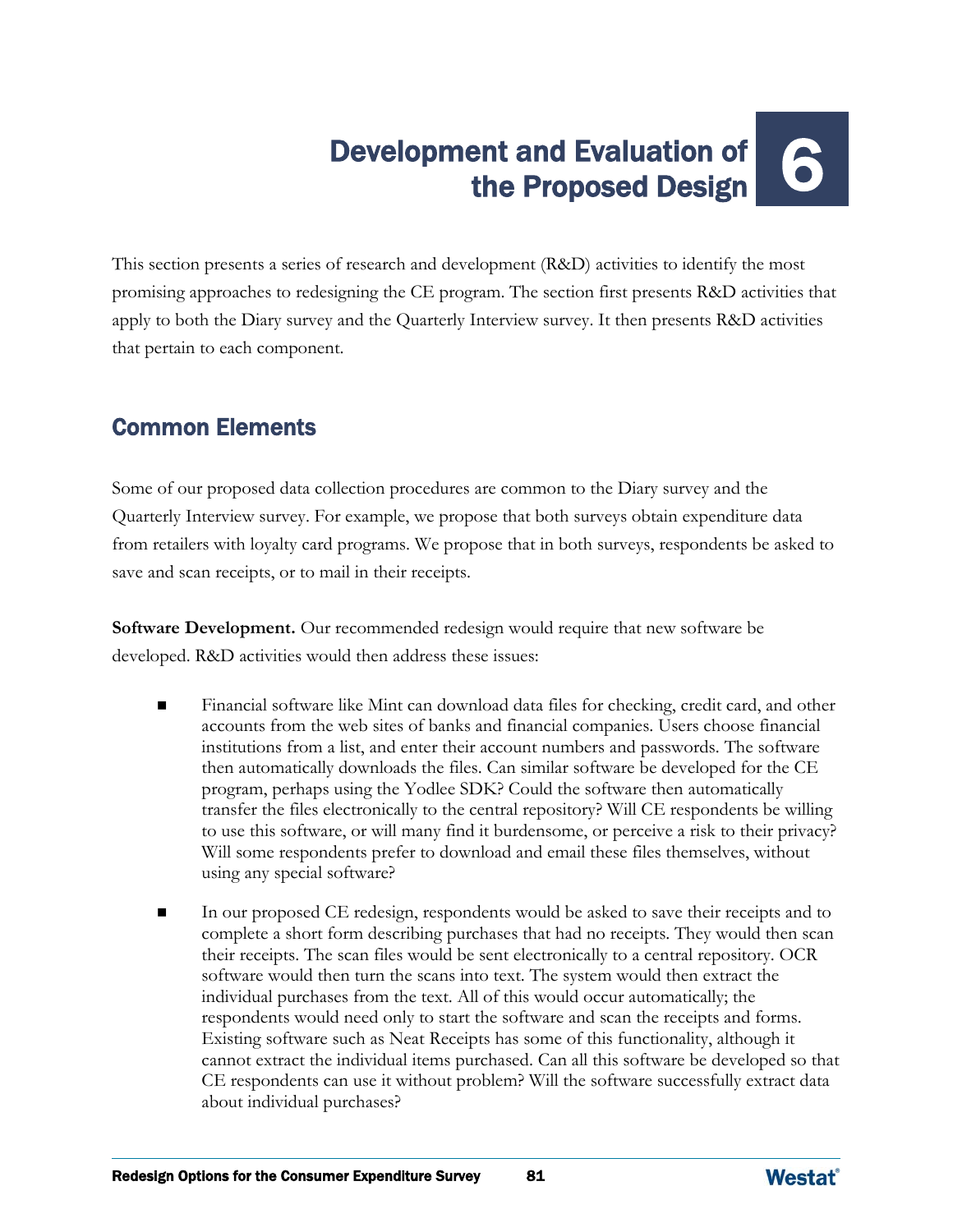- The system would match the purchases identified from the receipts with the purchases identified from the downloaded data files for the respondents' credit card, debit card, checking, PayPal, and other accounts. Existing software products like Mint and Moneydance can accomplish this matching. The matching is needed so that the web survey would ask about these expenditures only once. Can software be developed with this functionality for the CE program?
- **net is concerned to the individual expenditures, it would generate a web survey** to ask the respondents the details about each one. Can software be developed to generate a usable survey? Will respondents be willing to complete the survey?
- Potentially, smartphone apps could be created that enable respondents to enter notes about purchases, or to photograph purchases or bar codes. The web survey would prompt the respondents to enter more data about the purchases. Could such a system be developed, including the smartphone apps? Would many respondents use it successfully?

The R&D activities for the software needed in our proposed redesign would have several steps:

- Prototyping;
- Testing for function and usability;
- Revisions and pilot testing;
- Further testing and revisions; and
- **Field testing.**

**Development of Procedures and Materials.** Our proposed redesign would require a number of hard-copy materials, including the consent forms, the short forms that respondents complete to record purchases that had no receipt, and envelopes and boxes for respondents to store receipts, and printed instructions. The development of these hardcopy materials should include cognitive interviews and usability tests, to address issues such as the following:

- Are the printed instructions easy for respondents to read, understand and use?
- Do the respondents tend to have any specific difficulties following the instructions?

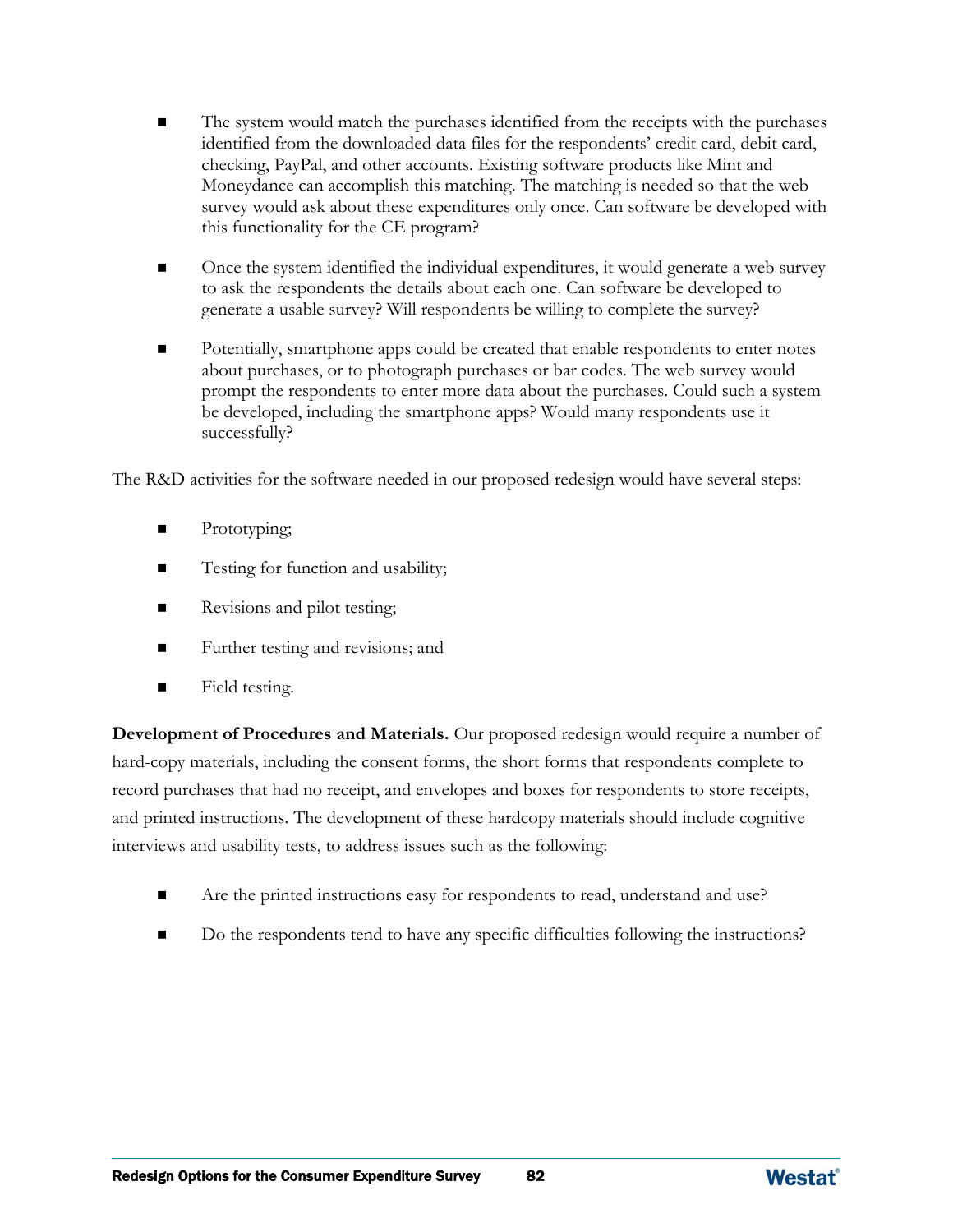- Are members of the household other than the respondent generally willing to read the instructions, and take the time to fully understand them?
- Can respondents easily use the hardcopy forms to record purchases which have no receipt? What is the most usable format for these forms? Should they be designed so that respondents record one purchase per form, or should one form cover a single day, or is some other formatting best?

The initial testing for these hardcopy materials could be a set of interviews in which respondents are asked to use and react to prototypes. In later rounds of testing, respondents could use the materials at home, perhaps in concert with other household members. The testing would assess the respondents' ability to understand and use the materials.

**Small Field Pilots.** Once initial versions of the hardcopy materials and the software were developed, small pilot tests could be run to address issues such as these:

- Can respondents follow instructions on the use of the different methods to collect expense information (such as downloading files, and scanning receipts)?
- If CUs were to have multiple respondents, can the principal CU respondent successfully explain the CE survey procedures to other CU respondents?
- Do other CU respondents follow the instructions? What issues arise when they are asked to follow these instructions?
- Do respondents prefer to be given a choice in data collection methods, or do they prefer to be prescribed a method? Why?
- What types of technical problems do respondents have when using the software?

Respondents would be recruited for these field tests with the understanding that the tests would involve two contacts. During the first contact interviewers would provide verbal and printed instructions. A second in-person visit would be conducted two weeks later to end the data collection period. An interviewer would call every 3 or 4 days over the 2-week period to assess the respondents' ability to download financial data files, save receipts, and follow the other procedures. During the second visit, the interviewer would debrief the respondent and other members of the household to learn the problems they encountered and their views of the procedures.

**Procedures to Assign Methods of Reporting.** The procedures afford respondents a number of choices for reporting their data. They could download financial data files, scan receipts, complete and scan paper forms, or mail in paper receipts and forms. Respondents could possibly also provide

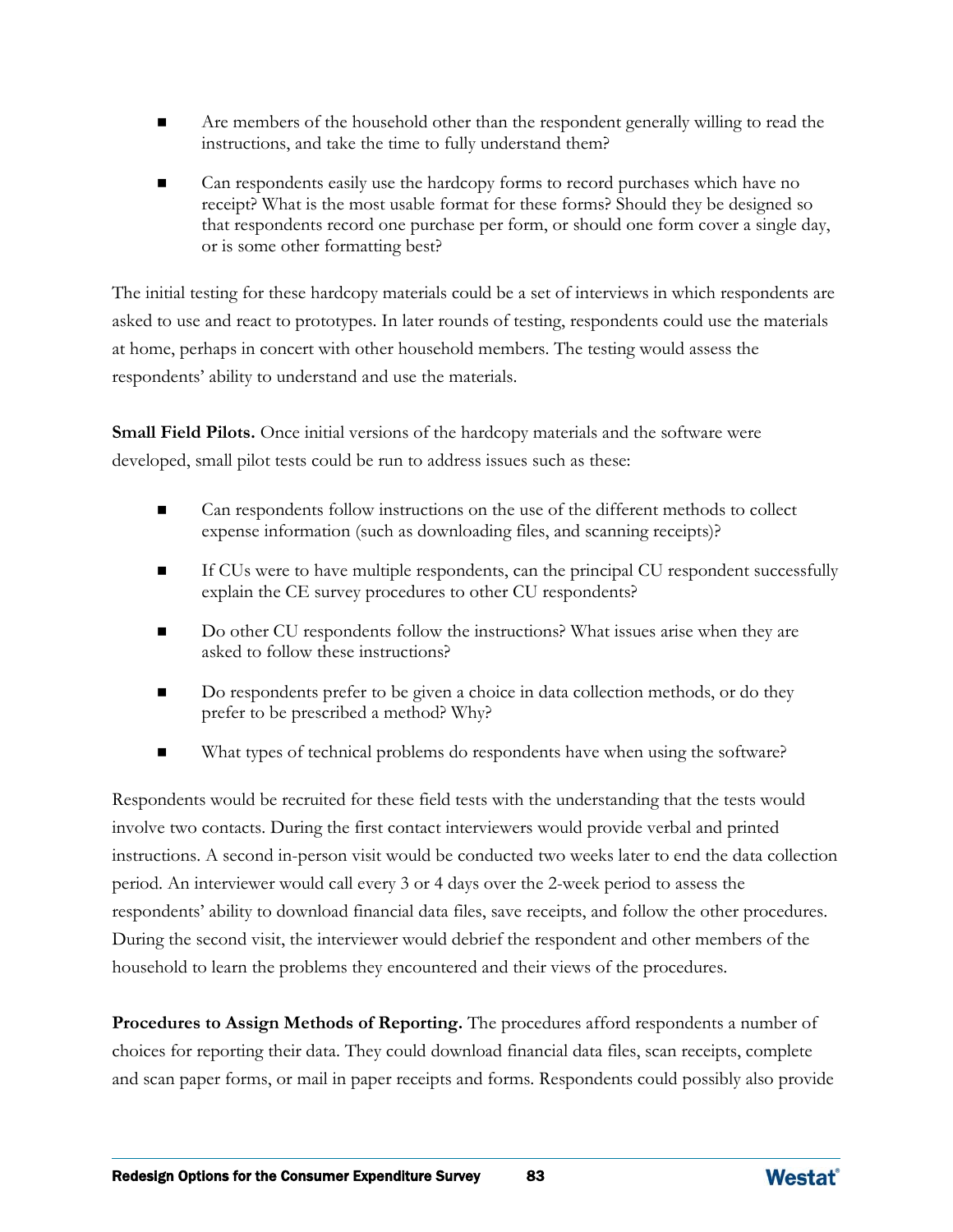some expenditure data using smartphones, by completing on-screen forms or recording voice memorandums about individual purchases, or photographing their purchases.

By giving the respondents a range of options, our proposed redesign might tailor the survey procedures to the needs and preferences of the respondents. However, we cannot argue that maximum flexibility will necessarily result in a higher response rate or better quality data. Giving respondents choices for how they can respond can actually result in a diminished response rate (Messner et al., 2009; Dillman et al., 2007). CE respondents should be encouraged to provide data using electronic methods, which may be more efficient and less burdensome than methods that rely on paper. Recent research on mode choice (Christian et al., 2011) suggests that respondents should be offered choices in a sequential manner. If that is true, then respondents should be asked to download financial files and scan their receipts and forms, and not offered any alternatives, such as mailing in paper receipts, unless they objected to the electronic methods.

On the other hand, the CE program is unique in many ways; prior research on mode choice may not completely apply to the CE program. Perhaps respondents should be presented with the electronic and paper alternatives and allowed to choose. Perhaps interviewers could ask respondents about their use of technology, and their habits regarding saving receipts, and their use of smartphones. The data collection method could then be tailored to assign a methodology that would maximize the use of electronic and paper records.. We recommend a field test to determine the best way to build flexibility into the data collection methods.

**Collection of Administrative Data.** Several issues are unresolved about the use of administrative data in the CE program. Some of the issues that must be investigated to determine the role of administrative data include the following:

- Will retail, utility and mortgage companies agree to provide a respondent's information if they receive a signed consent?
- What are the major barriers to obtaining the information from these companies?
- What is the most efficient method for gaining the companies' cooperation? Is it contacting the companies' central business offices?
- Are there ways that BLS can help motivate the companies to provide data, such as through publicity, or a payment?

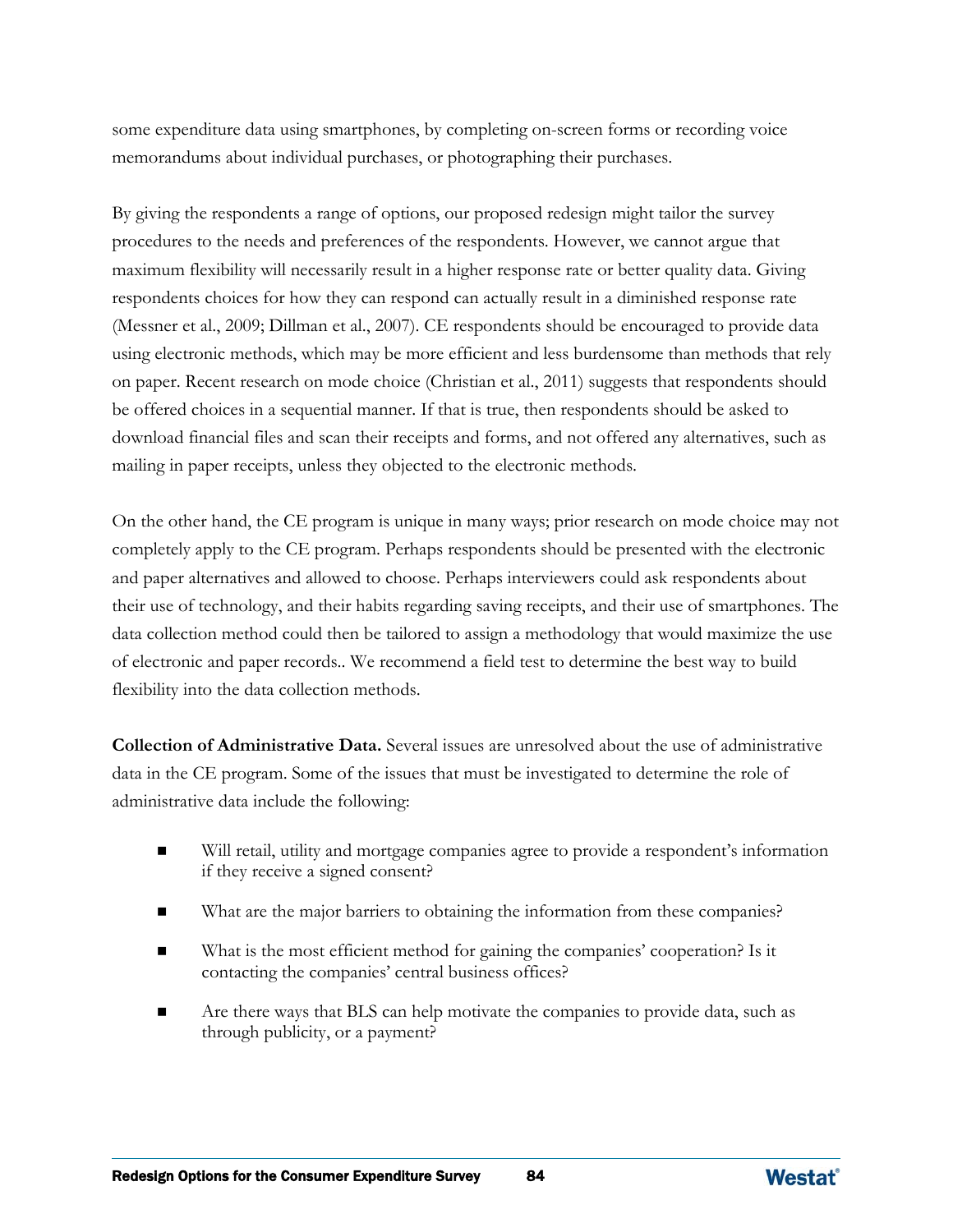- Can information obtained from retail, utility, and mortgage companies be easily compared with a respondent's expenditure reports?
- How much personnel cost is involved with obtaining information from these companies?

A field test could investigate whether many respondents are willing to sign consent forms to allow the interviewers to obtain these data, the conditions under which retail, utility, and mortgage companies would provide data, and the extent to which these data can reduce measurement error. These data potentially could serve as a substitute for respondent reports. The data potentially could be used for adjustments to the respondents' data, or to fill in data about expenditures that are missing from the respondents' reports.

**Comparison to Current Production Survey.** Once the designs of the surveys have been finalized, there should be a test that compares the redesigned methods for the CE surveys with the methods of the current production CE surveys. The field experiments described below can help compare the redesigned methods with the current methods. However, these studies would not use a nationally representative sample. Nor would they use a full data collection cycle. A comparison using representative samples and a full data collection cycle would provide a more rigorous test of the new, redesigned data collection methods.

Several other redesigns of large federal surveys have involved comparisons between the new and old methodologies. For example, the redesign of the Current Population Survey (CPS) included a test to compare the redesigned methods with the current methods. This test provided data to help refine the new survey methods. However, the new procedures evolved over the life of the data collection period, making comparisons with the current methods difficult to interpret.

The test of the redesigned National Crime Victimization Survey (NCVS) in the early 1990s also included parallel surveys. The results allowed statisticians to calculate estimates while the survey data collection methods evolved to the new, redesigned ones (Kindermann, Lynch, & Cantor, 1997).

The field experiment for the CE Interview survey should involve a national sample, or at least a sample that could provide results that could be generalized to a specific geographical area, so that the results using the redesigned data collection methods could be compared with the results using the current methods, and so that the results could be benchmarked to estimates from the American Community Survey, the PCE, or other national surveys. In the field experiment, the redesigned

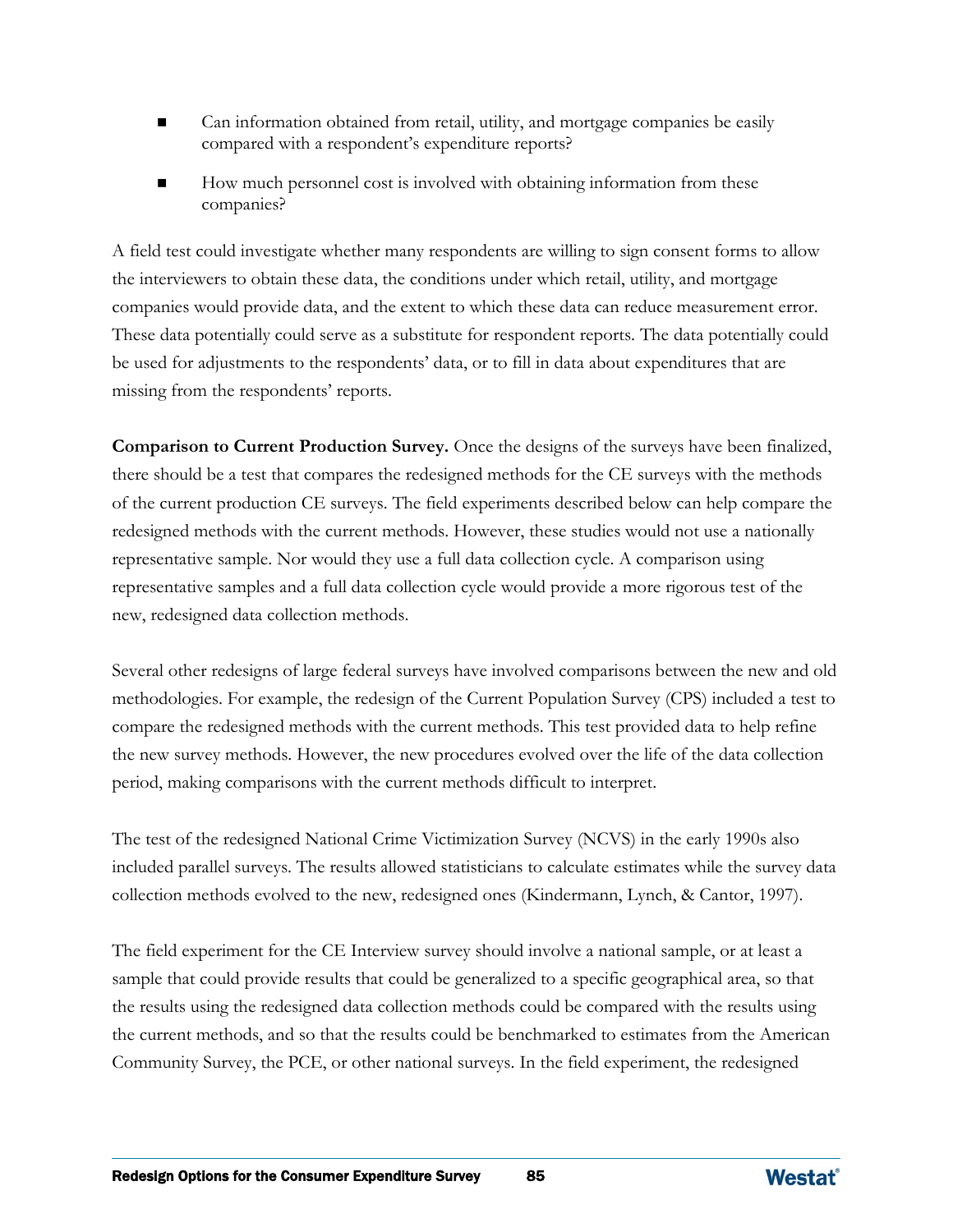survey should be administered over at least one full collection cycle, which would be one calendar year.

## Development and Testing of the Diary Survey

R&D activities for the Diary survey would have several components: (1) development of the recall interview, (2) pilot test to evaluate the data collection procedures, and (3) a field experiment.

**Developing the Recall Interview.** In our proposed redesign of the CE Diary survey, respondents will be asked to complete an in-person recall interview at the end of the 2-week data collection period. This interview would employ visual aids such as Event History Calendars, and receipts.

R&D activities should include assessing the value of various cuing strategies for helping respondents remember expenditures during the recall interview. These studies could start with a card sorting task that asked respondents to categorize different types of expenditures into different piles. (Westat will soon conduct such a card sorting research study under contract with BLS.) The card sorting task will reveal how respondents themselves group their expenditures. The results of this research will suggest how the recall interview can best be structured.

A second study could evaluate an approach to data collection using an Event History Calendar, a method that has been used successfully in other surveys (e.g., Belli, Shay, & Stafford, 2001). An interviewer organizes an Event History Calendar around events during the prior week that were significant for the respondent. The interviewer then uses these significant events to help cue the respondent to recall expenditures.

Respondents in the evaluation study might save their receipts for a 1-week period. The respondents, without referring to these receipts, would be asked to report their expenditures. The receipts could be used to assess the accuracy of the data that the respondents provide in the recall interview.

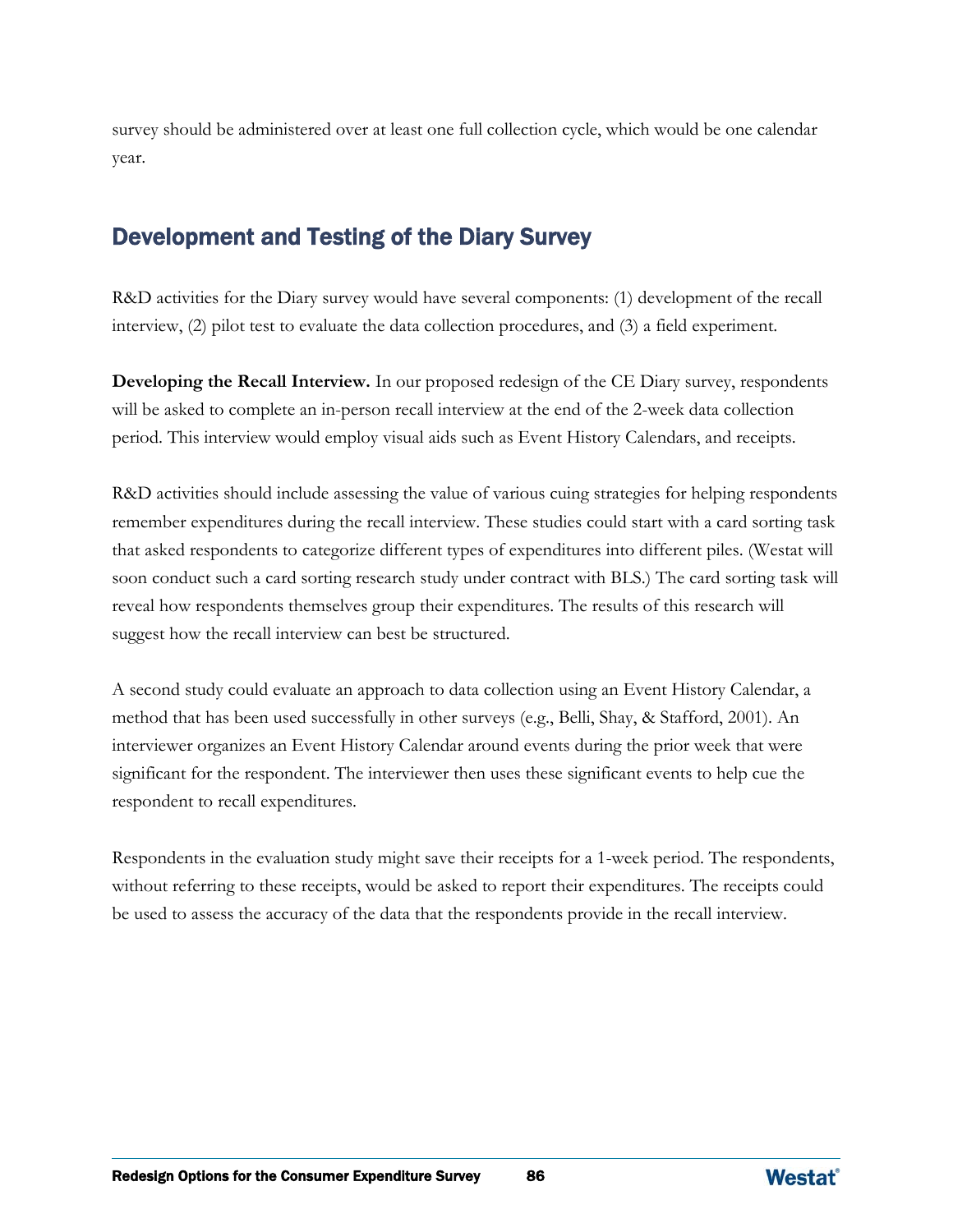**Pilot Study.** A pilot study could address the following questions about the Diary survey:

- Is it feasible to obtain records from retail, utility, and mortgage companies to compare against respondent reports? Will respondents be willing to sign consents and will these companies be willing to provide the data?
- What proportion of respondents is willing to download financial data files, scan receipts and forms, and email these data? What proportion is willing to mail in hardcopy receipts and forms?
- Are any respondents unwilling to provide data either electronically or on paper, but still willing to participate in a recall interview after 1 week? After 2 weeks?
- **EXECUTE:** Are respondents generally willing to provide consent to allow the interviewers to access loyalty card information?
- How should interviewers tailor the data collection method to the respondent? Should the interviewer allow the respondent to choose a method, or should the interviewer prescribe a method?
- How effective is the recall interview in obtaining accurate and complete data?
- What types of problems do respondent have with using the software, scanner, smartphone apps, and software for downloading financial files?
- What is the participation rate from CU members who are not the principal respondent, when CUs have multiple respondents?
- What is the reaction of respondents to the various incentives?
- What is the perceived burden of the procedures?
- Are interviewers able to effectively monitor the expenditure data that the respondents mail or email to the central repository?
- Is the system able to effectively reconcile expenditures from the receipts and the financial data files?

In the pilot study, approximately 200 households would be assigned to each of four groups which differ by the number of people interviewed in the household (one respondent vs. all adults, with a principal respondent) and the approach taken to determine the response method (interviewer assignment vs. respondent choice). This design will provide an initial assessment of how the data collection procedures affect data quality and cost.

The respondents' expenditure reports would be verified by comparing them to retailers' administrative records. The feasibility of this method, of course, is dependent upon the

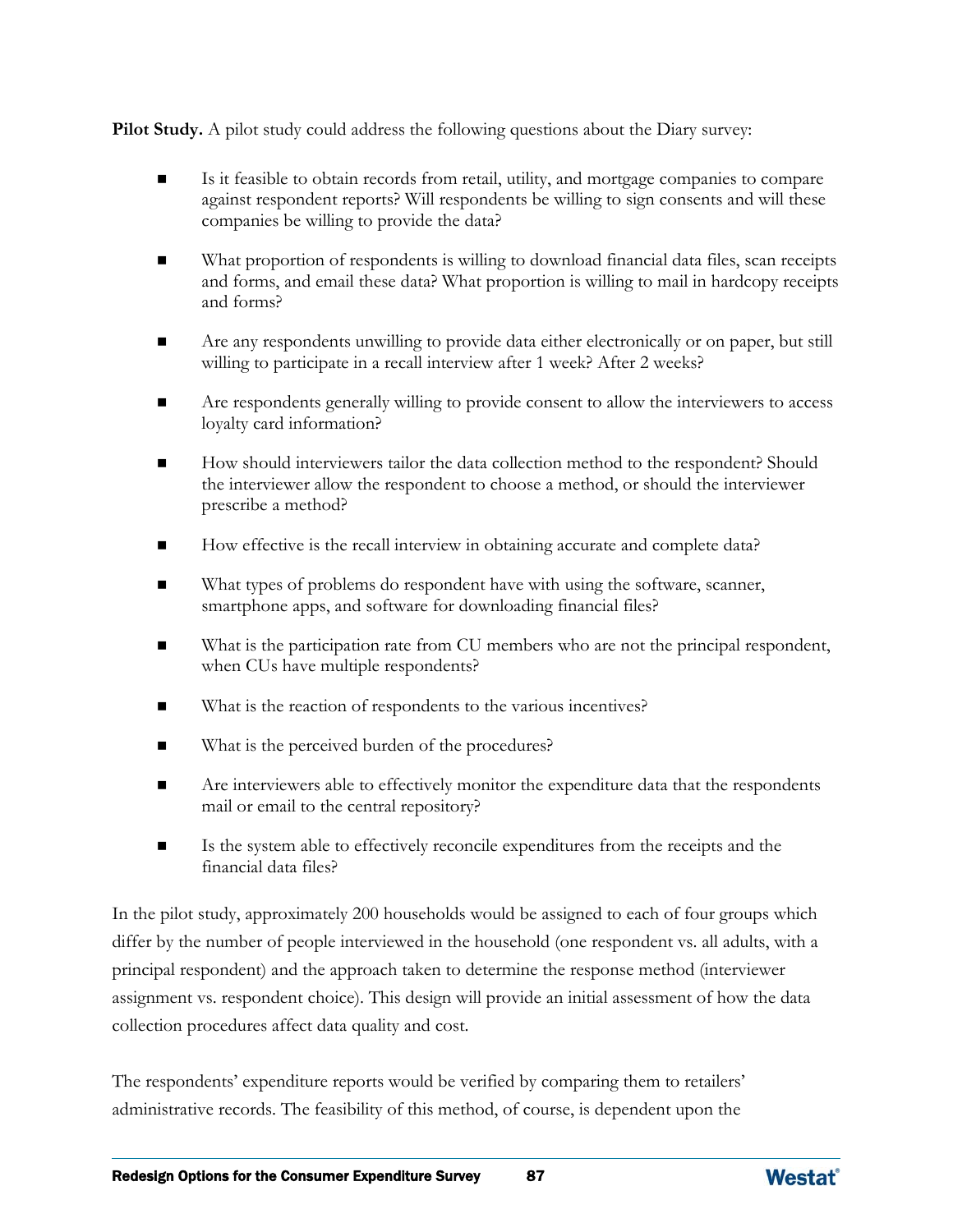establishment of a relationship between BLS and retailers. Ideally, several different types of stores such as grocery chains and "big box stores" can be recruited to provide purchase histories for specific loyalty card numbers. Respondents might be recruited from customers listed in the loyalty card database.

There are alternative, less direct methods to sample store customers. For example, BLS could actively recruit customers through advertisements in newspapers or web sites like CraigsList asking for persons who have loyalty cards from particular retail chains. Respondents could be recruited using intercept methods, such as when they exited the store.

**Field Experiment.** The next step will be to conduct a field experiment that addressed all the questions from the pilot study, plus these:

- What is the most effective combination of incentives to maximize the response rate and the respondents' use of electronic data collection methods (downloading financial data files, saving and scanning receipts and forms)?
- Which is most effective: asking a single respondent to provide data or asking every adult in the CU?
- What is the level of burden associated with the redesigned procedure?
- What is the response rate and associated nonresponse bias of the redesigned procedures?
- Can respondents effectively use the different software and hardware applications? What are the problems they encounter?
- How do the new procedures compare to the current design, with regard to data quality and costs?

The design is illustrated in Table 20. The test would include a total of nine experimental conditions: two response methods (respondent choice vs. methods based on respondent habits) would be crossed with two conditions for respondent selection (single respondent vs. multiple respondents with one principal respondent). Two incentive conditions would be nested within each respondent selection method. The current data collection method would be included as an additional condition.

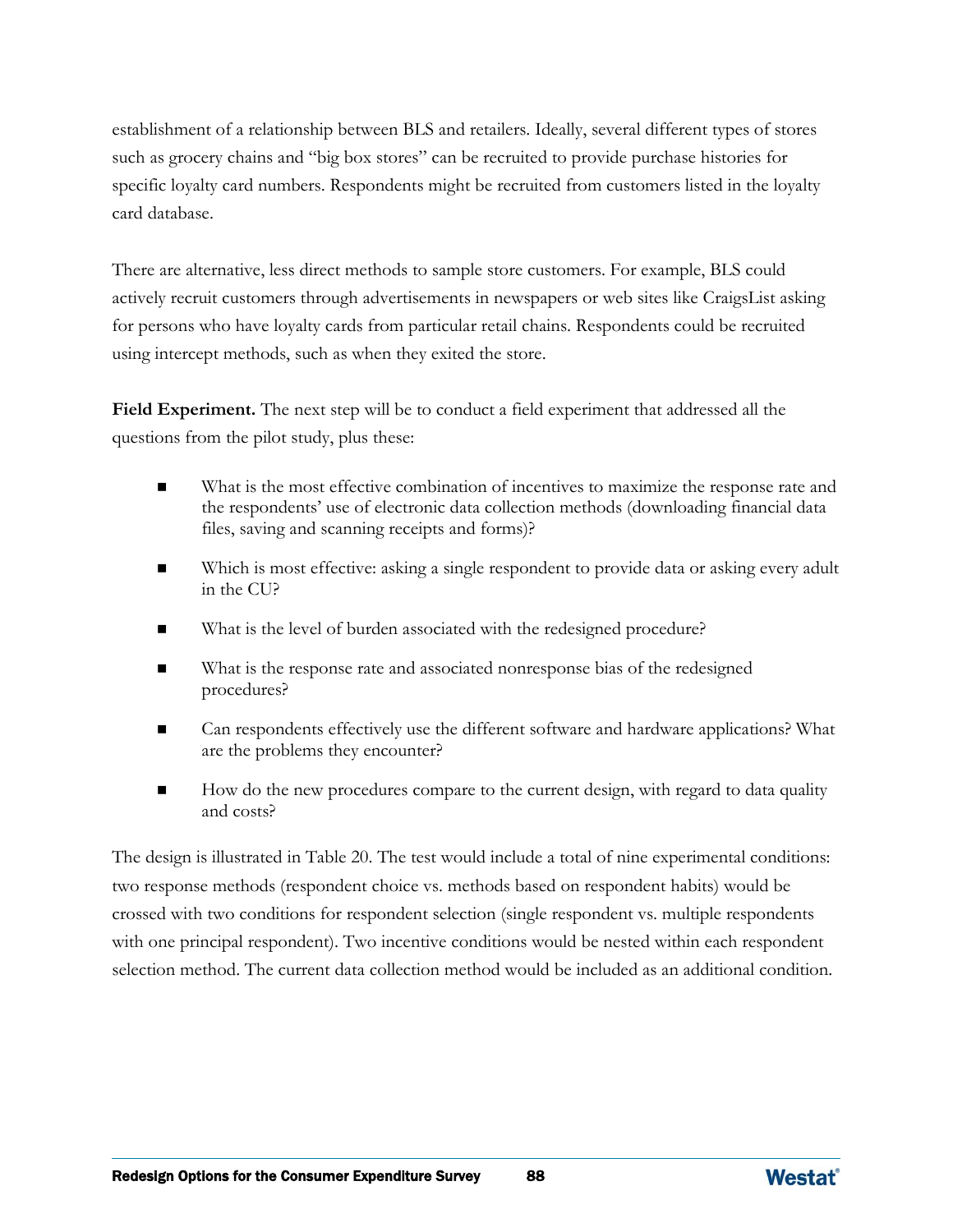### Table 20. Experimental design for field test for the Diary survey

|                 | New design – respondent selection | Current design |                            |  |   |  |  |
|-----------------|-----------------------------------|----------------|----------------------------|--|---|--|--|
| Response method | <b>Single respondent</b>          |                | <b>Multiple respondent</b> |  |   |  |  |
|                 | \$50                              | \$70           | $$50/\$10$<br>\$80/\$20    |  | 9 |  |  |
| Method 1        |                                   |                |                            |  |   |  |  |
| Method 2        |                                   |                |                            |  |   |  |  |

The respondents included in the test would be ones whose reports could be compared with data from retailers. By including the current collection methods as a treatment, the field experiment would allow for comparisons with the experimental procedures.

**Sample.** The sample would be drawn from selected geographical areas that spanned urban and rural populations. As with the pilot test described above, the sample should ideally be drawn from retailers' loyalty card databases, so that the participants' reported expenditure data can be compared with the database for validity.

**Evaluation Measures.** Multiple outcome measures are needed to address the research questions. The outcome measures would include the following:

- Mean level of expenditures;
- **Proportion of reported expenditures that match retailer information in the loyalty card** database;
- **Proportion of expenditures that the respondents provide using records, rather than** memory;
- Cost of data collection per CU;
- Non-response and bias attributable to non-response;
- Respondents' perceived level of burden;
- Time required to complete interviews;
- Proportion of respondents requiring the recall interview because they failed to provide adequate data via mail or email;
- Proportion of expenditures reported during recall interview; and
- Level of respondent satisfaction with the procedures overall, and specifically with the software and scanning hardware.

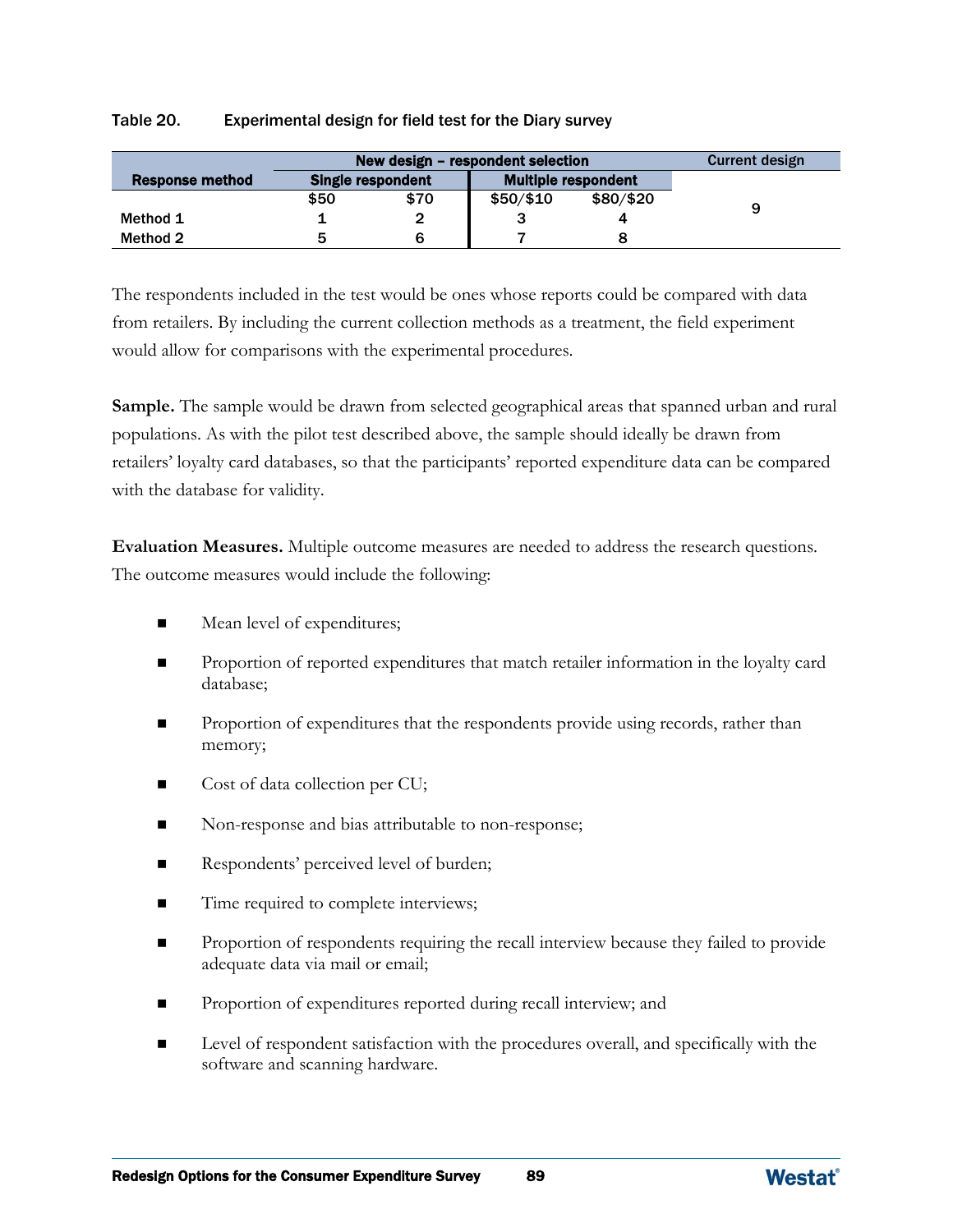The direct measure of quality will be a match between the survey and retailer records of selected purchases. Other, less direct, measures of quality would be the mean expenditure levels, the percentage of respondents using records and the percentage of expenditures that are based on records. A debriefing interview will ask respondents about the process such as satisfaction with different aspects of the process and any problems they had with the process.

**Sample Sizes and Statistical Power.** There are three experimental factors proposed for the above field test, in addition to testing the current design. Table 21 provides the power for different sample sizes to test hypotheses related to differences in the response rate. The sizes shown represent the number in each of the comparison groups. For example, for a sample size of 800 in each group, there would be 80 percent power to detect a 7 percentage point different when one of the percentages was around 50 percent. If one wanted to be able to conduct this test for comparable cells in the experimental design, this would put the total sample size to around 7,200 (9 cells x 800). One could also design the study assuming no interactions between some of the experimental factors, which would reduce the sample size.

A second line of research would be to examine the match rates between expenditures in the administrative records and the survey reports. For example, a question such as "What percent of respondents reported the expenditures listed in the administrative record?" The power listed in Table 22 assumes a design effect of 2, considering the geographic clustering of the sample. The rows correspond to a 60 percent response rate for the sample sizes listed in Table 21. For example, a sample of 800 corresponds to approximately 500 completes (800 x .6). With 500 completes and a percentage of 70 percent, there would be 70 percent power to detect a difference of 10 percentage points. With 1,000 per group the power goes up considerably.

The third set of questions to be asked would compare the mean expenditures across the different experimental treatments. Since it is suspected that many different types of expenditures are underreported, one point of interest would test if the mean of the experimental treatments were higher. Power calculations were made based on the published standard errors for the Diary survey for selected expenditures. Table 23 provides the power for different sample sizes. The effect sizes represent a 10 percent or 20 percent increase in the mean, using the published estimate for that category. With the large variation in expenditures, considerable sample size is needed to precisely test for differences. For example, 1,000 completed interviews is needed to have respectable power (80%) for a most of the expenditures listed, except alcoholic beverages and eggs, both of which have high standard deviations.

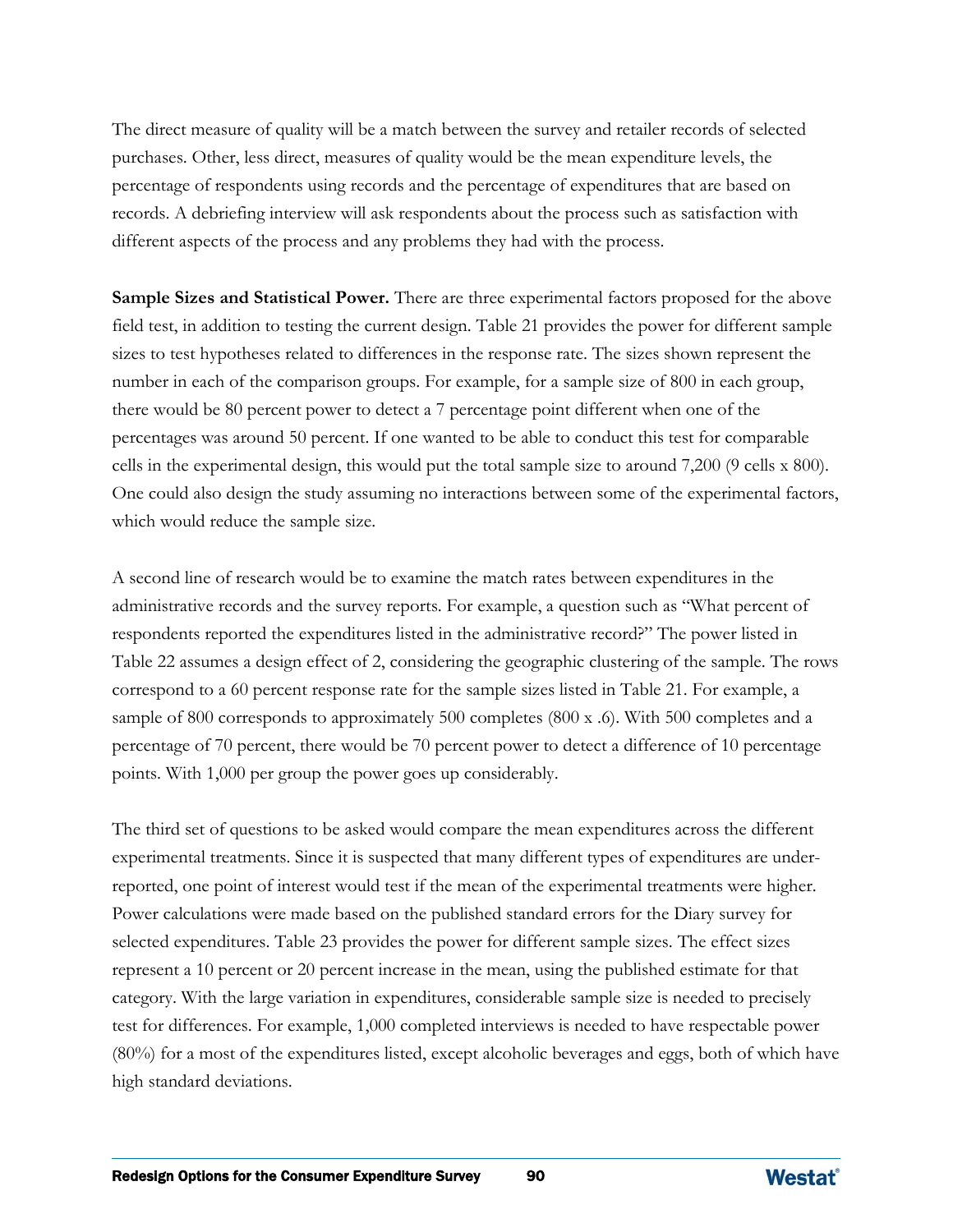|             | $p = 50%$ |      |     | $p = 70%$ | $p = 80%$ |      |  |
|-------------|-----------|------|-----|-----------|-----------|------|--|
| Sample size | $2+$      |      |     |           |           |      |  |
| 800         | 12%       | 80%  | 14% | 87%       | 16%       | 72%  |  |
| 1600        | 20%       | 98%  | 23% | 99%       | 29%       | 95%  |  |
| 3300        | 37%       | 100% | 43% | 100%      | 53%       | 100% |  |

### Table 21. Power for difference in response rates by sample size, level of response rate and size of difference

+ Assumed Percentage Point Difference in Response Rates.

#### Table 22. Power for difference in match rates by number of completes, level of match rate and size of difference\*

|                  | $p = 50%$ |     |     | p=70% | $p = 80%$ |      |  |
|------------------|-----------|-----|-----|-------|-----------|------|--|
| <b>Completes</b> | 4+        | 10  |     | 10    |           |      |  |
| 500              | 14%       | 61% | 16% | 70%   | 19%       | 62%  |  |
| 1,000            | 24%       | 89% | 28% | 94%   | 35%       | 91%  |  |
| 2,000            | 43%       | 99% | 50% | 100%  | 61%       | 100% |  |

+Assumed percentage point difference in match rate.

\*Assumes a design effect of 2.

Table 23. Power for difference of means for selected expenditures, number of consumer units completing a diary and effect size\*

|                                    | $n = 500$      |     | $n=1,000$ |     | $n=2,000$ |      |
|------------------------------------|----------------|-----|-----------|-----|-----------|------|
| <b>Expenditure type</b>            | $10% +$<br>20% |     | 10%       | 20% | 10%       | 20%  |
| Food at home                       | 24%            | 72% | 43%       | 95% | 72%       | 100% |
| <b>Cereals and Cereal Products</b> | 17%            | 51% | 29%       | 80% | 51%       | 98%  |
| <b>Eggs</b>                        | 13%            | 39% | 22%       | 67% | 39%       | 92%  |
| <b>Other Food at Home</b>          | 19%            | 58% | 34%       | 87% | 58%       | 99%  |
| <b>Food Away From Home</b>         | 22%            | 65% | 38%       | 91% | 65%       | 100% |
| <b>Alcoholic Beverages</b>         | 7%             | 15% | 10%       | 26% | 15%       | 46%  |

\*Power calculated for a two sided significance test at p<.95.

+ Effect size = percent difference between the two estimates of expenditures.

It should be noted that these estimates of power assume no change in the design relative to the national survey. In a field test it would be possible to gain efficiencies through stratification and blocking the sample (e.g., assign different treatments to households on the same block). It also may not be necessary to extensively weight the data. This should lead to a more precise test of the hypotheses of interest. Similarly, one could adjust the significance levels from 95 percent to 90 percent, which also increases power. Nonetheless, these calculations indicate that significant resources will be needed to test design elements for the CE. It is important to note that when the

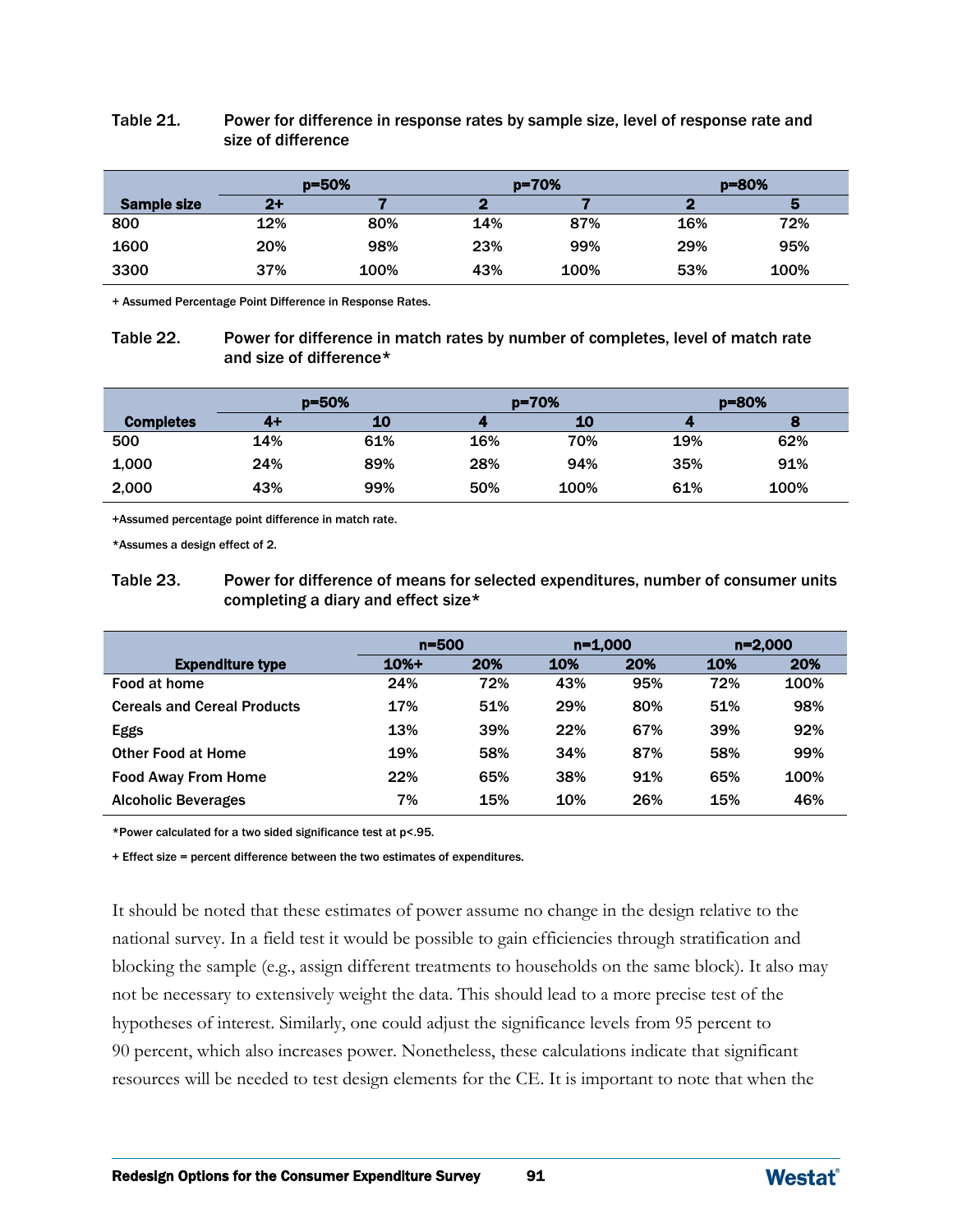CE was first being designed, Neter and Waksberg (1964) conducted an experiment of approximately 5700 households, each interviewed 4 times over 18-month field period.

## Development and Testing of the Quarterly Interview Survey

The Quarterly Interview survey will involve an initial in-person contact with the household in which the interviewer would provide instructions, obtain consents and conduct a bounding interview. The interviewer would then monitor the extent to which the respondent provided data by mail or email. The interviewer would call during that time, and after 1 and 2 months, to encourage the respondents to continue to send in expenditure data. The interviewer would conduct the second in-person visit after 3 months. This interview would involve conducting a recall interview. A second round of contacts would occur 12 months after the initial contact. The purpose of these contacts would be to re-orient the CU with the data collection task and to conduct a bounding interview by telephone. The interviewer would make interim prompting calls over the first two weeks, and after 1 and 2 months. The final contact at 3 months would be in person to conclude the data collection and conduct a recall interview.

**The Recall Interview.** The recall interview for the Interview Survey can be developed based on the results of the field test of the Diary survey. In particular, the results of the card sorting task study could guide the structure of the interview. These results will suggest how respondents tend to categorize expenditures, and can point to the optimum cuing strategies. An EHC procedure should be developed as well.

The optimum reference periods for the Quarterly Interview survey must be determined. Research needs to settle the issue of which expenditures are best handled with a 1, 3, or 12-month reference period.

That research could use a design in which different groups of CUs were asked to provide data about various expenditures using various reference periods. For example, one group of CUs could be asked to report on expenditures in the domain "personal services" for a 1-month period. That same group could then be asked to report for 3 months and then for 12 months. Another group of respondents could be asked to report on "personal services" expenditures in the reverse order: first 12 months, then 3 months and then 1 month. The results of this research would suggest he types of

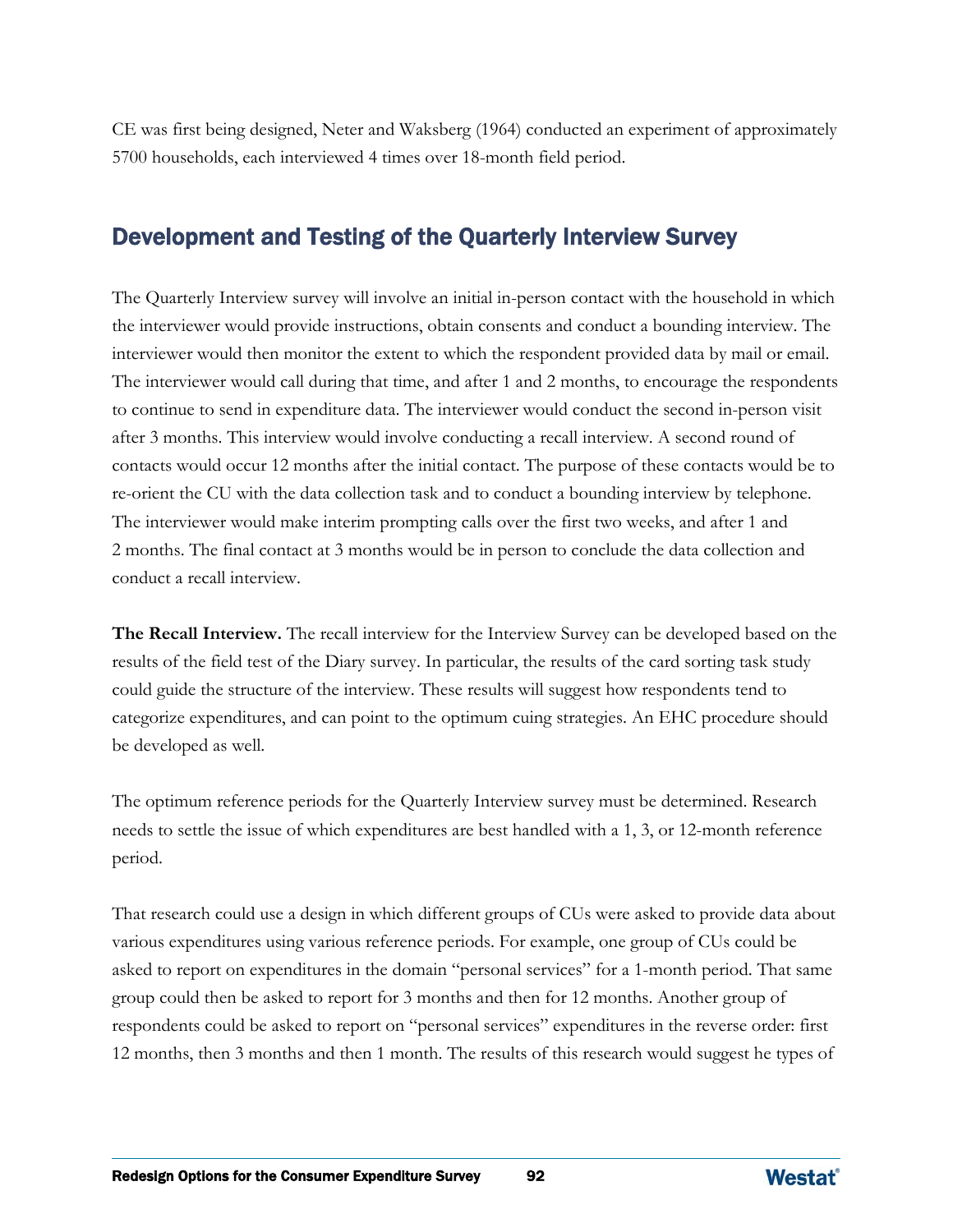errors respondents tend to commit for various types of expenditures using the three reference periods.

**Pilot Study.** We recommend a pilot test of the proposed redesigned procedures. The interviewers would have four contacts with the CUs. In the first two, the interviewers would collect expenditure data for a 3-month period. In the second two, the interviewers would collect expenditure data for a second 3-month period that started 12 months after the first contact.

The questions that this pilot study would address are the same questions that the pilot study for the Diary survey addressed. Moreover, this pilot study would address two questions unique to the Interview survey:

- How effective is the recall interview for various expenditure categories when different reference periods are used?
- Is there a difference in response rate and data quality between the first and second year of the Quarterly Interview survey?

Again, the sample of CUs should ideally be recruited from retailers' loyalty card database records so that the respondents' expenditure reports can be compared with data from the database.

Samples of approximately 200 CUs for each of eight groups would be recruited. These groups would vary by: (1) number of people interviewed in the household (one respondent versus all adults), (2) the approach taken to determine the response method (the interviewer assigns the response method versus the respondent chooses), and (3) the reference period assigned to specific expenditure categories (all 3-months versus 1, 3, and 12 months). Decisions on the allocation of different expenditure/reference period combinations would be made based on the results of the development work described above.

The methods of the pilot study for the Quarterly Interview survey would be identical to those described above for the pilot study for the Diary survey.

**Field Experiment.** A field experiment would reveal how redesigned procedures compare to the current ones. The complexity of the design of the field experiment would depend on whether or not the results of the pilot test strongly suggested that specific data collection procedures were desirable, and did not require further evaluation. One design would be identical to that tested for the Diary

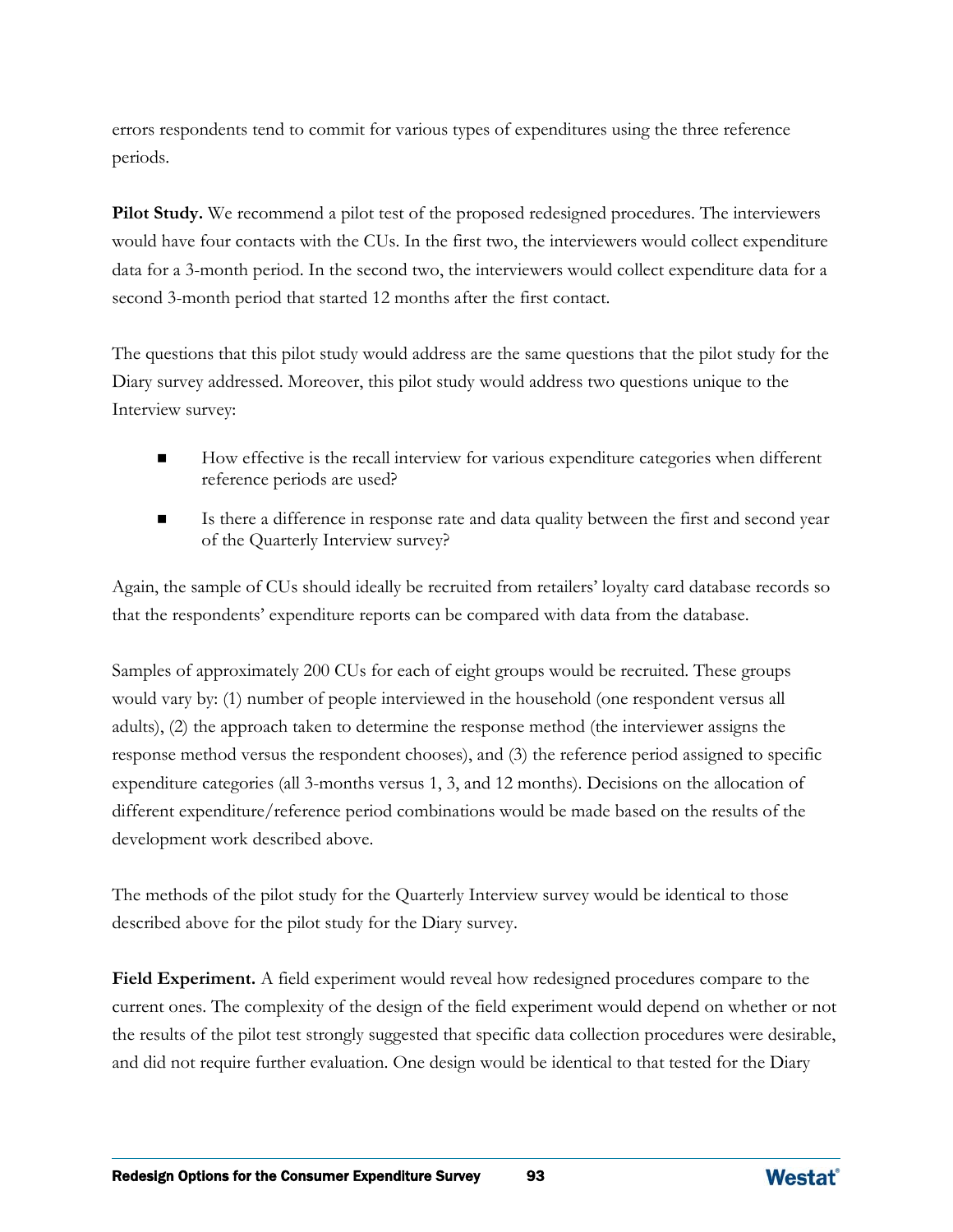survey (see Table 19). If it is desirable to experiment with different reference periods, the selection method could be dropped from the design and replaced with a reference period factor (Table 24).

|                                  |      | New design – respondent selection | <b>Current design</b>      |           |   |  |  |
|----------------------------------|------|-----------------------------------|----------------------------|-----------|---|--|--|
| <b>Reference Period</b><br>Group |      | <b>Single respondent</b>          | <b>Multiple respondent</b> |           |   |  |  |
|                                  | \$50 | \$70                              | $$50/\$10$                 | \$80/\$20 | 9 |  |  |
| Group 1                          |      |                                   |                            |           |   |  |  |
| Group 2                          | 5    |                                   |                            |           |   |  |  |

### Table 24. Design for field test for interview survey that includes reference period as experimental factor

**Sample Design and Evaluation Measures.** The sample design and evaluation measures would be identical to those of the Diary field experiment, described above.

**Sample Size and Power Calculations.** There are three experimental factors proposed for the above field test, in addition to testing the current design. Many of the analytical questions to be addressed for the Quarterly Interview survey are similar to those discussed for the Diary. Tables 20 and 21 provide the power for examining hypotheses related to differences in response rates and the rate of matches between administrative records and survey reports.

The third set of questions to be asked will compare the mean expenditures across the different experimental treatments. To compute the power for these estimates, variances and standard deviations were calculated using the 2009 data available on the public use data-set. A single collection quarter was used to simulate what would be collected during the field test. The means for the interview survey have higher variability (per CU) than the Diary. Therefore the power is not as good for comparable sample sizes. Table 25 provides power for the test of whether the means differ by 10 percent, 20 percent or 30 percent. Except for electricity expenditures, none of the tests achieve the 80 percent level when testing for effect sizes of 10 percent or 20 percent. Even with 2,000 completed interviews, not all of the comparisons are at this standard for 30 percent effect sizes.

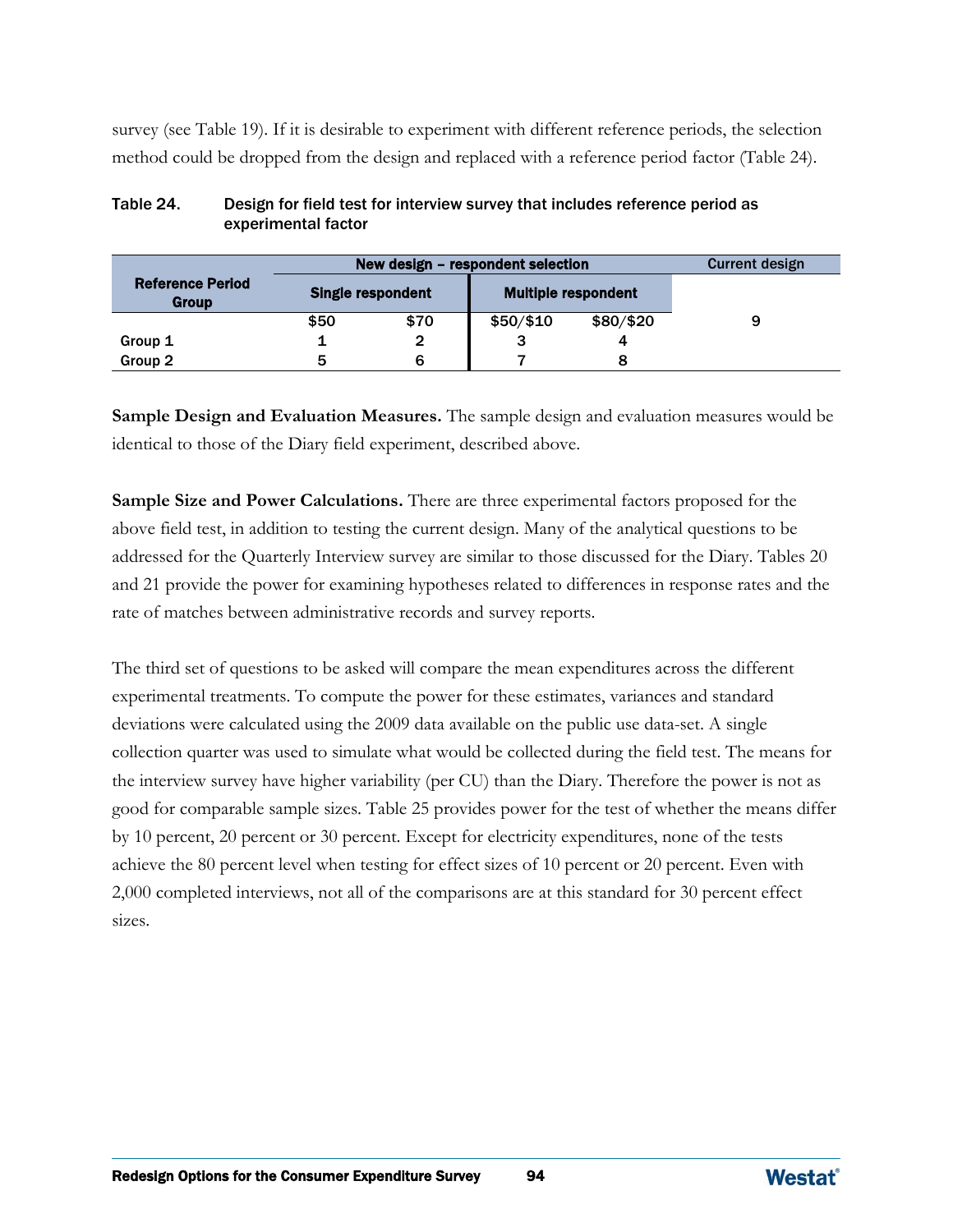### Table 25. Power for difference of means for selected expenditures, completed interviews and effect size\*

|                                             | $N = 500$ |     |      | $N = 1,000$ |      |      | $N = 2,000$ |      |      |
|---------------------------------------------|-----------|-----|------|-------------|------|------|-------------|------|------|
| <b>Expenditure Type</b>                     | $10% +$   | 20% | 30%  | 10%         | 20%  | 30%  | 10%         | 20%  | 30%  |
| <b>Electricity</b>                          | 46%       | 96% | 100% | 74%         | 100% | 100% | 96%         | 100% | 100% |
| Apparel and services.<br>Men, 16 and over   | 7%        | 13% | 22%  | 9%          | 20%  | 40%  | 13%         | 36%  | 67%  |
| Apparel and services.<br>Women, 16 and over | 9%        | 21% | 42%  | 13%         | 38%  | 70%  | 21%         | 65%  | 94%  |
| <b>Vehicle Maintenance</b><br>and repairs   | 9%        | 20% | 39%  | 12%         | 35%  | 66%  | 20%         | 61%  | 92%  |
| <b>Medical supplies</b>                     | 5%        | 7%  | 9%   | 6%          | 9%   | 13%  | 7%          | 12%  | 22%  |

\*Power calculated for a two sided significance test at p<.95.

+ Effect size = percent difference between the two estimates of expenditures.

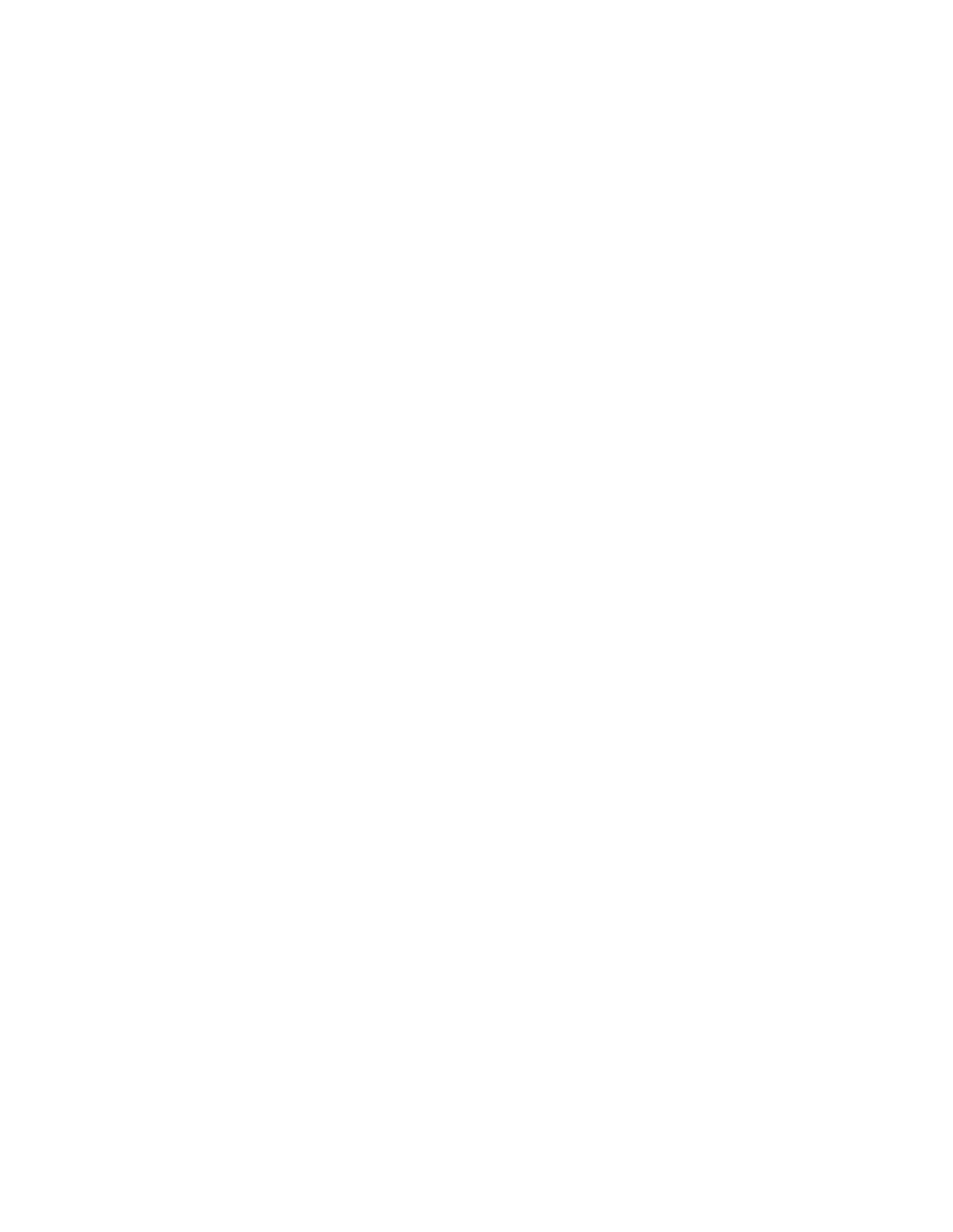# References

- Battaglia, M.P., Shapiro, G., and Zell, E.T. (1996). *Substantial bias may remain when records are used in a telephone survey.* Presented to the American Statistical Association. Available at: [http://www.cdc.gov/nchs/data/nis/data\\_collection/battaglia1996.pdf.](http://www.cdc.gov/nchs/data/nis/data_collection/battaglia1996.pdf)
- Belli, R.F., Shay, W.L., and Stafford, F.P. (2001). Event history calendars and question list surveys: A direct comparison of interviewing methods. *Public Opinion Quarterly,* 65, 45-74.
- Belli, R.F., Stafford, F., and Alwin, D. (2008). *Calendar and time diary methods in life course research*. Los Angeles, CA: Sage.
- Berlin, M., Mohadjer, L., Waksberg, J., Kolstad, A., Kirsch, I., Rock, D., and Yamamoto, K. (1992). An experiment in monetary incentives. *Proceedings of the Survey Research Methods Section, American Statistical Association.* Available at: [http://www.amstat.org/sections/srms/Proceedings/.](http://www.amstat.org/sections/srms/Proceedings/)
- Biderman, A.D., Cantor, D., Lynch, J.P., and Martin, E. (1986). *Final report of research and development for the redesign of the National Crime Survey* (Prepared for the Bureau of Justice Statistics). Washington, DC: Bureau of Social Science Research, Inc.
- Blank, R.M., and Barr, M.S. (Eds.). (2009). *Insufficient funds: Savings, assets, credit, and banking among lowincome households*. New York, NY: Russell Sage Foundation.
- Bogen, K., Moore, J.C., and Marquis, K.H. (1994). Can we get respondents to use their personal income records? *Proceedings of the Survey Research Methods Section, American Statistical Association.* Available at: [http://www.amstat.org/sections/srms/proceedings/papers/1994\\_220.pdf.](http://www.amstat.org/sections/srms/proceedings/papers/1994_220.pdf)
- Bradburn, N. (2010). *Recall period in Consumer Expenditure Surveys Program*. Paper presented at the Consumer Expenditure Survey Methods Workshop. Available at: [http://www.bls.gov/cex/methwrkshp\\_pap\\_bradburn.pdf.](http://www.bls.gov/cex/methwrkshp_pap_bradburn.pdf)
- Brick, J.M., Kalton, G., Nixon, M., Givens, J., and Ezzati-Rice, T. (1999). *Statistical issues in a record check study of childhood immunization.* Presented to the Federal Committee on Statistical Methodology. Available at: [http://www.fcsm.gov/99papers/murphy.pdf.](http://www.fcsm.gov/99papers/murphy.pdf)
- Brick, J.M., and Williams, D. (2009). *Reasons for increasing non-response in US households.* Presented at the Workshop of the Committee on National Statistics, Washington, DC.
- Cantor, D. (2010). *Discussion of plans for designing the recall period for the Consumer Expenditure Interview Survey.* Presented at the Consumer Expenditure Survey Methods Workshop. Available at: [http://www.bls.gov/cex/methwrkshp\\_pap\\_cantor.pdf.](http://www.bls.gov/cex/methwrkshp_pap_cantor.pdf)
- Casey, W. (2010). *CPI requirements of CE*. Available at: [http://www.bls.gov/cex/ovrvwcpirequirement.pdf.](http://www.bls.gov/cex/ovrvwcpirequirement.pdf)
- Church, A.H. (1993). Estimating the effect of incentives on mail survey response rates: A metaanalysis. *Public Opinion Quarterly*, 57, 62-79.

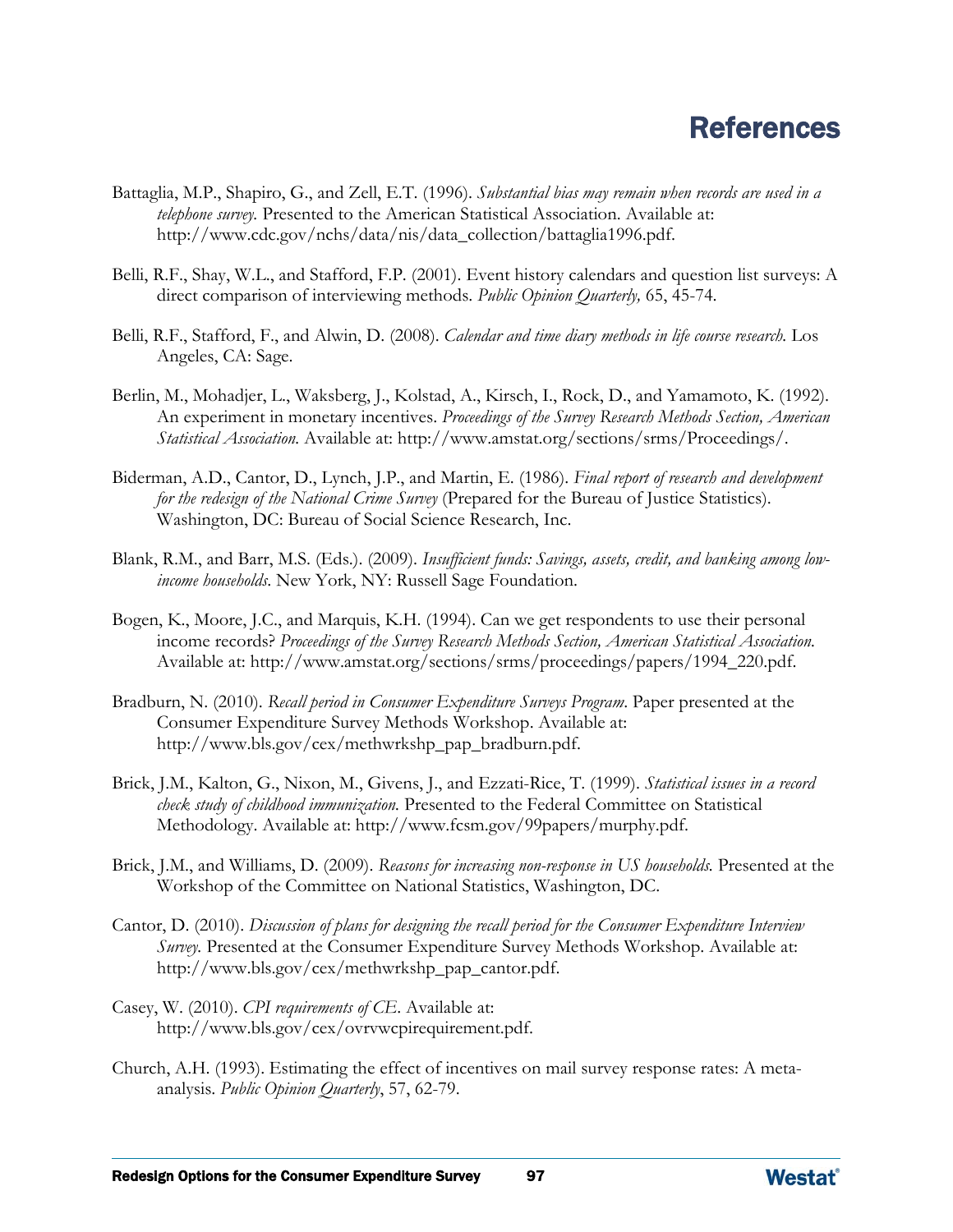Clifford, S. (2011, August 7). Shopper receipts join paperless age. *New York Times*, p. B1.

- Creighton, K.P., King, K.E., and Martin, E.A. (2007). *The use of monetary incentives in Census Bureau longitudinal surveys* (Research Report Series, Survey Methodology). Washington, DC: U.S. Census Bureau.
- Dijkstra, W., Smit, J.H., and Ongena, Y.P. (2008). An evaluation study of the event history calendar. In R.F. Belli, F. Stafford, and D. Alwin (Eds.), *Calendar and time diary methods in life course research*  (pp. 257-275). Los Angeles, CA: Sage.
- Dubreuil, G., Tremblay, J., Lynch, J., and Lemire, M. (2011). *Redesign of the Canadian Survey of Household Expenditures.* Presented at the Household Survey Producers Workshop, Bureau of Labor Statistics. Available at: [http://www.bls.gov/cex/hhsrvywrkshp\\_dubreuil.pdf.](http://www.bls.gov/cex/hhsrvywrkshp_dubreuil.pdf)
- Duly, A., Garner, T., Keil, E., Reyes-Morales, S., and Wirth, C. (2003). *The Consumer Expenditure Survey and AC Nielsen Survey: A data comparison study* (unpublished internal document). Washington, DC: Bureau of Labor Statistics, U.S. Department of Labor. Cited by Garner, McClelland, & Passero (2009).
- Edgar, J., Davis, J., Spell, S., Verlander, R., and Wetzel, G. (2006). *Individual diary feasibility report* (Census Bureau report). Washington, DC: U.S. Census Bureau.
- Einav, L., Leibtag, E., and Nevo, A. (2008). *On the accuracy of Nielsen Homescan data.* Washington, DC: Economic Research Service, U.S. Department of Agriculture.
- Eltinge, J. (2011). *Potential topics for study in evaluating uses of external administrative data for the Consumer Expenditure Surveys*. Discussion presented at the first Panel on Redesigning the BLS Consumer Expenditure Survey. Available at: [http://www.bls.gov/cex/redpanl1\\_eltinge.pdf.](http://www.bls.gov/cex/redpanl1_eltinge.pdf)
- Eppig, F.J., and Chulis, G.S. (1997). Matching Medicare Current Beneficiary Survey and Medicare data: The best of both worlds. *Health Care Financing Review*, 18, 211-229.
- Ezzati-Rice, T.M., Zell, E.R., Massey, J.T., and Nixon, M.G. (1996). Improving the assessment of vaccination coverage rates with the use of both household and medical provider data. *Proceedings of the Survey Research Methods Section, American Statistical Association.* Available at: [http://www.amstat.org/sections/srms/proceedings/papers/1996\\_054.pdf.](http://www.amstat.org/sections/srms/proceedings/papers/1996_054.pdf)
- Filippucci, C., and Ferrante, M.R. (1997). Individual diaries and expense documents in the Italian Consumer Expenditure Survey. *Journal of Official Statistics*, 13(2), 113-121.
- Foster, K., Meijer, E., Schuh, S., and Zabek, M.A. (2011). *The 2009 Survey of Consumer Payment Choice.* Boston, MA: Federal Reserve Bank of Boston. Available at: [http://www.bos.frb.org/economic/ppdp/2011/ppdp1101.pdf.](http://www.bos.frb.org/economic/ppdp/2011/ppdp1101.pdf)
- Fox, E.J., and Sethuraman, R. (2006). *Retailing in the 21st century*. New York, NY: Springer.
- Garner, T.I., Janini, G., Passero, L., and Vendemia, M. (2006). The CE and the PCE: A comparison. *Monthly Labor Review*, pp. 20-46. Available at: http://www.bls.gov/opub/mlr/2006/09/art3full.pdf.

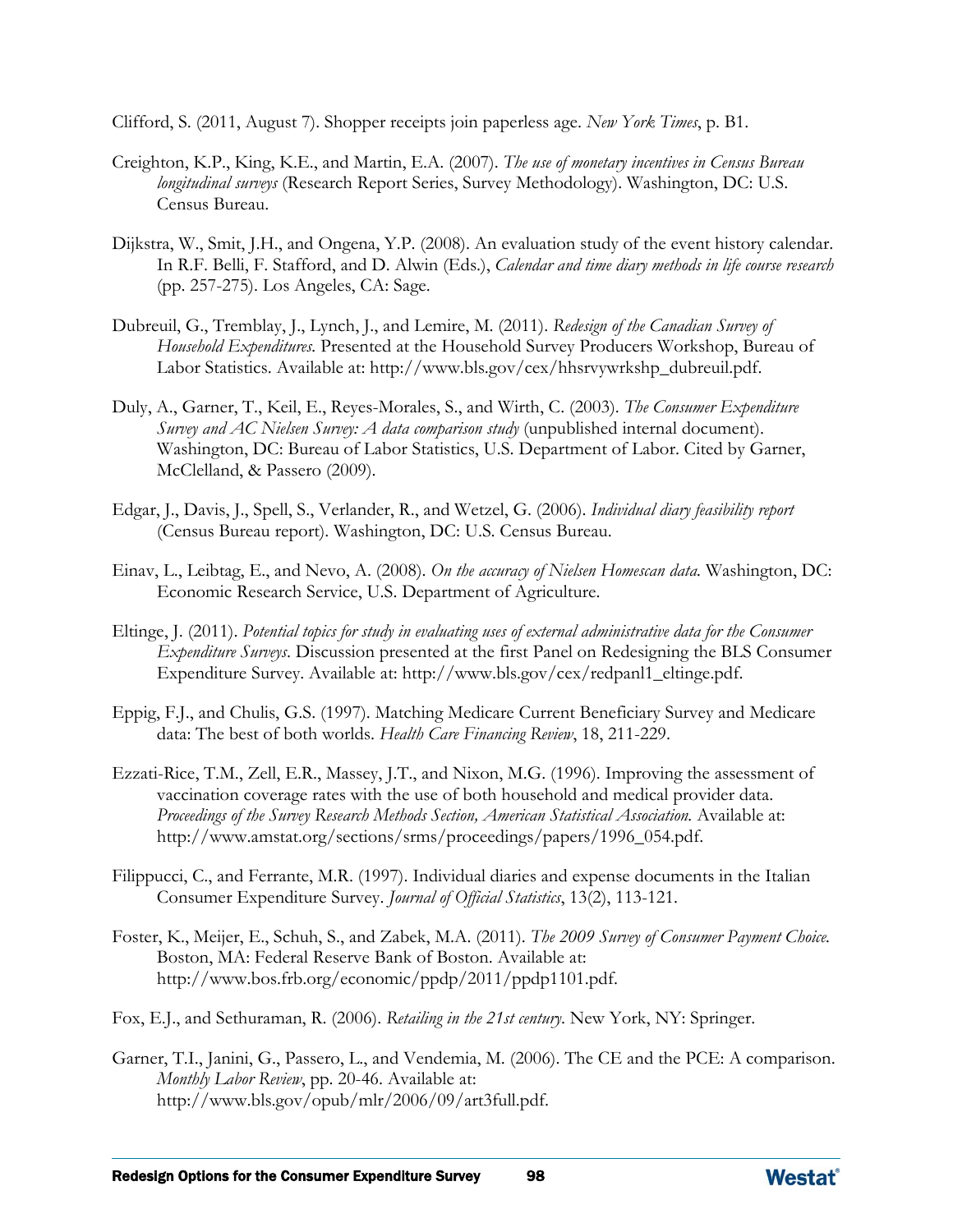- Garner, T.I., McClelland, R., and Passero, W. (2009). *Strengths and weaknesses of the Consumer Expenditure Survey from a BLS perspective.* Presented at the Summer Institute, National Bureau of Economic Research, Cambridge, MA.
- Grootaert, C. (1986). The use of multiple diaries in a household expenditure survey in Hong Kong. *Journal of the American Statistical Association*, 81(396), 938-944.
- Henderson, S., Passero, B., Rogers, J., Ryan, J., and Safir, A. (2011). *Consumer Expenditure Survey (CE) data requirements*. Available at: [http://www.bls.gov/cex/cedatarequirements.pdf.](http://www.bls.gov/cex/cedatarequirements.pdf)
- Hicks, W., Connor, S., Ward, P., et al. (2011). *An experiment evaluating different amounts of respondent monetary gifts.* Presented to the Annual Meeting of the American Association for Public Opinion Research, Phoenix, AZ.
- Holbrook, A., Green, M., and Krosnick, J. (2003). Telephone versus face-to-face interviewing of national probability samples with long questionnaires: Comparisons of respondent satisficing and social desirability response bias. *Public Opinion Quarterly*, 67, 79-125.
- Hubble, D., and Wilder, B.E. (1988). Preliminary results from the National Crime Survey CATI experiment. *Proceedings of the Survey Research Methods Section, American Statistical Association.*
- Jackson, J. (2003, October 1). Card games: Should buyers beware of how supermarkets use "loyalty cards" to collect personal data? *Baltimore City Paper*. Available at: [http://www.joabj.com/CityPaper/031001ShoppingCards.html.](http://www.joabj.com/CityPaper/031001ShoppingCards.html)
- Kashihara, D., and Wobus, D. (2007). The effect of reporting aid use on the accuracy of householdreported medical expenditure data. *Proceedings of the Survey Research Methods Section, American Statistical Association.* Available at: [http://www.amstat.org/sections/srms/Proceedings/.](http://www.amstat.org/sections/srms/Proceedings/)
- Kaufman, P. (2007). Strong competition in food retailing despite consolidation. *Amber Waves*  (Economic Research Service, U.S. Department of Agriculture), 5(1), 4. Available at: [http://www.ers.usda.gov/AmberWaves/February07/Findings/Strong.htm.](http://www.ers.usda.gov/AmberWaves/February07/Findings/Strong.htm)
- Kim, A. (2001). *Taking the poor into account: What banks can do to better serve low-income markets.*  Washington, DC: Progressive Policy Institute. Available at: [http://www.ppionline.org/documents/Banks\\_080601.pdf.](http://www.ppionline.org/documents/Banks_080601.pdf)
- Kindermann, C., Lynch, J., and Cantor, D. (1997). *Bureau of Justice Statistics, National Crime Victimization Survey: Effects of the redesign on victimization estimates* (NCJ-164381). Washington, DC: Office of Justice Programs, U.S. Department of Justice. Available at: http://bjs.ojp.usdoj.gov/content/pub/pdf/ERVE.PDF.
- Kojetin, B., and Miller, L. (1993). Estimating the accuracy of proxy responses at the dyadic level. *Proceedings of the Survey Research Methods Section, American Statistical Association.* Available at: [http://www.amstat.org/sections/srms/Proceedings/.](http://www.amstat.org/sections/srms/Proceedings/)
- Lessler, J. (1987). *Comments and ideas for the BLS research agenda for the Consumer Expenditure Survey and Current Population Survey* (Report to the Bureau of Labor Statistics). Available at: [http://www.bls.gov/cex/cesrvymethslessler1.pdf.](http://www.bls.gov/cex/cesrvymethslessler1.pdf)

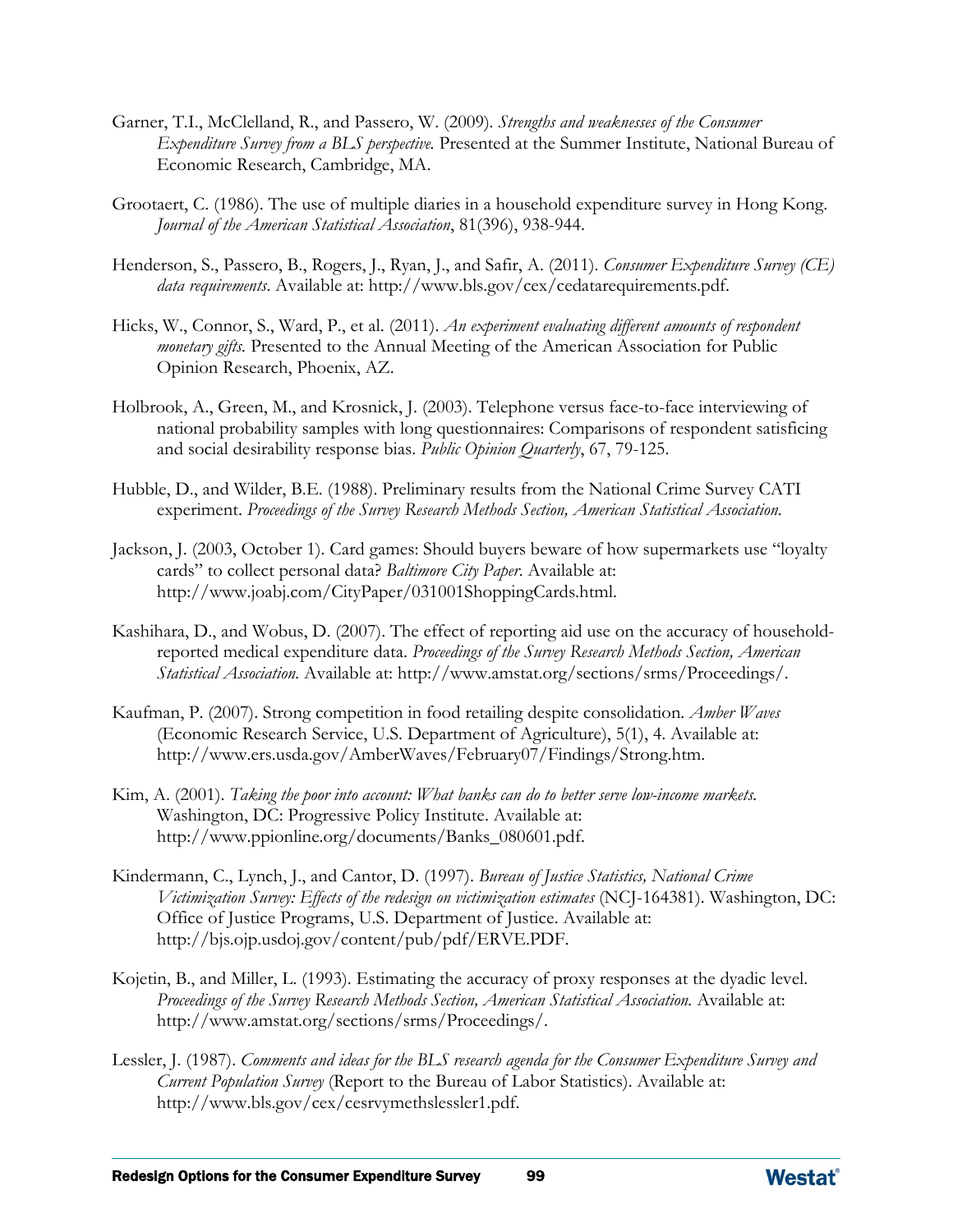- Marquis, K.H. (1995). *The SIPP measurement quality experiment and beyond: Basic results and implementation.* Presented at the Census Bureau Annual Research Conference, Arlington, VA.
- Martin, E., Abreu, D., and Winters, F. (2001). Money and motive: Effects of incentives on panel attrition in the Survey of Income and Program Participation. *Journal of Official Statistics,* 17, 267-284.
- McKernan, S.M., and Sherraden, M. (Eds.). (2008). *Asset building and low-income families.* Washington, DC: Urban Institute.
- Menon, G. (1993). The effects of accessibility of information in memory on judgments of behavioral frequencies*. Journal of Consumer Research,* 20, 431-440.
- Mint.com. (2011). *How to: Track cash spending and checks.* Available at: [http://www.mint.com/blog/how-to/track-cash-spending-and-checks/.](http://www.mint.com/blog/how-to/track-cash-spending-and-checks/)
- Moneydance. (2011). *Balancing accounts using the Reconcile tool.* Available at: [http://moneydance.com/userguide-contents/balancing%20accounts%20using%20the%](http://moneydance.com/userguide-contents/balancing%20accounts%20using%20the%20reconcile%20tool.html)  [20reconcile%20tool.html.](http://moneydance.com/userguide-contents/balancing%20accounts%20using%20the%20reconcile%20tool.html)
- Moore, J.C., Marquis, K.H., and Bogen, K. (1996). *The SIPP Cognitive Research Evaluation Experiment: Basic results and documentation.* Available at: [http://www.census.gov/sipp/workpapr/wp9601.pdf.](http://www.census.gov/sipp/workpapr/wp9601.pdf)
- Neter, J., and Waksberg, J. (1964). A study of response errors in expenditures data from household interviews. *Journal of the American Statistical Association*, 59, 18-55.
- The Nielsen Company. (2011). *Consumer panel and retail measurement.* Available at: [http://www.nielsen.com/us/en/measurement/retail-measurement.html.](http://www.nielsen.com/us/en/measurement/retail-measurement.html)
- NPD Group. (2011). *Products and services: Retail tracking.* Available at: [http://www.npd.com/corpServlet?nextpage=retail-tracking\\_s.html.](http://www.npd.com/corpServlet?nextpage=retail-tracking_s.html)
- Perloff, J.M., and Denbaly, M. (2007). Data needs for consumer and retail firm studies. *American Journal of Agricultural Economics,* 89, 1282-1287.
- Piskurich, K., Nelson, D., and Herz, D. (2001). *Maximizing respondent contact in the American Time Use Survey.* Presented at the Annual Meeting of the American Association for Public Opinion Research, Montreal, Quebec, Canada.
- Raabe, S. (2010, June 10). Shopper-card data traced for other uses. *Denver Post.* Available at: [http://www.denverpost.com/business/ci\\_15264783.](http://www.denverpost.com/business/ci_15264783)
- Redline, C., Tourangeau, R., Couper, M., Conrad, F., and Ye, C. (2009). *The effects of grouping response options in factual questions with many options.* Presented at the Annual Conference of the Federal Committee on Statistical Methodology. Available at: http://www.fcsm.gov/09papers/Redline\_IX-B.pdf.

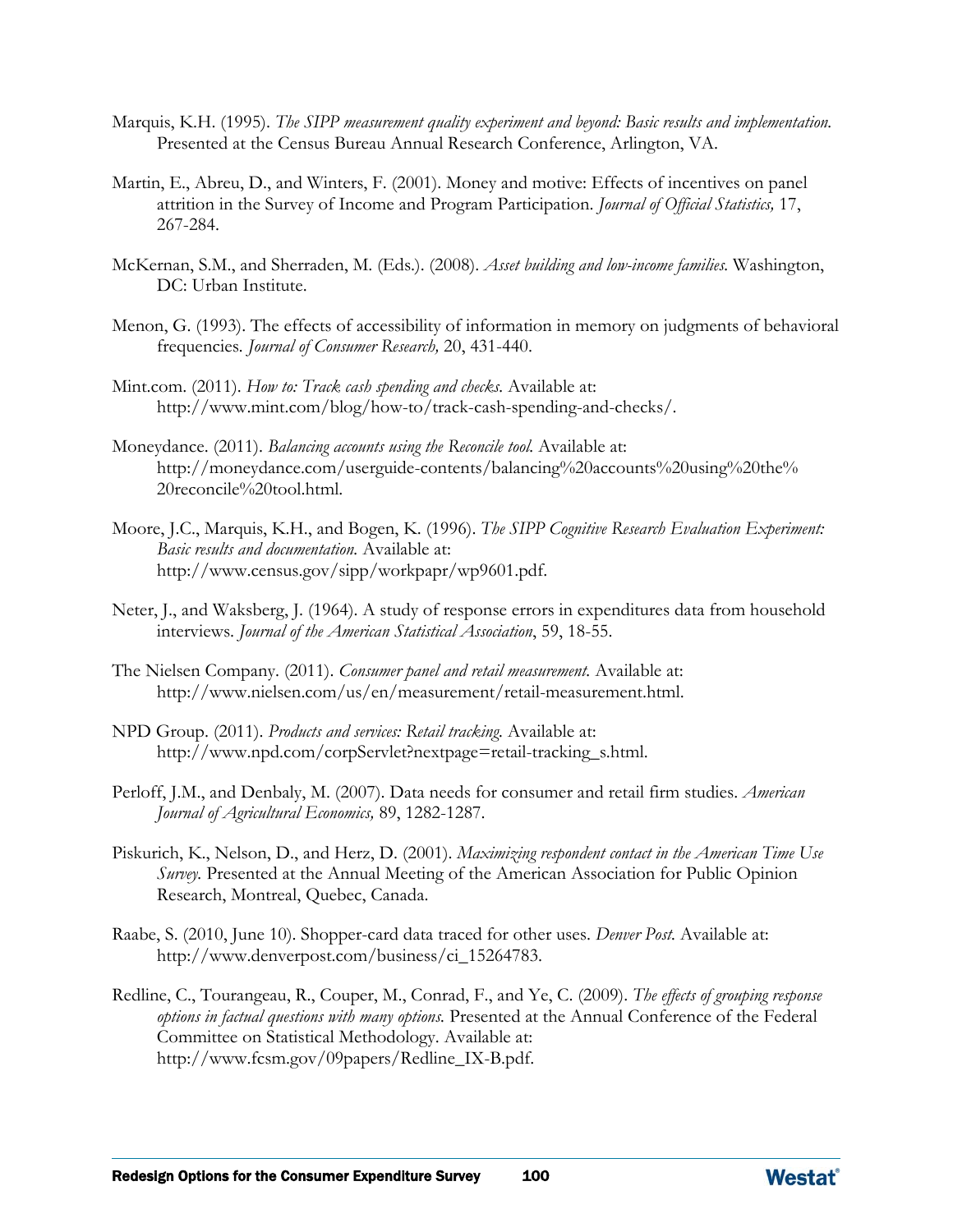- RTI. (2002). *2001 National Household Survey on Drug Abuse incentive experiment.* Available at: [http://www.drugabusestatistics.samhsa.gov/nhsda/methods/incentive.pdf.](http://www.drugabusestatistics.samhsa.gov/nhsda/methods/incentive.pdf)
- Safir, A. (2011). *Survey design and data collection.* Briefing presented to the Consumer Expenditure CNSTAT Panel. Available at: [http://www.bls.gov/cex/redpanl1\\_safir.pdf.](http://www.bls.gov/cex/redpanl1_safir.pdf)
- Safir, A., and Goldenberg, K. (2008). Mode effects in a survey of consumer expenditures. *Proceedings of the Survey Research Methods Section, American Statistical Association.* Available at: [http://www.amstat.org/sections/srms/Proceedings/.](http://www.amstat.org/sections/srms/Proceedings/)
- Schneider, S.J., Gustavson, B., Li, T., Göksel, H., DiGaetano, R., and Edwards, W.S. (2009). *Personal health information management and the design of consumer health information technology: Secondary analysis of data from the Medical Expenditure Panel Survey* (AHRQ Publication No. 09-0090EF). Rockville, MD: Agency for Healthcare Research and Quality.
- Schneider, S.J., and Reifer, A. (2011). *Data capture technologies and financial software for collecting consumer expenditure data.* (Report submitted to the Bureau of Labor Statistics). Rockville, MD: Westat.
- Singer, E., Gebler, N., Raghunathan, T., Van Hoewyk, J., and McGonagle, K. (1999). The effect of incentives in interviewer-mediated surveys. *Journal of Official Statistics,* 15, 217-230.
- Smith, A. (2011). *35% of American adults own a smartphone.* Washington, DC: Pew Internet and American Life Project. Available at: [http://www.pewinternet.org/~/media//Files/Reports/2011/PIP\\_Smartphones.pdf.](http://www.pewinternet.org/~/media/Files/Reports/2011/PIP_Smartphones.pdf)
- SymphonyIRI Group. (2011). *Consumer Network.* Available at: http://www.symphonyiri.com/ProductsSolutions/AllProducts/AllProductsDetail/tabid/ 159/productid/56/Default.aspx.
- Tucker, C. (2011). *Using multiple data sources and methods to improve estimates in surveys.* Discussion presented at the Household Survey Users Workshop. Available at: [http://www.bls.gov/cex/hhsrvywrkshp\\_tucker.pdf.](http://www.bls.gov/cex/hhsrvywrkshp_tucker.pdf)
- U.S. Census Bureau. (2011). Section 25. Banking, finance, and insurance. *2011 Statistical Abstract.* Available at: [http://www.census.gov/prod/2011pubs/11statab/banking.pdf.](http://www.census.gov/prod/2011pubs/11statab/banking.pdf)
- U.S. Department of Agriculture. (2011). *Food assistance and nutrition programs: The National Household Food Acquisition and Purchase Survey (FoodAPS).* Available at: [http://www.ers.usda.gov/Briefing/FoodNutritionAssistance/food\\_aps.htm.](http://www.ers.usda.gov/Briefing/FoodNutritionAssistance/food_aps.htm)
- U.S. Department of Energy. (2011). *How does EIA estimate energy consumption and end uses in U.S. homes?*  Available at: [http://www.eia.gov/consumption/residential/methodology/2009/brief.cfm.](http://www.eia.gov/consumption/residential/methodology/2009/brief.cfm)
- Westat. (2005). *A field test of a multiple diary procedure for the Consumer Expenditure Survey* (Report to the Bureau of Labor Statistics). Rockville, MD: Westat.
- Wine, J., and Riccobono, J. (2011). *National Postsecondary Student Aid Study*. Presented at the Household Survey Producers Workshop, Bureau of Labor Statistics. Available at: [http://www.bls.gov/cex/hhsrvywrkshp\\_wine.pdf.](http://www.bls.gov/cex/hhsrvywrkshp_wine.pdf)